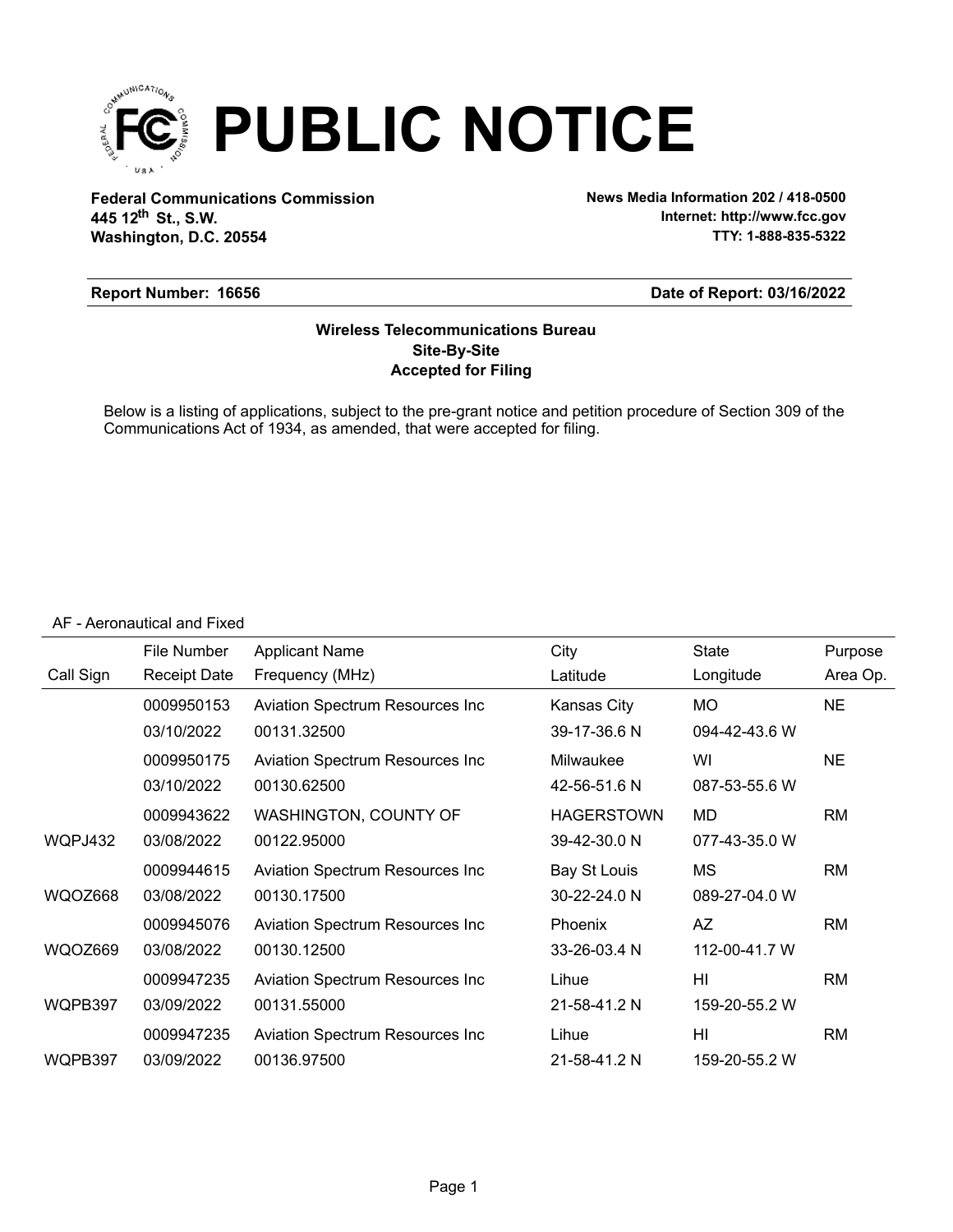#### AF - Aeronautical and Fixed

|           | File Number  | <b>Applicant Name</b>           | City         | State         | Purpose  |
|-----------|--------------|---------------------------------|--------------|---------------|----------|
| Call Sign | Receipt Date | Frequency (MHz)                 | Latitude     | Longitude     | Area Op. |
|           | 0009948275   | Aviation Spectrum Resources Inc | Huntsville   | AL            | RM       |
| WQPB398   | 03/10/2022   | 00130.40000                     | 34-40-43.2 N | 086-41-05.2 W |          |

#### AS - Aural Studio Transmitter Link

|           | File Number         | <b>Applicant Name</b>                            | City         | <b>State</b>  | Purpose   |
|-----------|---------------------|--------------------------------------------------|--------------|---------------|-----------|
| Call Sign | <b>Receipt Date</b> | Frequency (MHz)                                  | Latitude     | Longitude     | Area Op.  |
|           | 0009942330          | <b>CUMBERLAND VALLEY CHRISTIAN RAI Carlisle</b>  |              | <b>PA</b>     | <b>MD</b> |
| WQPH949   | 03/07/2022          | 00946.50000                                      | 40-12-15.7 N | 077-18-43.2 W |           |
|           | 0009943005          | <b>TOGA RADIO LLC</b>                            | Saratoga     | <b>WY</b>     | MD        |
| WQJW340   | 03/07/2022          | 00949.00000                                      | 41-27-17.1 N | 106-49-29.8 W |           |
|           | 0009946125          | CARROLL BROADCASTING COMPANY                     | Carroll      | IA            | <b>MD</b> |
| WPOQ889   | 03/09/2022          | 00946.50000                                      | 42-03-53.4 N | 094-50-59.5 W |           |
|           | 0009946174          | CARROLL BROADCASTING COMPANY                     | carroll      | IA            | <b>MD</b> |
| WPNL411   | 03/09/2022          | 00948.00000                                      | 42-02-56.9 N | 094-53-04.2 W |           |
|           | 0009946135          | CARROLL BROADCASTING COMPANY                     | carroll      | IA            | <b>NE</b> |
|           | 03/09/2022          | 00945.00000                                      | 42-02-56.9 N | 094-53-04.2 W |           |
|           | 0009946165          | CARROLL BROADCASTING COMPANY                     | Carroll      | IA            | <b>NE</b> |
|           | 03/09/2022          | 00951.50000                                      | 42-03-53.4 N | 094-50-59.5 W |           |
|           | 0009948224          | <b>IHM LICENSES, LLC</b>                         | Riverside    | CA            | <b>NE</b> |
|           | 03/10/2022          | 00944.50000                                      | 33-59-33.4 N | 117-20-20.6 W |           |
|           | 0009950815          | BERKSHIRE COMMUNITY RADIO ALLIA Great Barrington |              | MA            | <b>NE</b> |
|           | 03/11/2022          | 00951.00000                                      | 42-11-38.8 N | 073-21-47.0 W |           |
|           | 0009951867          | MAINSTREET BROADCASTING COMPA La Veta            |              | CO            | <b>NE</b> |
|           | 03/11/2022          | 00945.00000                                      | 37-30-43.1 N | 105-10-16.7 W |           |
|           | 0009951872          | MAINSTREET BROADCASTING COMPA Walsenburg         |              | CO            | <b>NE</b> |
|           | 03/11/2022          | 00946.50000                                      | 37-35-30.6 N | 104-52-34.0 W |           |

|           | File Number         | <b>Applicant Name</b>       | City         | <b>State</b>  | Purpose  |
|-----------|---------------------|-----------------------------|--------------|---------------|----------|
| Call Sign | <b>Receipt Date</b> | Frequency (MHz)             | _atitude     | Longitude     | Area Op. |
|           | 0009847782          | <b>T-MOBILE LICENSE LLC</b> | Myton        | UT            | AM       |
| WRDJ513   | 03/07/2022          | 06197.24000                 | 40-06-10.8 N | 110-02-40.0 W |          |
|           | 0009847782          | <b>T-MOBILE LICENSE LLC</b> | Myton        | UT            | AM       |
| WRDJ513   | 03/07/2022          | 06226.89000                 | 40-06-10.8 N | 110-02-40.0 W |          |
|           | 0009847782          | T-MOBILE LICENSE LLC        | Myton        | UT            | AM       |
| WRDJ513   | 03/07/2022          | 06256.54000                 | 40-06-10.8 N | 110-02-40.0 W |          |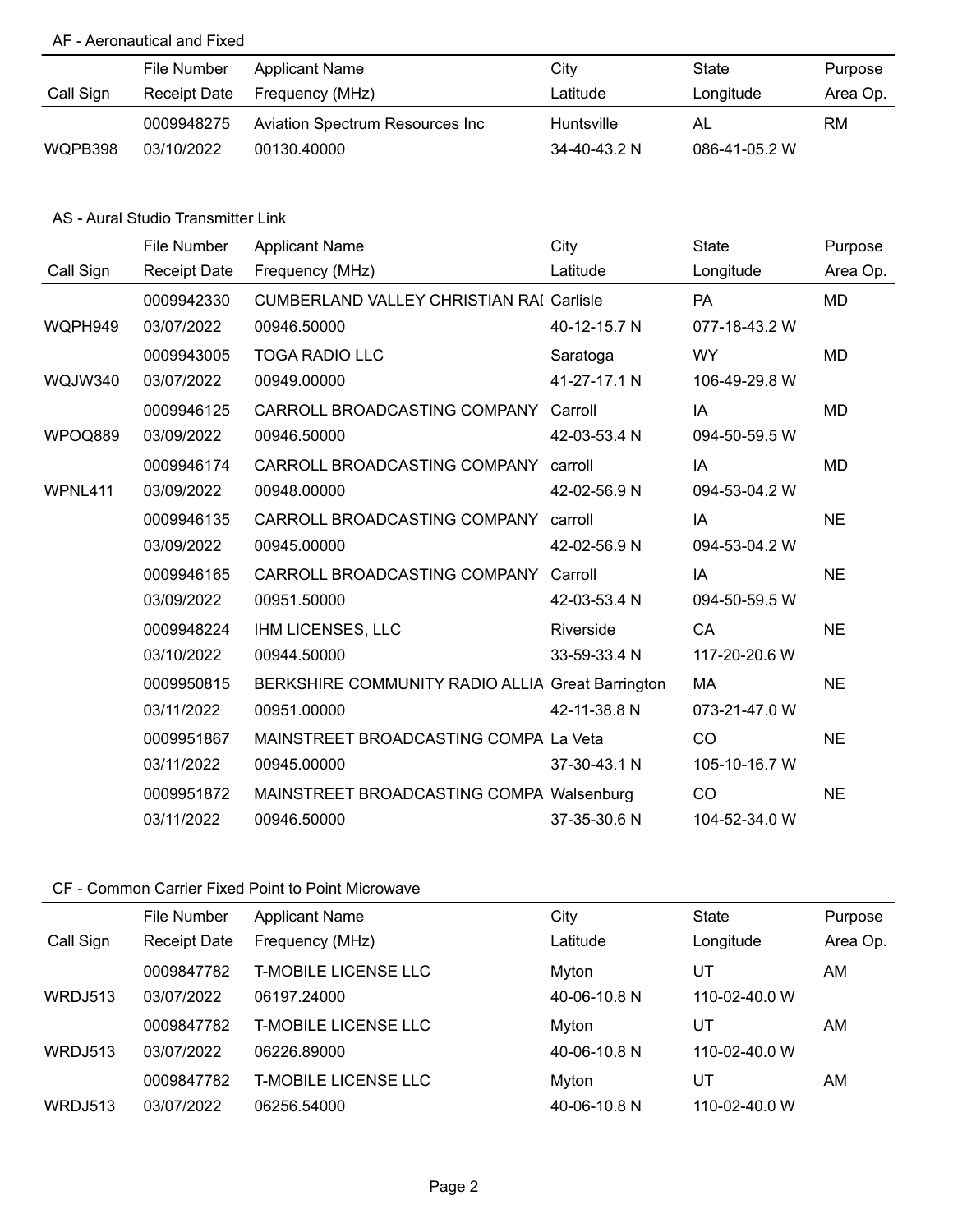|           | File Number         | <b>Applicant Name</b>          | City         | State         | Purpose  |
|-----------|---------------------|--------------------------------|--------------|---------------|----------|
| Call Sign | <b>Receipt Date</b> | Frequency (MHz)                | Latitude     | Longitude     | Area Op. |
|           | 0009847782          | <b>T-MOBILE LICENSE LLC</b>    | Myton        | <b>UT</b>     | AM       |
| WRDJ513   | 03/07/2022          | 06286.19000                    | 40-06-10.8 N | 110-02-40.0 W |          |
|           | 0009847782          | <b>T-MOBILE LICENSE LLC</b>    | Myton        | UT            | AM       |
| WRDJ513   | 03/07/2022          | 10775.00000                    | 40-06-10.8 N | 110-02-40.0 W |          |
|           | 0009847782          | <b>T-MOBILE LICENSE LLC</b>    | Myton        | UT            | AM       |
| WRDJ513   | 03/07/2022          | 10855.00000                    | 40-06-10.8 N | 110-02-40.0 W |          |
|           | 0009847782          | <b>T-MOBILE LICENSE LLC</b>    | Myton        | UT            | AM       |
| WRDJ513   | 03/07/2022          | 11095.00000                    | 40-06-10.8 N | 110-02-40.0 W |          |
|           | 0009848715          | NEW CINGULAR WIRELESS PCS, LLC | <b>EDEN</b>  | UT            | AM       |
| WQUG533   | 03/08/2022          | 06226.89000                    | 41-22-10.8 N | 111-45-54.2 W |          |
|           | 0009848715          | NEW CINGULAR WIRELESS PCS, LLC | <b>EDEN</b>  | UT            | AM       |
| WQUG533   | 03/08/2022          | 06286.19000                    | 41-22-10.8 N | 111-45-54.2 W |          |
|           | 0009848715          | NEW CINGULAR WIRELESS PCS, LLC | <b>EDEN</b>  | UT            | AM       |
| WQUG533   | 03/08/2022          | 11265.00000                    | 41-22-10.8 N | 111-45-54.2 W |          |
|           | 0009848715          | NEW CINGULAR WIRELESS PCS, LLC | <b>EDEN</b>  | UT            | AM       |
| WQUG533   | 03/08/2022          | 11345.00000                    | 41-22-10.8 N | 111-45-54.2 W |          |
|           | 0009848715          | NEW CINGULAR WIRELESS PCS, LLC | <b>EDEN</b>  | UT            | AM       |
| WQUG533   | 03/08/2022          | 11385.00000                    | 41-22-10.8 N | 111-45-54.2 W |          |
|           | 0009885261          | Commnet of Nevada, LLC         | Austin       | <b>NV</b>     | AM       |
| WQXJ833   | 03/09/2022          | 06078.62500                    | 39-42-35.6 N | 116-56-59.8 W |          |
|           | 0009885261          | Commnet of Nevada, LLC         | Austin       | <b>NV</b>     | AM       |
| WQXJ833   | 03/09/2022          | 11385.00000                    | 39-42-35.6 N | 116-56-59.8 W |          |
|           | 0009906880          | WiLine Spectrum Holdings LLC   | Fremont      | CA            | AM       |
| WQVE672   | 03/10/2022          | 11225.00000                    | 37-29-58.5 N | 121-52-19.5 W |          |
|           | 0009906880          | WiLine Spectrum Holdings LLC   | Fremont      | CA            | AM       |
| WQVE672   | 03/10/2022          | 11565.00000                    | 37-29-58.5 N | 121-52-19.5 W |          |
|           | 0009911290          | <b>T-MOBILE LICENSE LLC</b>    | Giddings     | <b>TX</b>     | AM       |
|           | 03/07/2022          | 10895.00000                    | 30-16-04.8 N | 096-58-54.8 W |          |
|           | 0009911290          | <b>T-MOBILE LICENSE LLC</b>    | Giddings     | TX            | AM       |
|           | 03/07/2022          | 10935.00000                    | 30-16-04.8 N | 096-58-54.8 W |          |
|           | 0009911290          | <b>T-MOBILE LICENSE LLC</b>    | Giddings     | TX            | AM       |
|           | 03/07/2022          | 11055.00000                    | 30-16-04.8 N | 096-58-54.8 W |          |
|           | 0009911290          | <b>T-MOBILE LICENSE LLC</b>    | Giddings     | TX            | AM       |
|           | 03/07/2022          | 11095.00000                    | 30-16-04.8 N | 096-58-54.8 W |          |
|           | 0009911290          | <b>T-MOBILE LICENSE LLC</b>    | Giddings     | <b>TX</b>     | AM       |
|           | 03/07/2022          | 11135.00000                    | 30-16-04.8 N | 096-58-54.8 W |          |
|           | 0009911290          | <b>T-MOBILE LICENSE LLC</b>    | Giddings     | <b>TX</b>     | AM       |
|           | 03/07/2022          | 11175.00000                    | 30-16-04.8 N | 096-58-54.8 W |          |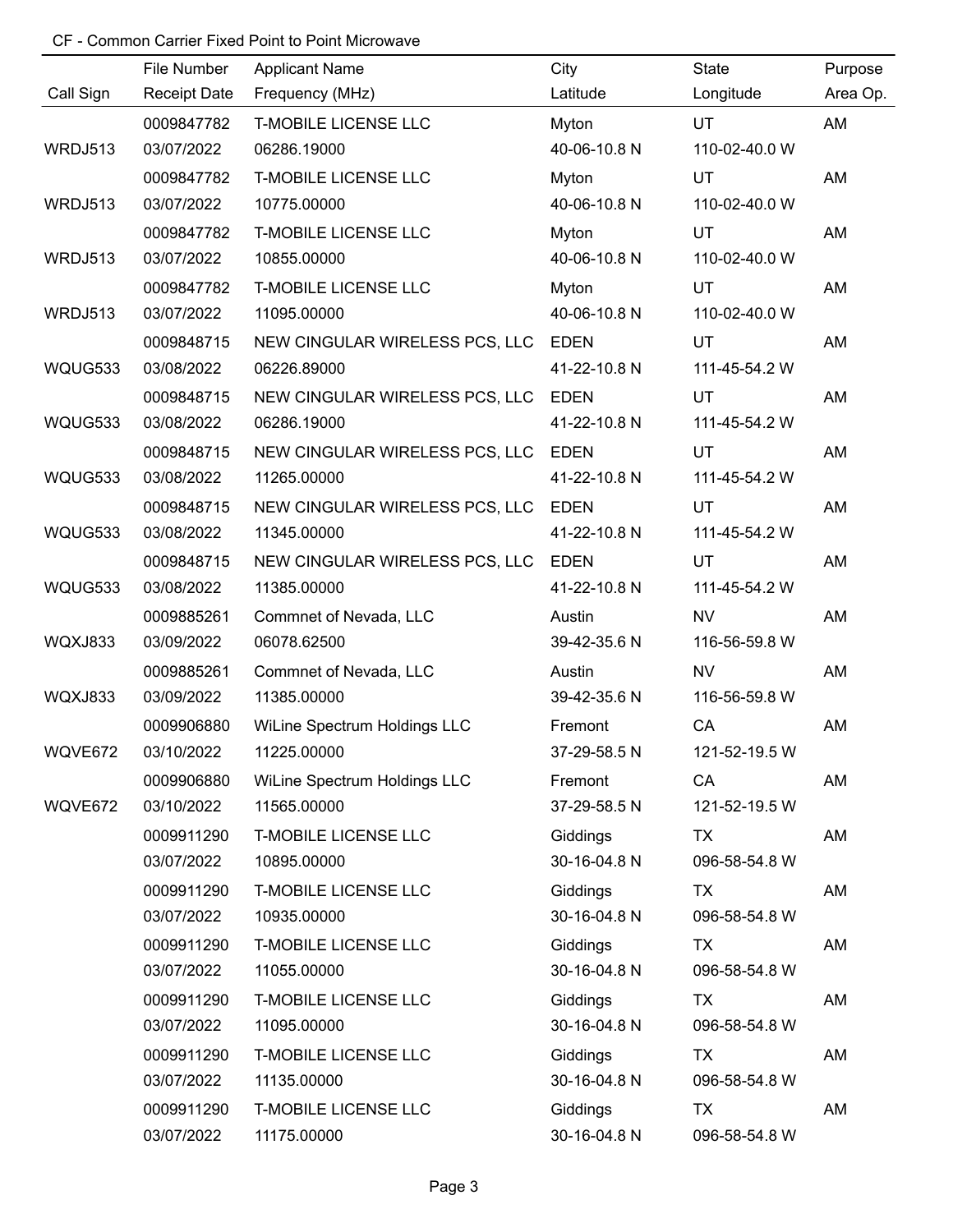|           | File Number         | <b>Applicant Name</b>       | City               | <b>State</b>  | Purpose  |
|-----------|---------------------|-----------------------------|--------------------|---------------|----------|
| Call Sign | <b>Receipt Date</b> | Frequency (MHz)             | Latitude           | Longitude     | Area Op. |
|           | 0009912692          | <b>T-MOBILE LICENSE LLC</b> | Craig              | <b>MO</b>     | AM       |
| WQWN589   | 03/07/2022          | 11485.00000                 | 40-11-27.0 N       | 095-26-25.0 W |          |
|           | 0009912692          | <b>T-MOBILE LICENSE LLC</b> | Craig              | <b>MO</b>     | AM       |
| WQWN589   | 03/07/2022          | 11545.00000                 | 40-11-27.0 N       | 095-26-25.0 W |          |
|           | 0009912692          | <b>T-MOBILE LICENSE LLC</b> | Craig              | MO            | AM       |
| WQWN589   | 03/07/2022          | 11565.00000                 | 40-11-27.0 N       | 095-26-25.0 W |          |
|           | 0009912692          | <b>T-MOBILE LICENSE LLC</b> | Craig              | <b>MO</b>     | AM       |
| WQWN589   | 03/07/2022          | 19540.00000                 | 40-11-27.0 N       | 095-26-25.0 W |          |
|           | 0009912692          | <b>T-MOBILE LICENSE LLC</b> | Craig              | <b>MO</b>     | AM       |
| WQWN589   | 03/07/2022          | 19620.00000                 | 40-11-27.0 N       | 095-26-25.0 W |          |
|           | 0009919653          | <b>T-MOBILE LICENSE LLC</b> | <b>HEFLIN</b>      | <b>AL</b>     | AM       |
| WQWR964   | 03/07/2022          | 11175.00000                 | 33-38-45.5 N       | 085-27-41.3 W |          |
|           | 0009919653          | <b>T-MOBILE LICENSE LLC</b> | <b>HEFLIN</b>      | <b>AL</b>     | AM       |
| WQWR964   | 03/07/2022          | 11245.00000                 | 33-38-45.5 N       | 085-27-41.3 W |          |
|           | 0009919653          | <b>T-MOBILE LICENSE LLC</b> | <b>HEFLIN</b>      | <b>AL</b>     | AM       |
| WQWR964   | 03/07/2022          | 11305.00000                 | 33-38-45.5 N       | 085-27-41.3 W |          |
|           | 0009919653          | <b>T-MOBILE LICENSE LLC</b> | <b>HEFLIN</b>      | <b>AL</b>     | AM       |
| WQWR964   | 03/07/2022          | 11325.00000                 | 33-38-45.5 N       | 085-27-41.3 W |          |
|           | 0009919653          | <b>T-MOBILE LICENSE LLC</b> | <b>HEFLIN</b>      | <b>AL</b>     | AM       |
| WQWR964   | 03/07/2022          | 11425.00000                 | 33-38-45.5 N       | 085-27-41.3 W |          |
|           | 0009929722          | <b>T-MOBILE LICENSE LLC</b> | <b>STARTZVILLE</b> | <b>TX</b>     | AM       |
|           | 03/07/2022          | 17815.00000                 | 29-49-56.3 N       | 098-17-24.6 W |          |
|           | 0009929722          | <b>T-MOBILE LICENSE LLC</b> | <b>STARTZVILLE</b> | <b>TX</b>     | AM       |
|           | 03/07/2022          | 17865.00000                 | 29-49-56.3 N       | 098-17-24.6 W |          |
|           | 0009929722          | <b>T-MOBILE LICENSE LLC</b> | <b>STARTZVILLE</b> | <b>TX</b>     | AM       |
|           | 03/07/2022          | 18015.00000                 | 29-49-56.3 N       | 098-17-24.6 W |          |
|           | 0009929722          | <b>T-MOBILE LICENSE LLC</b> | <b>STARTZVILLE</b> | TX            | AM       |
|           | 03/07/2022          | 18065.00000                 | 29-49-56.3 N       | 098-17-24.6 W |          |
|           | 0009929741          | <b>T-MOBILE LICENSE LLC</b> | <b>BRIGGS</b>      | <b>TX</b>     | AM       |
|           | 03/07/2022          | 11345.00000                 | 30-53-15.6 N       | 097-56-06.4 W |          |
|           | 0009929741          | <b>T-MOBILE LICENSE LLC</b> | <b>BRIGGS</b>      | <b>TX</b>     | AM       |
|           | 03/07/2022          | 11465.00000                 | 30-53-15.6 N       | 097-56-06.4 W |          |
|           | 0009929741          | <b>T-MOBILE LICENSE LLC</b> | <b>BRIGGS</b>      | <b>TX</b>     | AM       |
|           | 03/07/2022          | 11645.00000                 | 30-53-15.6 N       | 097-56-06.4 W |          |
|           | 0009934611          | Rhino Communications, Inc.  | Sherman            | <b>TX</b>     | AM       |
|           | 03/10/2022          | 11325.00000                 | 33-40-18.8 N       | 096-44-44.7 W |          |
|           | 0009934622          | Rhino Communications, Inc.  | Sadler             | TX            | AM       |
| WQTL465   | 03/10/2022          | 10835.00000                 | 33-41-03.8 N       | 096-50-55.7 W |          |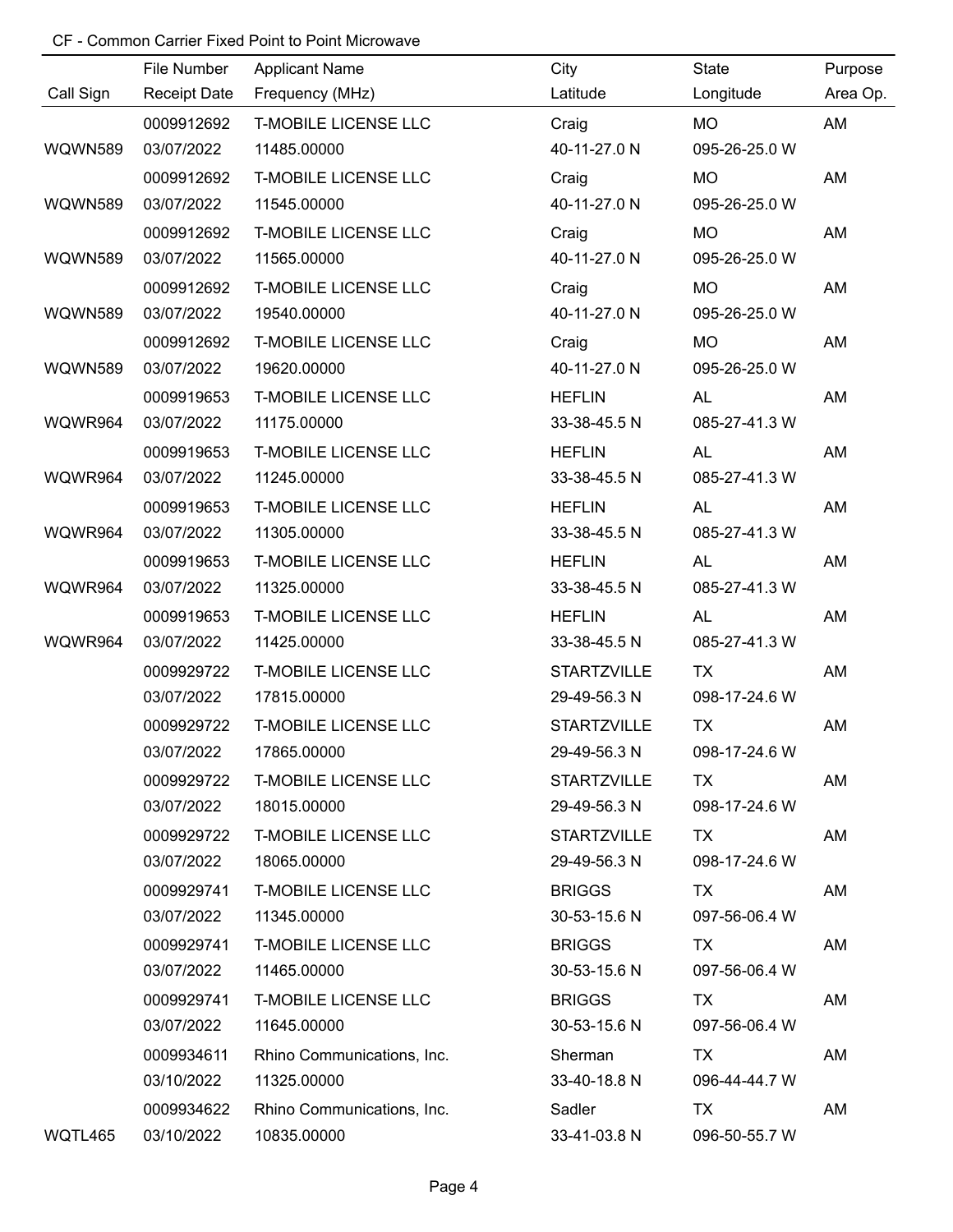|           | File Number         | <b>Applicant Name</b>           | City               | State         | Purpose  |
|-----------|---------------------|---------------------------------|--------------------|---------------|----------|
| Call Sign | <b>Receipt Date</b> | Frequency (MHz)                 | Latitude           | Longitude     | Area Op. |
|           | 0009939926          | New Cingular Wireless PCS, LLC  | <b>SAWYER</b>      | OK            | AM       |
| WQSH781   | 03/07/2022          | 05945.20000                     | 34-01-56.5 N       | 095-19-45.0 W |          |
|           | 0009939926          | New Cingular Wireless PCS, LLC  | <b>SAWYER</b>      | OK            | AM       |
| WQSH781   | 03/07/2022          | 06004.50000                     | 34-01-56.5 N       | 095-19-45.0 W |          |
|           | 0009939926          | New Cingular Wireless PCS, LLC  | <b>SAWYER</b>      | OK            | AM       |
| WQSH781   | 03/07/2022          | 06093.45000                     | 34-01-56.5 N       | 095-19-45.0 W |          |
|           | 0009940070          | New Cingular Wireless PCS, LLC  | VALLIANT           | OK            | AM       |
| WQSH782   | 03/07/2022          | 06197.24000                     | 34-00-15.3 N       | 095-06-13.6 W |          |
|           | 0009940070          | New Cingular Wireless PCS, LLC  | VALLIANT           | OK            | AM       |
| WQSH782   | 03/07/2022          | 06256.54000                     | 34-00-15.3 N       | 095-06-13.6 W |          |
|           | 0009940070          | New Cingular Wireless PCS, LLC  | VALLIANT           | OK            | AM       |
| WQSH782   | 03/07/2022          | 06345.49000                     | 34-00-15.3 N       | 095-06-13.6 W |          |
|           | 0009942506          | New Cingular Wireless PCS, LLC  | <b>KERMAN</b>      | CA            | AM       |
| WPND640   | 03/08/2022          | 11225.00000                     | 36-42-37.0 N       | 120-03-23.3 W |          |
|           | 0009942506          | New Cingular Wireless PCS, LLC  | <b>KERMAN</b>      | CA            | AM       |
| WPND640   | 03/08/2022          | 11265.00000                     | 36-42-37.0 N       | 120-03-23.3 W |          |
|           | 0009942506          | New Cingular Wireless PCS, LLC  | <b>KERMAN</b>      | CA            | AM       |
| WPND640   | 03/08/2022          | 11305.00000                     | 36-42-37.0 N       | 120-03-23.3 W |          |
|           | 0009942506          | New Cingular Wireless PCS, LLC  | <b>KERMAN</b>      | CA            | AM       |
| WPND640   | 03/08/2022          | 11425.00000                     | 36-42-37.0 N       | 120-03-23.3 W |          |
|           | 0009942506          | New Cingular Wireless PCS, LLC  | <b>KERMAN</b>      | CA            | AM       |
| WPND640   | 03/08/2022          | 17815.00000                     | 36-42-37.0 N       | 120-03-23.3 W |          |
|           | 0009942506          | New Cingular Wireless PCS, LLC  | <b>KERMAN</b>      | CA            | AM       |
| WPND640   | 03/08/2022          | 17865.00000                     | 36-42-37.0 N       | 120-03-23.3 W |          |
|           | 0009942506          | New Cingular Wireless PCS, LLC  | <b>KERMAN</b>      | CA            | AM       |
| WPND640   | 03/08/2022          | 17915.00000                     | 36-42-37.0 N       | 120-03-23.3 W |          |
|           | 0009942506          | New Cingular Wireless PCS, LLC  | <b>KERMAN</b>      | CA            | AM       |
| WPND640   | 03/08/2022          | 17965.00000                     | 36-42-37.0 N       | 120-03-23.3 W |          |
|           | 0009945864          | Pocketinet Communications, Inc. | <b>Benton City</b> | <b>WA</b>     | AM       |
| WQZB843   | 03/09/2022          | 10835.00000                     | 46-14-51.7 N       | 119-33-50.0 W |          |
|           | 0009945864          | Pocketinet Communications, Inc. | <b>Benton City</b> | <b>WA</b>     | AM       |
| WQZB843   | 03/09/2022          | 10915.00000                     | 46-14-51.7 N       | 119-33-50.0 W |          |
|           | 0009945864          | Pocketinet Communications, Inc. | <b>Benton City</b> | <b>WA</b>     | AM       |
| WQZB843   | 03/09/2022          | 11465.00000                     | 46-14-51.7 N       | 119-33-50.0 W |          |
|           | 0009946800          | <b>Sprint Spectrum LLC</b>      | Gordonsville       | VA            | AM       |
|           | 03/10/2022          | 10855.00000                     | 37-58-47.5 N       | 078-13-19.9 W |          |
|           | 0009946800          | <b>Sprint Spectrum LLC</b>      | Gordonsville       | <b>VA</b>     | AM       |
|           | 03/10/2022          | 11505.00000                     | 37-58-47.5 N       | 078-13-19.9 W |          |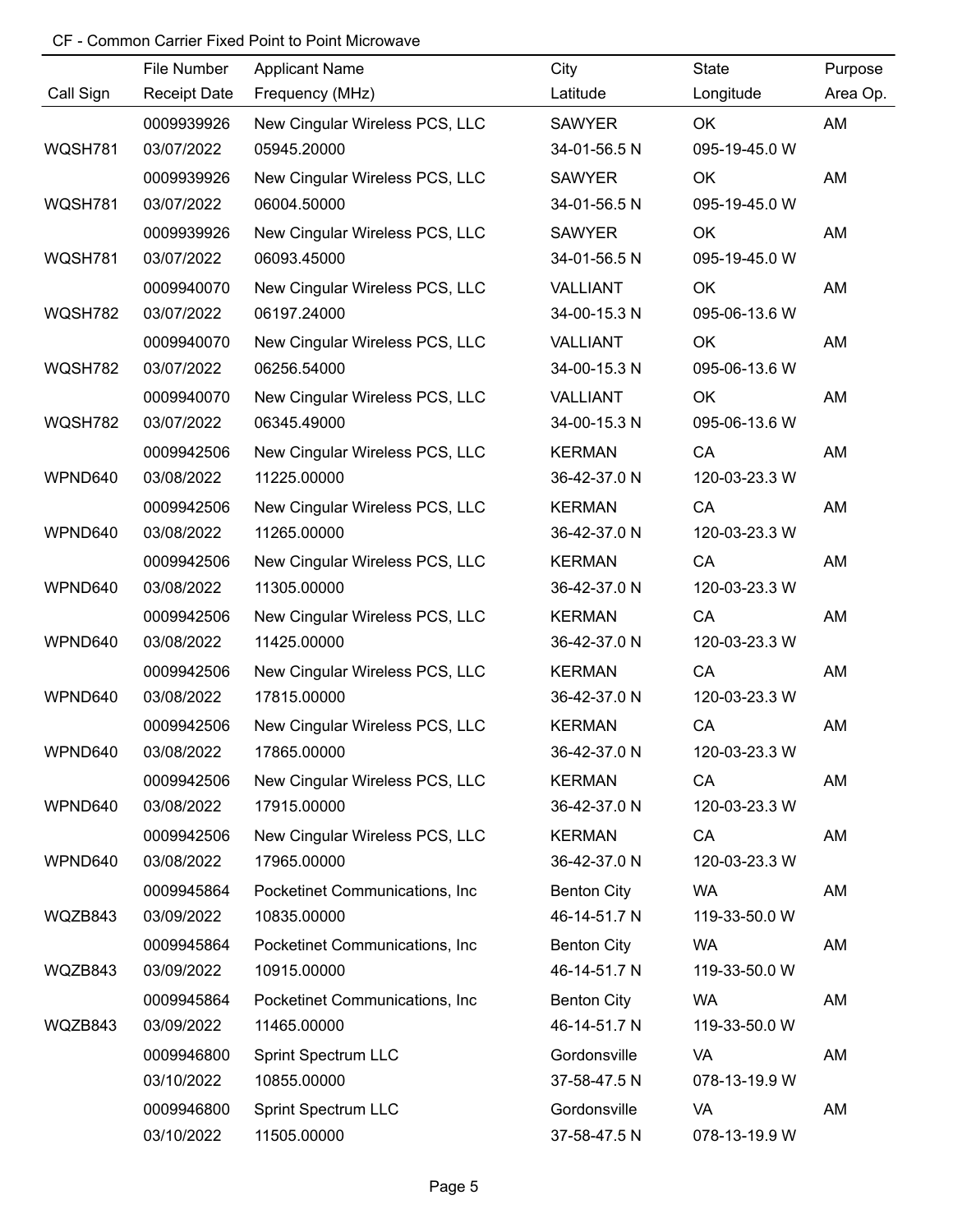|                | File Number         | <b>Applicant Name</b>                              | City                 | State         | Purpose   |
|----------------|---------------------|----------------------------------------------------|----------------------|---------------|-----------|
| Call Sign      | <b>Receipt Date</b> | Frequency (MHz)                                    | Latitude             | Longitude     | Area Op.  |
|                | 0009940594          | AMG Technology Investment Group, LLC Mineral Wells |                      | TX            | <b>MD</b> |
| WQRD806        | 03/04/2022          | 11565.00000                                        | 32-47-06.6 N         | 098-03-20.5 W |           |
|                | 0009940594          | AMG Technology Investment Group, LLC               | <b>Mineral Wells</b> | TX            | MD        |
| WQRD806        | 03/04/2022          | 11645.00000                                        | 32-47-06.6 N         | 098-03-20.5 W |           |
|                | 0009940594          | AMG Technology Investment Group, LLC               | <b>Mineral Wells</b> | TX            | MD        |
| WQRD806        | 03/04/2022          | 17820.00000                                        | 32-47-06.6 N         | 098-03-20.5 W |           |
|                | 0009940594          | AMG Technology Investment Group, LLC               | <b>Mineral Wells</b> | <b>TX</b>     | MD        |
| WQRD806        | 03/04/2022          | 17900.00000                                        | 32-47-06.6 N         | 098-03-20.5 W |           |
|                | 0009940594          | AMG Technology Investment Group, LLC Mineral Wells |                      | TX            | MD        |
| WQRD806        | 03/04/2022          | 17980.00000                                        | 32-47-06.6 N         | 098-03-20.5 W |           |
|                | 0009940594          | AMG Technology Investment Group, LLC Mineral Wells |                      | <b>TX</b>     | MD        |
| WQRD806        | 03/04/2022          | 18060.00000                                        | 32-47-06.6 N         | 098-03-20.5 W |           |
|                | 0009940595          | AMG Technology Investment Group, LLC               | Waxahachie           | TX            | MD        |
| <b>WQYJ805</b> | 03/04/2022          | 10835.00000                                        | 32-28-13.5 N         | 096-51-26.5 W |           |
|                | 0009940595          | AMG Technology Investment Group, LLC               | Waxahachie           | TX            | MD        |
| <b>WQYJ805</b> | 03/04/2022          | 10915.00000                                        | 32-28-13.5 N         | 096-51-26.5 W |           |
|                | 0009940595          | AMG Technology Investment Group, LLC               | Waxahachie           | TX            | MD        |
| <b>WQYJ805</b> | 03/04/2022          | 10995.00000                                        | 32-28-13.5 N         | 096-51-26.5 W |           |
|                | 0009940595          | AMG Technology Investment Group, LLC               | Waxahachie           | TX            | MD        |
| <b>WQYJ805</b> | 03/04/2022          | 11075.00000                                        | 32-28-13.5 N         | 096-51-26.5 W |           |
|                | 0009940595          | AMG Technology Investment Group, LLC Waxahachie    |                      | TX            | MD        |
| <b>WQYJ805</b> | 03/04/2022          | 11245.00000                                        | 32-28-13.5 N         | 096-51-26.5 W |           |
|                | 0009940595          | AMG Technology Investment Group, LLC Waxahachie    |                      | <b>TX</b>     | MD        |
| <b>WQYJ805</b> | 03/04/2022          | 11645.00000                                        | 32-28-13.5 N         | 096-51-26.5 W |           |
|                | 0009940595          | AMG Technology Investment Group, LLC Waxahachie    |                      | TX            | MD        |
| <b>WQYJ805</b> | 03/04/2022          | 17820.00000                                        | 32-28-13.5 N         | 096-51-26.5 W |           |
|                | 0009940595          | AMG Technology Investment Group, LLC Waxahachie    |                      | TX            | MD        |
| <b>WQYJ805</b> | 03/04/2022          | 18060.00000                                        | 32-28-13.5 N         | 096-51-26.5 W |           |
|                | 0009940597          | AMG Technology Investment Group, LLC               | <b>GRANDVIEW</b>     | <b>TX</b>     | MD        |
| WQSE758        | 03/04/2022          | 11075.00000                                        | 32-20-02.0 N         | 097-12-25.8 W |           |
|                | 0009940597          | AMG Technology Investment Group, LLC               | <b>GRANDVIEW</b>     | TX            | MD        |
| WQSE758        | 03/04/2022          | 11485.00000                                        | 32-20-02.0 N         | 097-12-25.8 W |           |
|                | 0009940597          | AMG Technology Investment Group, LLC               | <b>GRANDVIEW</b>     | TX            | MD        |
| WQSE758        | 03/04/2022          | 17900.00000                                        | 32-20-02.0 N         | 097-12-25.8 W |           |
|                | 0009940597          | AMG Technology Investment Group, LLC               | <b>GRANDVIEW</b>     | TX            | MD        |
| WQSE758        | 03/04/2022          | 18060.00000                                        | 32-20-02.0 N         | 097-12-25.8 W |           |
|                | 0009940597          | AMG Technology Investment Group, LLC               | <b>GRANDVIEW</b>     | TX            | MD        |
| WQSE758        | 03/04/2022          | 19460.00000                                        | 32-20-02.0 N         | 097-12-25.8 W |           |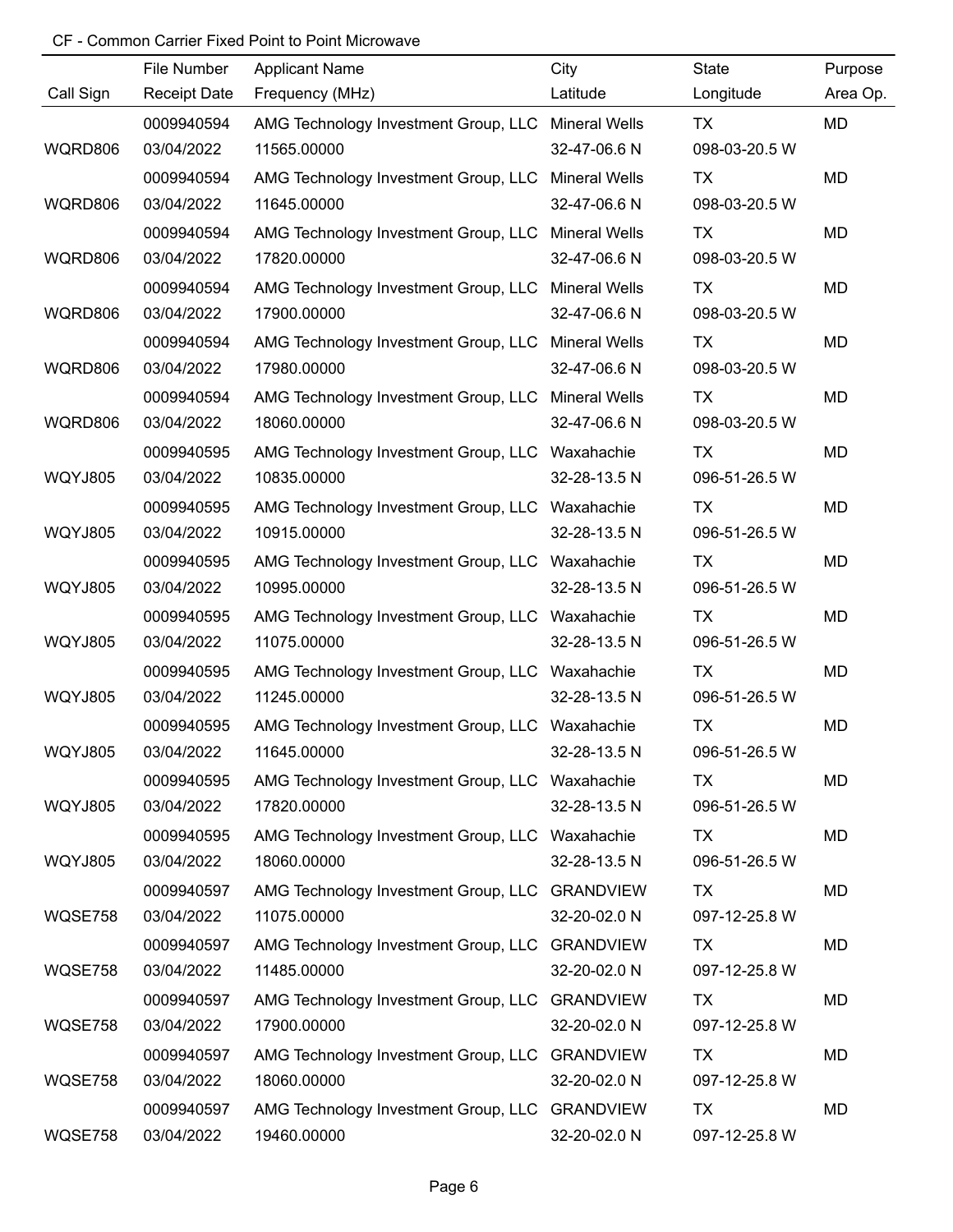|               | File Number         | <b>Applicant Name</b>                           | City          | State         | Purpose   |
|---------------|---------------------|-------------------------------------------------|---------------|---------------|-----------|
| Call Sign     | <b>Receipt Date</b> | Frequency (MHz)                                 | Latitude      | Longitude     | Area Op.  |
|               | 0009940599          | AMG Technology Investment Group, LLC Gatesville |               | TX            | <b>MD</b> |
| WRDV560       | 03/04/2022          | 10755.00000                                     | 31-26-10.4 N  | 097-46-46.6 W |           |
|               | 0009940599          | AMG Technology Investment Group, LLC            | Gatesville    | <b>TX</b>     | MD        |
| WRDV560       | 03/04/2022          | 10835.00000                                     | 31-26-10.4 N  | 097-46-46.6 W |           |
|               | 0009940599          | AMG Technology Investment Group, LLC            | Gatesville    | <b>TX</b>     | MD        |
| WRDV560       | 03/04/2022          | 11565.00000                                     | 31-26-10.4 N  | 097-46-46.6 W |           |
|               | 0009940599          | AMG Technology Investment Group, LLC            | Gatesville    | <b>TX</b>     | MD        |
| WRDV560       | 03/04/2022          | 17820.00000                                     | 31-26-10.4 N  | 097-46-46.6 W |           |
|               | 0009940600          | AMG Technology Investment Group, LLC Gatesville |               | TX            | MD        |
| WRED397       | 03/04/2022          | 11075.00000                                     | 31-24-59.7 N  | 097-52-25.7 W |           |
|               | 0009940600          | AMG Technology Investment Group, LLC            | Gatesville    | <b>TX</b>     | MD        |
| WRED397       | 03/04/2022          | 11245.00000                                     | 31-24-59.7 N  | 097-52-25.7 W |           |
|               | 0009940600          | AMG Technology Investment Group, LLC            | Gatesville    | TX            | MD        |
| WRED397       | 03/04/2022          | 11325.00000                                     | 31-24-59.7 N  | 097-52-25.7 W |           |
|               | 0009940600          | AMG Technology Investment Group, LLC            | Gatesville    | TX            | MD        |
| WRED397       | 03/04/2022          | 11405.00000                                     | 31-24-59.7 N  | 097-52-25.7 W |           |
|               | 0009940600          | AMG Technology Investment Group, LLC            | Gatesville    | TX            | MD        |
| WRED397       | 03/04/2022          | 11645.00000                                     | 31-24-59.7 N  | 097-52-25.7 W |           |
|               | 0009940600          | AMG Technology Investment Group, LLC            | Gatesville    | TX            | MD        |
| WRED397       | 03/04/2022          | 19380.00000                                     | 31-24-59.7 N  | 097-52-25.7 W |           |
|               | 0009942043          | Systemseven Services, LLC                       | Ingleside     | <b>TX</b>     | MD        |
| WREQ842       | 03/07/2022          | 11645.00000                                     | 27-52-37.0 N  | 097-12-52.0 W |           |
|               | 0009942111          | Cambridge Telephone Company, Inc.               | <b>SWEET</b>  | ID            | MD        |
| KGG29         | 03/07/2022          | 06137.92500                                     | 44-01-07.6 N  | 116-24-18.5 W |           |
|               | 0009942455          | NEW CINGULAR WIRELESS PCS, LLC FRESNO           |               | CA            | MD        |
| <b>WLN692</b> | 03/07/2022          | 11465.00000                                     | 36-47-03.5 N  | 119-51-11.4 W |           |
|               | 0009942455          | NEW CINGULAR WIRELESS PCS, LLC FRESNO           |               | CA            | MD        |
| <b>WLN692</b> | 03/07/2022          | 11505.00000                                     | 36-47-03.5 N  | 119-51-11.4 W |           |
|               | 0009942455          | NEW CINGULAR WIRELESS PCS, LLC FRESNO           |               | CA            | MD        |
| <b>WLN692</b> | 03/07/2022          | 11545.00000                                     | 36-47-03.5 N  | 119-51-11.4 W |           |
|               | 0009942455          | NEW CINGULAR WIRELESS PCS, LLC                  | <b>FRESNO</b> | CA            | MD        |
| <b>WLN692</b> | 03/07/2022          | 11585.00000                                     | 36-47-03.5 N  | 119-51-11.4 W |           |
|               | 0009942506          | New Cingular Wireless PCS, LLC                  | <b>KERMAN</b> | CA            | MD        |
| WPND640       | 03/07/2022          | 11225.00000                                     | 36-42-37.0 N  | 120-03-23.3 W |           |
|               | 0009942506          | New Cingular Wireless PCS, LLC                  | <b>KERMAN</b> | CA            | MD        |
| WPND640       | 03/07/2022          | 11265.00000                                     | 36-42-37.0 N  | 120-03-23.3 W |           |
|               | 0009942506          | New Cingular Wireless PCS, LLC                  | <b>KERMAN</b> | CA            | MD        |
| WPND640       | 03/07/2022          | 11305.00000                                     | 36-42-37.0 N  | 120-03-23.3 W |           |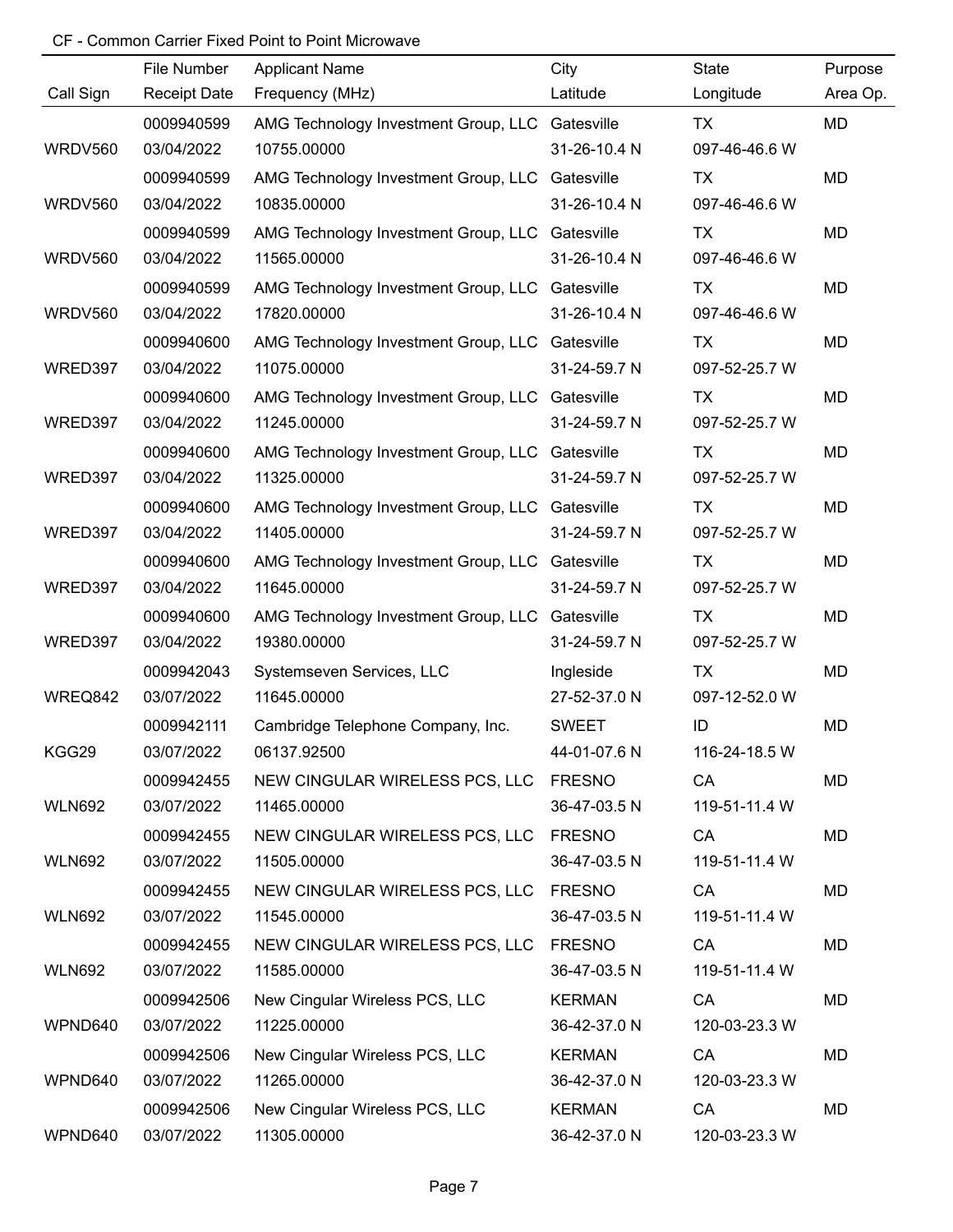|               | File Number         | <b>Applicant Name</b>                 | City          | State         | Purpose   |
|---------------|---------------------|---------------------------------------|---------------|---------------|-----------|
| Call Sign     | <b>Receipt Date</b> | Frequency (MHz)                       | Latitude      | Longitude     | Area Op.  |
|               | 0009942506          | New Cingular Wireless PCS, LLC        | <b>KERMAN</b> | CA            | MD        |
| WPND640       | 03/07/2022          | 11425.00000                           | 36-42-37.0 N  | 120-03-23.3 W |           |
|               | 0009943072          | NEW CINGULAR WIRELESS PCS, LLC        | <b>FRESNO</b> | CA            | <b>MD</b> |
| <b>WMR686</b> | 03/07/2022          | 10735.00000                           | 36-44-29.3 N  | 119-58-12.4 W |           |
|               | 0009943072          | NEW CINGULAR WIRELESS PCS, LLC        | <b>FRESNO</b> | CA            | MD        |
| <b>WMR686</b> | 03/07/2022          | 10775.00000                           | 36-44-29.3 N  | 119-58-12.4 W |           |
|               | 0009943072          | NEW CINGULAR WIRELESS PCS, LLC FRESNO |               | CA            | MD        |
| <b>WMR686</b> | 03/07/2022          | 10815.00000                           | 36-44-29.3 N  | 119-58-12.4 W |           |
|               | 0009943072          | NEW CINGULAR WIRELESS PCS, LLC        | <b>FRESNO</b> | CA            | MD        |
| <b>WMR686</b> | 03/07/2022          | 10935.00000                           | 36-44-29.3 N  | 119-58-12.4 W |           |
|               | 0009943072          | NEW CINGULAR WIRELESS PCS, LLC        | <b>FRESNO</b> | CA            | <b>MD</b> |
| <b>WMR686</b> | 03/07/2022          | 10975.00000                           | 36-44-29.3 N  | 119-58-12.4 W |           |
|               | 0009943072          | NEW CINGULAR WIRELESS PCS, LLC        | <b>FRESNO</b> | CA            | MD        |
| <b>WMR686</b> | 03/07/2022          | 11015.00000                           | 36-44-29.3 N  | 119-58-12.4 W |           |
|               | 0009943072          | NEW CINGULAR WIRELESS PCS, LLC        | <b>FRESNO</b> | CA            | MD        |
| <b>WMR686</b> | 03/07/2022          | 11055.00000                           | 36-44-29.3 N  | 119-58-12.4 W |           |
|               | 0009943072          | NEW CINGULAR WIRELESS PCS, LLC        | <b>FRESNO</b> | CA            | MD        |
| <b>WMR686</b> | 03/07/2022          | 11095.00000                           | 36-44-29.3 N  | 119-58-12.4 W |           |
|               | 0009943183          | Pocketinet Communications, Inc.       | Walla Walla   | <b>OR</b>     | <b>MD</b> |
| WQZA844       | 03/07/2022          | 11075.00000                           | 45-59-39.1 N  | 118-10-53.6 W |           |
|               | 0009943183          | Pocketinet Communications, Inc.       | Walla Walla   | <b>OR</b>     | MD        |
| WQZA844       | 03/07/2022          | 11245.00000                           | 45-59-39.1 N  | 118-10-53.6 W |           |
|               | 0009943183          | Pocketinet Communications, Inc.       | Walla Walla   | <b>OR</b>     | MD        |
| WQZA844       | 03/07/2022          | 11325.00000                           | 45-59-39.1 N  | 118-10-53.6 W |           |
|               | 0009943183          | Pocketinet Communications, Inc        | Walla Walla   | <b>OR</b>     | MD        |
| WQZA844       | 03/07/2022          | 11405.00000                           | 45-59-39.1 N  | 118-10-53.6 W |           |
|               | 0009943183          | Pocketinet Communications, Inc.       | Walla Walla   | <b>OR</b>     | MD        |
| WQZA844       | 03/07/2022          | 11485.00000                           | 45-59-39.1 N  | 118-10-53.6 W |           |
|               | 0009943183          | Pocketinet Communications, Inc.       | Walla Walla   | <b>OR</b>     | MD        |
| WQZA844       | 03/07/2022          | 21825.00000                           | 45-59-39.1 N  | 118-10-53.6 W |           |
|               | 0009943183          | Pocketinet Communications, Inc.       | Walla Walla   | <b>OR</b>     | MD        |
| WQZA844       | 03/07/2022          | 21925.00000                           | 45-59-39.1 N  | 118-10-53.6 W |           |
|               | 0009943789          | NEW CINGULAR WIRELESS PCS, LLC        | <b>KERMAN</b> | CA            | MD        |
| WQTZ534       | 03/08/2022          | 19375.00000                           | 36-44-19.1 N  | 120-04-01.1 W |           |
|               | 0009943789          | NEW CINGULAR WIRELESS PCS, LLC KERMAN |               | CA            | MD        |
| WQTZ534       | 03/08/2022          | 19425.00000                           | 36-44-19.1 N  | 120-04-01.1 W |           |
|               | 0009943789          | NEW CINGULAR WIRELESS PCS, LLC KERMAN |               | CA            | MD        |
| WQTZ534       | 03/08/2022          | 19475.00000                           | 36-44-19.1 N  | 120-04-01.1 W |           |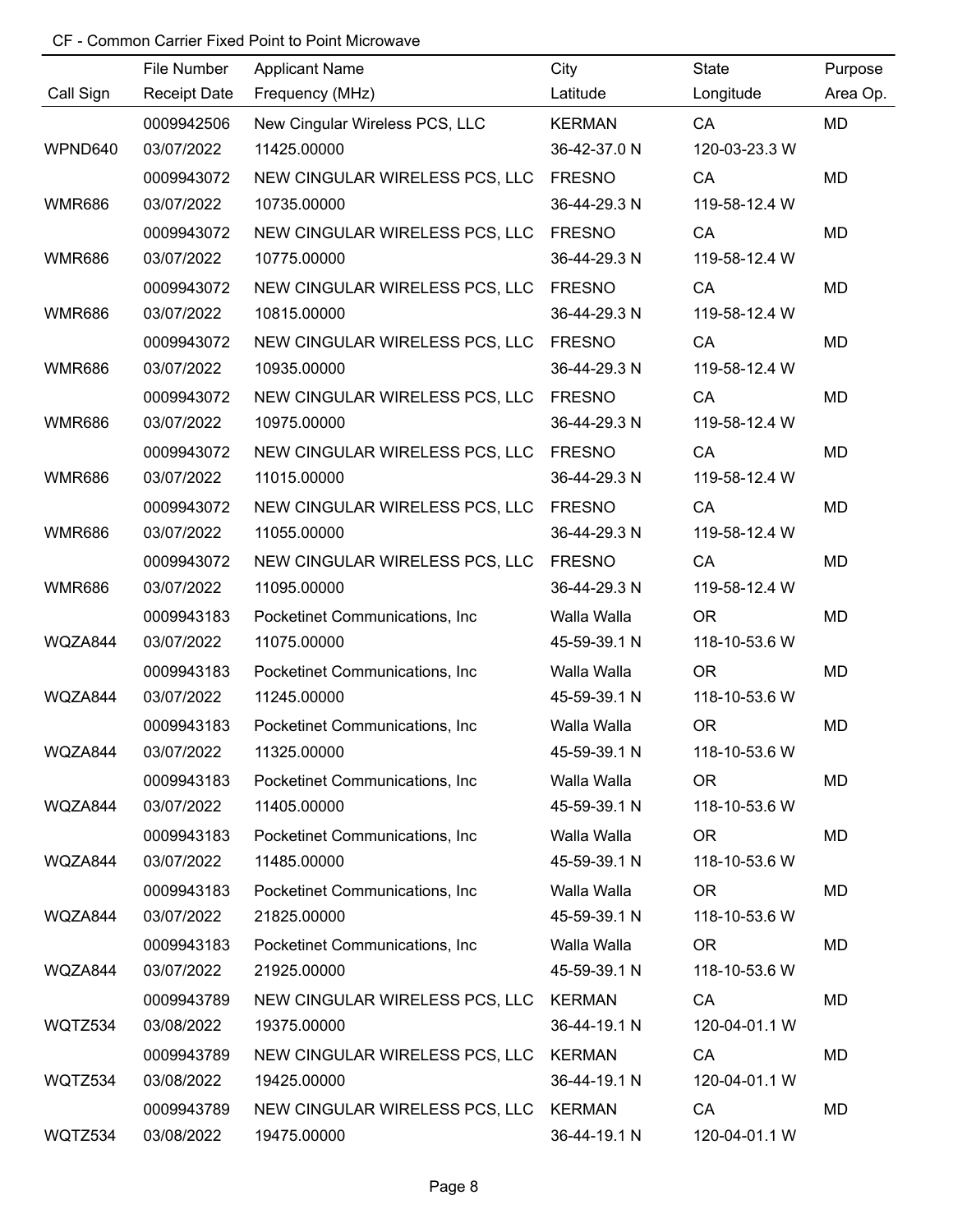|                | File Number         | <b>Applicant Name</b>                    | City         | State         | Purpose   |
|----------------|---------------------|------------------------------------------|--------------|---------------|-----------|
| Call Sign      | <b>Receipt Date</b> | Frequency (MHz)                          | Latitude     | Longitude     | Area Op.  |
|                | 0009943789          | NEW CINGULAR WIRELESS PCS, LLC KERMAN    |              | CA            | <b>MD</b> |
| WQTZ534        | 03/08/2022          | 19525.00000                              | 36-44-19.1 N | 120-04-01.1 W |           |
|                | 0009944447          | MISSOURI RSA 11/12 LIMITED PARTNEI SALEM |              | <b>MO</b>     | MD        |
| WQSW443        | 03/08/2022          | 06063.80000                              | 37-41-46.5 N | 091-31-59.4 W |           |
|                | 0009944447          | MISSOURI RSA 11/12 LIMITED PARTNEI SALEM |              | <b>MO</b>     | <b>MD</b> |
| WQSW443        | 03/08/2022          | 06093.45000                              | 37-41-46.5 N | 091-31-59.4 W |           |
|                | 0009944447          | MISSOURI RSA 11/12 LIMITED PARTNEI SALEM |              | <b>MO</b>     | <b>MD</b> |
| WQSW443        | 03/08/2022          | 06123.10000                              | 37-41-46.5 N | 091-31-59.4 W |           |
|                | 0009944447          | MISSOURI RSA 11/12 LIMITED PARTNEI SALEM |              | MO            | MD        |
| WQSW443        | 03/08/2022          | 06152.75000                              | 37-41-46.5 N | 091-31-59.4 W |           |
|                | 0009944640          | MISSOURI RSA 11/12 LIMITED PARTNEI SALEM |              | <b>MO</b>     | MD        |
| WQSW444        | 03/08/2022          | 06315.84000                              | 37-26-49.2 N | 091-41-43.5 W |           |
|                | 0009944640          | MISSOURI RSA 11/12 LIMITED PARTNEI SALEM |              | <b>MO</b>     | MD        |
| WQSW444        | 03/08/2022          | 06345.49000                              | 37-26-49.2 N | 091-41-43.5 W |           |
|                | 0009944640          | MISSOURI RSA 11/12 LIMITED PARTNEI SALEM |              | <b>MO</b>     | MD        |
| WQSW444        | 03/08/2022          | 06375.14000                              | 37-26-49.2 N | 091-41-43.5 W |           |
|                | 0009944640          | MISSOURI RSA 11/12 LIMITED PARTNEI SALEM |              | <b>MO</b>     | MD        |
| WQSW444        | 03/08/2022          | 06404.79000                              | 37-26-49.2 N | 091-41-43.5 W |           |
|                | 0009945178          | LP Broadband, Inc.                       | Ault         | CO            | MD        |
| WQPE409        | 03/08/2022          | 11325.00000                              | 40-35-20.7 N | 104-43-57.2 W |           |
|                | 0009945178          | LP Broadband, Inc.                       | Ault         | CO            | MD        |
| WQPE409        | 03/08/2022          | 11405.00000                              | 40-35-20.7 N | 104-43-57.2 W |           |
|                | 0009945520          | New Cingular Wireless PCS, LLC           | Dalton       | OH            | <b>MD</b> |
| <b>WQUI277</b> | 03/08/2022          | 11225.00000                              | 40-47-44.6 N | 081-42-28.4 W |           |
|                | 0009945520          | New Cingular Wireless PCS, LLC           | Dalton       | OH            | MD        |
| WQUI277        | 03/08/2022          | 11265.00000                              | 40-47-44.6 N | 081-42-28.4 W |           |
|                | 0009945520          | New Cingular Wireless PCS, LLC           | Dalton       | OH            | MD        |
| WQUI277        | 03/08/2022          | 11305.00000                              | 40-47-44.6 N | 081-42-28.4 W |           |
|                | 0009945520          | New Cingular Wireless PCS, LLC           | Dalton       | OH            | MD        |
| WQUI277        | 03/08/2022          | 11345.00000                              | 40-47-44.6 N | 081-42-28.4 W |           |
|                | 0009945521          | New Cingular Wireless PCS, LLC           | Orrville     | OH            | MD        |
| <b>WQUI278</b> | 03/08/2022          | 10735.00000                              | 40-49-11.8 N | 081-44-43.5 W |           |
|                | 0009945521          | New Cingular Wireless PCS, LLC           | Orrville     | OH            | MD        |
| <b>WQUI278</b> | 03/08/2022          | 10775.00000                              | 40-49-11.8 N | 081-44-43.5 W |           |
|                | 0009945521          | New Cingular Wireless PCS, LLC           | Orrville     | OH            | MD        |
| <b>WQUI278</b> | 03/08/2022          | 10815.00000                              | 40-49-11.8 N | 081-44-43.5 W |           |
|                | 0009945521          | New Cingular Wireless PCS, LLC           | Orrville     | OH            | MD        |
| <b>WQUI278</b> | 03/08/2022          | 10855.00000                              | 40-49-11.8 N | 081-44-43.5 W |           |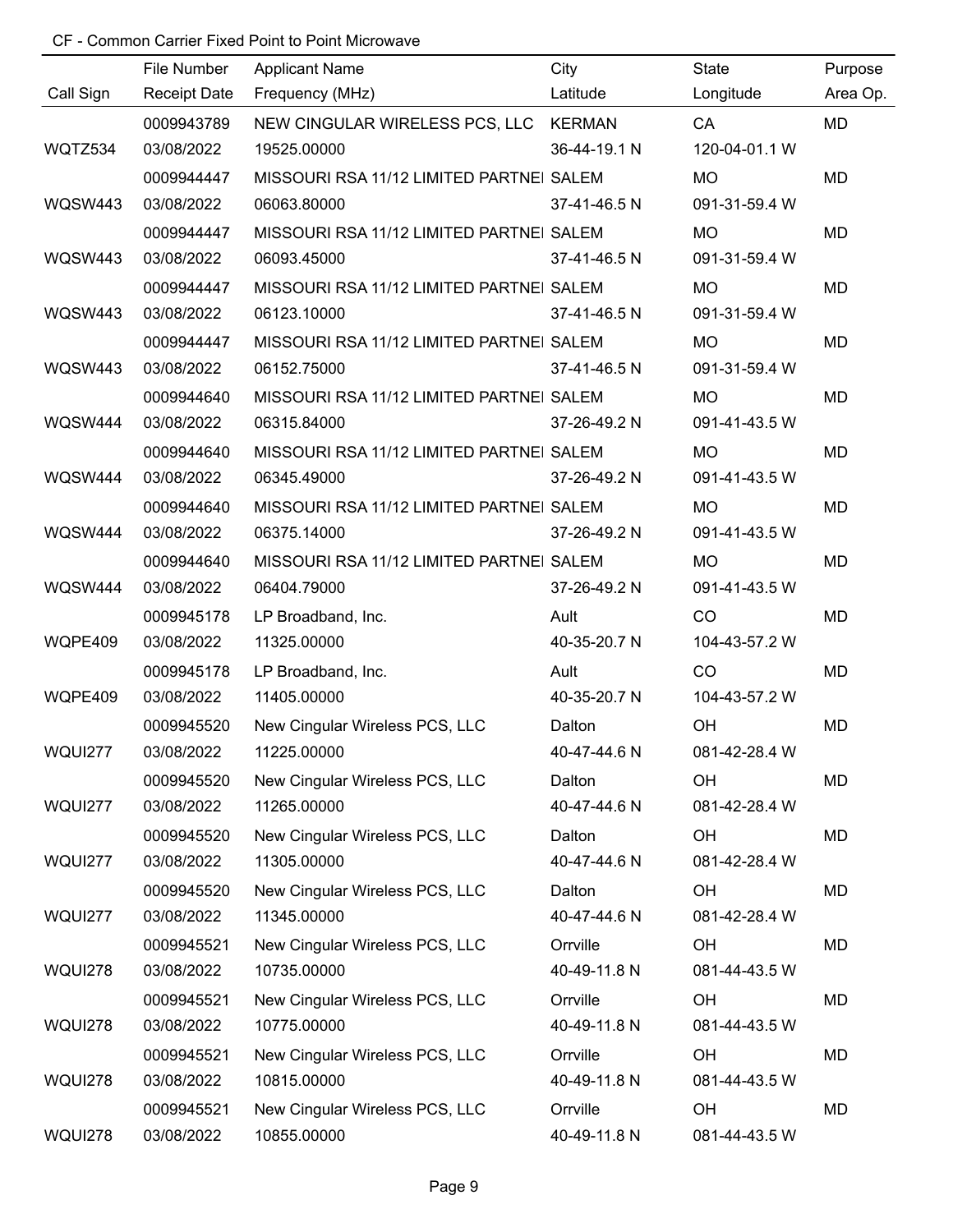|           | File Number         | <b>Applicant Name</b>           | City               | State         | Purpose   |
|-----------|---------------------|---------------------------------|--------------------|---------------|-----------|
| Call Sign | <b>Receipt Date</b> | Frequency (MHz)                 | Latitude           | Longitude     | Area Op.  |
|           | 0009945722          | <b>T-MOBILE LICENSE LLC</b>     | Carr               | CO            | <b>MD</b> |
| WQVV594   | 03/08/2022          | 11225.00000                     | 40-52-51.9 N       | 104-57-51.1 W |           |
|           | 0009945731          | <b>Inland Cellular LLC</b>      | <b>MANITO</b>      | <b>WA</b>     | MD        |
| WQZU898   | 03/08/2022          | 05945.20000                     | 47-34-12.6 N       | 117-05-01.7 W |           |
|           | 0009945731          | <b>Inland Cellular LLC</b>      | <b>MANITO</b>      | <b>WA</b>     | MD        |
| WQZU898   | 03/08/2022          | 05974.85000                     | 47-34-12.6 N       | 117-05-01.7 W |           |
|           | 0009945731          | <b>Inland Cellular LLC</b>      | <b>MANITO</b>      | <b>WA</b>     | MD        |
| WQZU898   | 03/08/2022          | 06004.50000                     | 47-34-12.6 N       | 117-05-01.7 W |           |
|           | 0009945731          | <b>Inland Cellular LLC</b>      | <b>MANITO</b>      | <b>WA</b>     | MD        |
| WQZU898   | 03/08/2022          | 06019.32500                     | 47-34-12.6 N       | 117-05-01.7 W |           |
|           | 0009945731          | <b>Inland Cellular LLC</b>      | <b>MANITO</b>      | <b>WA</b>     | MD        |
| WQZU898   | 03/08/2022          | 06034.15000                     | 47-34-12.6 N       | 117-05-01.7 W |           |
|           | 0009945731          | <b>Inland Cellular LLC</b>      | <b>MANITO</b>      | <b>WA</b>     | MD        |
| WQZU898   | 03/08/2022          | 06063.80000                     | 47-34-12.6 N       | 117-05-01.7 W |           |
|           | 0009945731          | <b>Inland Cellular LLC</b>      | <b>MANITO</b>      | <b>WA</b>     | MD        |
| WQZU898   | 03/08/2022          | 06078.62500                     | 47-34-12.6 N       | 117-05-01.7 W |           |
|           | 0009945731          | <b>Inland Cellular LLC</b>      | <b>MANITO</b>      | <b>WA</b>     | MD        |
| WQZU898   | 03/08/2022          | 06093.45000                     | 47-34-12.6 N       | 117-05-01.7 W |           |
|           | 0009945731          | <b>Inland Cellular LLC</b>      | <b>MANITO</b>      | <b>WA</b>     | MD        |
| WQZU898   | 03/08/2022          | 06123.10000                     | 47-34-12.6 N       | 117-05-01.7 W |           |
|           | 0009945731          | <b>Inland Cellular LLC</b>      | <b>MANITO</b>      | <b>WA</b>     | MD        |
| WQZU898   | 03/08/2022          | 06137.92500                     | 47-34-12.6 N       | 117-05-01.7 W |           |
|           | 0009945731          | <b>Inland Cellular LLC</b>      | <b>MANITO</b>      | <b>WA</b>     | MD        |
| WQZU898   | 03/08/2022          | 06152.75000                     | 47-34-12.6 N       | 117-05-01.7 W |           |
|           | 0009945731          | <b>Inland Cellular LLC</b>      | <b>MANITO</b>      | <b>WA</b>     | MD        |
| WQZU898   | 03/08/2022          | 10915.00000                     | 47-34-12.6 N       | 117-05-01.7 W |           |
|           | 0009945731          | <b>Inland Cellular LLC</b>      | <b>MANITO</b>      | <b>WA</b>     | MD        |
| WQZU898   | 03/08/2022          | 10995.00000                     | 47-34-12.6 N       | 117-05-01.7 W |           |
|           | 0009945731          | <b>Inland Cellular LLC</b>      | <b>MANITO</b>      | <b>WA</b>     | MD        |
| WQZU898   | 03/08/2022          | 19460.00000                     | 47-34-12.6 N       | 117-05-01.7 W |           |
|           | 0009945731          | <b>Inland Cellular LLC</b>      | <b>MANITO</b>      | <b>WA</b>     | MD        |
| WQZU898   | 03/08/2022          | 19620.00000                     | 47-34-12.6 N       | 117-05-01.7 W |           |
|           | 0009945830          | Pocketinet Communications Inc.  | Helix              | <b>OR</b>     | MD        |
| WQFR827   | 03/08/2022          | 11485.00000                     | 45-57-18.7 N       | 118-41-16.0 W |           |
|           | 0009945864          | Pocketinet Communications, Inc. | <b>Benton City</b> | <b>WA</b>     | MD        |
| WQZB843   | 03/08/2022          | 10735.00000                     | 46-14-51.7 N       | 119-33-50.0 W |           |
|           | 0009945864          | Pocketinet Communications, Inc. | <b>Benton City</b> | <b>WA</b>     | MD        |
| WQZB843   | 03/08/2022          | 10915.00000                     | 46-14-51.7 N       | 119-33-50.0 W |           |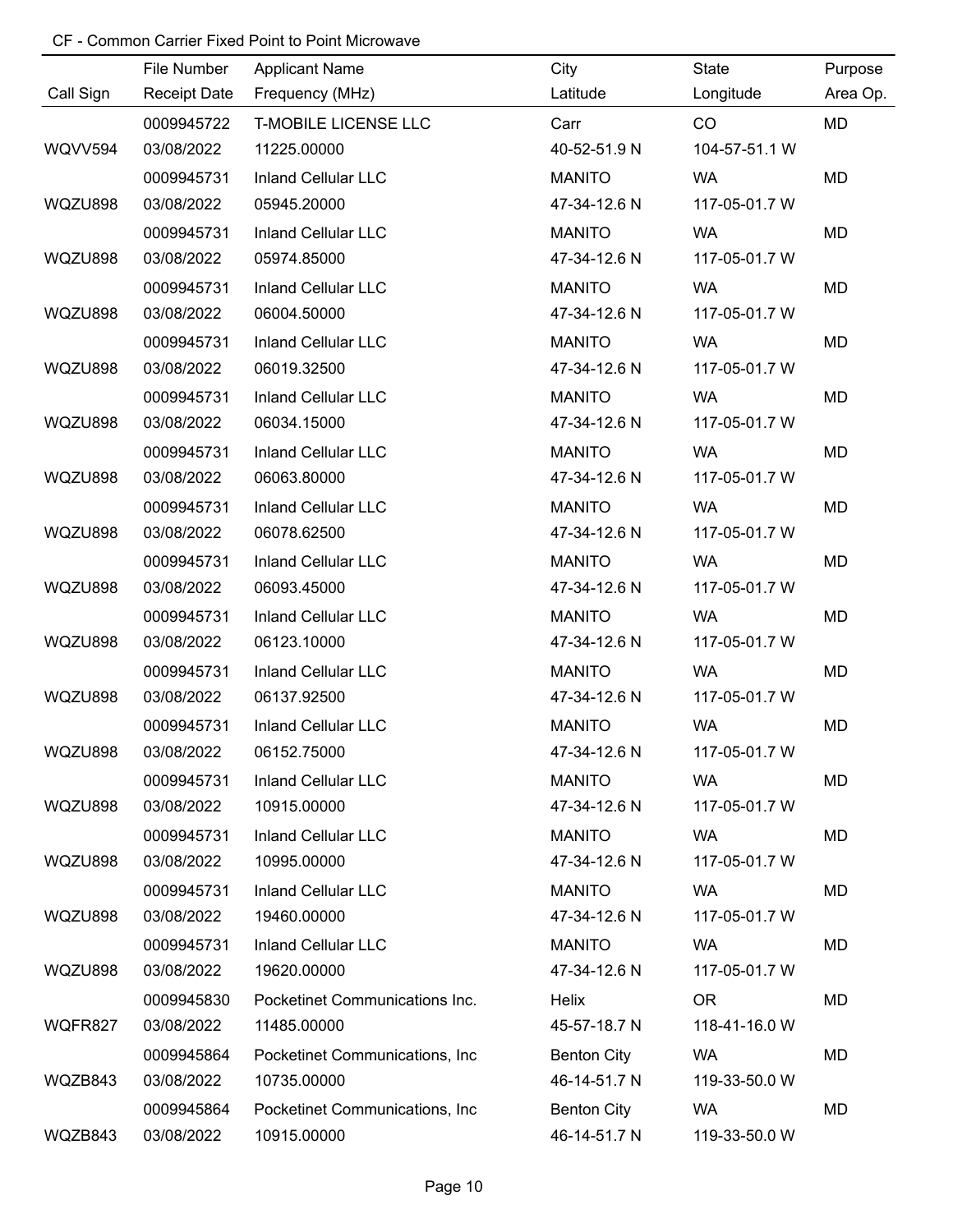|                | File Number         | <b>Applicant Name</b>               | City               | State         | Purpose  |
|----------------|---------------------|-------------------------------------|--------------------|---------------|----------|
| Call Sign      | <b>Receipt Date</b> | Frequency (MHz)                     | Latitude           | Longitude     | Area Op. |
|                | 0009945864          | Pocketinet Communications, Inc      | <b>Benton City</b> | <b>WA</b>     | MD       |
| WQZB843        | 03/08/2022          | 11465.00000                         | 46-14-51.7 N       | 119-33-50.0 W |          |
|                | 0009946498          | Clearwire Spectrum Holdings III LLC | San Francisco      | CA            | MD       |
| <b>WQML588</b> | 03/09/2022          | 10735.00000                         | 37-45-19.0 N       | 122-27-10.0 W |          |
|                | 0009946498          | Clearwire Spectrum Holdings III LLC | San Francisco      | CA            | MD       |
| WQML588        | 03/09/2022          | 10855.00000                         | 37-45-19.0 N       | 122-27-10.0 W |          |
|                | 0009946498          | Clearwire Spectrum Holdings III LLC | San Francisco      | CA            | MD       |
| <b>WQML588</b> | 03/09/2022          | 22775.00000                         | 37-45-19.0 N       | 122-27-10.0 W |          |
|                | 0009946498          | Clearwire Spectrum Holdings III LLC | San Francisco      | CA            | MD       |
| <b>WQML588</b> | 03/09/2022          | 23075.00000                         | 37-45-19.0 N       | 122-27-10.0 W |          |
|                | 0009946498          | Clearwire Spectrum Holdings III LLC | San Francisco      | CA            | MD       |
| <b>WQML588</b> | 03/09/2022          | 23125.00000                         | 37-45-19.0 N       | 122-27-10.0 W |          |
|                | 0009946498          | Clearwire Spectrum Holdings III LLC | San Francisco      | CA            | MD       |
| <b>WQML588</b> | 03/09/2022          | 23175.00000                         | 37-45-19.0 N       | 122-27-10.0 W |          |
|                | 0009946498          | Clearwire Spectrum Holdings III LLC | San Francisco      | CA            | MD       |
| <b>WQML588</b> | 03/09/2022          | 23225.00000                         | 37-45-19.0 N       | 122-27-10.0 W |          |
|                | 0009946498          | Clearwire Spectrum Holdings III LLC | San Francisco      | CA            | MD       |
| <b>WQML588</b> | 03/09/2022          | 23475.00000                         | 37-45-19.0 N       | 122-27-10.0 W |          |
|                | 0009946498          | Clearwire Spectrum Holdings III LLC | San Francisco      | CA            | MD       |
| <b>WQML588</b> | 03/09/2022          | 23575.00000                         | 37-45-19.0 N       | 122-27-10.0 W |          |
|                | 0009946512          | Neptunomedia, Inc.                  | San Juan           | <b>PR</b>     | MD       |
| WQLM818        | 03/09/2022          | 11175.00000                         | 18-23-49.8 N       | 066-03-22.3 W |          |
|                | 0009946512          | Neptunomedia, Inc.                  | San Juan           | <b>PR</b>     | MD       |
| WQLM818        | 03/09/2022          | 19425.00000                         | 18-23-49.8 N       | 066-03-22.3 W |          |
|                | 0009946519          | SprintCom, Inc.                     | Paisley            | FL.           | MD       |
| WQSG341        | 03/09/2022          | 11305.00000                         | 29-00-07.1 N       | 081-31-58.8 W |          |
|                | 0009946519          | SprintCom, Inc.                     | Paisley            | FL.           | MD       |
| WQSG341        | 03/09/2022          | 11345.00000                         | 29-00-07.1 N       | 081-31-58.8 W |          |
|                | 0009946519          | SprintCom, Inc.                     | Paisley            | FL.           | MD       |
| WQSG341        | 03/09/2022          | 11545.00000                         | 29-00-07.1 N       | 081-31-58.8 W |          |
|                | 0009946519          | SprintCom, Inc.                     | Paisley            | FL.           | MD       |
| WQSG341        | 03/09/2022          | 11585.00000                         | 29-00-07.1 N       | 081-31-58.8 W |          |
|                | 0009946526          | SprintCom, Inc.                     | <b>UMATILLA</b>    | FL.           | MD       |
| WQSG346        | 03/09/2022          | 10815.00000                         | 28-55-00.0 N       | 081-40-51.1 W |          |
|                | 0009946526          | SprintCom, Inc.                     | <b>UMATILLA</b>    | <b>FL</b>     | MD       |
| WQSG346        | 03/09/2022          | 10855.00000                         | 28-55-00.0 N       | 081-40-51.1 W |          |
|                | 0009946526          | SprintCom, Inc.                     | <b>UMATILLA</b>    | <b>FL</b>     | MD       |
| WQSG346        | 03/09/2022          | 19325.00000                         | 28-55-00.0 N       | 081-40-51.1 W |          |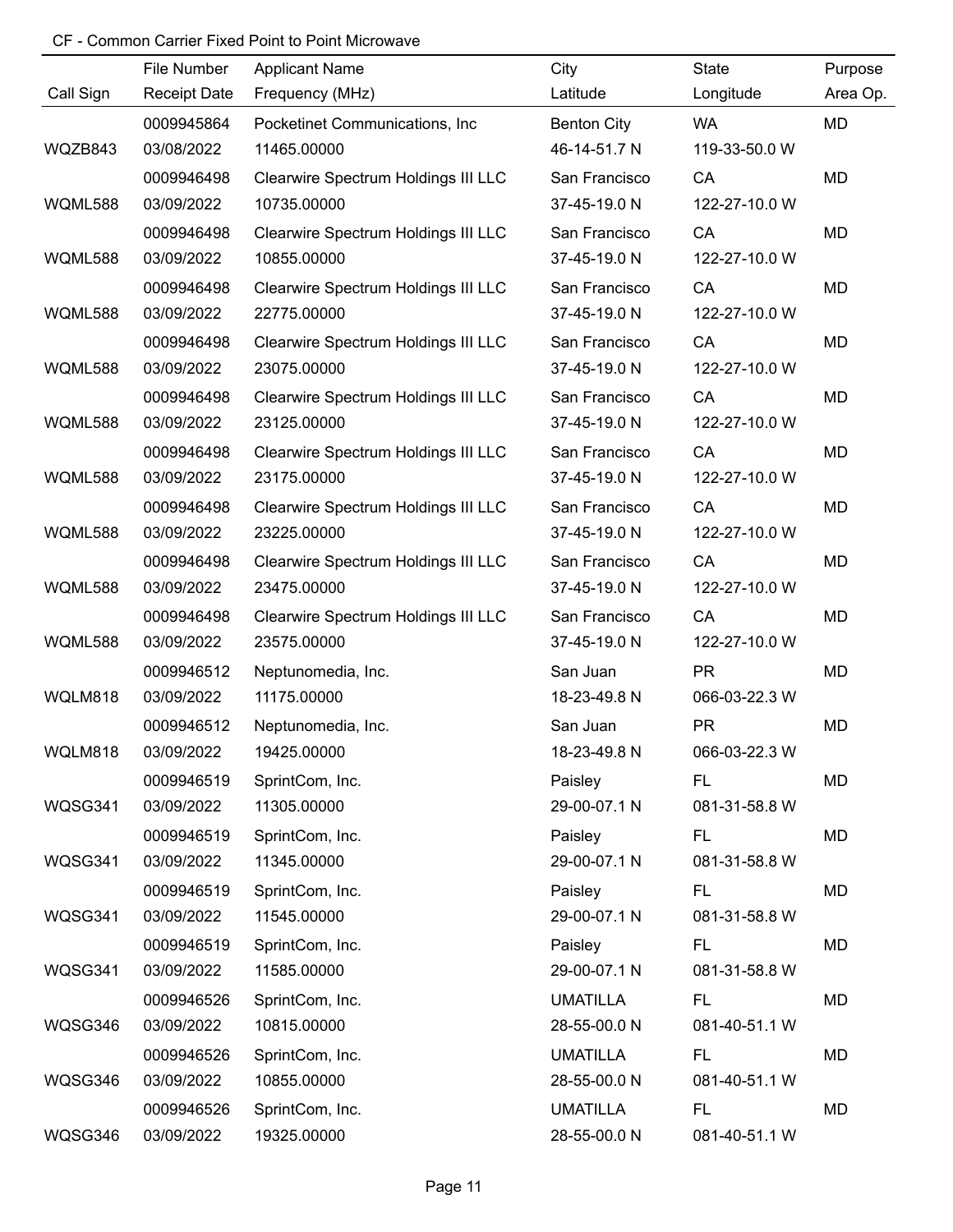|                | File Number         | <b>Applicant Name</b>          | City                 | State         | Purpose   |
|----------------|---------------------|--------------------------------|----------------------|---------------|-----------|
| Call Sign      | <b>Receipt Date</b> | Frequency (MHz)                | Latitude             | Longitude     | Area Op.  |
|                | 0009946526          | SprintCom, Inc.                | <b>UMATILLA</b>      | FL.           | <b>MD</b> |
| WQSG346        | 03/09/2022          | 19375.00000                    | 28-55-00.0 N         | 081-40-51.1 W |           |
|                | 0009946531          | Neptunomedia, Inc.             | San Juan             | <b>PR</b>     | <b>MD</b> |
| WQEJ917        | 03/09/2022          | 10835.00000                    | 18-24-42.8 N         | 066-05-37.6 W |           |
|                | 0009946531          | Neptunomedia, Inc.             | San Juan             | <b>PR</b>     | <b>MD</b> |
| WQEJ917        | 03/09/2022          | 11035.00000                    | 18-24-42.8 N         | 066-05-37.6 W |           |
|                | 0009946531          | Neptunomedia, Inc.             | San Juan             | <b>PR</b>     | MD        |
| WQEJ917        | 03/09/2022          | 11075.00000                    | 18-24-42.8 N         | 066-05-37.6 W |           |
|                | 0009946531          | Neptunomedia, Inc.             | San Juan             | <b>PR</b>     | MD        |
| WQEJ917        | 03/09/2022          | 11095.00000                    | 18-24-42.8 N         | 066-05-37.6 W |           |
|                | 0009946531          | Neptunomedia, Inc.             | San Juan             | <b>PR</b>     | MD        |
| WQEJ917        | 03/09/2022          | 11225.00000                    | 18-24-42.8 N         | 066-05-37.6 W |           |
|                | 0009946531          | Neptunomedia, Inc.             | San Juan             | <b>PR</b>     | MD        |
| WQEJ917        | 03/09/2022          | 11665.00000                    | 18-24-42.8 N         | 066-05-37.6 W |           |
|                | 0009946531          | Neptunomedia, Inc.             | San Juan             | <b>PR</b>     | MD        |
| WQEJ917        | 03/09/2022          | 17865.00000                    | 18-24-42.8 N         | 066-05-37.6 W |           |
|                | 0009946531          | Neptunomedia, Inc.             | San Juan             | <b>PR</b>     | MD        |
| WQEJ917        | 03/09/2022          | 17875.00000                    | 18-24-42.8 N         | 066-05-37.6 W |           |
|                | 0009946531          | Neptunomedia, Inc.             | San Juan             | <b>PR</b>     | MD        |
| WQEJ917        | 03/09/2022          | 17965.00000                    | 18-24-42.8 N         | 066-05-37.6 W |           |
|                | 0009946531          | Neptunomedia, Inc.             | San Juan             | <b>PR</b>     | MD        |
| WQEJ917        | 03/09/2022          | 19615.00000                    | 18-24-42.8 N         | 066-05-37.6 W |           |
|                | 0009946531          | Neptunomedia, Inc.             | San Juan             | <b>PR</b>     | MD        |
| WQEJ917        | 03/09/2022          | 23025.00000                    | 18-24-42.8 N         | 066-05-37.6 W |           |
|                | 0009946531          | Neptunomedia, Inc.             | San Juan             | <b>PR</b>     | MD        |
| WQEJ917        | 03/09/2022          | 23085.00000                    | 18-24-42.8 N         | 066-05-37.6 W |           |
|                | 0009946531          | Neptunomedia, Inc.             | San Juan             | <b>PR</b>     | MD        |
| WQEJ917        | 03/09/2022          | 23175.00000                    | 18-24-42.8 N         | 066-05-37.6 W |           |
|                | 0009946531          | Neptunomedia, Inc.             | San Juan             | <b>PR</b>     | MD        |
| WQEJ917        | 03/09/2022          | 23235.00000                    | 18-24-42.8 N         | 066-05-37.6 W |           |
|                | 0009946531          | Neptunomedia, Inc.             | San Juan             | <b>PR</b>     | MD        |
| WQEJ917        | 03/09/2022          | 23425.00000                    | 18-24-42.8 N         | 066-05-37.6 W |           |
|                | 0009946577          | New Cingular Wireless PCS, LLC | <b>Buffalo</b>       | OK            | MD        |
| WQTR206        | 03/09/2022          | 06226.89000                    | 36-41-47.8 N         | 099-40-23.8 W |           |
|                | 0009946577          | New Cingular Wireless PCS, LLC | <b>Buffalo</b>       | OK            | MD        |
| WQTR206        | 03/09/2022          | 06256.54000                    | 36-41-47.8 N         | 099-40-23.8 W |           |
|                | 0009946599          | New Cingular Wireless PCS, LLC | <b>SPRING BRANCH</b> | TX.           | MD        |
| <b>WQRU982</b> | 03/09/2022          | 05945.20000                    | 29-58-19.0 N         | 098-24-25.0 W |           |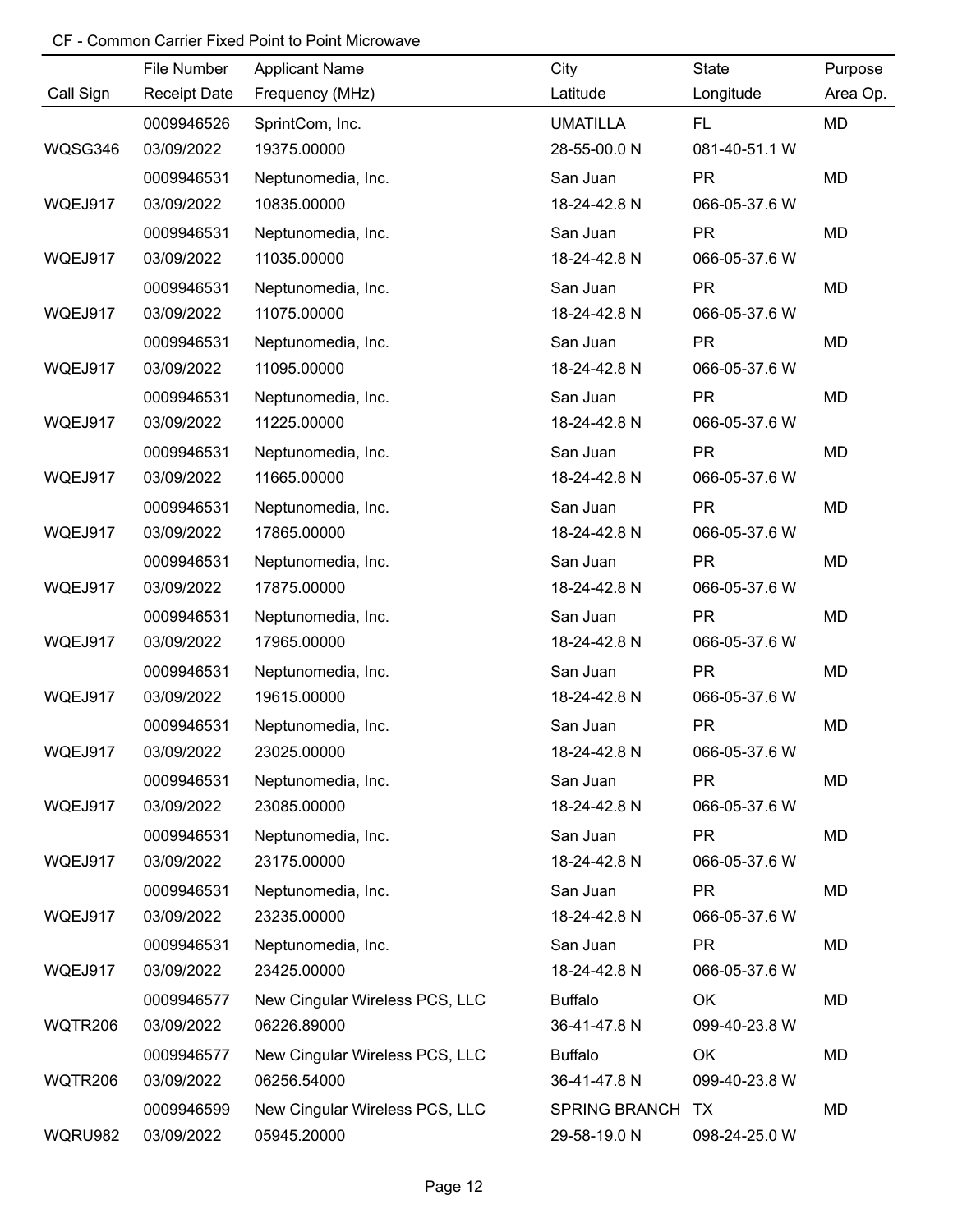|                | File Number         | <b>Applicant Name</b>          | City                 | State         | Purpose   |
|----------------|---------------------|--------------------------------|----------------------|---------------|-----------|
| Call Sign      | <b>Receipt Date</b> | Frequency (MHz)                | Latitude             | Longitude     | Area Op.  |
|                | 0009946599          | New Cingular Wireless PCS, LLC | <b>SPRING BRANCH</b> | <b>TX</b>     | <b>MD</b> |
| WQRU982        | 03/09/2022          | 06004.50000                    | 29-58-19.0 N         | 098-24-25.0 W |           |
|                | 0009946599          | New Cingular Wireless PCS, LLC | <b>SPRING BRANCH</b> | TX            | MD        |
| WQRU982        | 03/09/2022          | 06034.15000                    | 29-58-19.0 N         | 098-24-25.0 W |           |
|                | 0009946599          | New Cingular Wireless PCS, LLC | <b>SPRING BRANCH</b> | TX            | MD        |
| WQRU982        | 03/09/2022          | 06093.45000                    | 29-58-19.0 N         | 098-24-25.0 W |           |
|                | 0009946599          | New Cingular Wireless PCS, LLC | <b>SPRING BRANCH</b> | TX            | MD        |
| WQRU982        | 03/09/2022          | 10935.00000                    | 29-58-19.0 N         | 098-24-25.0 W |           |
|                | 0009946599          | New Cingular Wireless PCS, LLC | <b>SPRING BRANCH</b> | TX            | MD        |
| WQRU982        | 03/09/2022          | 11015.00000                    | 29-58-19.0 N         | 098-24-25.0 W |           |
|                | 0009946775          | <b>Sprint Spectrum LLC</b>     | Zapata               | <b>TX</b>     | MD        |
| <b>WQXW607</b> | 03/09/2022          | 10815.00000                    | 26-55-01.5 N         | 099-14-59.8 W |           |
|                | 0009946775          | <b>Sprint Spectrum LLC</b>     | Zapata               | <b>TX</b>     | MD        |
| <b>WQXW607</b> | 03/09/2022          | 10855.00000                    | 26-55-01.5 N         | 099-14-59.8 W |           |
|                | 0009946776          | Sprint Spectrum LLC            | Mountville           | PA            | MD        |
| WQTK546        | 03/09/2022          | 11305.00000                    | 40-02-13.7 N         | 076-25-48.2 W |           |
|                | 0009946776          | <b>Sprint Spectrum LLC</b>     | Mountville           | PA            | MD        |
| WQTK546        | 03/09/2022          | 17865.00000                    | 40-02-13.7 N         | 076-25-48.2 W |           |
|                | 0009946785          | Sprint Spectrum LLC            | Ranchitos Las LomaTX |               | MD        |
| <b>WQXW610</b> | 03/09/2022          | 11345.00000                    | 27-36-55.6 N         | 099-13-25.2 W |           |
|                | 0009946785          | <b>Sprint Spectrum LLC</b>     | Ranchitos Las LomaTX |               | MD        |
| <b>WQXW610</b> | 03/09/2022          | 11385.00000                    | 27-36-55.6 N         | 099-13-25.2 W |           |
|                | 0009946785          | <b>Sprint Spectrum LLC</b>     | Ranchitos Las LomaTX |               | MD        |
| WQXW610        | 03/09/2022          | 11425.00000                    | 27-36-55.6 N         | 099-13-25.2 W |           |
|                | 0009946797          | <b>Sprint Spectrum LLC</b>     | San Francisco        | CA            | MD        |
| WQVR485        | 03/09/2022          | 19380.00000                    | 37-37-33.0 N         | 122-22-36.0 W |           |
|                | 0009946797          | <b>Sprint Spectrum LLC</b>     | San Francisco        | CA            | MD        |
| WQVR485        | 03/09/2022          | 19460.00000                    | 37-37-33.0 N         | 122-22-36.0 W |           |
|                | 0009946797          | <b>Sprint Spectrum LLC</b>     | San Francisco        | CA            | MD        |
| WQVR485        | 03/09/2022          | 23175.00000                    | 37-37-33.0 N         | 122-22-36.0 W |           |
|                | 0009946839          | New Cingular Wireless PCS, LLC | Woodward             | OK            | MD        |
| WQTR203        | 03/09/2022          | 10895.00000                    | 36-26-55.6 N         | 099-28-51.1 W |           |
|                | 0009946839          | New Cingular Wireless PCS, LLC | Woodward             | OK            | MD        |
| WQTR203        | 03/09/2022          | 10935.00000                    | 36-26-55.6 N         | 099-28-51.1 W |           |
|                | 0009946839          | New Cingular Wireless PCS, LLC | Woodward             | OK            | MD        |
| WQTR203        | 03/09/2022          | 11265.00000                    | 36-26-55.6 N         | 099-28-51.1 W |           |
|                | 0009946839          | New Cingular Wireless PCS, LLC | Woodward             | OK            | MD        |
| WQTR203        | 03/09/2022          | 11545.00000                    | 36-26-55.6 N         | 099-28-51.1 W |           |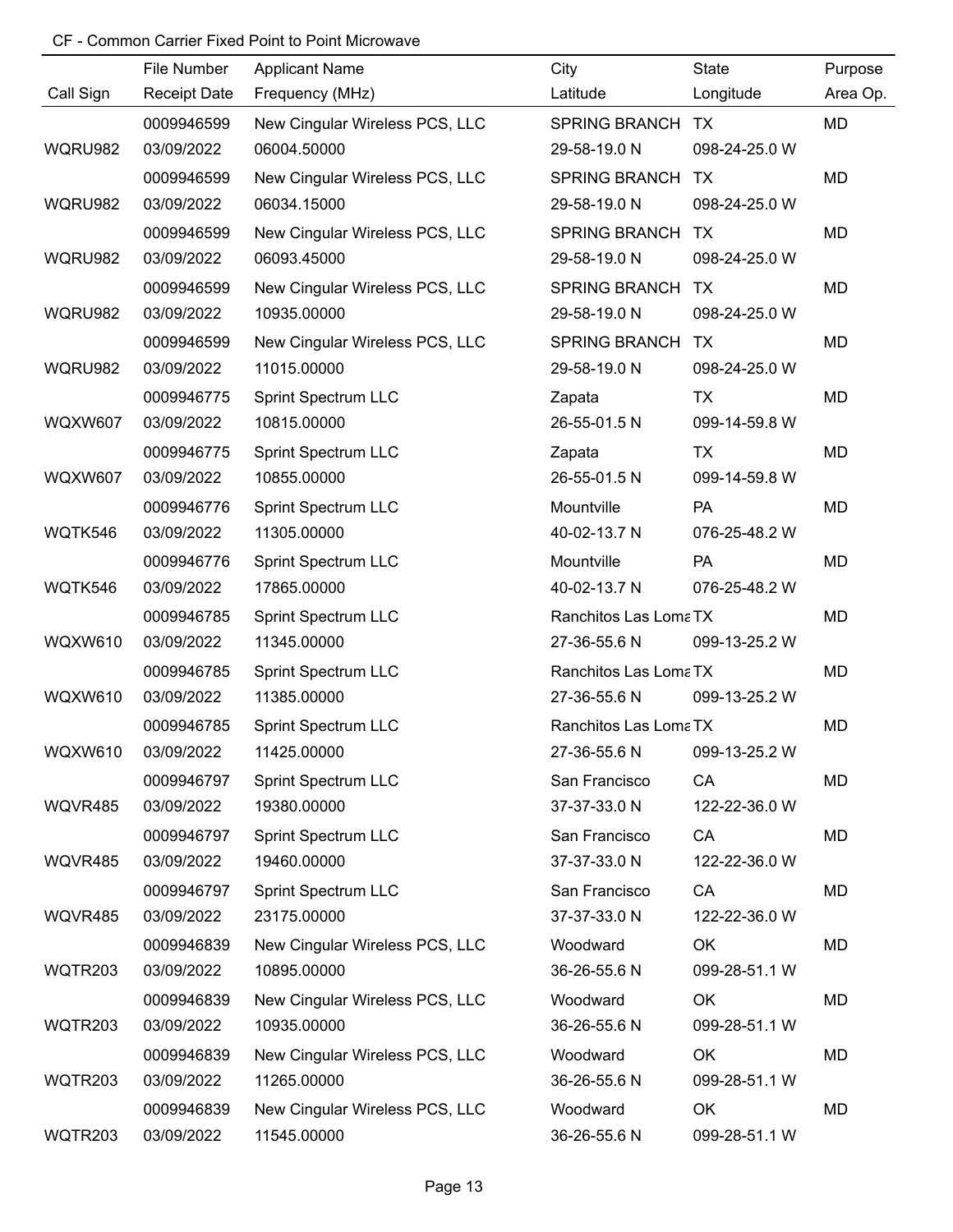|                | File Number         | <b>Applicant Name</b>          | City          | State         | Purpose   |
|----------------|---------------------|--------------------------------|---------------|---------------|-----------|
| Call Sign      | <b>Receipt Date</b> | Frequency (MHz)                | Latitude      | Longitude     | Area Op.  |
|                | 0009946839          | New Cingular Wireless PCS, LLC | Woodward      | OK            | MD        |
| WQTR203        | 03/09/2022          | 11585.00000                    | 36-26-55.6 N  | 099-28-51.1 W |           |
|                | 0009946839          | New Cingular Wireless PCS, LLC | Woodward      | OK            | <b>MD</b> |
| WQTR203        | 03/09/2022          | 11625.00000                    | 36-26-55.6 N  | 099-28-51.1 W |           |
|                | 0009946839          | New Cingular Wireless PCS, LLC | Woodward      | OK            | <b>MD</b> |
| WQTR203        | 03/09/2022          | 11665.00000                    | 36-26-55.6 N  | 099-28-51.1 W |           |
|                | 0009947110          | NEW CINGULAR WIRELESS PCS, LLC | <b>BLANCO</b> | TX            | <b>MD</b> |
| <b>WQSU486</b> | 03/09/2022          | 06197.24000                    | 30-06-44.2 N  | 098-24-30.0 W |           |
|                | 0009947110          | NEW CINGULAR WIRELESS PCS, LLC | <b>BLANCO</b> | TX            | MD        |
| <b>WQSU486</b> | 03/09/2022          | 06256.54000                    | 30-06-44.2 N  | 098-24-30.0 W |           |
|                | 0009947110          | NEW CINGULAR WIRELESS PCS, LLC | <b>BLANCO</b> | TX            | MD        |
| WQSU486        | 03/09/2022          | 06286.19000                    | 30-06-44.2 N  | 098-24-30.0 W |           |
|                | 0009947110          | NEW CINGULAR WIRELESS PCS, LLC | <b>BLANCO</b> | TX            | MD        |
| WQSU486        | 03/09/2022          | 06345.49000                    | 30-06-44.2 N  | 098-24-30.0 W |           |
|                | 0009947160          | New Cingular Wireless PCS, LLC | Blanco        | TX            | MD        |
| WQRU976        | 03/09/2022          | 11425.00000                    | 30-02-48.0 N  | 098-24-45.0 W |           |
|                | 0009947160          | New Cingular Wireless PCS, LLC | Blanco        | TX            | MD        |
| WQRU976        | 03/09/2022          | 11505.00000                    | 30-02-48.0 N  | 098-24-45.0 W |           |
|                | 0009947440          | Comelec Services, Inc.         | Platteville   | WI            | MD        |
| WQPJ210        | 03/09/2022          | 11225.00000                    | 42-45-50.7 N  | 090-24-20.2 W |           |
|                | 0009947440          | Comelec Services, Inc.         | Platteville   | WI            | MD        |
| WQPJ210        | 03/09/2022          | 11245.00000                    | 42-45-50.7 N  | 090-24-20.2 W |           |
|                | 0009947440          | Comelec Services, Inc.         | Platteville   | WI            | MD        |
| WQPJ210        | 03/09/2022          | 11325.00000                    | 42-45-50.7 N  | 090-24-20.2 W |           |
|                | 0009947440          | Comelec Services, Inc.         | Platteville   | WI            | MD        |
| WQPJ210        | 03/09/2022          | 11405.00000                    | 42-45-50.7 N  | 090-24-20.2 W |           |
|                | 0009947440          | Comelec Services, Inc.         | Platteville   | WI            | MD        |
| WQPJ210        | 03/09/2022          | 11485.00000                    | 42-45-50.7 N  | 090-24-20.2 W |           |
|                | 0009947440          | Comelec Services, Inc.         | Platteville   | WI            | MD        |
| WQPJ210        | 03/09/2022          | 11565.00000                    | 42-45-50.7 N  | 090-24-20.2 W |           |
|                | 0009947440          | Comelec Services, Inc.         | Platteville   | WI            | MD        |
| WQPJ210        | 03/09/2022          | 11645.00000                    | 42-45-50.7 N  | 090-24-20.2 W |           |
|                | 0009947445          | <b>ComElec Services</b>        | Livingston    | WI            | MD        |
| WQWX755        | 03/09/2022          | 05960.02500                    | 42-54-06.4 N  | 090-25-49.3 W |           |
|                | 0009947445          | <b>ComElec Services</b>        | Livingston    | WI            | MD        |
| WQWX755        | 03/09/2022          | 06019.32500                    | 42-54-06.4 N  | 090-25-49.3 W |           |
|                | 0009947445          | <b>ComElec Services</b>        | Livingston    | WI            | MD        |
| WQWX755        | 03/09/2022          | 10755.00000                    | 42-54-06.4 N  | 090-25-49.3 W |           |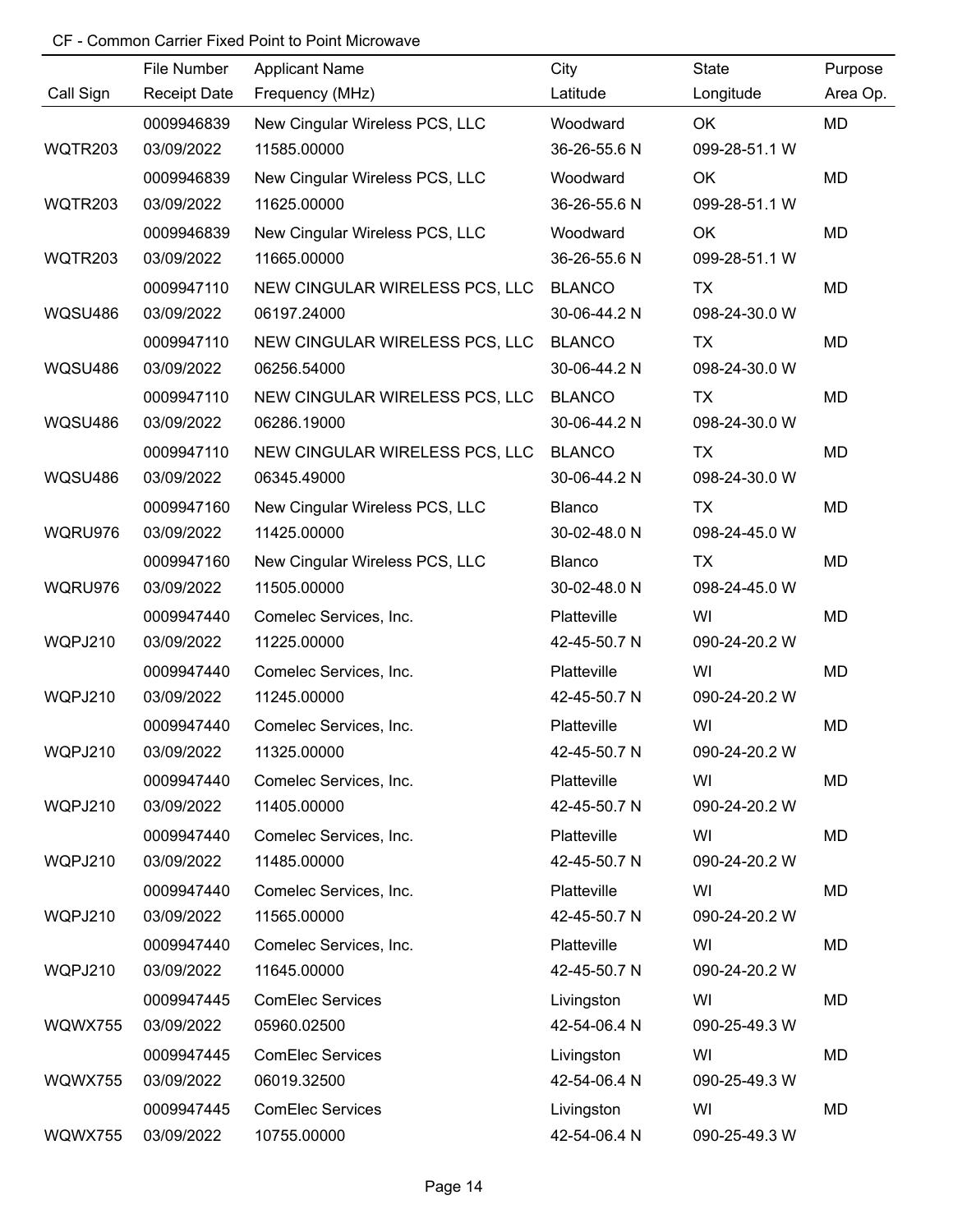|                | File Number         | <b>Applicant Name</b>                | City         | State         | Purpose   |
|----------------|---------------------|--------------------------------------|--------------|---------------|-----------|
| Call Sign      | <b>Receipt Date</b> | Frequency (MHz)                      | Latitude     | Longitude     | Area Op.  |
|                | 0009947445          | <b>ComElec Services</b>              | Livingston   | WI            | <b>MD</b> |
| WQWX755        | 03/09/2022          | 10835.00000                          | 42-54-06.4 N | 090-25-49.3 W |           |
|                | 0009947445          | <b>ComElec Services</b>              | Livingston   | WI            | <b>MD</b> |
| WQWX755        | 03/09/2022          | 10915.00000                          | 42-54-06.4 N | 090-25-49.3 W |           |
|                | 0009947445          | <b>ComElec Services</b>              | Livingston   | WI            | <b>MD</b> |
| WQWX755        | 03/09/2022          | 11075.00000                          | 42-54-06.4 N | 090-25-49.3 W |           |
|                | 0009947445          | <b>ComElec Services</b>              | Livingston   | WI            | MD        |
| WQWX755        | 03/09/2022          | 11155.00000                          | 42-54-06.4 N | 090-25-49.3 W |           |
|                | 0009947483          | New Cingular Wireless PCS, LLC       | Fort Supply  | OK            | MD        |
| <b>WQTR200</b> | 03/09/2022          | 05974.85000                          | 36-32-53.3 N | 099-32-18.1 W |           |
|                | 0009947483          | New Cingular Wireless PCS, LLC       | Fort Supply  | OK            | MD        |
| <b>WQTR200</b> | 03/09/2022          | 06004.50000                          | 36-32-53.3 N | 099-32-18.1 W |           |
|                | 0009947483          | New Cingular Wireless PCS, LLC       | Fort Supply  | OK            | MD        |
| <b>WQTR200</b> | 03/09/2022          | 10775.00000                          | 36-32-53.3 N | 099-32-18.1 W |           |
|                | 0009947483          | New Cingular Wireless PCS, LLC       | Fort Supply  | OK            | MD        |
| <b>WQTR200</b> | 03/09/2022          | 11055.00000                          | 36-32-53.3 N | 099-32-18.1 W |           |
|                | 0009947483          | New Cingular Wireless PCS, LLC       | Fort Supply  | OK            | MD        |
| <b>WQTR200</b> | 03/09/2022          | 11095.00000                          | 36-32-53.3 N | 099-32-18.1 W |           |
|                | 0009947483          | New Cingular Wireless PCS, LLC       | Fort Supply  | OK            | MD        |
| <b>WQTR200</b> | 03/09/2022          | 11135.00000                          | 36-32-53.3 N | 099-32-18.1 W |           |
|                | 0009947483          | New Cingular Wireless PCS, LLC       | Fort Supply  | OK            | MD        |
| <b>WQTR200</b> | 03/09/2022          | 11175.00000                          | 36-32-53.3 N | 099-32-18.1 W |           |
|                | 0009947793          | <b>Cellco Partnership</b>            | Raleigh      | NC            | MD        |
| WQXD855        | 03/10/2022          | 17820.00000                          | 35-46-35.9 N | 078-40-28.5 W |           |
|                | 0009947793          | Cellco Partnership                   | Raleigh      | <b>NC</b>     | MD        |
| WQXD855        | 03/10/2022          | 17900.00000                          | 35-46-35.9 N | 078-40-28.5 W |           |
|                | 0009947939          | Los Angeles SMSA Limited Partnership | Calimesa     | CA            | MD        |
| WQLS971        | 03/10/2022          | 10735.00000                          | 33-59-09.2 N | 117-02-46.3 W |           |
|                | 0009947939          | Los Angeles SMSA Limited Partnership | Calimesa     | CA            | MD        |
| WQLS971        | 03/10/2022          | 10875.00000                          | 33-59-09.2 N | 117-02-46.3 W |           |
|                | 0009949478          | <b>T-MOBILE LICENSE LLC</b>          | Canon City   | CO            | MD        |
| WQWD810        | 03/10/2022          | 11135.00000                          | 38-27-22.8 N | 105-13-36.3 W |           |
|                | 0009949478          | <b>T-MOBILE LICENSE LLC</b>          | Canon City   | CO            | MD        |
| WQWD810        | 03/10/2022          | 11305.00000                          | 38-27-22.8 N | 105-13-36.3 W |           |
|                | 0009949478          | <b>T-MOBILE LICENSE LLC</b>          | Canon City   | CO            | MD        |
| WQWD810        | 03/10/2022          | 11485.00000                          | 38-27-22.8 N | 105-13-36.3 W |           |
|                | 0009949478          | <b>T-MOBILE LICENSE LLC</b>          | Canon City   | CO            | MD        |
| WQWD810        | 03/10/2022          | 11545.00000                          | 38-27-22.8 N | 105-13-36.3 W |           |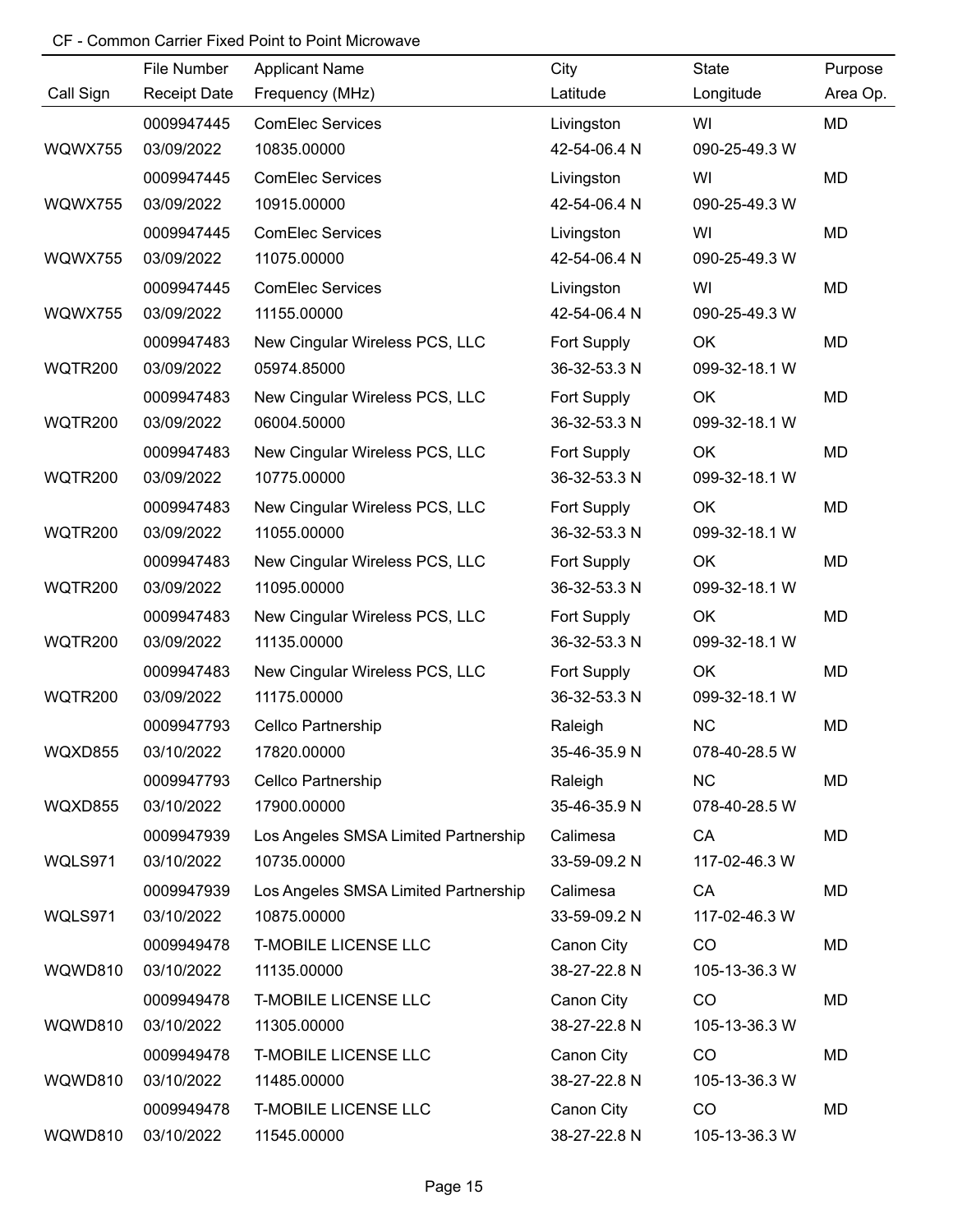|                | File Number         | <b>Applicant Name</b>          | City                | State         | Purpose   |
|----------------|---------------------|--------------------------------|---------------------|---------------|-----------|
| Call Sign      | <b>Receipt Date</b> | Frequency (MHz)                | Latitude            | Longitude     | Area Op.  |
|                | 0009949489          | <b>T-MOBILE LICENSE LLC</b>    | <b>Fort Collins</b> | CO            | <b>MD</b> |
| <b>WQUI271</b> | 03/10/2022          | 10915.00000                    | 40-34-16.7 N        | 105-08-57.6 W |           |
|                | 0009949489          | <b>T-MOBILE LICENSE LLC</b>    | <b>Fort Collins</b> | CO            | <b>MD</b> |
| <b>WQUI271</b> | 03/10/2022          | 10935.00000                    | 40-34-16.7 N        | 105-08-57.6 W |           |
|                | 0009949840          | <b>GCI Communication Corp.</b> | Talkeetna           | AK            | <b>MD</b> |
| <b>WQXQ956</b> | 03/10/2022          | 19375.00000                    | 62-18-16.7 N        | 150-05-30.8 W |           |
|                | 0009949846          | WiLine Spectrum Holdings LLC   | <b>SACRAMENTO</b>   | CA            | MD        |
| <b>WQYA981</b> | 03/10/2022          | 11385.00000                    | 38-34-52.0 N        | 121-29-41.8 W |           |
|                | 0009949846          | WiLine Spectrum Holdings LLC   | <b>SACRAMENTO</b>   | CA            | MD        |
| <b>WQYA981</b> | 03/10/2022          | 11585.00000                    | 38-34-52.0 N        | 121-29-41.8 W |           |
|                | 0009949849          | Wiline Spectrum Holdings LLC   | Newberg             | <b>OR</b>     | MD        |
| WRDQ982        | 03/10/2022          | 11485.00000                    | 45-21-09.0 N        | 122-59-00.7 W |           |
|                | 0009949866          | Wiline Spectrum Holdings LLC   | <b>WOODLAND</b>     | <b>WA</b>     | MD        |
| WRNS246        | 03/10/2022          | 10995.00000                    | 45-54-33.2 N        | 122-42-01.1 W |           |
|                | 0009949866          | Wiline Spectrum Holdings LLC   | <b>WOODLAND</b>     | <b>WA</b>     | MD        |
| WRNS246        | 03/10/2022          | 11485.00000                    | 45-54-33.2 N        | 122-42-01.1 W |           |
|                | 0009949866          | Wiline Spectrum Holdings LLC   | <b>WOODLAND</b>     | <b>WA</b>     | MD        |
| WRNS246        | 03/10/2022          | 11645.00000                    | 45-54-33.2 N        | 122-42-01.1 W |           |
|                | 0009949869          | WiLine Spectrum Holdings LLC   | <b>PORTLAND</b>     | <b>OR</b>     | MD        |
| WREE471        | 03/10/2022          | 10995.00000                    | 45-35-26.1 N        | 122-45-29.6 W |           |
|                | 0009949869          | WiLine Spectrum Holdings LLC   | <b>PORTLAND</b>     | <b>OR</b>     | MD        |
| WREE471        | 03/10/2022          | 11325.00000                    | 45-35-26.1 N        | 122-45-29.6 W |           |
|                | 0009949869          | WiLine Spectrum Holdings LLC   | <b>PORTLAND</b>     | <b>OR</b>     | MD        |
| WREE471        | 03/10/2022          | 11485.00000                    | 45-35-26.1 N        | 122-45-29.6 W |           |
|                | 0009949872          | WiLine Spectrum Holdings LLC   | Cupertino           | CA            | MD        |
| WQRW784        | 03/10/2022          | 19490.00000                    | 37-19-13.0 N        | 122-08-33.0 W |           |
|                | 0009949880          | WiLine Spectrum Holdings LLC   | <b>CHULA VISTA</b>  | CA            | MD        |
| <b>WQWN807</b> | 03/10/2022          | 10855.00000                    | 32-41-51.5 N        | 116-56-02.9 W |           |
|                | 0009949880          | WiLine Spectrum Holdings LLC   | <b>CHULA VISTA</b>  | CA            | MD        |
| <b>WQWN807</b> | 03/10/2022          | 10995.00000                    | 32-41-51.5 N        | 116-56-02.9 W |           |
|                | 0009949909          | Wiline Spectrum Holdings LLC   | <b>LOS ANGELES</b>  | CA            | MD        |
| WRJD582        | 03/10/2022          | 19460.00000                    | 33-59-53.0 N        | 118-21-35.4 W |           |
|                | 0009949912          | Wiline Spectrum Holdings LLC   | <b>PORTLAND</b>     | <b>OR</b>     | MD        |
| WRMF440        | 03/10/2022          | 10915.00000                    | 45-31-20.5 N        | 122-44-49.5 W |           |
|                | 0009949917          | WiLine Spectrum Holdings LLC   | Santa Ana           | CA            | MD        |
| WQXT323        | 03/10/2022          | 19540.00000                    | 33-41-02.8 N        | 117-51-10.5 W |           |
|                | 0009949920          | WiLine Spectrum Holdings LLC   | New Almaden         | CA            | MD        |
| WQQX492        | 03/10/2022          | 11075.00000                    | 37-09-36.3 N        | 121-54-27.7 W |           |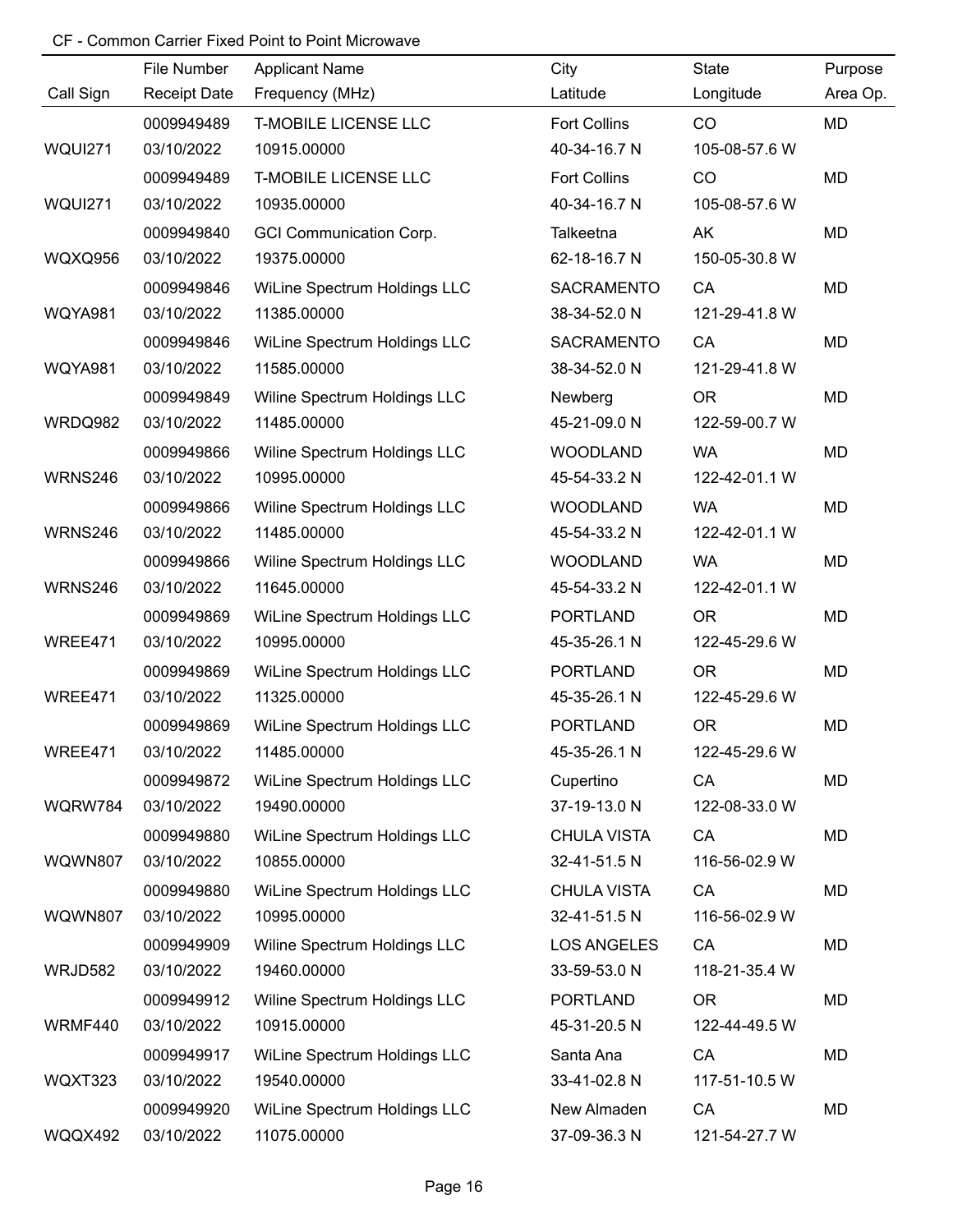|                | File Number         | <b>Applicant Name</b>          | City            | State          | Purpose  |
|----------------|---------------------|--------------------------------|-----------------|----------------|----------|
| Call Sign      | <b>Receipt Date</b> | Frequency (MHz)                | Latitude        | Longitude      | Area Op. |
|                | 0009949926          | WiLine Spectrum Holdings LLC   | Milpitas        | CA             | MD       |
| <b>WQRI629</b> | 03/10/2022          | 11485.00000                    | 37-25-21.6 N    | 121-55-10.0 W  |          |
|                | 0009949929          | WiLine Spectrum Holdings LLC   | <b>SAN JOSE</b> | CA             | MD       |
| WQWH611        | 03/10/2022          | 10955.00000                    | 37-06-47.9 N    | 121-50-09.3 W  |          |
|                | 0009949975          | Wiline Spectrum Holdings LLC   | SAN DIEGO       | CA             | MD       |
| WRKK523        | 03/10/2022          | 18000.00000                    | 32-54-50.9 N    | 117-08-45.8 W  |          |
|                | 0009950095          | Wiline Spectrum Holdings LLC   | Newberg         | <b>OR</b>      | MD       |
| WRDJ691        | 03/10/2022          | 17765.00000                    | 45-18-09.2 N    | 122-58-08.3 W  |          |
|                | 0009950134          | Wiline Spectrum Holdings LLC   | Newberg         | <b>OR</b>      | MD       |
| WRJQ504        | 03/10/2022          | 06004.50000                    | 45-21-15.3 N    | 122-59-21.4 W  |          |
|                | 0009950134          | Wiline Spectrum Holdings LLC   | Newberg         | <b>OR</b>      | MD       |
| WRJQ504        | 03/10/2022          | 11345.00000                    | 45-21-15.3 N    | 122-59-21.4 W  |          |
|                | 0009950134          | Wiline Spectrum Holdings LLC   | Newberg         | <b>OR</b>      | MD       |
| WRJQ504        | 03/10/2022          | 11625.00000                    | 45-21-15.3 N    | 122-59-21.4 W  |          |
|                | 0009950134          | Wiline Spectrum Holdings LLC   | Newberg         | <b>OR</b>      | MD       |
| WRJQ504        | 03/10/2022          | 19325.00000                    | 45-21-15.3 N    | 122-59-21.4 W  |          |
|                | 0009950134          | Wiline Spectrum Holdings LLC   | Newberg         | <b>OR</b>      | MD       |
| WRJQ504        | 03/10/2022          | 19560.00000                    | 45-21-15.3 N    | 122-59-21.4 W  |          |
|                | 0009950272          | WiLine Spectrum Holdings LLC   | San Jose        | CA             | MD       |
| WQTG570        | 03/10/2022          | 11645.00000                    | 37-22-11.0 N    | 121-55-24.1 W  |          |
|                | 0009950278          | New Cingular Wireless PCS, LLC | New Shoreham    | R <sub>l</sub> | MD       |
| WQTJ925        | 03/10/2022          | 06555.00000                    | 41-10-29.8 N    | 071-34-16.4 W  |          |
|                | 0009950278          | New Cingular Wireless PCS, LLC | New Shoreham    | R <sub>l</sub> | MD       |
| WQTJ925        | 03/10/2022          | 06595.00000                    | 41-10-29.8 N    | 071-34-16.4 W  |          |
|                | 0009950278          | New Cingular Wireless PCS, LLC | New Shoreham    | R <sub>l</sub> | MD       |
| WQTJ925        | 03/10/2022          | 06625.00000                    | 41-10-29.8 N    | 071-34-16.4 W  |          |
|                | 0009950278          | New Cingular Wireless PCS, LLC | New Shoreham    | R <sub>l</sub> | MD       |
| WQTJ925        | 03/10/2022          | 06655.00000                    | 41-10-29.8 N    | 071-34-16.4 W  |          |
|                | 0009950288          | Pocketinet Communications Inc. | Walla Walla     | <b>WA</b>      | MD       |
| WQFQ724        | 03/10/2022          | 10755.00000                    | 46-03-29.3 N    | 118-21-56.4 W  |          |
|                | 0009950288          | Pocketinet Communications Inc. | Walla Walla     | <b>WA</b>      | MD       |
| WQFQ724        | 03/10/2022          | 10835.00000                    | 46-03-29.3 N    | 118-21-56.4 W  |          |
|                | 0009950288          | Pocketinet Communications Inc. | Walla Walla     | <b>WA</b>      | MD       |
| WQFQ724        | 03/10/2022          | 10895.00000                    | 46-03-29.3 N    | 118-21-56.4 W  |          |
|                | 0009950288          | Pocketinet Communications Inc. | Walla Walla     | <b>WA</b>      | MD       |
| WQFQ724        | 03/10/2022          | 10995.00000                    | 46-03-29.3 N    | 118-21-56.4 W  |          |
|                | 0009950288          | Pocketinet Communications Inc. | Walla Walla     | <b>WA</b>      | MD       |
| WQFQ724        | 03/10/2022          | 11015.00000                    | 46-03-29.3 N    | 118-21-56.4 W  |          |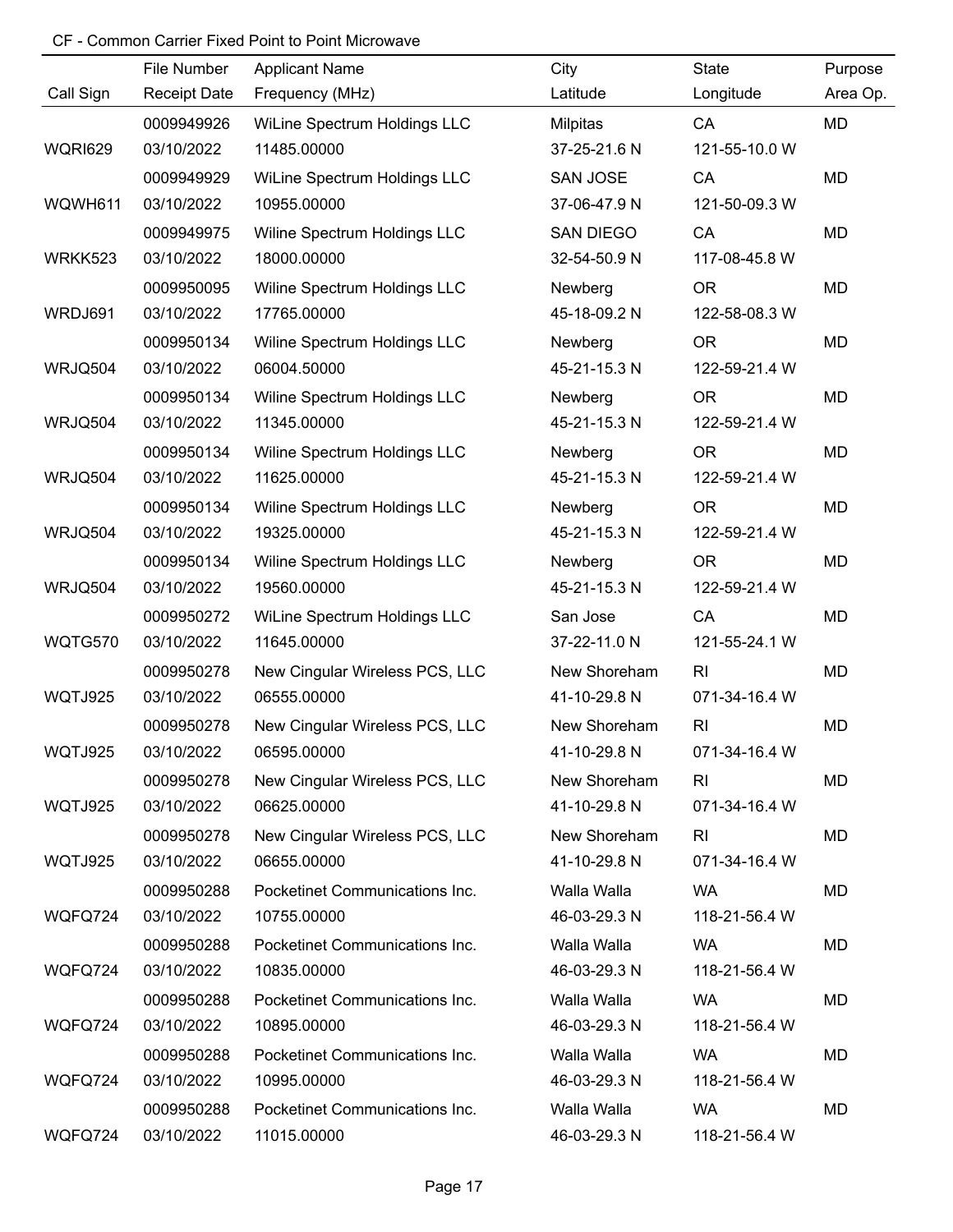|           | File Number         | <b>Applicant Name</b>          | City                | State         | Purpose   |
|-----------|---------------------|--------------------------------|---------------------|---------------|-----------|
| Call Sign | <b>Receipt Date</b> | Frequency (MHz)                | Latitude            | Longitude     | Area Op.  |
|           | 0009940592          | Sprint Spectrum LLC            | Level Plains        | AL            | <b>NE</b> |
|           | 03/04/2022          | 17815.00000                    | 31-17-57.4 N        | 085-46-40.0 W |           |
|           | 0009940592          | <b>Sprint Spectrum LLC</b>     | Level Plains        | <b>AL</b>     | <b>NE</b> |
|           | 03/04/2022          | 17865.00000                    | 31-17-57.4 N        | 085-46-40.0 W |           |
|           | 0009940596          | Sprint Spectrum LLC            | <b>LEVEL PLAINS</b> | <b>AL</b>     | <b>NE</b> |
|           | 03/04/2022          | 19375.00000                    | 31-18-22.0 N        | 085-45-17.0 W |           |
|           | 0009940596          | Sprint Spectrum LLC            | <b>LEVEL PLAINS</b> | <b>AL</b>     | <b>NE</b> |
|           | 03/04/2022          | 19425.00000                    | 31-18-22.0 N        | 085-45-17.0 W |           |
|           | 0009945172          | LP Broadband, Inc.             | Ault                | CO            | <b>NE</b> |
|           | 03/08/2022          | 10835.00000                    | 40-38-20.9 N        | 104-35-51.0 W |           |
|           | 0009945172          | LP Broadband, Inc.             | Ault                | CO            | <b>NE</b> |
|           | 03/08/2022          | 10915.00000                    | 40-38-20.9 N        | 104-35-51.0 W |           |
|           | 0009945239          | New Cingular Wireless PCS, LLC | <b>DUBUQUE</b>      | IA            | <b>NE</b> |
|           | 03/08/2022          | 10735.00000                    | 42-28-48.7 N        | 090-40-02.1 W |           |
|           | 0009945239          | New Cingular Wireless PCS, LLC | <b>DUBUQUE</b>      | IA            | <b>NE</b> |
|           | 03/08/2022          | 10775.00000                    | 42-28-48.7 N        | 090-40-02.1 W |           |
|           | 0009945239          | New Cingular Wireless PCS, LLC | <b>DUBUQUE</b>      | IA            | <b>NE</b> |
|           | 03/08/2022          | 10815.00000                    | 42-28-48.7 N        | 090-40-02.1 W |           |
|           | 0009945239          | New Cingular Wireless PCS, LLC | <b>DUBUQUE</b>      | IA            | <b>NE</b> |
|           | 03/08/2022          | 10895.00000                    | 42-28-48.7 N        | 090-40-02.1 W |           |
|           | 0009945241          | New Cingular Wireless PCS, LLC | <b>DUBUQUE</b>      | IA            | <b>NE</b> |
|           | 03/08/2022          | 11225.00000                    | 42-24-16.0 N        | 090-34-12.0 W |           |
|           | 0009945241          | New Cingular Wireless PCS, LLC | <b>DUBUQUE</b>      | IA            | <b>NE</b> |
|           | 03/08/2022          | 11265.00000                    | 42-24-16.0 N        | 090-34-12.0 W |           |
|           | 0009945241          | New Cingular Wireless PCS, LLC | <b>DUBUQUE</b>      | IA            | <b>NE</b> |
|           | 03/08/2022          | 11305.00000                    | 42-24-16.0 N        | 090-34-12.0 W |           |
|           | 0009945241          | New Cingular Wireless PCS, LLC | <b>DUBUQUE</b>      | IA            | <b>NE</b> |
|           | 03/08/2022          | 11385.00000                    | 42-24-16.0 N        | 090-34-12.0 W |           |
|           | 0009945723          | <b>Inland Cellular LLC</b>     | St. Maries          | ID            | <b>NE</b> |
|           | 03/08/2022          | 06271.36500                    | 47-18-21.1 N        | 116-34-37.2 W |           |
|           | 0009945724          | DISH Wireless L.L.C.           | <b>Birch Run</b>    | MI            | <b>NE</b> |
|           | 03/08/2022          | 19625.00000                    | 43-17-46.4 N        | 083-49-15.8 W |           |
|           | 0009945724          | DISH Wireless L.L.C.           | <b>Birch Run</b>    | MI            | <b>NE</b> |
|           | 03/08/2022          | 19675.00000                    | 43-17-46.4 N        | 083-49-15.8 W |           |
|           | 0009945726          | DISH Wireless L.L.C.           | <b>Bridgeport</b>   | MI            | <b>NE</b> |
|           | 03/08/2022          | 18065.00000                    | 43-19-41.7 N        | 083-51-04.8 W |           |
|           | 0009945726          | DISH Wireless L.L.C.           | <b>Bridgeport</b>   | MI            | <b>NE</b> |
|           | 03/08/2022          | 18115.00000                    | 43-19-41.7 N        | 083-51-04.8 W |           |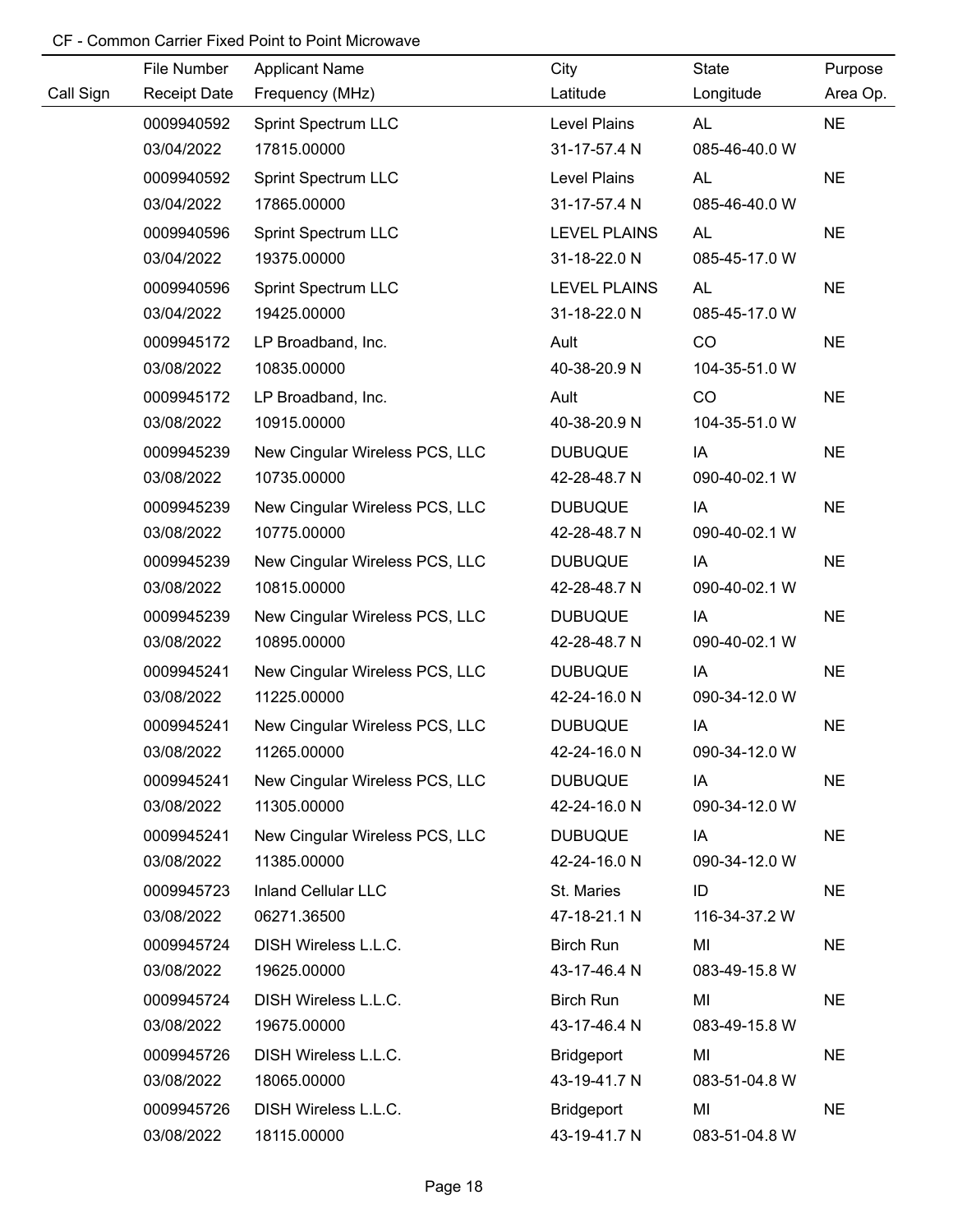|           | File Number         | <b>Applicant Name</b>                | City           | State         | Purpose   |
|-----------|---------------------|--------------------------------------|----------------|---------------|-----------|
| Call Sign | <b>Receipt Date</b> | Frequency (MHz)                      | Latitude       | Longitude     | Area Op.  |
|           | 0009945727          | DISH Wireless L.L.C.                 | Spokane        | WA            | <b>NE</b> |
|           | 03/08/2022          | 11485.00000                          | 47-36-01.4 N   | 117-25-35.0 W |           |
|           | 0009945727          | DISH Wireless L.L.C.                 | Spokane        | WA            | <b>NE</b> |
|           | 03/08/2022          | 11565.00000                          | 47-36-01.4 N   | 117-25-35.0 W |           |
|           | 0009945730          | DISH Wireless L.L.C.                 | Spokane        | <b>WA</b>     | <b>NE</b> |
|           | 03/08/2022          | 10995.00000                          | 47-33-43.7 N   | 117-22-24.9 W |           |
|           | 0009945730          | DISH Wireless L.L.C.                 | Spokane        | <b>WA</b>     | <b>NE</b> |
|           | 03/08/2022          | 11075.00000                          | 47-33-43.7 N   | 117-22-24.9 W |           |
|           | 0009946501          | SprintCom, Inc.                      | <b>RAPIDAN</b> | <b>VA</b>     | <b>NE</b> |
|           | 03/09/2022          | 10935.00000                          | 38-18-39.0 N   | 078-00-12.3 W |           |
|           | 0009946502          | SprintCom, Inc.                      | Mineral        | VA            | <b>NE</b> |
|           | 03/09/2022          | 11585.00000                          | 38-06-02.5 N   | 077-54-27.8 W |           |
|           | 0009946503          | Clearwire Spectrum Holdings III, LLC | Tampa          | FL.           | <b>NE</b> |
|           | 03/09/2022          | 23475.00000                          | 27-56-57.0 N   | 082-27-08.3 W |           |
|           | 0009946505          | SprintCom, Inc.                      | LAREDO         | <b>TX</b>     | <b>NE</b> |
|           | 03/09/2022          | 17820.00000                          | 27-33-17.6 N   | 099-28-39.3 W |           |
|           | 0009946505          | SprintCom, Inc.                      | LAREDO         | TX            | <b>NE</b> |
|           | 03/09/2022          | 17900.00000                          | 27-33-17.6 N   | 099-28-39.3 W |           |
|           | 0009946505          | SprintCom, Inc.                      | LAREDO         | TX            | <b>NE</b> |
|           | 03/09/2022          | 17980.00000                          | 27-33-17.6 N   | 099-28-39.3 W |           |
|           | 0009946505          | SprintCom, Inc.                      | <b>LAREDO</b>  | TX            | <b>NE</b> |
|           | 03/09/2022          | 18060.00000                          | 27-33-17.6 N   | 099-28-39.3 W |           |
|           | 0009946509          | Clearwire Spectrum Holdings III, LLC | San Francisco  | CA            | <b>NE</b> |
|           | 03/09/2022          | 21975.00000                          | 37-46-30.1 N   | 122-27-06.5 W |           |
|           | 0009946509          | Clearwire Spectrum Holdings III, LLC | San Francisco  | CA            | <b>NE</b> |
|           | 03/09/2022          | 22025.00000                          | 37-46-30.1 N   | 122-27-06.5 W |           |
|           | 0009946515          | Clearwire Spectrum Holdings III, LLC | San Francisco  | CA            | <b>NE</b> |
|           | 03/09/2022          | 21875.00000                          | 37-46-30.0 N   | 122-24-37.1 W |           |
|           | 0009946515          | Clearwire Spectrum Holdings III, LLC | San Francisco  | CA            | <b>NE</b> |
|           | 03/09/2022          | 21925.00000                          | 37-46-30.0 N   | 122-24-37.1 W |           |
|           | 0009946517          | SprintCom, Inc.                      | Laredo         | <b>TX</b>     | <b>NE</b> |
|           | 03/09/2022          | 19380.00000                          | 27-31-15.7 N   | 099-28-52.2 W |           |
|           | 0009946517          | SprintCom, Inc.                      | Laredo         | TX            | <b>NE</b> |
|           | 03/09/2022          | 19460.00000                          | 27-31-15.7 N   | 099-28-52.2 W |           |
|           | 0009946517          | SprintCom, Inc.                      | Laredo         | <b>TX</b>     | <b>NE</b> |
|           | 03/09/2022          | 19540.00000                          | 27-31-15.7 N   | 099-28-52.2 W |           |
|           | 0009946517          | SprintCom, Inc.                      | Laredo         | TX            | <b>NE</b> |
|           | 03/09/2022          | 19620.00000                          | 27-31-15.7 N   | 099-28-52.2 W |           |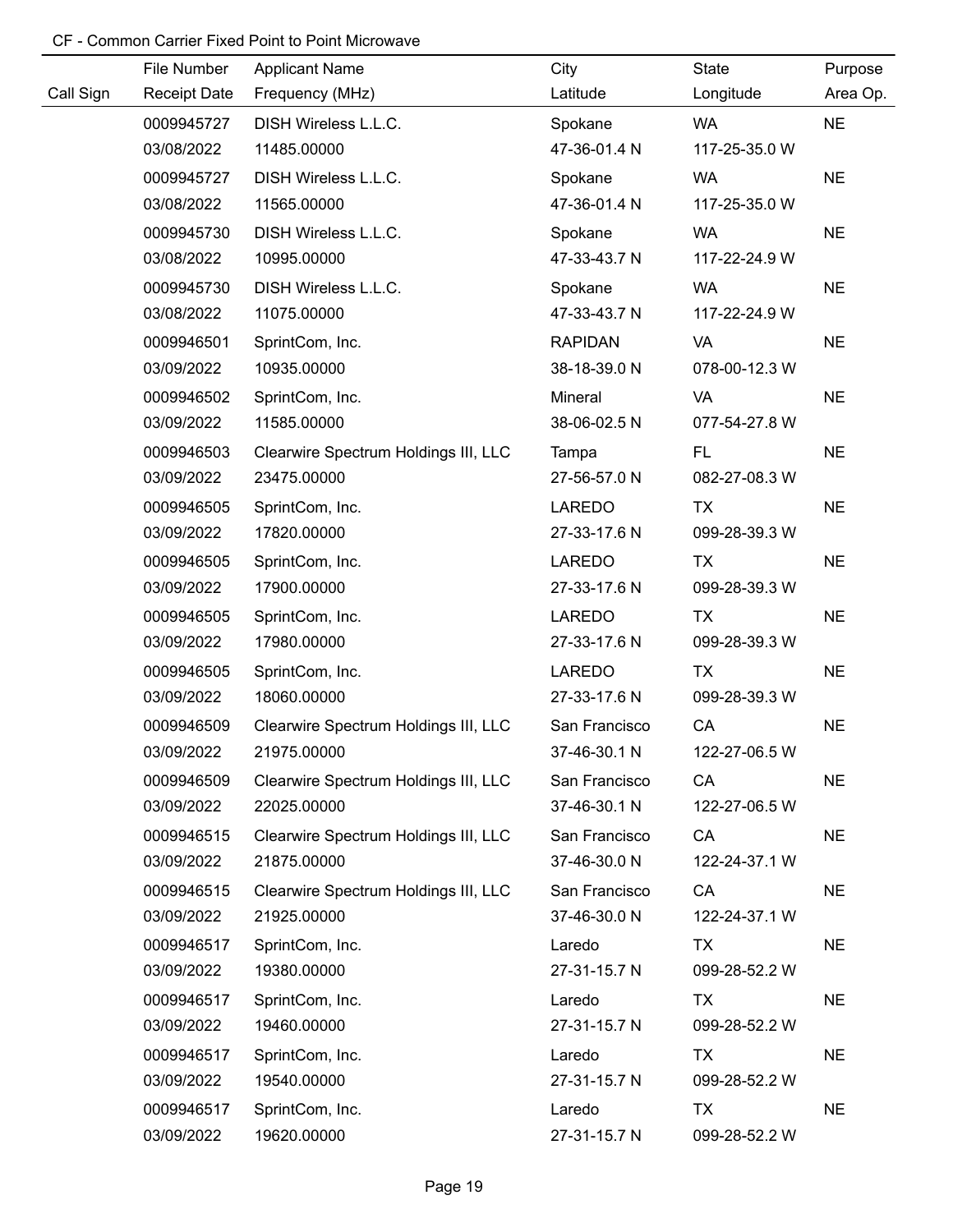|           | File Number         | <b>Applicant Name</b>      | City                         | <b>State</b>  | Purpose   |
|-----------|---------------------|----------------------------|------------------------------|---------------|-----------|
| Call Sign | <b>Receipt Date</b> | Frequency (MHz)            | Latitude                     | Longitude     | Area Op.  |
|           | 0009946525          | SprintCom, Inc.            | Troy                         | VA            | <b>NE</b> |
|           | 03/09/2022          | 11345.00000                | 37-59-44.7 N                 | 078-16-54.3 W |           |
|           | 0009946527          | SprintCom, Inc.            | <b>Mastins Corner</b>        | VA            | <b>NE</b> |
|           | 03/09/2022          | 11095.00000                | 38-11-11.9 N                 | 077-46-01.9 W |           |
|           | 0009946529          | SprintCom, Inc.            | Okeechobee                   | FL.           | <b>NE</b> |
|           | 03/09/2022          | 23225.00000                | 27-15-03.2 N                 | 080-49-50.5 W |           |
|           | 0009946529          | SprintCom, Inc.            | Okeechobee                   | FL.           | <b>NE</b> |
|           | 03/09/2022          | 23275.00000                | 27-15-03.2 N                 | 080-49-50.5 W |           |
|           | 0009946533          | SprintCom, Inc.            | Gordonsville                 | VA            | <b>NE</b> |
|           | 03/09/2022          | 10855.00000                | 37-58-47.5 N                 | 078-13-19.9 W |           |
|           | 0009946535          | SprintCom, Inc.            | Okeechobee                   | FL.           | <b>NE</b> |
|           | 03/09/2022          | 22025.00000                | 27-14-35.3 N                 | 080-50-52.5 W |           |
|           | 0009946535          | SprintCom, Inc.            | Okeechobee                   | FL.           | <b>NE</b> |
|           | 03/09/2022          | 22075.00000                | 27-14-35.3 N                 | 080-50-52.5 W |           |
|           | 0009946764          | <b>Sprint Spectrum LLC</b> | <b>Brecknock Townshir PA</b> |               | <b>NE</b> |
|           | 03/09/2022          | 10815.00000                | 40-12-48.9 N                 | 076-01-43.6 W |           |
|           | 0009946766          | <b>Sprint Spectrum LLC</b> | La Blanca                    | <b>TX</b>     | <b>NE</b> |
|           | 03/09/2022          | 23125.00000                | 26-17-29.3 N                 | 098-00-48.6 W |           |
|           | 0009946766          | <b>Sprint Spectrum LLC</b> | La Blanca                    | <b>TX</b>     | <b>NE</b> |
|           | 03/09/2022          | 23175.00000                | 26-17-29.3 N                 | 098-00-48.6 W |           |
|           | 0009946768          | <b>Sprint Spectrum LLC</b> | Cedar Creek                  | <b>TX</b>     | <b>NE</b> |
|           | 03/09/2022          | 10895.00000                | 30-04-50.2 N                 | 097-33-29.2 W |           |
|           | 0009946768          | <b>Sprint Spectrum LLC</b> | Cedar Creek                  | <b>TX</b>     | <b>NE</b> |
|           | 03/09/2022          | 10935.00000                | 30-04-50.2 N                 | 097-33-29.2 W |           |
|           | 0009946769          | <b>Sprint Spectrum LLC</b> | Columbia                     | <b>PA</b>     | <b>NE</b> |
|           | 03/09/2022          | 10815.00000                | 40-01-49.0 N                 | 076-29-52.4 W |           |
|           | 0009946772          | <b>Sprint Spectrum LLC</b> | Laredo                       | <b>TX</b>     | <b>NE</b> |
|           | 03/09/2022          | 10895.00000                | 27-36-41.2 N                 | 099-28-45.3 W |           |
|           | 0009946772          | <b>Sprint Spectrum LLC</b> | Laredo                       | TX            | <b>NE</b> |
|           | 03/09/2022          | 10935.00000                | 27-36-41.2 N                 | 099-28-45.3 W |           |
|           | 0009946777          | <b>Sprint Spectrum LLC</b> | Danville                     | VA            | <b>NE</b> |
|           | 03/09/2022          | 11465.00000                | 36-36-54.7 N                 | 079-23-10.7 W |           |
|           | 0009946777          | <b>Sprint Spectrum LLC</b> | Danville                     | VA            | <b>NE</b> |
|           | 03/09/2022          | 11505.00000                | 36-36-54.7 N                 | 079-23-10.7 W |           |
|           | 0009946777          | <b>Sprint Spectrum LLC</b> | Danville                     | VA            | <b>NE</b> |
|           | 03/09/2022          | 11545.00000                | 36-36-54.7 N                 | 079-23-10.7 W |           |
|           | 0009946778          | <b>Sprint Spectrum LLC</b> | San Bruno                    | CA            | <b>NE</b> |
|           | 03/09/2022          | 17820.00000                | 37-37-01.2 N                 | 122-26-23.7 W |           |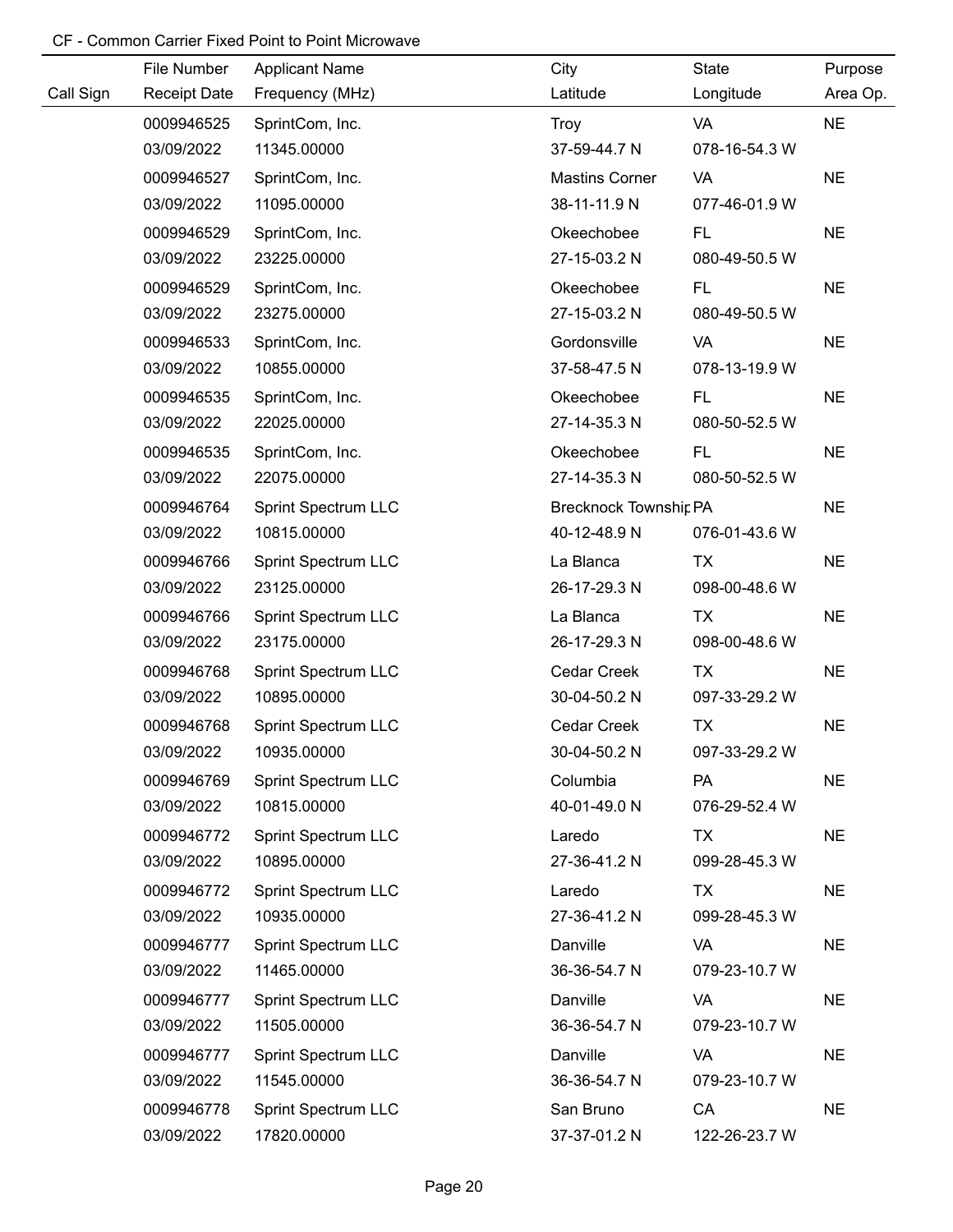|           | File Number         | <b>Applicant Name</b>      | City                  | State         | Purpose   |
|-----------|---------------------|----------------------------|-----------------------|---------------|-----------|
| Call Sign | <b>Receipt Date</b> | Frequency (MHz)            | Latitude              | Longitude     | Area Op.  |
|           | 0009946778          | <b>Sprint Spectrum LLC</b> | San Bruno             | CA            | <b>NE</b> |
|           | 03/09/2022          | 17900.00000                | 37-37-01.2 N          | 122-26-23.7 W |           |
|           | 0009946780          | <b>Sprint Spectrum LLC</b> | San Ygnacio           | <b>TX</b>     | <b>NE</b> |
|           | 03/09/2022          | 11345.00000                | 27-03-47.7 N          | 099-23-42.4 W |           |
|           | 0009946781          | <b>Sprint Spectrum LLC</b> | Ephrata               | PA            | <b>NE</b> |
|           | 03/09/2022          | 10895.00000                | 40-09-29.9 N          | 076-06-51.1 W |           |
|           | 0009946782          | <b>Sprint Spectrum LLC</b> | Danville              | VA            | <b>NE</b> |
|           | 03/09/2022          | 10975.00000                | 36-35-37.8 N          | 079-22-24.9 W |           |
|           | 0009946782          | <b>Sprint Spectrum LLC</b> | Danville              | VA            | <b>NE</b> |
|           | 03/09/2022          | 11015.00000                | 36-35-37.8 N          | 079-22-24.9 W |           |
|           | 0009946782          | <b>Sprint Spectrum LLC</b> | Danville              | VA            | <b>NE</b> |
|           | 03/09/2022          | 11055.00000                | 36-35-37.8 N          | 079-22-24.9 W |           |
|           | 0009946783          | <b>Sprint Spectrum LLC</b> | Maidens               | VA            | <b>NE</b> |
|           | 03/09/2022          | 10895.00000                | 37-45-00.8 N          | 077-50-45.8 W |           |
|           | 0009946787          | <b>Sprint Spectrum LLC</b> | Edna                  | TX            | <b>NE</b> |
|           | 03/09/2022          | 11385.00000                | 28-55-29.2 N          | 096-45-13.5 W |           |
|           | 0009946787          | <b>Sprint Spectrum LLC</b> | Edna                  | <b>TX</b>     | <b>NE</b> |
|           | 03/09/2022          | 11465.00000                | 28-55-29.2 N          | 096-45-13.5 W |           |
|           | 0009946788          | <b>Sprint Spectrum LLC</b> | Hadensville           | VA            | <b>NE</b> |
|           | 03/09/2022          | 10975.00000                | 37-50-45.9 N          | 077-58-52.0 W |           |
|           | 0009946789          | <b>Sprint Spectrum LLC</b> | <b>CULPEPER</b>       | VA            | <b>NE</b> |
|           | 03/09/2022          | 11425.00000                | 38-26-29.0 N          | 077-59-56.0 W |           |
|           | 0009946791          | <b>Sprint Spectrum LLC</b> | East Earl Township PA |               | <b>NE</b> |
|           | 03/09/2022          | 11305.00000                | 40-07-16.9 N          | 076-01-20.8 W |           |
|           | 0009946791          | Sprint Spectrum LLC        | East Earl Township PA |               | <b>NE</b> |
|           | 03/09/2022          | 11385.00000                | 40-07-16.9 N          | 076-01-20.8 W |           |
|           | 0009946793          | <b>Sprint Spectrum LLC</b> | Elsa                  | <b>TX</b>     | <b>NE</b> |
|           | 03/09/2022          | 21925.00000                | 26-17-47.0 N          | 097-59-27.1 W |           |
|           | 0009946793          | <b>Sprint Spectrum LLC</b> | Elsa                  | TX            | <b>NE</b> |
|           | 03/09/2022          | 21975.00000                | 26-17-47.0 N          | 097-59-27.1 W |           |
|           | 0009946794          | <b>Sprint Spectrum LLC</b> | <b>CULPEPER</b>       | VA            | <b>NE</b> |
|           | 03/09/2022          | 11385.00000                | 38-30-38.2 N          | 078-03-02.2 W |           |
|           | 0009946795          | <b>Sprint Spectrum LLC</b> | <b>LOUISIA</b>        | VA            | <b>NE</b> |
|           | 03/09/2022          | 11545.00000                | 37-53-53.0 N          | 078-02-04.0 W |           |
|           | 0009946796          | <b>Sprint Spectrum LLC</b> | <b>CULPEPPER</b>      | VA            | <b>NE</b> |
|           | 03/09/2022          | 10895.00000                | 38-28-34.8 N          | 077-59-27.7 W |           |
|           | 0009946799          | <b>Sprint Spectrum LLC</b> | Mineral               | VA            | <b>NE</b> |
|           | 03/09/2022          | 11465.00000                | 37-56-01.9 N          | 077-54-58.3 W |           |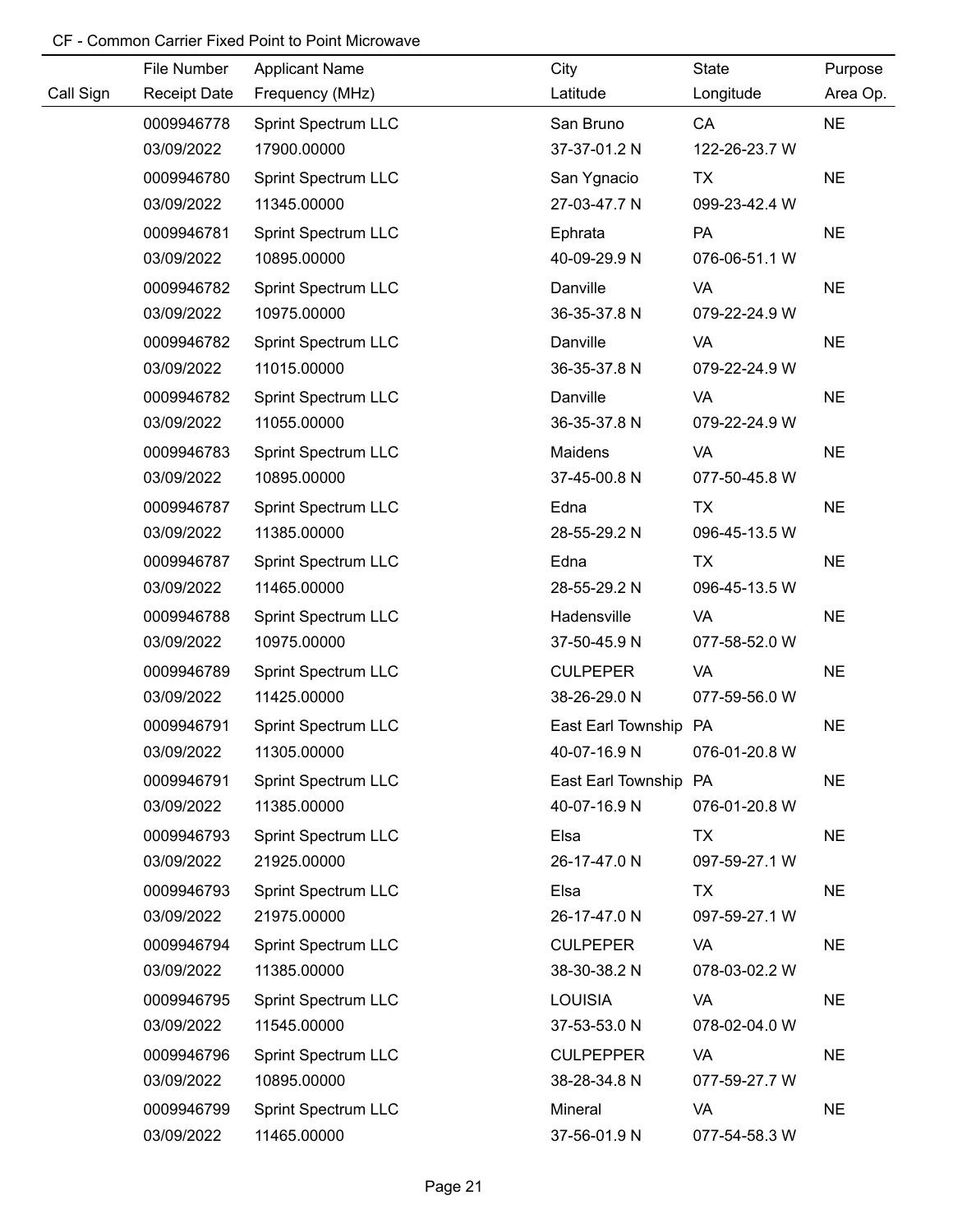|           | File Number         | <b>Applicant Name</b>       | City             | State         | Purpose   |
|-----------|---------------------|-----------------------------|------------------|---------------|-----------|
| Call Sign | <b>Receipt Date</b> | Frequency (MHz)             | Latitude         | Longitude     | Area Op.  |
|           | 0009946800          | Sprint Spectrum LLC         | Gordonsville     | VA            | <b>NE</b> |
|           | 03/09/2022          | 11505.00000                 | 37-58-47.5 N     | 078-13-19.9 W |           |
|           | 0009946802          | <b>Sprint Spectrum LLC</b>  | Ransons          | VA            | <b>NE</b> |
|           | 03/09/2022          | 11055.00000                 | 37-38-37.9 N     | 078-28-29.1 W |           |
|           | 0009946802          | <b>Sprint Spectrum LLC</b>  | Ransons          | VA            | <b>NE</b> |
|           | 03/09/2022          | 11095.00000                 | 37-38-37.9 N     | 078-28-29.1 W |           |
|           | 0009946803          | <b>Sprint Spectrum LLC</b>  | Ganado           | <b>TX</b>     | <b>NE</b> |
|           | 03/09/2022          | 10895.00000                 | 29-01-40.6 N     | 096-32-38.2 W |           |
|           | 0009946803          | <b>Sprint Spectrum LLC</b>  | Ganado           | <b>TX</b>     | <b>NE</b> |
|           | 03/09/2022          | 10975.00000                 | 29-01-40.6 N     | 096-32-38.2 W |           |
|           | 0009946805          | <b>Sprint Spectrum LLC</b>  | <b>FERNCLIFF</b> | VA            | <b>NE</b> |
|           | 03/09/2022          | 11015.00000                 | 37-56-59.3 N     | 078-06-41.4 W |           |
|           | 0009946805          | <b>Sprint Spectrum LLC</b>  | <b>FERNCLIFF</b> | VA            | <b>NE</b> |
|           | 03/09/2022          | 11055.00000                 | 37-56-59.3 N     | 078-06-41.4 W |           |
|           | 0009946807          | <b>Sprint Spectrum LLC</b>  | Oilville         | <b>VA</b>     | <b>NE</b> |
|           | 03/09/2022          | 11385.00000                 | 37-46-37.6 N     | 077-53-06.0 W |           |
|           | 0009946810          | <b>Sprint Spectrum LLC</b>  | Alpha            | VA            | <b>NE</b> |
|           | 03/09/2022          | 11545.00000                 | 37-34-50.4 N     | 078-24-39.9 W |           |
|           | 0009946810          | <b>Sprint Spectrum LLC</b>  | Alpha            | VA            | <b>NE</b> |
|           | 03/09/2022          | 11585.00000                 | 37-34-50.4 N     | 078-24-39.9 W |           |
|           | 0009947421          | <b>T-MOBILE LICENSE LLC</b> | Roseville        | MN            | <b>NE</b> |
|           | 03/09/2022          | 19525.00000                 | 45-00-42.8 N     | 093-11-58.4 W |           |
|           | 0009947421          | <b>T-MOBILE LICENSE LLC</b> | Roseville        | MN            | <b>NE</b> |
|           | 03/09/2022          | 19575.00000                 | 45-00-42.8 N     | 093-11-58.4 W |           |
|           | 0009947425          | <b>T-MOBILE LICENSE LLC</b> | Roseville        | <b>MN</b>     | <b>NE</b> |
|           | 03/09/2022          | 17965.00000                 | 45-01-00.1 N     | 093-10-42.8 W |           |
|           | 0009947425          | <b>T-MOBILE LICENSE LLC</b> | Roseville        | MN            | <b>NE</b> |
|           | 03/09/2022          | 18015.00000                 | 45-01-00.1 N     | 093-10-42.8 W |           |
|           | 0009947432          | <b>T-MOBILE LICENSE LLC</b> | Hopkins          | <b>MN</b>     | <b>NE</b> |
|           | 03/09/2022          | 10995.00000                 | 44-55-25.4 N     | 093-24-30.3 W |           |
|           | 0009947432          | <b>T-MOBILE LICENSE LLC</b> | <b>Hopkins</b>   | MN            | <b>NE</b> |
|           | 03/09/2022          | 11075.00000                 | 44-55-25.4 N     | 093-24-30.3 W |           |
|           | 0009947436          | <b>T-MOBILE LICENSE LLC</b> | Minnetonka       | <b>MN</b>     | <b>NE</b> |
|           | 03/09/2022          | 11485.00000                 | 44-55-23.2 N     | 093-26-55.0 W |           |
|           | 0009947436          | <b>T-MOBILE LICENSE LLC</b> | Minnetonka       | MN            | <b>NE</b> |
|           | 03/09/2022          | 11565.00000                 | 44-55-23.2 N     | 093-26-55.0 W |           |
|           | 0009947796          | Cellco Partnership          | Raleigh          | <b>NC</b>     | <b>NE</b> |
|           | 03/10/2022          | 19380.00000                 | 35-46-18.8 N     | 078-39-55.7 W |           |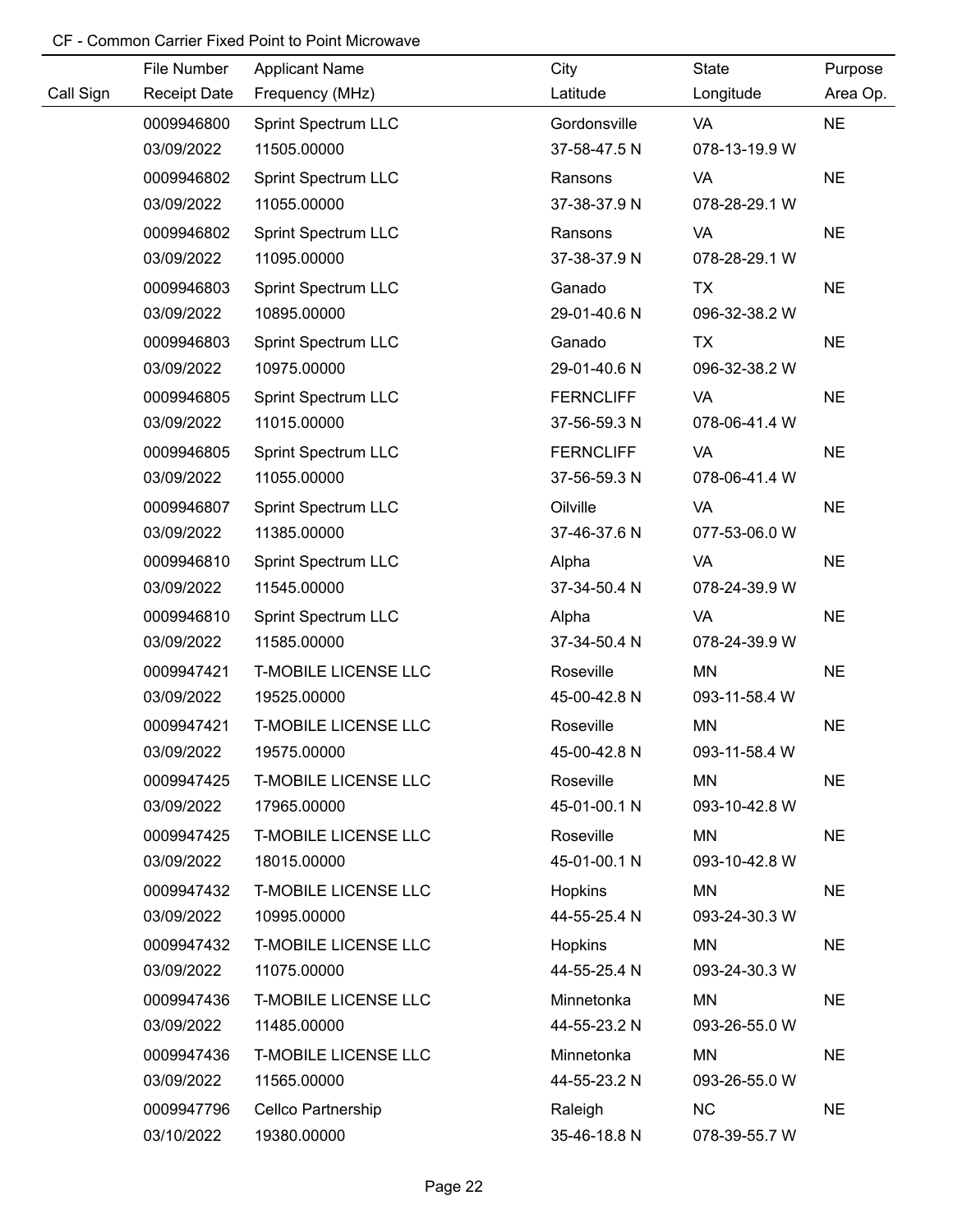|           | File Number         | <b>Applicant Name</b>                 | City               | State         | Purpose   |
|-----------|---------------------|---------------------------------------|--------------------|---------------|-----------|
| Call Sign | <b>Receipt Date</b> | Frequency (MHz)                       | Latitude           | Longitude     | Area Op.  |
|           | 0009947796          | Cellco Partnership                    | Raleigh            | <b>NC</b>     | <b>NE</b> |
|           | 03/10/2022          | 19460.00000                           | 35-46-18.8 N       | 078-39-55.7 W |           |
|           | 0009947909          | Cellco Partnership                    | Beaumont           | CA            | <b>NE</b> |
|           | 03/10/2022          | 11225.00000                           | 33-56-34.7 N       | 117-04-04.3 W |           |
|           | 0009948203          | AT&T Mobility Spectrum LLC            | Del Norte          | CO            | <b>NE</b> |
|           | 03/10/2022          | 06019.32500                           | 37-40-31.8 N       | 106-21-37.6 W |           |
|           | 0009948203          | AT&T Mobility Spectrum LLC            | Del Norte          | CO            | <b>NE</b> |
|           | 03/10/2022          | 06137.92500                           | 37-40-31.8 N       | 106-21-37.6 W |           |
|           | 0009948252          | <b>AT&amp;T Mobility Spectrum LLC</b> | Saguache           | CO            | <b>NE</b> |
|           | 03/10/2022          | 06271.36500                           | 38-09-48.5 N       | 106-07-57.3 W |           |
|           | 0009948252          | <b>AT&amp;T Mobility Spectrum LLC</b> | Saguache           | CO            | <b>NE</b> |
|           | 03/10/2022          | 06389.96500                           | 38-09-48.5 N       | 106-07-57.3 W |           |
|           | 0009948310          | New Cingular Wireless PCS, LLC        | East Hampton       | NY            | <b>NE</b> |
|           | 03/10/2022          | 17815.00000                           | 40-58-54.8 N       | 072-13-07.0 W |           |
|           | 0009948335          | New Cingular Wireless PCS, LLC        | East Hampton       | NY            | <b>NE</b> |
|           | 03/10/2022          | 19375.00000                           | 40-57-17.4 N       | 072-13-47.5 W |           |
|           | 0009949475          | <b>T-MOBILE LICENSE LLC</b>           | Dixon              | IL.           | <b>NE</b> |
|           | 03/10/2022          | 11645.00000                           | 41-48-05.6 N       | 089-29-40.3 W |           |
|           | 0009949476          | <b>T-MOBILE LICENSE LLC</b>           | Dixon              | IL            | <b>NE</b> |
|           | 03/10/2022          | 11155.00000                           | 41-50-15.2 N       | 089-29-18.6 W |           |
|           | 0009949481          | <b>T-MOBILE LICENSE LLC</b>           | Canon City         | CO            | <b>NE</b> |
|           | 03/10/2022          | 10995.00000                           | 38-27-14.9 N       | 105-17-10.6 W |           |
|           | 0009949844          | WiLine Spectrum Holdings LLC          | Woodland           | CA            | <b>NE</b> |
|           | 03/10/2022          | 11095.00000                           | 38-37-47.1 N       | 121-53-31.6 W |           |
|           | 0009949848          | WiLine Spectrum Holdings LLC          | Sacramento         | CA            | <b>NE</b> |
|           | 03/10/2022          | 10895.00000                           | 38-42-48.9 N       | 121-33-39.9 W |           |
|           | 0009949851          | WiLine Spectrum Holdings LLC          | Beaverrton         | <b>OR</b>     | <b>NE</b> |
|           | 03/10/2022          | 10995.00000                           | 45-29-51.9 N       | 122-53-52.7 W |           |
|           | 0009949870          | WiLine Spectrum Holdings LLC          | Sunnyvale          | CA            | <b>NE</b> |
|           | 03/10/2022          | 11075.00000                           | 37-24-31.7 N       | 122-01-05.5 W |           |
|           | 0009949871          | WiLine Spectrum Holdings LLC          | Mountain View      | CA            | <b>NE</b> |
|           | 03/10/2022          | 17930.00000                           | 37-23-50.9 N       | 122-03-32.7 W |           |
|           | 0009949873          | Wiline Spectrum Holdings LLC          | SAN DIEGO          | CA            | <b>NE</b> |
|           | 03/10/2022          | 11485.00000                           | 32-45-12.8 N       | 117-06-43.7 W |           |
|           | 0009949878          | Wiline Spectrum Holdings LLC          | SAN DIEGO          | CA            | <b>NE</b> |
|           | 03/10/2022          | 11345.00000                           | 32-33-02.4 N       | 116-56-31.2 W |           |
|           | 0009949891          | Wiline Spectrum Holdings LLC          | <b>LOS ANGELES</b> | CA            | <b>NE</b> |
|           | 03/10/2022          | 17900.00000                           | 34-05-58.0 N       | 118-19-48.2 W |           |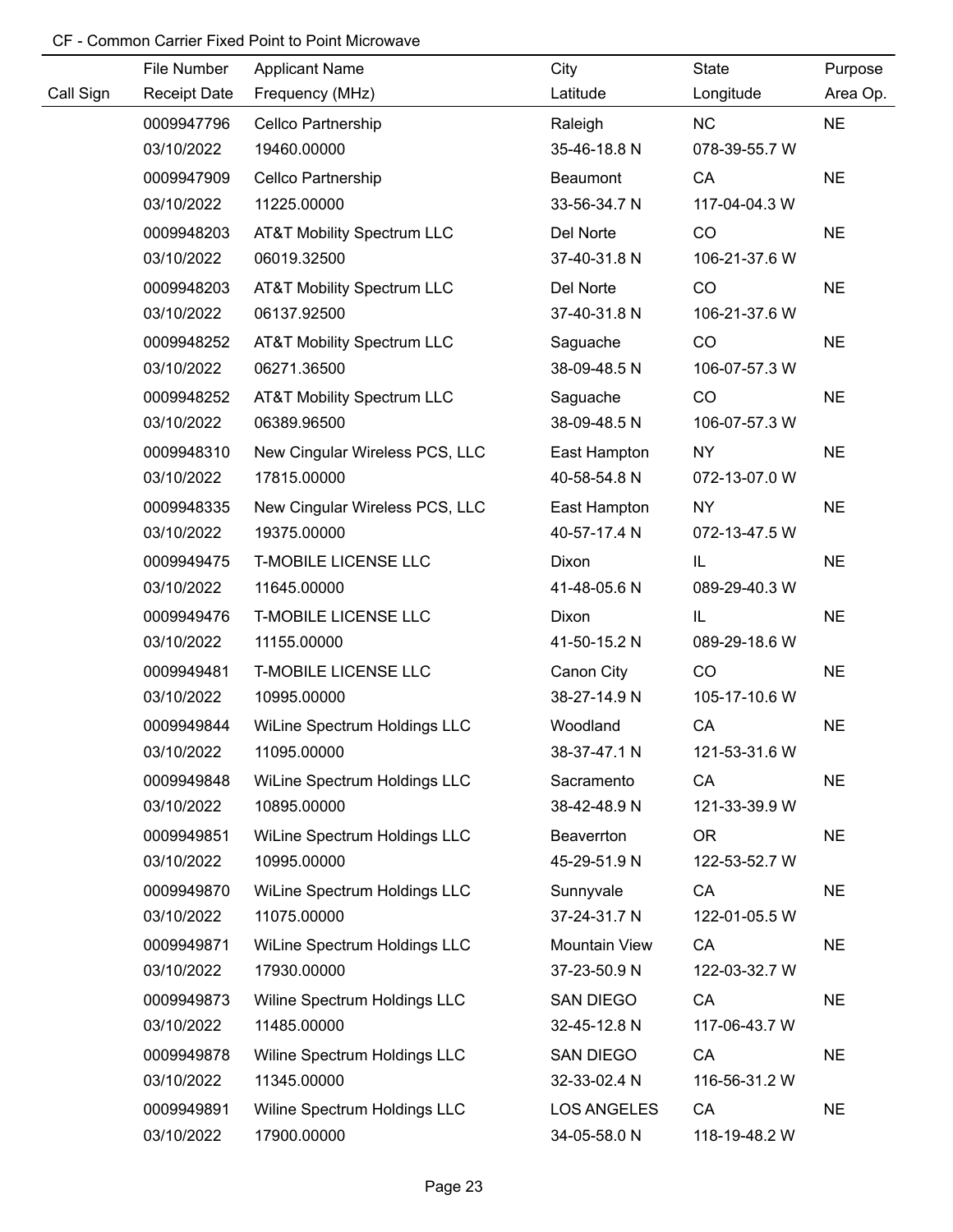|                | File Number              | <b>Applicant Name</b>            | City               | State         | Purpose   |
|----------------|--------------------------|----------------------------------|--------------------|---------------|-----------|
| Call Sign      | <b>Receipt Date</b>      | Frequency (MHz)                  | Latitude           | Longitude     | Area Op.  |
|                | 0009949910               | Wiline Spectrum Holdings LLC     | VANCOUVER          | <b>WA</b>     | <b>NE</b> |
|                | 03/10/2022               | 11405.00000                      | 45-39-34.2 N       | 122-39-33.6 W |           |
|                | 0009949914               | Wiline Spectrum Holdings LLC     | Tustin             | CA            | <b>NE</b> |
|                | 03/10/2022               | 17980.00000                      | 33-42-57.7 N       | 117-50-24.7 W |           |
|                | 0009949919               | Wiline Spectrum Holdings LLC     | San Jose           | CA            | <b>NE</b> |
|                | 03/10/2022               | 11565.00000                      | 37-19-13.4 N       | 121-49-34.8 W |           |
|                | 0009949927               | Wiline Spectrum Holdings LLC     | <b>MORGAN HILL</b> | CA            | <b>NE</b> |
|                | 03/10/2022               | 11445.00000                      | 37-10-32.7 N       | 121-41-56.9 W |           |
|                | 0009941868               | Cellco Partnership               |                    |               | <b>RO</b> |
| WQPJ344        | 03/07/2022               |                                  |                    |               |           |
| WQPJ345        | 0009941870<br>03/07/2022 | Cellco Partnership               |                    |               | <b>RO</b> |
| WQPJ566        | 0009941872<br>03/07/2022 | Cellco Partnership               |                    |               | <b>RO</b> |
|                | 0009941874               |                                  |                    |               | <b>RO</b> |
| <b>WQPJ515</b> | 03/07/2022               | Cellco Partnership               |                    |               |           |
|                | 0009941875               | Cellco Partnership               |                    |               | <b>RO</b> |
| WQPJ447        | 03/07/2022               |                                  |                    |               |           |
|                | 0009941876               | Cellco Partnership               |                    |               | <b>RO</b> |
| WQPJ517        | 03/07/2022               |                                  |                    |               |           |
|                | 0009941878               | Cellco Partnership               |                    |               | <b>RO</b> |
| <b>WQPJ582</b> | 03/07/2022               |                                  |                    |               |           |
|                | 0009941879               | Cellco Partnership               |                    |               | <b>RO</b> |
| <b>WQPJ565</b> | 03/07/2022               |                                  |                    |               |           |
|                | 0009941881               | Cellco Partnership               |                    |               | <b>RO</b> |
| WQPJ556        | 03/07/2022               |                                  |                    |               |           |
|                | 0009941882               | Cellco Partnership               |                    |               | <b>RO</b> |
| WQPJ554        | 03/07/2022               |                                  |                    |               |           |
|                | 0009941883               | Cellco Partnership               |                    |               | <b>RO</b> |
| <b>WQPJ581</b> | 03/07/2022               |                                  |                    |               |           |
|                | 0009941884               | Cellco Partnership               |                    |               | <b>RO</b> |
| <b>WQPJ599</b> | 03/07/2022               |                                  |                    |               |           |
|                | 0009941885               | Cellco Partnership               |                    |               | <b>RO</b> |
| <b>WQPJ555</b> | 03/07/2022               |                                  |                    |               |           |
|                | 0009942051               | Lubbock SMSA Limited Partnership |                    |               | <b>RO</b> |
| WQPJ446        | 03/07/2022               |                                  |                    |               |           |
| WQPJ445        | 0009942052<br>03/07/2022 | LUBBOCK SMSA LIMITED PARTNERSH   |                    |               | <b>RO</b> |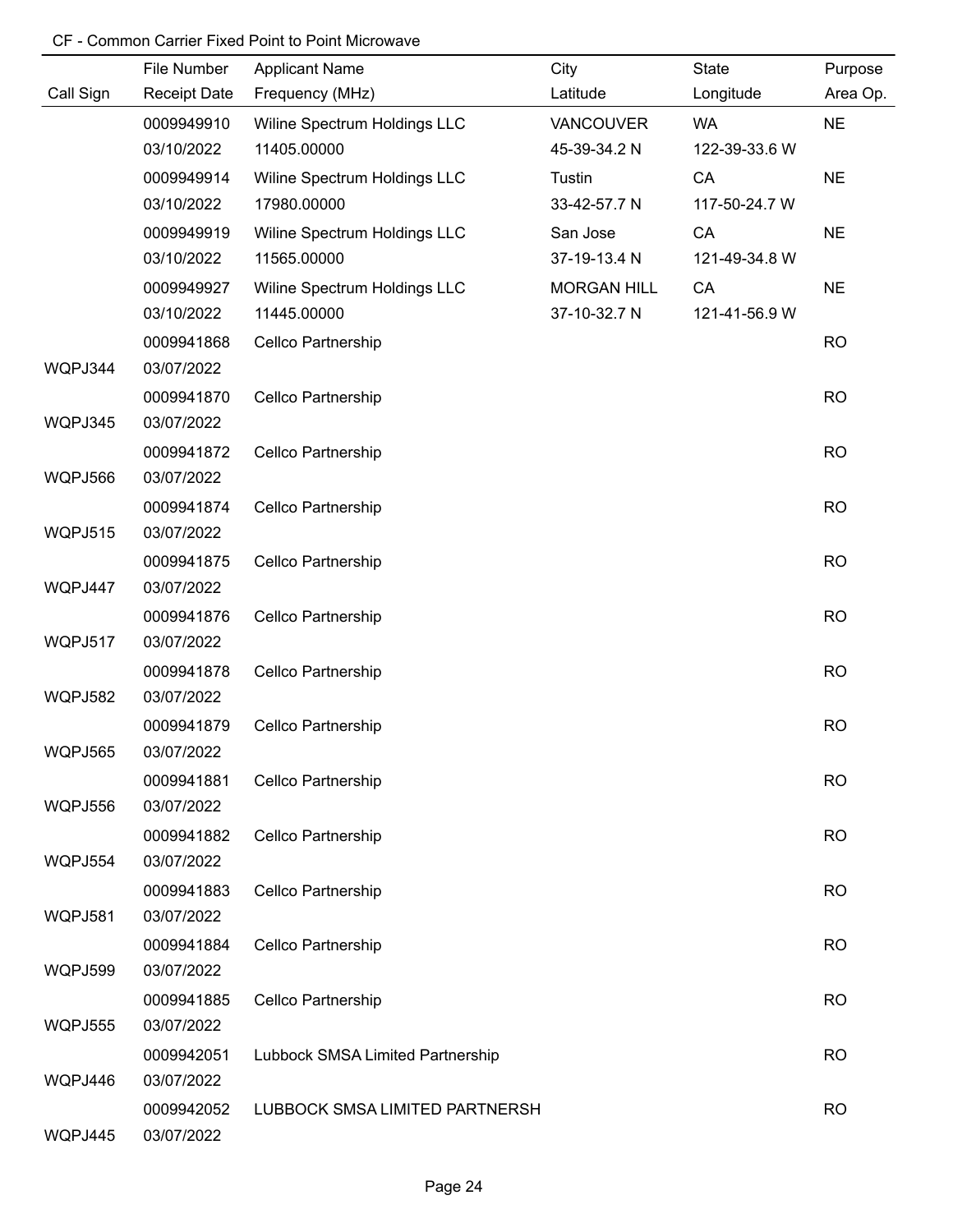|                | File Number         | <b>Applicant Name</b>                    | City     | State     | Purpose   |
|----------------|---------------------|------------------------------------------|----------|-----------|-----------|
| Call Sign      | <b>Receipt Date</b> | Frequency (MHz)                          | Latitude | Longitude | Area Op.  |
|                | 0009942056          | SANTA BARBARA CELLULAR SYSTEMS           |          |           | <b>RO</b> |
| <b>WQPJ553</b> | 03/07/2022          |                                          |          |           |           |
|                | 0009942059          | Cingular Wireless of Texas RSA #16 Limit |          |           | <b>RO</b> |
| WQPJ271        | 03/07/2022          |                                          |          |           |           |
|                | 0009942066          | NEW CINGULAR WIRELESS PCS, LLC           |          |           | <b>RO</b> |
| WQPJ300        | 03/07/2022          |                                          |          |           |           |
|                | 0009942069          | New Cingular Wireless PCS, LLC           |          |           | <b>RO</b> |
| WQPJ295        | 03/07/2022          |                                          |          |           |           |
|                | 0009942073          | New Cingular Wireless PCS, LLC           |          |           | <b>RO</b> |
| WQPJ319        | 03/07/2022          |                                          |          |           |           |
|                | 0009942077          | New Cingular Wireless PCS, LLC           |          |           | <b>RO</b> |
| WQPJ317        | 03/07/2022          |                                          |          |           |           |
|                | 0009942082          | NEW CINGULAR WIRELESS PCS, LLC           |          |           | <b>RO</b> |
| WQPJ559        | 03/07/2022          |                                          |          |           |           |
|                | 0009942159          | DoCoMo Pacific, Inc.                     |          |           | <b>RO</b> |
| WQPH751        | 03/07/2022          |                                          |          |           |           |
|                | 0009942174          | DoCoMo Pacific, Inc.                     |          |           | <b>RO</b> |
| WQPH752        | 03/07/2022          |                                          |          |           |           |
|                | 0009942180          | PINE BELT TELEPHONE CO INC.              |          |           | <b>RO</b> |
| WPUP264        | 03/07/2022          |                                          |          |           |           |
|                | 0009942184          | DoCoMo Pacific, Inc.                     |          |           | <b>RO</b> |
| <b>WQPI589</b> | 03/07/2022          |                                          |          |           |           |
|                | 0009942592          | LP Broadband, Inc.                       |          |           | <b>RO</b> |
| WQPG795        | 03/07/2022          |                                          |          |           |           |
|                | 0009942603          | E-vergent.com, LLC                       |          |           | <b>RO</b> |
| WQOZ416        | 03/07/2022          |                                          |          |           |           |
|                | 0009942629          | Air Canopy Internet Services Inc.        |          |           | <b>RO</b> |
| WQPF542        | 03/07/2022          |                                          |          |           |           |
|                | 0009942632          | AirCanopy Internet Services, Inc.        |          |           | <b>RO</b> |
| WQPF543        | 03/07/2022          |                                          |          |           |           |
|                | 0009942641          | AirCanopy Internet Services, Inc.        |          |           | <b>RO</b> |
| WQPG258        | 03/07/2022          |                                          |          |           |           |
|                | 0009943596          | Cellco Partnership                       |          |           | <b>RO</b> |
| WQPJ713        | 03/08/2022          |                                          |          |           |           |
|                | 0009944099          | NEW CINGULAR WIRELESS PCS, LLC           |          |           | <b>RO</b> |
| WQPJ726        | 03/08/2022          |                                          |          |           |           |
|                | 0009944217          | New Cingular Wireless PCS, LLC           |          |           | <b>RO</b> |
| WQPJ741        | 03/08/2022          |                                          |          |           |           |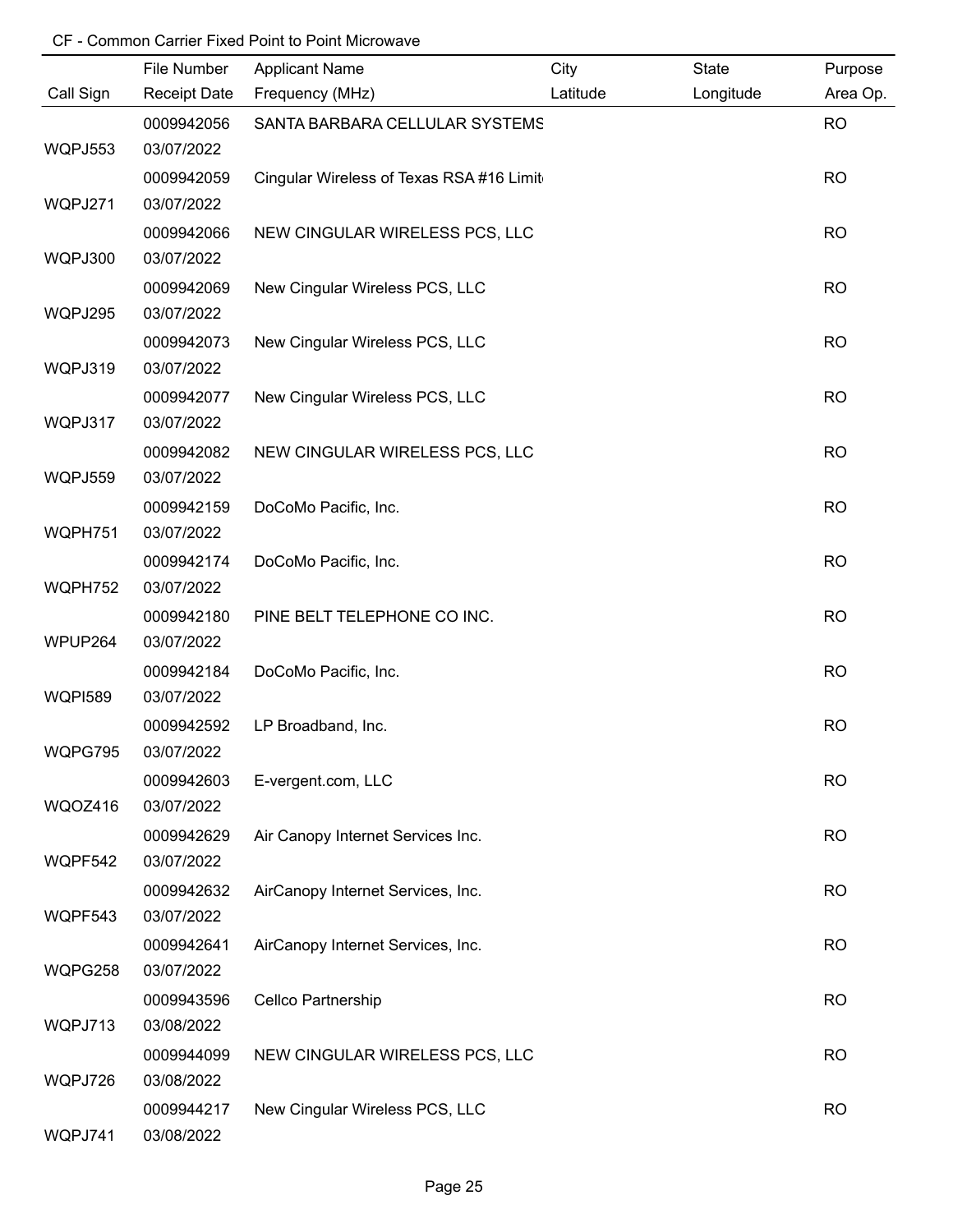|           | File Number         | <b>Applicant Name</b>            | City     | State     | Purpose   |
|-----------|---------------------|----------------------------------|----------|-----------|-----------|
| Call Sign | <b>Receipt Date</b> | Frequency (MHz)                  | Latitude | Longitude | Area Op.  |
|           | 0009944223          | NEW CINGULAR WIRELESS PCS, LLC   |          |           | <b>RO</b> |
| WQPJ679   | 03/08/2022          |                                  |          |           |           |
|           | 0009944226          | NEW CINGULAR WIRELESS PCS, LLC   |          |           | <b>RO</b> |
| WQPJ677   | 03/08/2022          |                                  |          |           |           |
|           | 0009944229          | NEW CINGULAR WIRELESS PCS, LLC   |          |           | <b>RO</b> |
| WQPJ742   | 03/08/2022          |                                  |          |           |           |
|           | 0009944238          | New Cingular Wireless PCS, LLC   |          |           | <b>RO</b> |
| WQPJ669   | 03/08/2022          |                                  |          |           |           |
|           | 0009944261          | New Cingular Wireless PCS, LLC   |          |           | <b>RO</b> |
| WQPJ670   | 03/08/2022          |                                  |          |           |           |
|           | 0009946104          | Cellco Partnership               |          |           | <b>RO</b> |
| WQPJ873   | 03/09/2022          |                                  |          |           |           |
|           | 0009946105          | Cellco Partnership               |          |           | <b>RO</b> |
| WQPJ871   | 03/09/2022          |                                  |          |           |           |
|           | 0009946106          | Cellco Partnership               |          |           | <b>RO</b> |
| WQPJ874   | 03/09/2022          |                                  |          |           |           |
|           | 0009946107          | Cellco Partnership               |          |           | <b>RO</b> |
| WQPJ872   | 03/09/2022          |                                  |          |           |           |
|           | 0009946108          | Cellco Partnership               |          |           | <b>RO</b> |
| WQPJ875   | 03/09/2022          |                                  |          |           |           |
|           | 0009946109          | Cellco Partnership               |          |           | <b>RO</b> |
| WQPJ876   | 03/09/2022          |                                  |          |           |           |
|           | 0009946111          | Cellco Partnership               |          |           | <b>RO</b> |
| WQPJ850   | 03/09/2022          |                                  |          |           |           |
|           | 0009946647          | New Cingular Wireless PCS, LLC   |          |           | <b>RO</b> |
| WPVA651   | 03/09/2022          |                                  |          |           |           |
|           | 0009947778          | Nucla-Naturita Telephone Company |          |           | <b>RO</b> |
| WQPJ977   | 03/10/2022          |                                  |          |           |           |

# CO - Offshore Radiotelephone

|           | File Number  | <b>Applicant Name</b> | City     | State     | Purpose  |
|-----------|--------------|-----------------------|----------|-----------|----------|
| Call Sign | Receipt Date | Frequency (MHz)       | Latitude | Longitude | Area Op. |
|           | 0009950889   | RigNet SatCom, Inc.   |          |           | RO       |
| WPUL304   | 03/11/2022   |                       |          |           |          |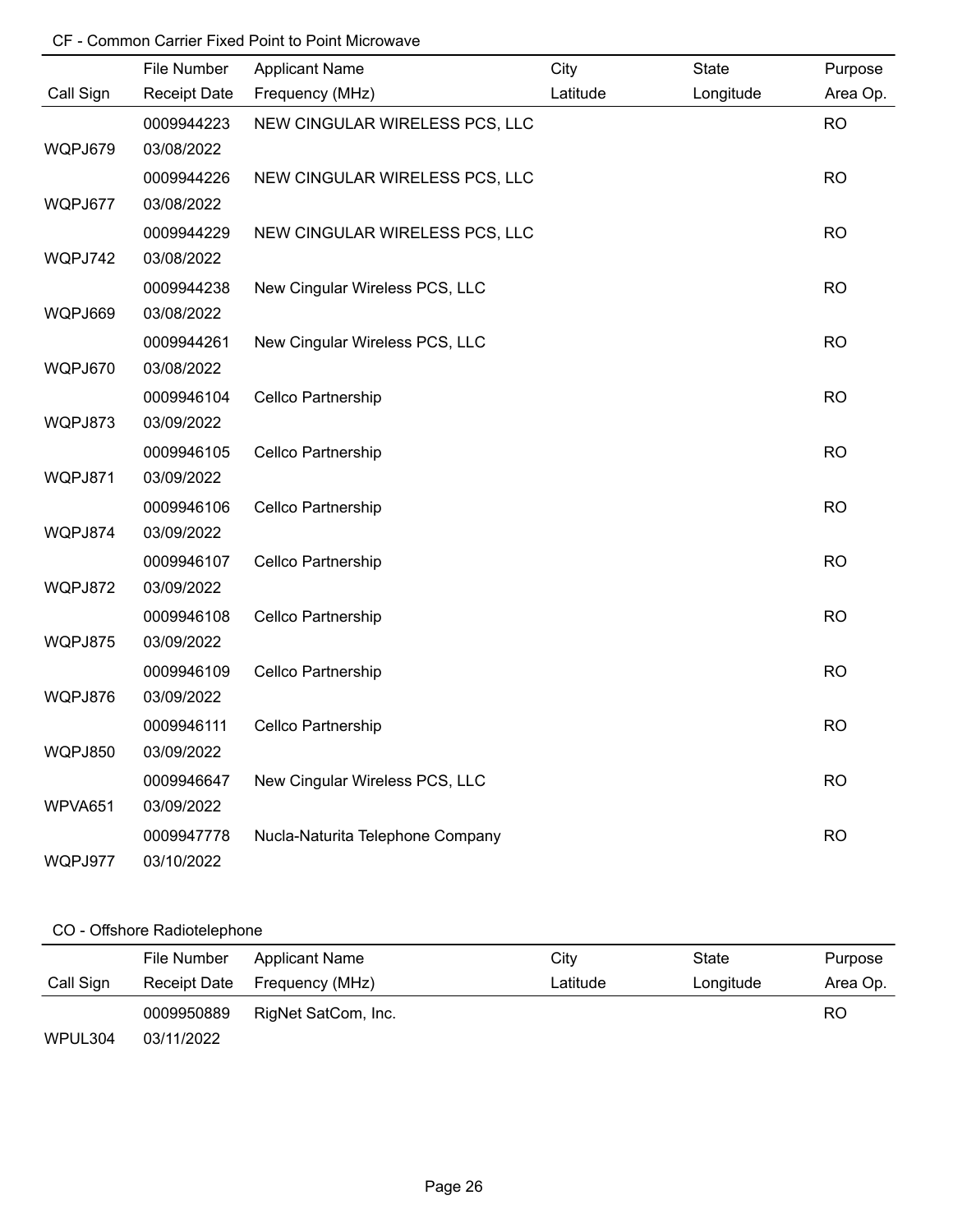#### GR - SMR, 896-901/935-940 MHz, Conventional

|           | File Number  | Applicant Name                    | City     | State     | Purpose   |
|-----------|--------------|-----------------------------------|----------|-----------|-----------|
| Call Sign | Receipt Date | Frequency (MHz)                   | Latitude | Longitude | Area Op.  |
|           | 0009946263   | PDV Spectrum Holding Company, LLC |          |           | <b>RO</b> |
| WPUT397   | 03/09/2022   |                                   |          |           |           |

#### IK - Industrial/Business Pool - Commercial, Conventional

|           | File Number         | <b>Applicant Name</b>              | City     | State     | Purpose   |
|-----------|---------------------|------------------------------------|----------|-----------|-----------|
| Call Sign | <b>Receipt Date</b> | Frequency (MHz)                    | Latitude | Longitude | Area Op.  |
|           | 0009941537          | Ground And Pound Gaming            |          |           | NE.       |
|           | 03/07/2022          | 00004.00000                        |          |           | U         |
|           | 0009945927          | <b>GRANT, DANA</b>                 |          |           | <b>RO</b> |
| WQPC246   | 03/08/2022          |                                    |          |           |           |
|           | 0009947234          | <b>GENERAL COMMUNICATIONS INC.</b> |          |           | RO        |
| WQPJ597   | 03/09/2022          |                                    |          |           |           |

### LP - Broadcast Auxiliary Low Power

|           | File Number | <b>Applicant Name</b>        | City     | State     | Purpose  |
|-----------|-------------|------------------------------|----------|-----------|----------|
| Call Sign |             | Receipt Date Frequency (MHz) | Latitude | Longitude | Area Op. |
|           | 0009949363  | DYER, BRUNER S               |          |           | RO       |
| WRDL663   | 03/10/2022  |                              |          |           |          |

|                | File Number         | <b>Applicant Name</b>          | City             | <b>State</b>  | Purpose  |
|----------------|---------------------|--------------------------------|------------------|---------------|----------|
| Call Sign      | <b>Receipt Date</b> | Frequency (MHz)                | Latitude         | Longitude     | Area Op. |
|                | 0009729788          | Nevada Power Co. dba NV Energy | <b>LAS VEGAS</b> | <b>NV</b>     | AM       |
| <b>WNTM875</b> | 03/08/2022          | 00928.31250                    | 36-20-01.9 N     | 114-58-30.0 W |          |
|                | 0009729788          | Nevada Power Co. dba NV Energy | LAS VEGAS        | <b>NV</b>     | AM       |
| <b>WNTM875</b> | 03/08/2022          | 00928.38125                    | 36-20-01.9 N     | 114-58-30.0 W |          |
|                | 0009729788          | Nevada Power Co. dba NV Energy | <b>LAS VEGAS</b> | <b>NV</b>     | AM       |
| WNTM875        | 03/08/2022          | 00928.45625                    | 36-20-01.9 N     | 114-58-30.0 W |          |
|                | 0009729788          | Nevada Power Co. dba NV Energy | <b>LAS VEGAS</b> | <b>NV</b>     | AM       |
| <b>WNTM875</b> | 03/08/2022          | 00928.85625                    | 36-20-01.9 N     | 114-58-30.0 W |          |
|                | 0009729788          | Nevada Power Co. dba NV Energy | <b>LAS VEGAS</b> | <b>NV</b>     | AM.      |
| WNTM875        | 03/08/2022          | 00952.31250                    | 36-20-01.9 N     | 114-58-30.0 W |          |
|                | 0009729788          | Nevada Power Co. dba NV Energy | <b>LAS VEGAS</b> | <b>NV</b>     | AM       |
| <b>WNTM875</b> | 03/08/2022          | 00952.38125                    | 36-20-01.9 N     | 114-58-30.0 W |          |
|                | 0009729788          | Nevada Power Co. dba NV Energy | <b>LAS VEGAS</b> | <b>NV</b>     | AM       |
| WNTM875        | 03/08/2022          | 00952.45625                    | 36-20-01.9 N     | 114-58-30.0 W |          |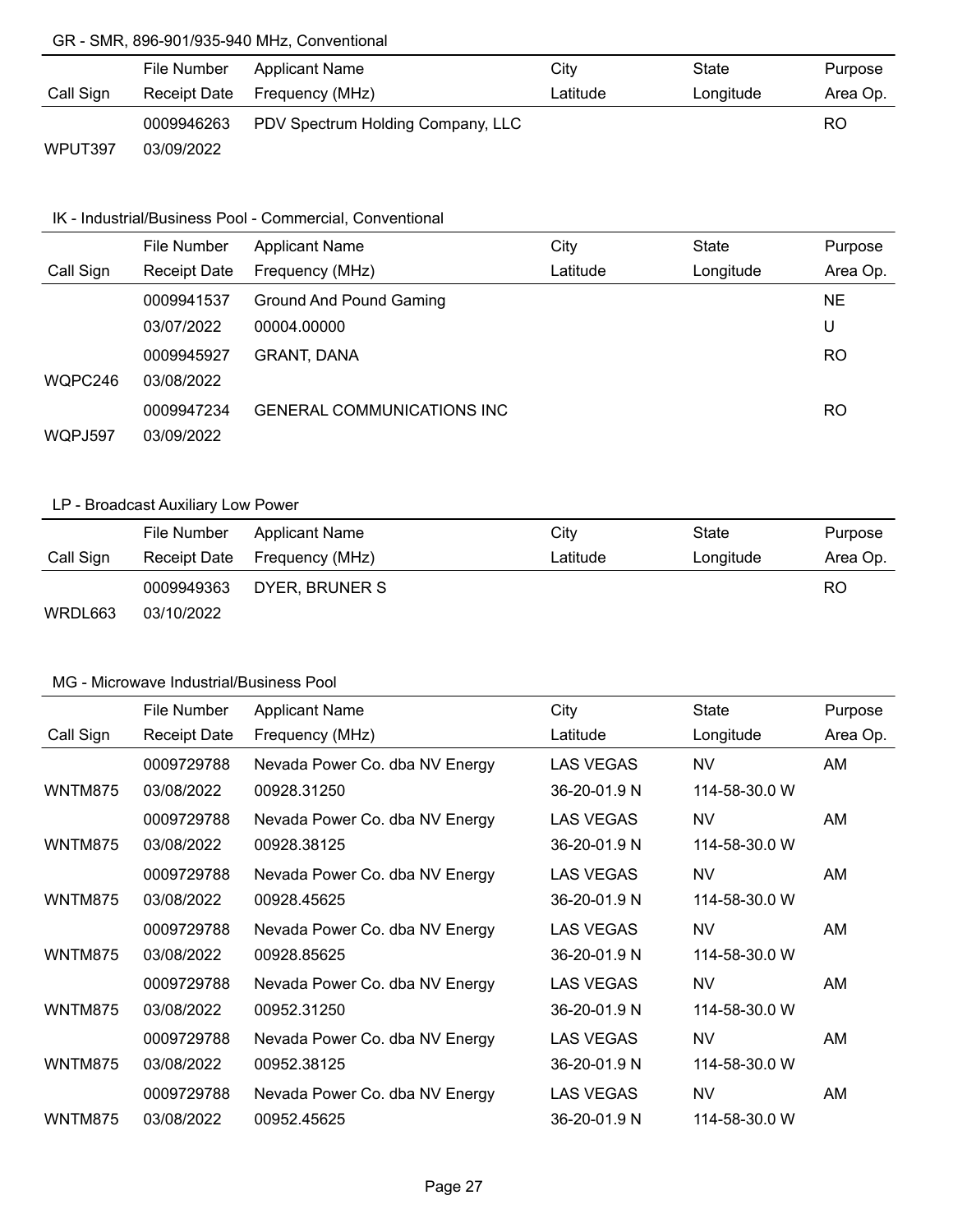|                | File Number         | <b>Applicant Name</b>                              | City                    | State         | Purpose  |
|----------------|---------------------|----------------------------------------------------|-------------------------|---------------|----------|
| Call Sign      | <b>Receipt Date</b> | Frequency (MHz)                                    | Latitude                | Longitude     | Area Op. |
|                | 0009729788          | Nevada Power Co. dba NV Energy                     | <b>LAS VEGAS</b>        | <b>NV</b>     | AM       |
| <b>WNTM875</b> | 03/08/2022          | 00959.85625                                        | 36-20-01.9 N            | 114-58-30.0 W |          |
|                | 0009785653          | WBOC, Inc.                                         | Laurel                  | <b>DE</b>     | AM       |
| WRND740        | 03/08/2022          | 06315.84000                                        | 38-30-18.0 N            | 075-38-36.0 W |          |
|                | 0009785653          | WBOC, Inc.                                         | Laurel                  | <b>DE</b>     | AM       |
| WRND740        | 03/08/2022          | 06345.49000                                        | 38-30-18.0 N            | 075-38-36.0 W |          |
|                | 0009790613          | Gulf South Pipeline Company, LLC                   | <b>WEST LAKE</b>        | LA            | AM       |
| WNEW974        | 03/09/2022          | 00928.68750                                        | 30-14-33.7 N            | 093-15-03.5 W |          |
|                | 0009790613          | Gulf South Pipeline Company, LLC                   | <b>WEST LAKE</b>        | LA            | AM       |
| WNEW974        | 03/09/2022          | 00928.96875                                        | 30-14-33.7 N            | 093-15-03.5 W |          |
|                | 0009790613          | Gulf South Pipeline Company, LLC                   | <b>WEST LAKE</b>        | LA            | AM       |
| WNEW974        | 03/09/2022          | 00952.68750                                        | 30-14-33.7 N            | 093-15-03.5 W |          |
|                | 0009790613          | Gulf South Pipeline Company, LLC                   | <b>WEST LAKE</b>        | LA            | AM       |
| WNEW974        | 03/09/2022          | 00959.96875                                        | 30-14-33.7 N            | 093-15-03.5 W |          |
|                | 0009797032          | Ashtabula County Dept of Environmental \: Plymouth |                         | OH            | AM       |
| WRPR363        | 03/07/2022          | 00952.26875                                        | 41-47-58.0 N            | 080-45-56.0 W | P        |
|                | 0009837891          | Mojavewifi.com LLC                                 | <b>Twentynine Palms</b> | CA            | AM       |
| WRPR635        | 03/08/2022          | 10755.00000                                        | 34-09-14.1 N            | 116-11-52.8 W |          |
|                | 0009837891          | Mojavewifi.com LLC                                 | <b>Twentynine Palms</b> | CA            | AM       |
| WRPR635        | 03/08/2022          | 11245.00000                                        | 34-09-14.1 N            | 116-11-52.8 W |          |
|                | 0009845284          | Kentucky Power Company                             | Martin                  | KY            | AM       |
| WQUT255        | 03/08/2022          | 06615.00000                                        | 37-35-21.4 N            | 082-49-26.6 W |          |
|                | 0009856445          | Splash Wireless Internet, LLC                      | Wet Glaize              | <b>MO</b>     | AM       |
| WRFK804        | 03/07/2022          | 10835.00000                                        | 37-54-56.7 N            | 092-30-38.3 W |          |
|                | 0009856445          | Splash Wireless Internet, LLC                      | Wet Glaize              | <b>MO</b>     | AM       |
| WRFK804        | 03/07/2022          | 10915.00000                                        | 37-54-56.7 N            | 092-30-38.3 W |          |
|                | 0009856445          | Splash Wireless Internet, LLC                      | Wet Glaize              | <b>MO</b>     | AM       |
| WRFK804        | 03/07/2022          | 11135.00000                                        | 37-54-56.7 N            | 092-30-38.3 W |          |
|                | 0009899907          | <b>BNSF Railway Co.</b>                            | Mendota                 | IL            | AM       |
| WPON561        | 03/10/2022          | 06286.19000                                        | 41-33-19.1 N            | 089-06-31.3 W |          |
|                | 0009899907          | <b>BNSF Railway Co.</b>                            | Mendota                 | IL            | AM       |
| WPON561        | 03/10/2022          | 06330.66500                                        | 41-33-19.1 N            | 089-06-31.3 W |          |
|                | 0009899907          | <b>BNSF Railway Co.</b>                            | Mendota                 | IL            | AM       |
| WPON561        | 03/10/2022          | 06389.96500                                        | 41-33-19.1 N            | 089-06-31.3 W |          |
|                | 0009899907          | <b>BNSF Railway Co.</b>                            | Mendota                 | IL            | AM       |
| WPON561        | 03/10/2022          | 11565.00000                                        | 41-33-19.1 N            | 089-06-31.3 W |          |
|                | 0009899907          | <b>BNSF Railway Co.</b>                            | Mendota                 | IL            | AM       |
| WPON561        | 03/10/2022          | 19405.00000                                        | 41-33-19.1 N            | 089-06-31.3 W |          |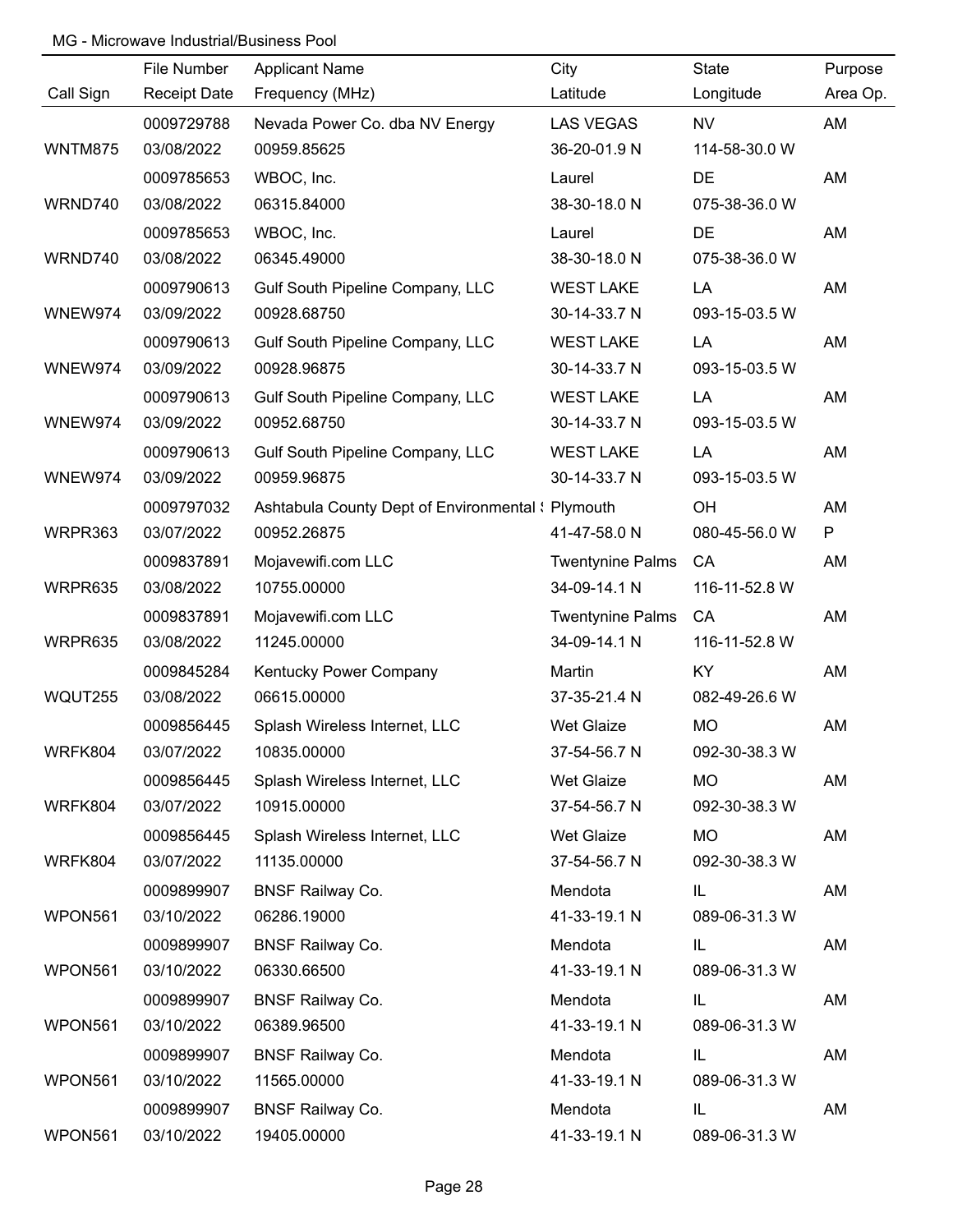|           | File Number         | <b>Applicant Name</b>                  | City                | State         | Purpose  |
|-----------|---------------------|----------------------------------------|---------------------|---------------|----------|
| Call Sign | <b>Receipt Date</b> | Frequency (MHz)                        | Latitude            | Longitude     | Area Op. |
|           | 0009906544          | Inferno Wireless LLC                   | Deer Lodge          | MT            | AM       |
|           | 03/08/2022          | 11405.00000                            | 46-23-36.6 N        | 112-44-15.6 W |          |
|           | 0009906553          | Inferno Wireless LLC                   | Racetrack           | MT            | AM       |
|           | 03/08/2022          | 10915.00000                            | 46-18-18.9 N        | 112-44-08.2 W |          |
|           | 0009909427          | Pacificorp                             | <b>OGDEN</b>        | UT            | AM       |
| KOR86     | 03/09/2022          | 06625.00000                            | 41-15-20.7 N        | 112-14-17.7 W |          |
|           | 0009909427          | Pacificorp                             | <b>OGDEN</b>        | <b>UT</b>     | AM       |
| KOR86     | 03/09/2022          | 06765.00000                            | 41-15-20.7 N        | 112-14-17.7 W |          |
|           | 0009936092          | <b>LTD Broadband LLC</b>               | New London          | MN            | AM       |
|           | 03/07/2022          | 10755.00000                            | 45-17-29.8 N        | 094-56-39.5 W |          |
|           | 0009936092          | <b>LTD Broadband LLC</b>               | New London          | <b>MN</b>     | AM       |
|           | 03/07/2022          | 11075.00000                            | 45-17-29.8 N        | 094-56-39.5 W |          |
|           | 0009942083          | Vision Wifi Inc.                       | Thomas              | ID            | MD       |
| WREZ714   | 03/07/2022          | 19620.00000                            | 43-10-53.9 N        | 112-28-51.5 W |          |
|           | 0009942116          | Fehr's Metal Building Construction, LP | Seminole            | TX            | MD       |
| WRHT758   | 03/07/2022          | 10755.00000                            | 32-43-34.8 N        | 102-38-46.0 W |          |
|           | 0009942312          | San Diego Gas & Electric Company       | <b>SAN CLEMENTE</b> | CA            | MD       |
| WNEY346   | 03/07/2022          | 06404.79000                            | 33-25-53.1 N        | 117-35-50.3 W |          |
|           | 0009942312          | San Diego Gas & Electric Company       | <b>SAN CLEMENTE</b> | CA            | MD       |
| WNEY346   | 03/07/2022          | 10552.50000                            | 33-25-53.1 N        | 117-35-50.3 W |          |
|           | 0009942312          | San Diego Gas & Electric Company       | <b>SAN CLEMENTE</b> | CA            | MD       |
| WNEY346   | 03/07/2022          | 10557.50000                            | 33-25-53.1 N        | 117-35-50.3 W |          |
|           | 0009942312          | San Diego Gas & Electric Company       | <b>SAN CLEMENTE</b> | CA            | MD       |
| WNEY346   | 03/07/2022          | 11215.00000                            | 33-25-53.1 N        | 117-35-50.3 W |          |
|           | 0009942312          | San Diego Gas & Electric Company       | <b>SAN CLEMENTE</b> | CA            | MD       |
| WNEY346   | 03/07/2022          | 11265.00000                            | 33-25-53.1 N        | 117-35-50.3 W |          |
|           | 0009942312          | San Diego Gas & Electric Company       | <b>SAN CLEMENTE</b> | CA            | MD       |
| WNEY346   | 03/07/2022          | 11325.00000                            | 33-25-53.1 N        | 117-35-50.3 W |          |
|           | 0009942312          | San Diego Gas & Electric Company       | <b>SAN CLEMENTE</b> | CA            | MD       |
| WNEY346   | 03/07/2022          | 11345.00000                            | 33-25-53.1 N        | 117-35-50.3 W |          |
|           | 0009942312          | San Diego Gas & Electric Company       | <b>SAN CLEMENTE</b> | CA            | MD       |
| WNEY346   | 03/07/2022          | 11405.00000                            | 33-25-53.1 N        | 117-35-50.3 W |          |
|           | 0009942312          | San Diego Gas & Electric Company       | <b>SAN CLEMENTE</b> | CA            | MD       |
| WNEY346   | 03/07/2022          | 11445.00000                            | 33-25-53.1 N        | 117-35-50.3 W |          |
|           | 0009942312          | San Diego Gas & Electric Company       | <b>SAN CLEMENTE</b> | CA            | MD       |
| WNEY346   | 03/07/2022          | 11485.00000                            | 33-25-53.1 N        | 117-35-50.3 W |          |
|           | 0009942312          | San Diego Gas & Electric Company       | <b>SAN CLEMENTE</b> | CA            | MD       |
| WNEY346   | 03/07/2022          | 11645.00000                            | 33-25-53.1 N        | 117-35-50.3 W |          |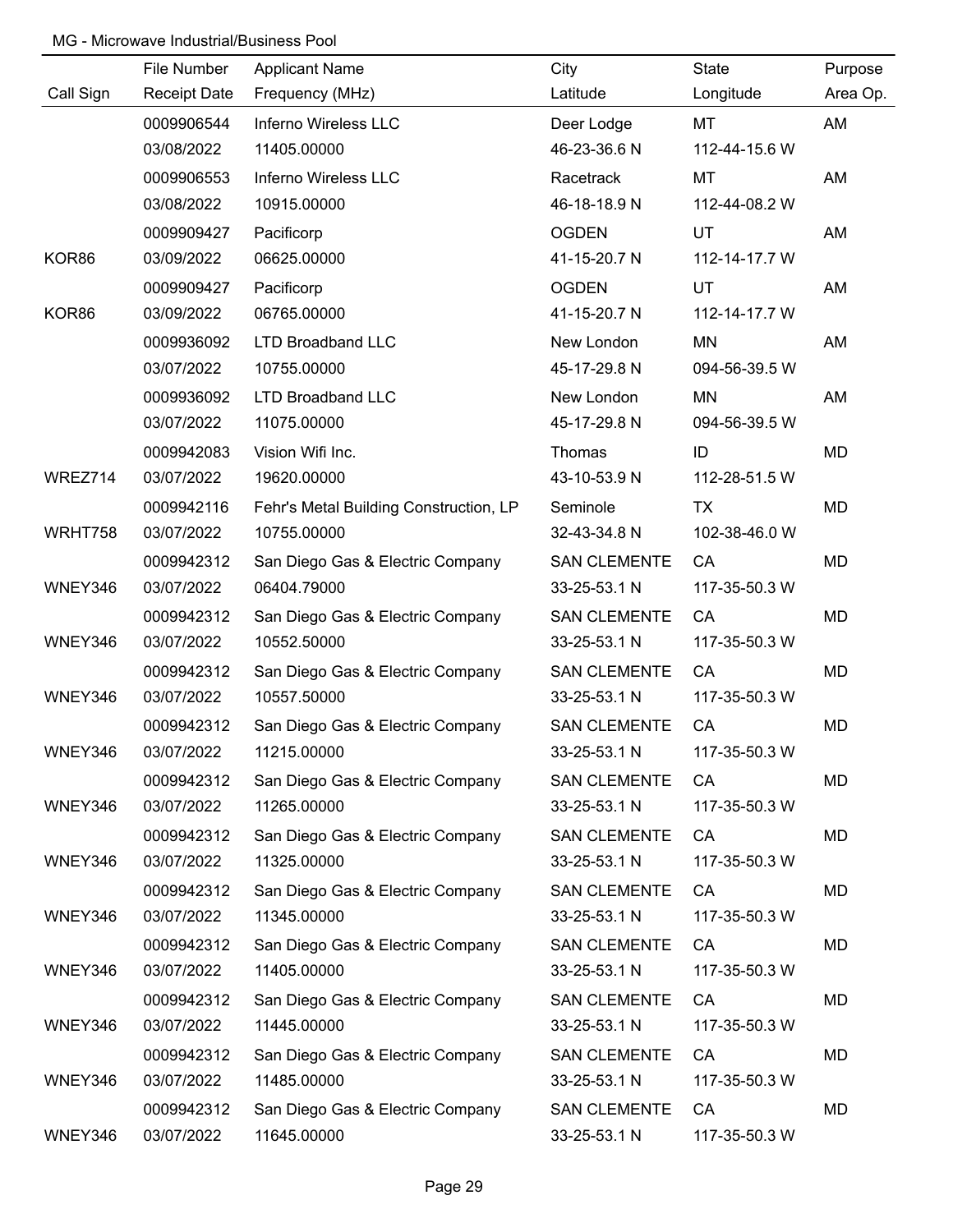|                | File Number         | <b>Applicant Name</b>            | City            | State         | Purpose   |
|----------------|---------------------|----------------------------------|-----------------|---------------|-----------|
| Call Sign      | <b>Receipt Date</b> | Frequency (MHz)                  | Latitude        | Longitude     | Area Op.  |
|                | 0009942326          | Splash Wireless Internet, LLC    | Montreal        | MO            | <b>MD</b> |
| WRNR594        | 03/07/2022          | 11465.00000                      | 37-58-18.8 N    | 092-35-29.8 W |           |
|                | 0009942326          | Splash Wireless Internet, LLC    | Montreal        | <b>MO</b>     | MD        |
| WRNR594        | 03/07/2022          | 11485.00000                      | 37-58-18.8 N    | 092-35-29.8 W |           |
|                | 0009942326          | Splash Wireless Internet, LLC    | Montreal        | <b>MO</b>     | <b>MD</b> |
| WRNR594        | 03/07/2022          | 11625.00000                      | 37-58-18.8 N    | 092-35-29.8 W |           |
|                | 0009942351          | Splash Wireless Internet, LLC    | Montrea         | <b>MO</b>     | MD        |
| <b>WRNR592</b> | 03/07/2022          | 10975.00000                      | 37-57-16.2 N    | 092-36-33.8 W |           |
|                | 0009942351          | Splash Wireless Internet, LLC    | Montrea         | <b>MO</b>     | MD        |
| <b>WRNR592</b> | 03/07/2022          | 11075.00000                      | 37-57-16.2 N    | 092-36-33.8 W |           |
|                | 0009942351          | Splash Wireless Internet, LLC    | Montrea         | <b>MO</b>     | MD        |
| <b>WRNR592</b> | 03/07/2022          | 11095.00000                      | 37-57-16.2 N    | 092-36-33.8 W |           |
|                | 0009942363          | Splash Wireless Internet, LLC    | Kiheka Township | <b>MO</b>     | MD        |
| WRKB616        | 03/07/2022          | 11565.00000                      | 37-58-57.0 N    | 092-40-44.8 W |           |
|                | 0009942721          | San Diego Gas & Electric Company | <b>RAMONA</b>   | CA            | MD        |
| WNEQ695        | 03/07/2022          | 06197.24000                      | 33-00-32.4 N    | 116-58-23.1 W |           |
|                | 0009942721          | San Diego Gas & Electric Company | <b>RAMONA</b>   | CA            | MD        |
| WNEQ695        | 03/07/2022          | 06256.54000                      | 33-00-32.4 N    | 116-58-23.1 W |           |
|                | 0009942721          | San Diego Gas & Electric Company | <b>RAMONA</b>   | CA            | MD        |
| WNEQ695        | 03/07/2022          | 06286.19000                      | 33-00-32.4 N    | 116-58-23.1 W |           |
|                | 0009942721          | San Diego Gas & Electric Company | <b>RAMONA</b>   | CA            | MD        |
| WNEQ695        | 03/07/2022          | 06315.84000                      | 33-00-32.4 N    | 116-58-23.1 W |           |
|                | 0009942721          | San Diego Gas & Electric Company | <b>RAMONA</b>   | CA            | MD        |
| WNEQ695        | 03/07/2022          | 06345.49000                      | 33-00-32.4 N    | 116-58-23.1 W |           |
|                | 0009942721          | San Diego Gas & Electric Company | <b>RAMONA</b>   | CA            | MD        |
| WNEQ695        | 03/07/2022          | 06555.00000                      | 33-00-32.4 N    | 116-58-23.1 W |           |
|                | 0009942721          | San Diego Gas & Electric Company | <b>RAMONA</b>   | CA            | MD        |
| WNEQ695        | 03/07/2022          | 06615.00000                      | 33-00-32.4 N    | 116-58-23.1 W |           |
|                | 0009942721          | San Diego Gas & Electric Company | <b>RAMONA</b>   | CA            | MD        |
| WNEQ695        | 03/07/2022          | 06665.00000                      | 33-00-32.4 N    | 116-58-23.1 W |           |
|                | 0009942721          | San Diego Gas & Electric Company | <b>RAMONA</b>   | CA            | MD        |
| WNEQ695        | 03/07/2022          | 06685.00000                      | 33-00-32.4 N    | 116-58-23.1 W |           |
|                | 0009942721          | San Diego Gas & Electric Company | <b>RAMONA</b>   | CA            | MD        |
| WNEQ695        | 03/07/2022          | 10622.50000                      | 33-00-32.4 N    | 116-58-23.1 W |           |
|                | 0009942721          | San Diego Gas & Electric Company | <b>RAMONA</b>   | CA            | MD        |
| WNEQ695        | 03/07/2022          | 11265.00000                      | 33-00-32.4 N    | 116-58-23.1 W |           |
|                | 0009942721          | San Diego Gas & Electric Company | <b>RAMONA</b>   | CA            | MD        |
| WNEQ695        | 03/07/2022          | 11465.00000                      | 33-00-32.4 N    | 116-58-23.1 W |           |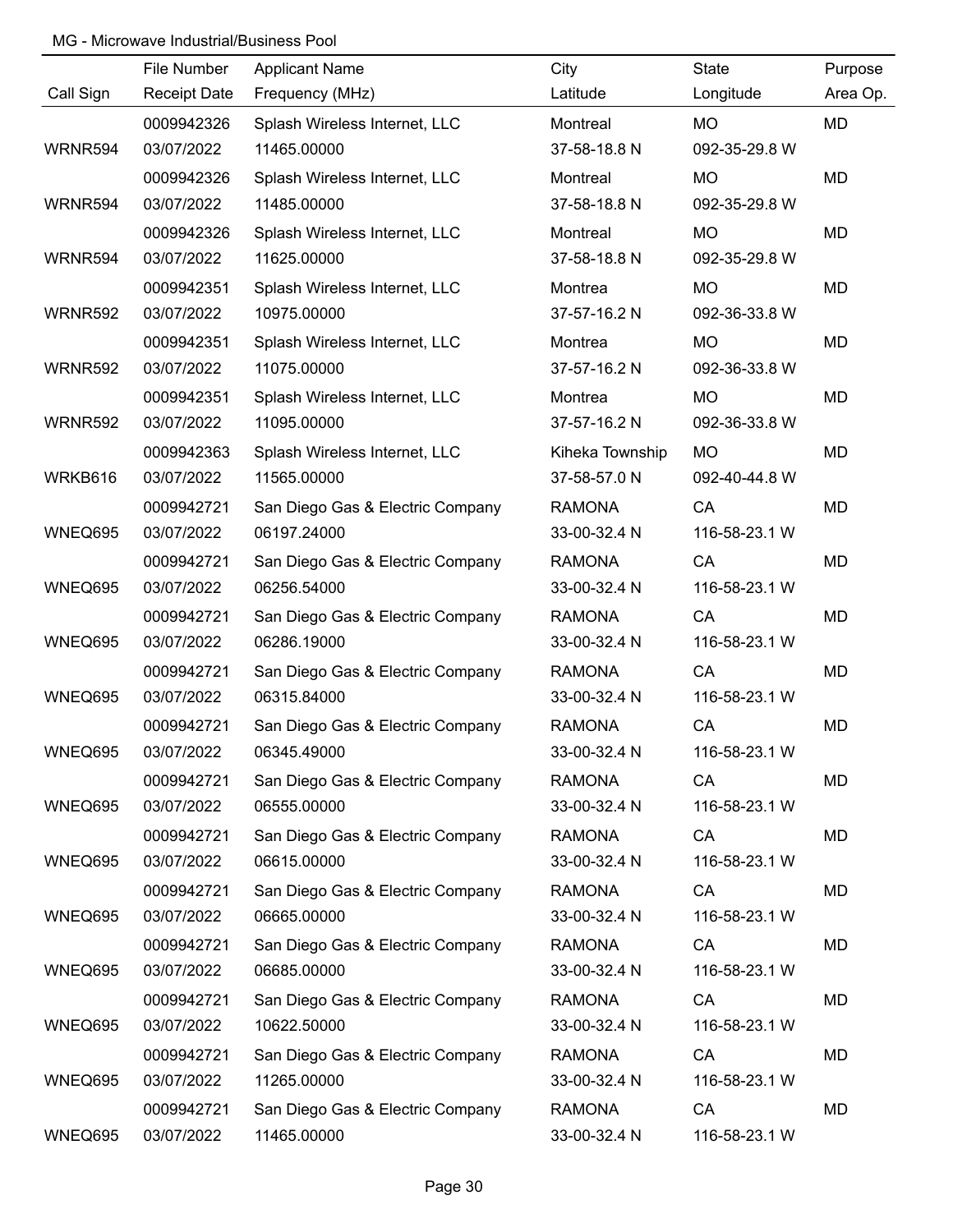|           | File Number         | <b>Applicant Name</b>                        | City            | State         | Purpose  |
|-----------|---------------------|----------------------------------------------|-----------------|---------------|----------|
| Call Sign | <b>Receipt Date</b> | Frequency (MHz)                              | Latitude        | Longitude     | Area Op. |
|           | 0009942721          | San Diego Gas & Electric Company             | <b>RAMONA</b>   | CA            | MD       |
| WNEQ695   | 03/07/2022          | 11685.00000                                  | 33-00-32.4 N    | 116-58-23.1 W |          |
|           | 0009944070          | <b>BNSF Railway Co.</b>                      | <b>JOLIET</b>   | IL            | MD       |
| WQUQ839   | 03/08/2022          | 10915.00000                                  | 41-28-40.5 N    | 088-06-53.5 W |          |
|           | 0009944070          | <b>BNSF Railway Co.</b>                      | <b>JOLIET</b>   | IL            | MD       |
| WQUQ839   | 03/08/2022          | 10935.00000                                  | 41-28-40.5 N    | 088-06-53.5 W |          |
|           | 0009944070          | <b>BNSF Railway Co.</b>                      | <b>JOLIET</b>   | IL            | MD       |
| WQUQ839   | 03/08/2022          | 10995.00000                                  | 41-28-40.5 N    | 088-06-53.5 W |          |
|           | 0009944070          | <b>BNSF Railway Co.</b>                      | <b>JOLIET</b>   | IL            | MD       |
| WQUQ839   | 03/08/2022          | 11135.00000                                  | 41-28-40.5 N    | 088-06-53.5 W |          |
|           | 0009944070          | <b>BNSF Railway Co.</b>                      | <b>JOLIET</b>   | IL            | MD       |
| WQUQ839   | 03/08/2022          | 11215.00000                                  | 41-28-40.5 N    | 088-06-53.5 W |          |
|           | 0009944396          | <b>BNSF Railway Co.</b>                      | <b>LEMONT</b>   | IL            | MD       |
| KTM46     | 03/08/2022          | 11325.00000                                  | 41-39-34.3 N    | 088-01-02.3 W |          |
|           | 0009944396          | <b>BNSF Railway Co.</b>                      | <b>LEMONT</b>   | IL            | MD       |
| KTM46     | 03/08/2022          | 11345.00000                                  | 41-39-34.3 N    | 088-01-02.3 W |          |
|           | 0009944396          | <b>BNSF Railway Co.</b>                      | <b>LEMONT</b>   | IL            | MD       |
| KTM46     | 03/08/2022          | 11405.00000                                  | 41-39-34.3 N    | 088-01-02.3 W |          |
|           | 0009944396          | <b>BNSF Railway Co.</b>                      | <b>LEMONT</b>   | IL            | MD       |
| KTM46     | 03/08/2022          | 11625.00000                                  | 41-39-34.3 N    | 088-01-02.3 W |          |
|           | 0009944601          | Plains Internet, LLC                         | <b>AMARILLO</b> | <b>TX</b>     | MD       |
| WQYG338   | 03/08/2022          | 19380.00000                                  | 35-05-09.0 N    | 101-54-48.0 W |          |
|           | 0009944623          | <b>BNSF Railway Co.</b>                      | La Grange       | IL            | MD       |
| WQUQ838   | 03/08/2022          | 10835.00000                                  | 41-44-47.5 N    | 087-52-25.8 W |          |
|           | 0009944623          | <b>BNSF Railway Co.</b>                      | La Grange       | IL.           | MD       |
| WQUQ838   | 03/08/2022          | 10855.00000                                  | 41-44-47.5 N    | 087-52-25.8 W |          |
|           | 0009944623          | <b>BNSF Railway Co.</b>                      | La Grange       | IL            | MD       |
| WQUQ838   | 03/08/2022          | 10995.00000                                  | 41-44-47.5 N    | 087-52-25.8 W |          |
|           | 0009944623          | <b>BNSF Railway Co.</b>                      | La Grange       | IL            | MD       |
| WQUQ838   | 03/08/2022          | 11135.00000                                  | 41-44-47.5 N    | 087-52-25.8 W |          |
|           | 0009944799          | INTERSTATE POWER AND LIGHT COMI Cedar Rapids |                 | IA            | MD       |
| WQKX494   | 03/08/2022          | 00957.55000                                  | 42-02-24.6 N    | 091-39-10.4 W |          |
|           | 0009944799          | INTERSTATE POWER AND LIGHT COMI Cedar Rapids |                 | IA            | MD       |
| WQKX494   | 03/08/2022          | 10915.00000                                  | 42-02-24.6 N    | 091-39-10.4 W |          |
|           | 0009944806          | INTERSTATE POWER AND LIGHT COMI Cedar Rapids |                 | IA            | MD       |
| WQKX492   | 03/08/2022          | 00953.95000                                  | 42-02-02.7 N    | 091-38-05.5 W |          |
|           | 0009944806          | INTERSTATE POWER AND LIGHT COMI Cedar Rapids |                 | IA            | MD       |
| WQKX492   | 03/08/2022          | 11405.00000                                  | 42-02-02.7 N    | 091-38-05.5 W |          |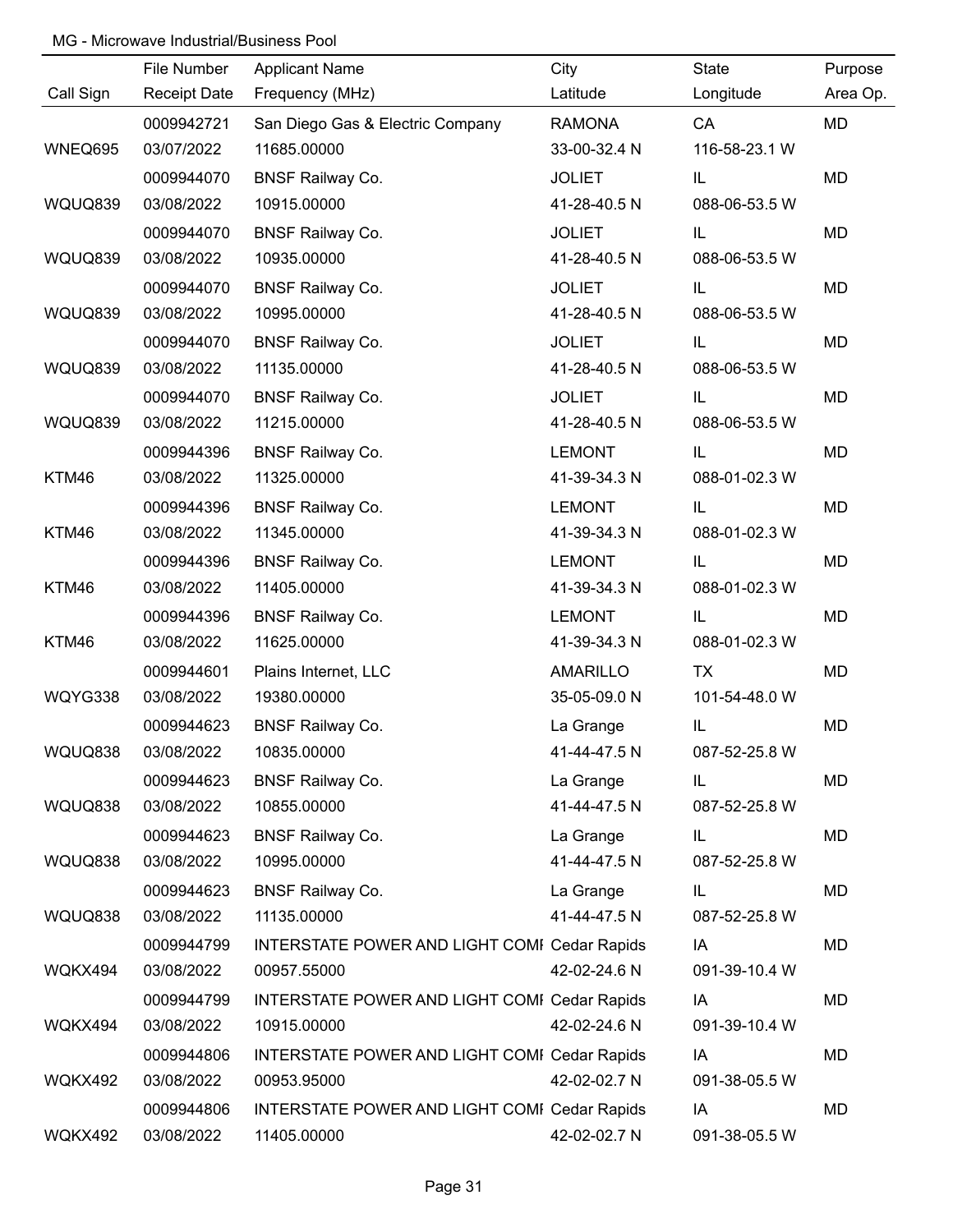|                | File Number         | <b>Applicant Name</b>                  | City               | State         | Purpose  |
|----------------|---------------------|----------------------------------------|--------------------|---------------|----------|
| Call Sign      | <b>Receipt Date</b> | Frequency (MHz)                        | Latitude           | Longitude     | Area Op. |
|                | 0009944852          | <b>BNSF Railway Co.</b>                | Cicero             | IL            | MD       |
| WPON374        | 03/08/2022          | 06004.50000                            | 41-50-36.1 N       | 087-45-53.2 W |          |
|                | 0009944852          | <b>BNSF Railway Co.</b>                | Cicero             | IL            | MD       |
| WPON374        | 03/08/2022          | 11405.00000                            | 41-50-36.1 N       | 087-45-53.2 W |          |
|                | 0009944852          | <b>BNSF Railway Co.</b>                | Cicero             | IL            | MD       |
| WPON374        | 03/08/2022          | 11485.00000                            | 41-50-36.1 N       | 087-45-53.2 W |          |
|                | 0009944852          | <b>BNSF Railway Co.</b>                | Cicero             | IL            | MD       |
| WPON374        | 03/08/2022          | 11625.00000                            | 41-50-36.1 N       | 087-45-53.2 W |          |
|                | 0009945155          | unWired Broadband, LLC                 | <b>RIVERDALE</b>   | CA            | MD       |
| WQVG299        | 03/08/2022          | 11505.00000                            | 36-25-15.2 N       | 119-53-44.0 W |          |
|                | 0009945155          | unWired Broadband, LLC                 | <b>RIVERDALE</b>   | CA            | MD       |
| WQVG299        | 03/08/2022          | 11565.00000                            | 36-25-15.2 N       | 119-53-44.0 W |          |
|                | 0009945158          | unWired Broadband, LLC                 | <b>FIVE POINTS</b> | CA            | MD       |
| WQVG301        | 03/08/2022          | 11015.00000                            | 36-24-55.5 N       | 120-07-17.1 W |          |
|                | 0009945158          | unWired Broadband, LLC                 | <b>FIVE POINTS</b> | CA            | MD       |
| WQVG301        | 03/08/2022          | 11075.00000                            | 36-24-55.5 N       | 120-07-17.1 W |          |
|                | 0009945188          | Stimulus Technologies of Missouri, LLC | Henley             | MO            | MD       |
| WRKC226        | 03/08/2022          | 11645.00000                            | 38-18-32.0 N       | 092-19-03.5 W |          |
|                | 0009945204          | NW TECHNOLOGIES, LLC                   | Brooklyn           | <b>NY</b>     | MD       |
| WRFA485        | 03/08/2022          | 11565.00000                            | 40-41-23.2 N       | 073-59-05.7 W |          |
|                | 0009945304          | <b>BNSF Railway Co.</b>                | <b>CHICAGO</b>     | IL            | MD       |
| <b>WED211</b>  | 03/08/2022          | 10915.00000                            | 41-49-26.1 N       | 087-42-53.0 W |          |
|                | 0009945349          | Alamo Broadband, Inc                   | San Antonio        | <b>TX</b>     | MD       |
| WQVK826        | 03/08/2022          | 11325.00000                            | 29-09-55.2 N       | 098-30-51.9 W |          |
|                | 0009945349          | Alamo Broadband, Inc                   | San Antonio        | TX            | MD       |
| WQVK826        | 03/08/2022          | 11405.00000                            | 29-09-55.2 N       | 098-30-51.9 W |          |
|                | 0009945349          | Alamo Broadband, Inc                   | San Antonio        | TX            | MD       |
| WQVK826        | 03/08/2022          | 11485.00000                            | 29-09-55.2 N       | 098-30-51.9 W |          |
|                | 0009945350          | Alamo Broadband, Inc                   | Elmendorf          | TX            | MD       |
| <b>WQXI864</b> | 03/08/2022          | 10755.00000                            | 29-10-37.0 N       | 098-25-24.2 W |          |
|                | 0009945350          | Alamo Broadband, Inc                   | Elmendorf          | TX            | MD       |
| <b>WQXI864</b> | 03/08/2022          | 10915.00000                            | 29-10-37.0 N       | 098-25-24.2 W |          |
|                | 0009945350          | Alamo Broadband, Inc                   | Elmendorf          | TX            | MD       |
| <b>WQXI864</b> | 03/08/2022          | 17900.00000                            | 29-10-37.0 N       | 098-25-24.2 W |          |
|                | 0009945782          | Jefferson Microwave, LLC               | ROLLING PRAIRE IN  |               | MD       |
| <b>WQWY262</b> | 03/08/2022          | 11225.00000                            | 41-42-09.6 N       | 086-35-12.7 W |          |
|                | 0009945782          | Jefferson Microwave, LLC               | ROLLING PRAIRE IN  |               | MD       |
| <b>WQWY262</b> | 03/08/2022          | 11265.00000                            | 41-42-09.6 N       | 086-35-12.7 W |          |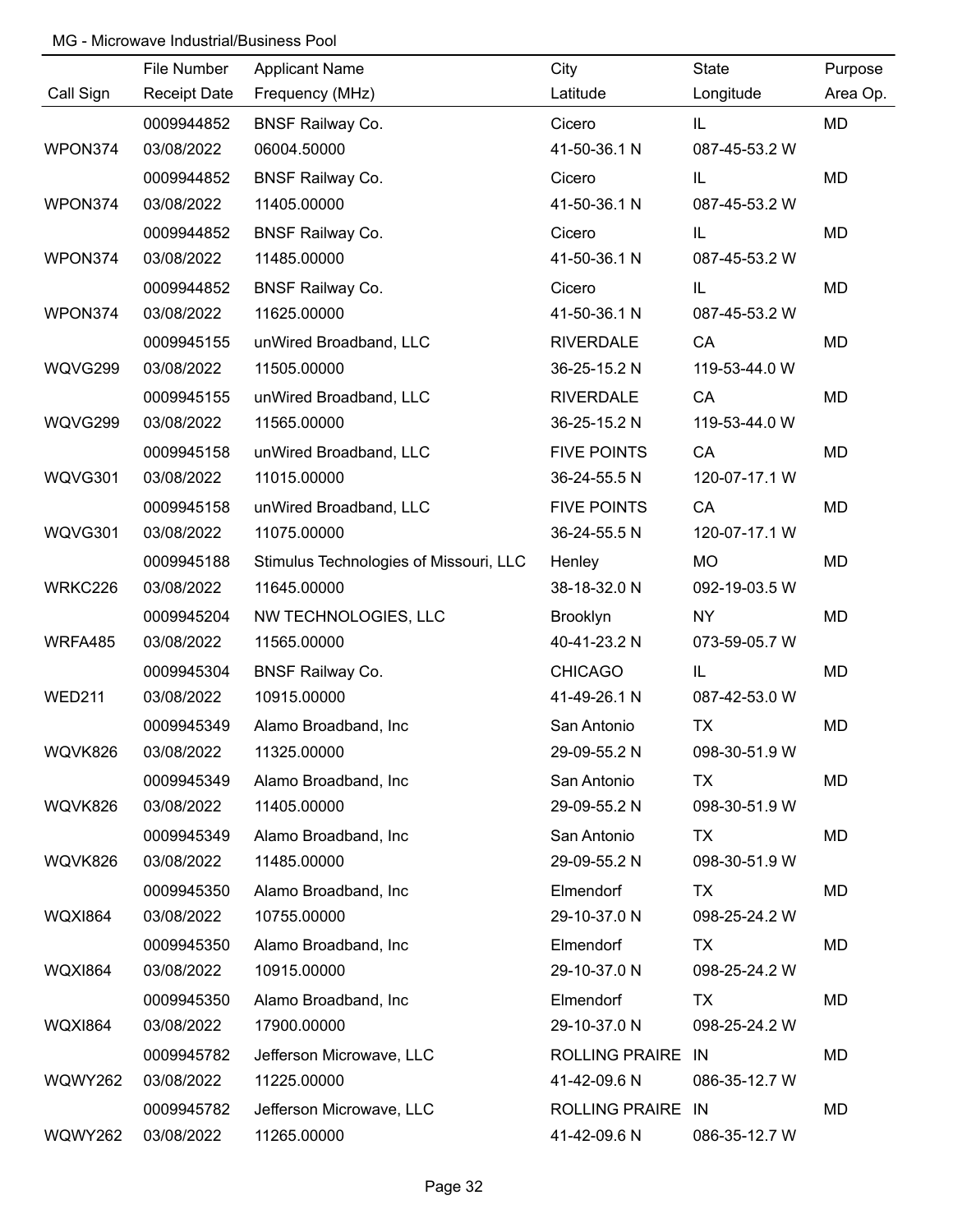|           | File Number         | <b>Applicant Name</b>    | City              | State         | Purpose  |
|-----------|---------------------|--------------------------|-------------------|---------------|----------|
| Call Sign | <b>Receipt Date</b> | Frequency (MHz)          | Latitude          | Longitude     | Area Op. |
|           | 0009945782          | Jefferson Microwave, LLC | ROLLING PRAIRE IN |               | MD       |
| WQWY262   | 03/08/2022          | 11345.00000              | 41-42-09.6 N      | 086-35-12.7 W |          |
|           | 0009945782          | Jefferson Microwave, LLC | ROLLING PRAIRE IN |               | MD       |
| WQWY262   | 03/08/2022          | 11385.00000              | 41-42-09.6 N      | 086-35-12.7 W |          |
|           | 0009945782          | Jefferson Microwave, LLC | ROLLING PRAIRE IN |               | MD       |
| WQWY262   | 03/08/2022          | 11505.00000              | 41-42-09.6 N      | 086-35-12.7 W |          |
|           | 0009945782          | Jefferson Microwave, LLC | ROLLING PRAIRE IN |               | MD       |
| WQWY262   | 03/08/2022          | 11545.00000              | 41-42-09.6 N      | 086-35-12.7 W |          |
|           | 0009945782          | Jefferson Microwave, LLC | ROLLING PRAIRE IN |               | MD       |
| WQWY262   | 03/08/2022          | 11665.00000              | 41-42-09.6 N      | 086-35-12.7 W |          |
|           | 0009945787          | Jefferson Microwave, LLC | Michigan City     | IN            | MD       |
| WQVG418   | 03/08/2022          | 10735.00000              | 41-43-11.9 N      | 086-53-32.6 W |          |
|           | 0009945787          | Jefferson Microwave, LLC | Michigan City     | IN            | MD       |
| WQVG418   | 03/08/2022          | 10775.00000              | 41-43-11.9 N      | 086-53-32.6 W |          |
|           | 0009945787          | Jefferson Microwave, LLC | Michigan City     | IN            | MD       |
| WQVG418   | 03/08/2022          | 10855.00000              | 41-43-11.9 N      | 086-53-32.6 W |          |
|           | 0009945787          | Jefferson Microwave, LLC | Michigan City     | IN            | MD       |
| WQVG418   | 03/08/2022          | 10895.00000              | 41-43-11.9 N      | 086-53-32.6 W |          |
|           | 0009945787          | Jefferson Microwave, LLC | Michigan City     | IN            | MD       |
| WQVG418   | 03/08/2022          | 10975.00000              | 41-43-11.9 N      | 086-53-32.6 W |          |
|           | 0009945787          | Jefferson Microwave, LLC | Michigan City     | IN            | MD       |
| WQVG418   | 03/08/2022          | 11095.00000              | 41-43-11.9 N      | 086-53-32.6 W |          |
|           | 0009945787          | Jefferson Microwave, LLC | Michigan City     | IN            | MD       |
| WQVG418   | 03/08/2022          | 11135.00000              | 41-43-11.9 N      | 086-53-32.6 W |          |
|           | 0009945791          | Jefferson Microwave, LLC | West Mahonoy      | PA            | MD       |
| WRFF778   | 03/08/2022          | 10775.00000              | 40-50-33.2 N      | 076-10-38.8 W |          |
|           | 0009945791          | Jefferson Microwave, LLC | West Mahonoy      | PA            | MD       |
| WRFF778   | 03/08/2022          | 10815.00000              | 40-50-33.2 N      | 076-10-38.8 W |          |
|           | 0009945791          | Jefferson Microwave, LLC | West Mahonoy      | PA            | MD       |
| WRFF778   | 03/08/2022          | 10895.00000              | 40-50-33.2 N      | 076-10-38.8 W |          |
|           | 0009945791          | Jefferson Microwave, LLC | West Mahonoy      | <b>PA</b>     | MD       |
| WRFF778   | 03/08/2022          | 11015.00000              | 40-50-33.2 N      | 076-10-38.8 W |          |
|           | 0009945791          | Jefferson Microwave, LLC | West Mahonoy      | PA            | MD       |
| WRFF778   | 03/08/2022          | 11135.00000              | 40-50-33.2 N      | 076-10-38.8 W |          |
|           | 0009945791          | Jefferson Microwave, LLC | West Mahonoy      | PA            | MD       |
| WRFF778   | 03/08/2022          | 11175.00000              | 40-50-33.2 N      | 076-10-38.8 W |          |
|           | 0009945791          | Jefferson Microwave, LLC | West Mahonoy      | PA            | MD       |
| WRFF778   | 03/08/2022          | 11225.00000              | 40-50-33.2 N      | 076-10-38.8 W |          |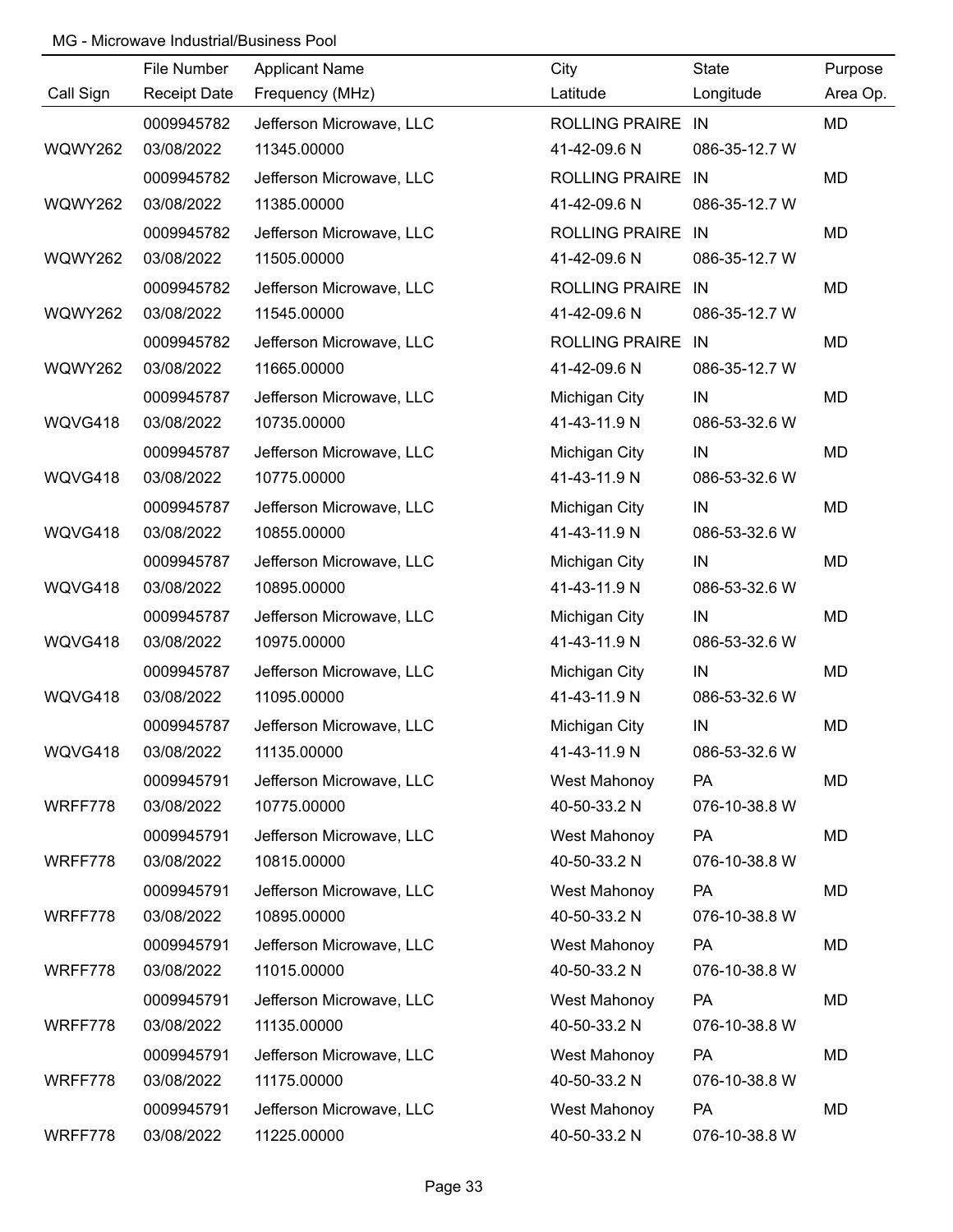|                | File Number         | <b>Applicant Name</b>    | City           | State         | Purpose  |
|----------------|---------------------|--------------------------|----------------|---------------|----------|
| Call Sign      | <b>Receipt Date</b> | Frequency (MHz)          | Latitude       | Longitude     | Area Op. |
|                | 0009945791          | Jefferson Microwave, LLC | West Mahonoy   | PA            | MD       |
| WRFF778        | 03/08/2022          | 11265.00000              | 40-50-33.2 N   | 076-10-38.8 W |          |
|                | 0009945791          | Jefferson Microwave, LLC | West Mahonoy   | PA            | MD       |
| WRFF778        | 03/08/2022          | 11345.00000              | 40-50-33.2 N   | 076-10-38.8 W |          |
|                | 0009945791          | Jefferson Microwave, LLC | West Mahonoy   | PA            | MD       |
| WRFF778        | 03/08/2022          | 11585.00000              | 40-50-33.2 N   | 076-10-38.8 W |          |
|                | 0009945791          | Jefferson Microwave, LLC | West Mahonoy   | PA            | MD       |
| WRFF778        | 03/08/2022          | 11665.00000              | 40-50-33.2 N   | 076-10-38.8 W |          |
|                | 0009945796          | Jefferson Microwave, LLC | Aurora         | IL            | MD       |
| <b>WRDI903</b> | 03/08/2022          | 10895.00000              | 41-47-46.4 N   | 088-14-31.8 W |          |
|                | 0009945796          | Jefferson Microwave, LLC | Aurora         | IL            | MD       |
| <b>WRDI903</b> | 03/08/2022          | 11545.00000              | 41-47-46.4 N   | 088-14-31.8 W |          |
|                | 0009945796          | Jefferson Microwave, LLC | Aurora         | IL            | MD       |
| <b>WRDI903</b> | 03/08/2022          | 11625.00000              | 41-47-46.4 N   | 088-14-31.8 W |          |
|                | 0009945796          | Jefferson Microwave, LLC | Aurora         | IL            | MD       |
| <b>WRDI903</b> | 03/08/2022          | 11665.00000              | 41-47-46.4 N   | 088-14-31.8 W |          |
|                | 0009945799          | Jefferson Microwave, LLC | Edon           | OH            | MD       |
| WQOV331        | 03/08/2022          | 10775.00000              | 41-37-28.3 N   | 084-44-47.0 W |          |
|                | 0009945799          | Jefferson Microwave, LLC | Edon           | OH            | MD       |
| WQOV331        | 03/08/2022          | 10895.00000              | 41-37-28.3 N   | 084-44-47.0 W |          |
|                | 0009945799          | Jefferson Microwave, LLC | Edon           | OH            | MD       |
| WQOV331        | 03/08/2022          | 10975.00000              | 41-37-28.3 N   | 084-44-47.0 W |          |
|                | 0009945799          | Jefferson Microwave, LLC | Edon           | OH            | MD       |
| WQOV331        | 03/08/2022          | 11015.00000              | 41-37-28.3 N   | 084-44-47.0 W |          |
|                | 0009945799          | Jefferson Microwave, LLC | Edon           | OH            | MD       |
| WQOV331        | 03/08/2022          | 11095.00000              | 41-37-28.3 N   | 084-44-47.0 W |          |
|                | 0009945799          | Jefferson Microwave, LLC | Edon           | OH            | MD       |
| WQOV331        | 03/08/2022          | 11135.00000              | 41-37-28.3 N   | 084-44-47.0 W |          |
|                | 0009945801          | Jefferson Microwave, LLC | <b>ELKHART</b> | IN            | MD       |
| WQUS576        | 03/08/2022          | 10735.00000              | 41-40-41.9 N   | 086-03-38.8 W |          |
|                | 0009945801          | Jefferson Microwave, LLC | <b>ELKHART</b> | IN            | MD       |
| WQUS576        | 03/08/2022          | 10815.00000              | 41-40-41.9 N   | 086-03-38.8 W |          |
|                | 0009945801          | Jefferson Microwave, LLC | <b>ELKHART</b> | IN            | MD       |
| WQUS576        | 03/08/2022          | 10895.00000              | 41-40-41.9 N   | 086-03-38.8 W |          |
|                | 0009945801          | Jefferson Microwave, LLC | <b>ELKHART</b> | IN            | MD       |
| WQUS576        | 03/08/2022          | 11015.00000              | 41-40-41.9 N   | 086-03-38.8 W |          |
|                | 0009945801          | Jefferson Microwave, LLC | <b>ELKHART</b> | IN            | MD       |
| WQUS576        | 03/08/2022          | 11055.00000              | 41-40-41.9 N   | 086-03-38.8 W |          |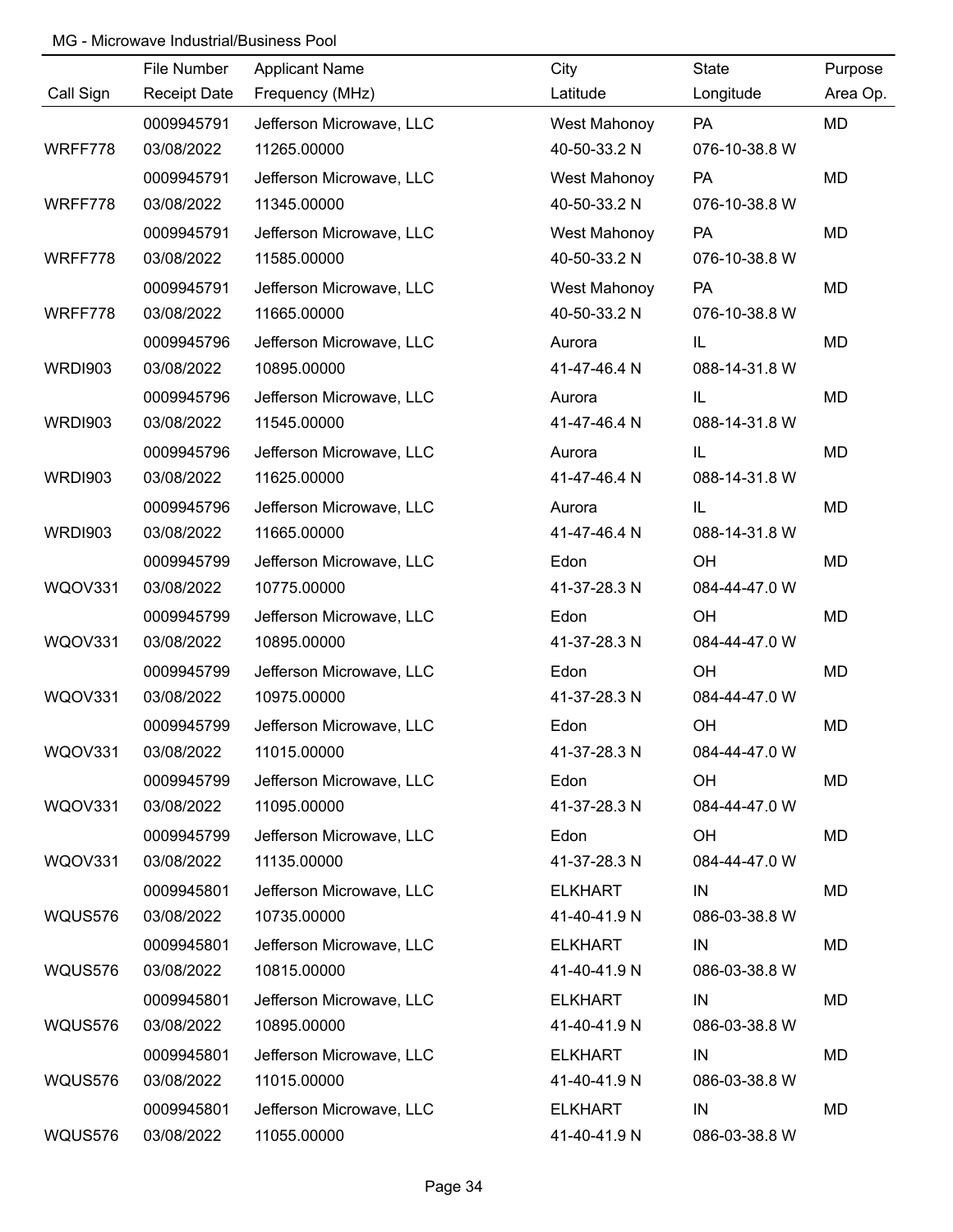|                | File Number         | <b>Applicant Name</b>    | City                | State         | Purpose   |
|----------------|---------------------|--------------------------|---------------------|---------------|-----------|
| Call Sign      | <b>Receipt Date</b> | Frequency (MHz)          | Latitude            | Longitude     | Area Op.  |
|                | 0009945801          | Jefferson Microwave, LLC | <b>ELKHART</b>      | IN            | <b>MD</b> |
| WQUS576        | 03/08/2022          | 11175.00000              | 41-40-41.9 N        | 086-03-38.8 W |           |
|                | 0009945803          | Jefferson Microwave, LLC | <b>EMLENTON</b>     | PA            | MD        |
| WQOV564        | 03/08/2022          | 10975.00000              | 41-10-33.9 N        | 079-38-22.3 W |           |
|                | 0009945803          | Jefferson Microwave, LLC | <b>EMLENTON</b>     | PA            | MD        |
| <b>WQOV564</b> | 03/08/2022          | 11135.00000              | 41-10-33.9 N        | 079-38-22.3 W |           |
|                | 0009945803          | Jefferson Microwave, LLC | <b>EMLENTON</b>     | PA            | MD        |
| <b>WQOV564</b> | 03/08/2022          | 11345.00000              | 41-10-33.9 N        | 079-38-22.3 W |           |
|                | 0009945803          | Jefferson Microwave, LLC | <b>EMLENTON</b>     | PA            | MD        |
| <b>WQOV564</b> | 03/08/2022          | 11425.00000              | 41-10-33.9 N        | 079-38-22.3 W |           |
|                | 0009945804          | Jefferson Microwave, LLC | <b>Glen Gardner</b> | <b>NJ</b>     | MD        |
| WQRH201        | 03/08/2022          | 10735.00000              | 40-41-30.1 N        | 074-55-31.1 W |           |
|                | 0009945804          | Jefferson Microwave, LLC | <b>Glen Gardner</b> | <b>NJ</b>     | MD        |
| WQRH201        | 03/08/2022          | 10775.00000              | 40-41-30.1 N        | 074-55-31.1 W |           |
|                | 0009945804          | Jefferson Microwave, LLC | <b>Glen Gardner</b> | <b>NJ</b>     | MD        |
| WQRH201        | 03/08/2022          | 10855.00000              | 40-41-30.1 N        | 074-55-31.1 W |           |
|                | 0009945804          | Jefferson Microwave, LLC | <b>Glen Gardner</b> | <b>NJ</b>     | MD        |
| WQRH201        | 03/08/2022          | 10895.00000              | 40-41-30.1 N        | 074-55-31.1 W |           |
|                | 0009945804          | Jefferson Microwave, LLC | Glen Gardner        | <b>NJ</b>     | MD        |
| WQRH201        | 03/08/2022          | 11135.00000              | 40-41-30.1 N        | 074-55-31.1 W |           |
|                | 0009945805          | Jefferson Microwave, LLC | Carteret            | <b>NJ</b>     | MD        |
| WROM941        | 03/08/2022          | 11345.00000              | 40-35-03.3 N        | 074-14-40.9 W |           |
|                | 0009945805          | Jefferson Microwave, LLC | Carteret            | <b>NJ</b>     | MD        |
| WROM941        | 03/08/2022          | 11465.00000              | 40-35-03.3 N        | 074-14-40.9 W |           |
|                | 0009945805          | Jefferson Microwave, LLC | Carteret            | <b>NJ</b>     | MD        |
| WROM941        | 03/08/2022          | 11505.00000              | 40-35-03.3 N        | 074-14-40.9 W |           |
|                | 0009945805          | Jefferson Microwave, LLC | Carteret            | <b>NJ</b>     | MD        |
| WROM941        | 03/08/2022          | 11625.00000              | 40-35-03.3 N        | 074-14-40.9 W |           |
|                | 0009945805          | Jefferson Microwave, LLC | Carteret            | <b>NJ</b>     | MD        |
| WROM941        | 03/08/2022          | 11665.00000              | 40-35-03.3 N        | 074-14-40.9 W |           |
|                | 0009945807          | Jefferson Microwave, LLC | Mantua              | OH            | MD        |
| <b>WRDI901</b> | 03/08/2022          | 10895.00000              | 41-20-35.8 N        | 081-11-32.8 W |           |
|                | 0009945807          | Jefferson Microwave, LLC | Mantua              | OH            | MD        |
| <b>WRDI901</b> | 03/08/2022          | 10975.00000              | 41-20-35.8 N        | 081-11-32.8 W |           |
|                | 0009945807          | Jefferson Microwave, LLC | Mantua              | OH            | MD        |
| <b>WRDI901</b> | 03/08/2022          | 11015.00000              | 41-20-35.8 N        | 081-11-32.8 W |           |
|                | 0009945807          | Jefferson Microwave, LLC | Mantua              | OH            | MD        |
| <b>WRDI901</b> | 03/08/2022          | 11055.00000              | 41-20-35.8 N        | 081-11-32.8 W |           |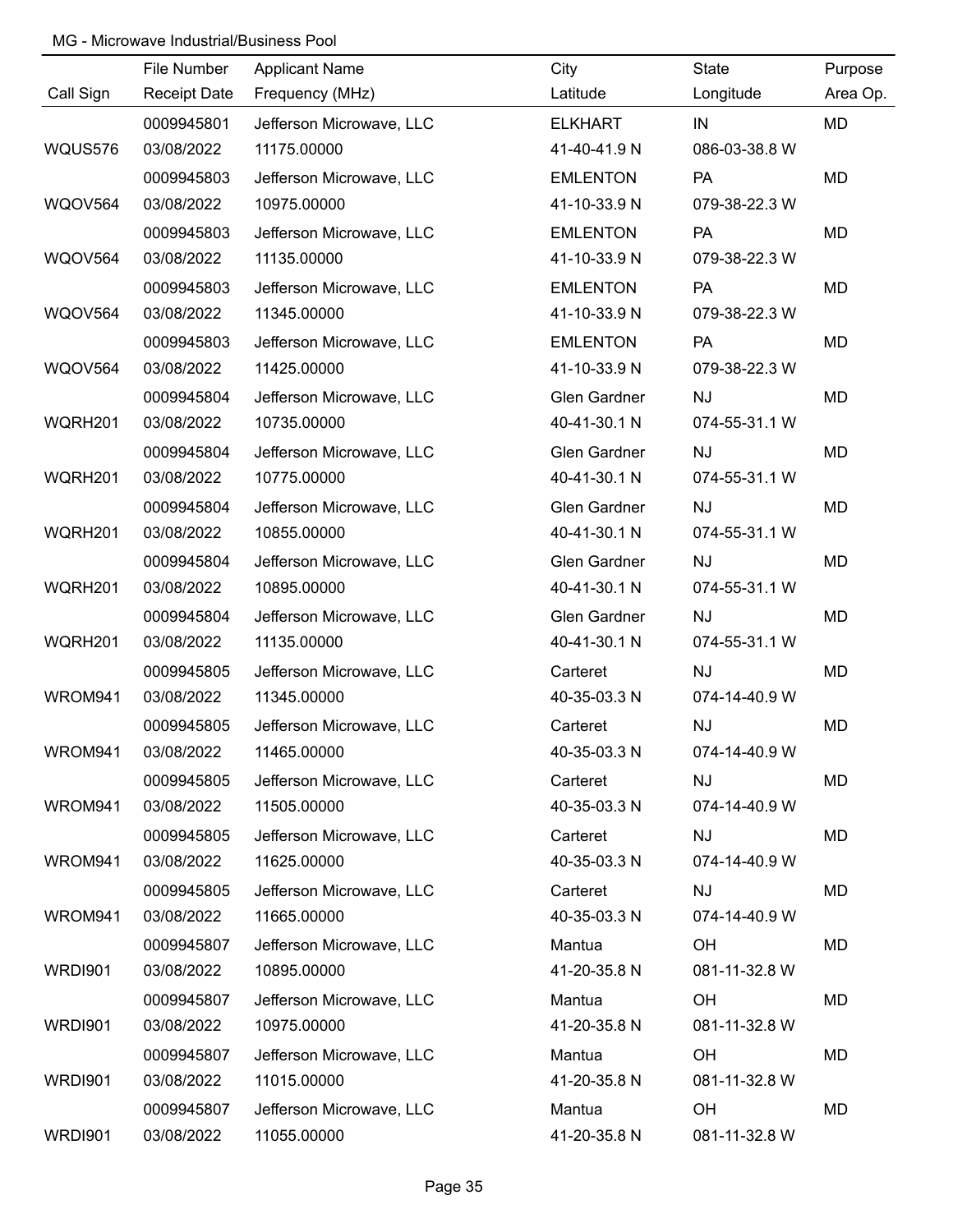|                | File Number         | <b>Applicant Name</b>    | City              | State         | Purpose   |
|----------------|---------------------|--------------------------|-------------------|---------------|-----------|
| Call Sign      | <b>Receipt Date</b> | Frequency (MHz)          | Latitude          | Longitude     | Area Op.  |
|                | 0009945809          | Jefferson Microwave, LLC | <b>LA GRANGE</b>  | IN            | <b>MD</b> |
| WQOV332        | 03/08/2022          | 11265.00000              | 41-39-00.7 N      | 085-21-12.3 W |           |
|                | 0009945809          | Jefferson Microwave, LLC | LA GRANGE         | IN            | MD        |
| WQOV332        | 03/08/2022          | 11305.00000              | 41-39-00.7 N      | 085-21-12.3 W |           |
|                | 0009945809          | Jefferson Microwave, LLC | <b>LA GRANGE</b>  | IN            | MD        |
| WQOV332        | 03/08/2022          | 11385.00000              | 41-39-00.7 N      | 085-21-12.3 W |           |
|                | 0009945809          | Jefferson Microwave, LLC | LA GRANGE         | IN            | MD        |
| WQOV332        | 03/08/2022          | 11465.00000              | 41-39-00.7 N      | 085-21-12.3 W |           |
|                | 0009945809          | Jefferson Microwave, LLC | <b>LA GRANGE</b>  | IN            | MD        |
| <b>WQOV332</b> | 03/08/2022          | 11505.00000              | 41-39-00.7 N      | 085-21-12.3 W |           |
|                | 0009945809          | Jefferson Microwave, LLC | <b>LA GRANGE</b>  | IN            | MD        |
| WQOV332        | 03/08/2022          | 11545.00000              | 41-39-00.7 N      | 085-21-12.3 W |           |
|                | 0009945809          | Jefferson Microwave, LLC | <b>LA GRANGE</b>  | IN            | MD        |
| WQOV332        | 03/08/2022          | 11585.00000              | 41-39-00.7 N      | 085-21-12.3 W |           |
|                | 0009945809          | Jefferson Microwave, LLC | <b>LA GRANGE</b>  | IN            | MD        |
| WQOV332        | 03/08/2022          | 11625.00000              | 41-39-00.7 N      | 085-21-12.3 W |           |
|                | 0009945809          | Jefferson Microwave, LLC | <b>LA GRANGE</b>  | IN            | MD        |
| WQOV332        | 03/08/2022          | 11665.00000              | 41-39-00.7 N      | 085-21-12.3 W |           |
|                | 0009945810          | Jefferson Microwave, LLC | Chicago           | IL            | MD        |
| WRDY957        | 03/08/2022          | 11225.00000              | 41-51-12.3 N      | 087-37-12.6 W |           |
|                | 0009945810          | Jefferson Microwave, LLC | Chicago           | IL            | MD        |
| WRDY957        | 03/08/2022          | 11585.00000              | 41-51-12.3 N      | 087-37-12.6 W |           |
|                | 0009945812          | Jefferson Microwave, LLC | Sandusky          | OH            | MD        |
| WQZA226        | 03/08/2022          | 10735.00000              | 41-28-02.4 N      | 082-48-55.8 W |           |
|                | 0009945812          | Jefferson Microwave, LLC | Sandusky          | OH            | MD        |
| WQZA226        | 03/08/2022          | 11225.00000              | 41-28-02.4 N      | 082-48-55.8 W |           |
|                | 0009945812          | Jefferson Microwave, LLC | Sandusky          | OH            | MD        |
| WQZA226        | 03/08/2022          | 11505.00000              | 41-28-02.4 N      | 082-48-55.8 W |           |
|                | 0009945814          | Jefferson Microwave, LLC | <b>PARMA</b>      | OH            | MD        |
| <b>WRDI902</b> | 03/08/2022          | 11385.00000              | 41-22-45.0 N      | 081-43-11.0 W |           |
|                | 0009945814          | Jefferson Microwave, LLC | <b>PARMA</b>      | OH            | MD        |
| <b>WRDI902</b> | 03/08/2022          | 11465.00000              | 41-22-45.0 N      | 081-43-11.0 W |           |
|                | 0009945814          | Jefferson Microwave, LLC | <b>PARMA</b>      | OH            | MD        |
| <b>WRDI902</b> | 03/08/2022          | 11585.00000              | 41-22-45.0 N      | 081-43-11.0 W |           |
|                | 0009945818          | Jefferson Microwave, LLC | <b>CLEARFIELD</b> | PA            | MD        |
| WRCT969        | 03/08/2022          | 10735.00000              | 41-04-31.6 N      | 078-32-58.3 W |           |
|                | 0009945818          | Jefferson Microwave, LLC | <b>CLEARFIELD</b> | PA            | MD        |
| WRCT969        | 03/08/2022          | 10775.00000              | 41-04-31.6 N      | 078-32-58.3 W |           |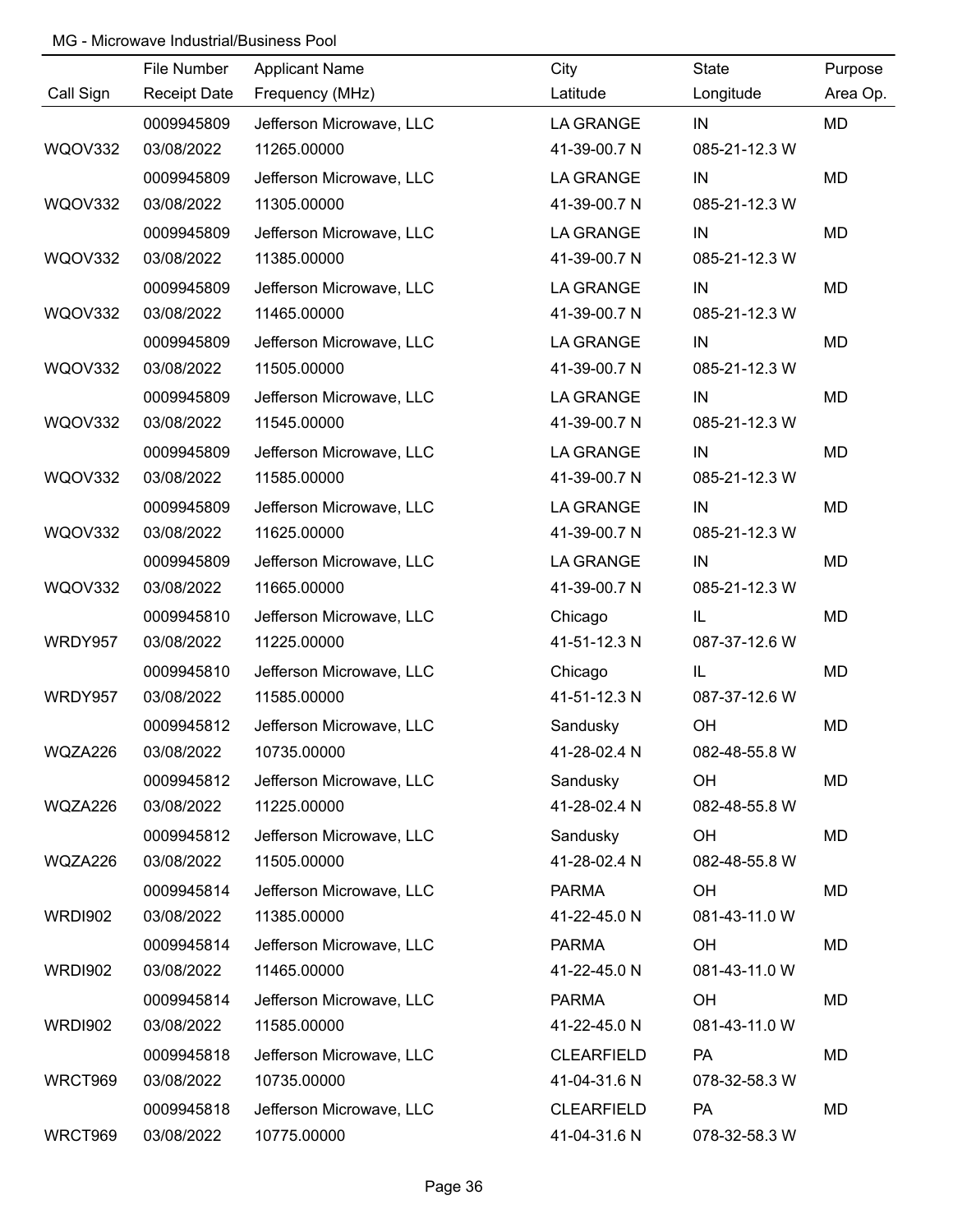|                | File Number         | <b>Applicant Name</b>    | City              | State         | Purpose   |
|----------------|---------------------|--------------------------|-------------------|---------------|-----------|
| Call Sign      | <b>Receipt Date</b> | Frequency (MHz)          | Latitude          | Longitude     | Area Op.  |
|                | 0009945818          | Jefferson Microwave, LLC | <b>CLEARFIELD</b> | <b>PA</b>     | <b>MD</b> |
| WRCT969        | 03/08/2022          | 10895.00000              | 41-04-31.6 N      | 078-32-58.3 W |           |
|                | 0009945818          | Jefferson Microwave, LLC | <b>CLEARFIELD</b> | <b>PA</b>     | <b>MD</b> |
| WRCT969        | 03/08/2022          | 10935.00000              | 41-04-31.6 N      | 078-32-58.3 W |           |
|                | 0009945818          | Jefferson Microwave, LLC | <b>CLEARFIELD</b> | PA            | <b>MD</b> |
| WRCT969        | 03/08/2022          | 10975.00000              | 41-04-31.6 N      | 078-32-58.3 W |           |
|                | 0009945818          | Jefferson Microwave, LLC | <b>CLEARFIELD</b> | PA            | <b>MD</b> |
| WRCT969        | 03/08/2022          | 11095.00000              | 41-04-31.6 N      | 078-32-58.3 W |           |
|                | 0009945819          | Jefferson Microwave, LLC | <b>LEMOYNE</b>    | OH            | <b>MD</b> |
| <b>WQOV560</b> | 03/08/2022          | 11225.00000              | 41-30-34.0 N      | 083-27-52.0 W |           |
|                | 0009945819          | Jefferson Microwave, LLC | <b>LEMOYNE</b>    | OH            | <b>MD</b> |
| <b>WQOV560</b> | 03/08/2022          | 11545.00000              | 41-30-34.0 N      | 083-27-52.0 W |           |
|                | 0009945819          | Jefferson Microwave, LLC | <b>LEMOYNE</b>    | OH            | <b>MD</b> |
| <b>WQOV560</b> | 03/08/2022          | 11625.00000              | 41-30-34.0 N      | 083-27-52.0 W |           |
|                | 0009945827          | Jefferson Microwave, LLC | Chicago           | IL            | <b>MD</b> |
| WQVB889        | 03/08/2022          | 11055.00000              | 41-45-42.6 N      | 087-33-23.3 W |           |
|                | 0009945827          | Jefferson Microwave, LLC | Chicago           | IL            | <b>MD</b> |
| WQVB889        | 03/08/2022          | 11135.00000              | 41-45-42.6 N      | 087-33-23.3 W |           |
|                | 0009945827          | Jefferson Microwave, LLC | Chicago           | IL            | <b>MD</b> |
| WQVB889        | 03/08/2022          | 11175.00000              | 41-45-42.6 N      | 087-33-23.3 W |           |
|                | 0009945827          | Jefferson Microwave, LLC | Chicago           | IL            | <b>MD</b> |
| WQVB889        | 03/08/2022          | 11265.00000              | 41-45-42.6 N      | 087-33-23.3 W |           |
|                | 0009945827          | Jefferson Microwave, LLC | Chicago           | IL            | <b>MD</b> |
| WQVB889        | 03/08/2022          | 11385.00000              | 41-45-42.6 N      | 087-33-23.3 W |           |
|                | 0009945827          | Jefferson Microwave, LLC | Chicago           | IL            | <b>MD</b> |
| WQVB889        | 03/08/2022          | 11465.00000              | 41-45-42.6 N      | 087-33-23.3 W |           |
|                | 0009945827          | Jefferson Microwave, LLC | Chicago           | IL            | <b>MD</b> |
| WQVB889        | 03/08/2022          | 11625.00000              | 41-45-42.6 N      | 087-33-23.3 W |           |
|                | 0009945829          | Jefferson Microwave, LLC | Rebersburg        | PA            | <b>MD</b> |
| WRFE418        | 03/08/2022          | 10735.00000              | 40-57-45.4 N      | 077-28-14.7 W |           |
|                | 0009945829          | Jefferson Microwave, LLC | Rebersburg        | PA            | <b>MD</b> |
| WRFE418        | 03/08/2022          | 10775.00000              | 40-57-45.4 N      | 077-28-14.7 W |           |
|                | 0009945829          | Jefferson Microwave, LLC | Rebersburg        | <b>PA</b>     | <b>MD</b> |
| WRFE418        | 03/08/2022          | 10815.00000              | 40-57-45.4 N      | 077-28-14.7 W |           |
|                | 0009945829          | Jefferson Microwave, LLC | Rebersburg        | PA            | <b>MD</b> |
| WRFE418        | 03/08/2022          | 10855.00000              | 40-57-45.4 N      | 077-28-14.7 W |           |
|                | 0009945829          | Jefferson Microwave, LLC | Rebersburg        | PA            | MD        |
| WRFE418        | 03/08/2022          | 10935.00000              | 40-57-45.4 N      | 077-28-14.7 W |           |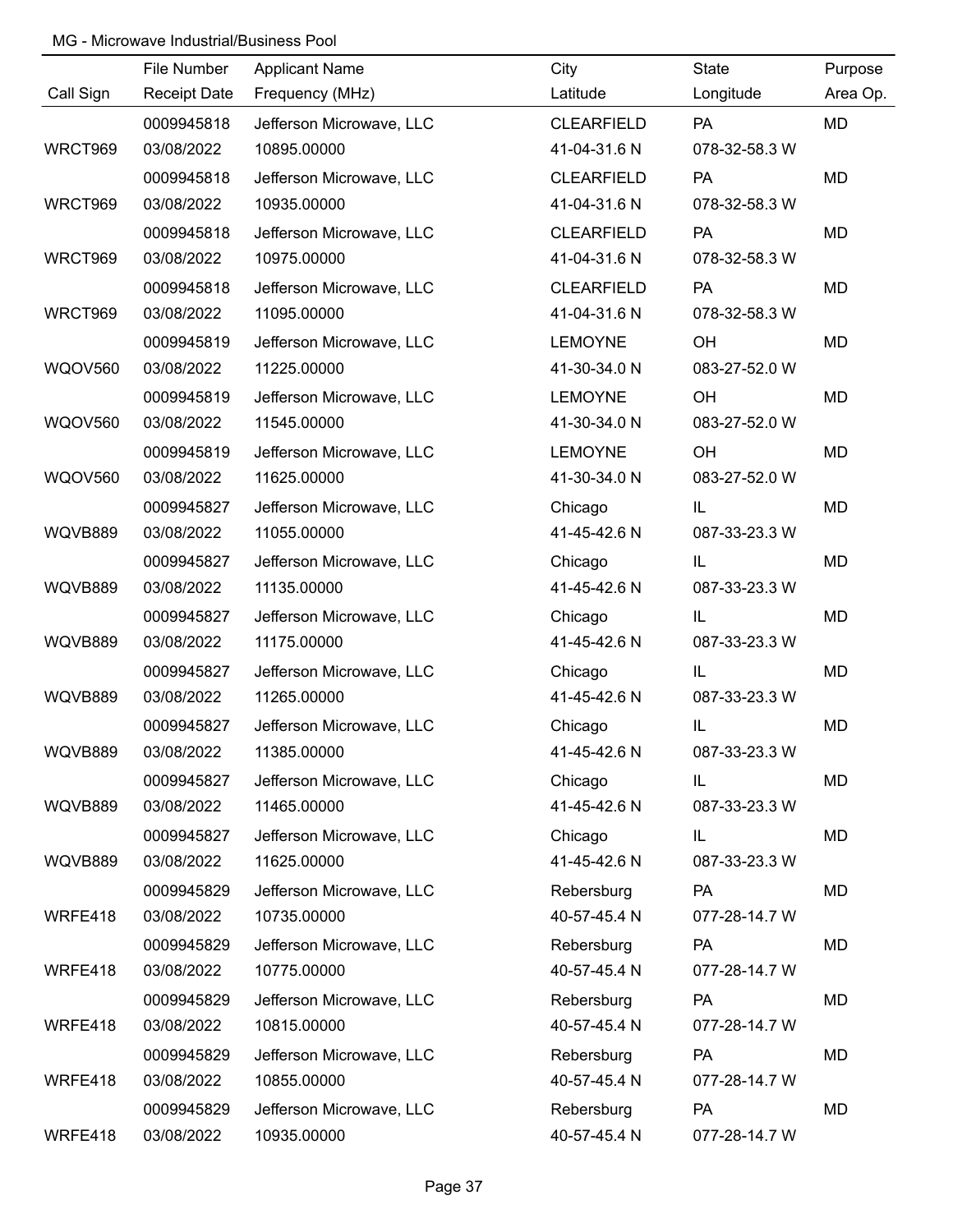|                | File Number         | <b>Applicant Name</b>    | City               | State         | Purpose   |
|----------------|---------------------|--------------------------|--------------------|---------------|-----------|
| Call Sign      | <b>Receipt Date</b> | Frequency (MHz)          | Latitude           | Longitude     | Area Op.  |
|                | 0009945829          | Jefferson Microwave, LLC | Rebersburg         | PA            | MD        |
| WRFE418        | 03/08/2022          | 10975.00000              | 40-57-45.4 N       | 077-28-14.7 W |           |
|                | 0009945829          | Jefferson Microwave, LLC | Rebersburg         | PA            | <b>MD</b> |
| WRFE418        | 03/08/2022          | 11095.00000              | 40-57-45.4 N       | 077-28-14.7 W |           |
|                | 0009945829          | Jefferson Microwave, LLC | Rebersburg         | PA            | <b>MD</b> |
| WRFE418        | 03/08/2022          | 11175.00000              | 40-57-45.4 N       | 077-28-14.7 W |           |
|                | 0009945831          | Jefferson Microwave, LLC | Deemers CrossRD PA |               | <b>MD</b> |
| WQPX821        | 03/08/2022          | 10855.00000              | 41-07-22.6 N       | 078-55-47.6 W |           |
|                | 0009945831          | Jefferson Microwave, LLC | Deemers CrossRD PA |               | MD        |
| WQPX821        | 03/08/2022          | 10935.00000              | 41-07-22.6 N       | 078-55-47.6 W |           |
|                | 0009945831          | Jefferson Microwave, LLC | Deemers CrossRD PA |               | MD        |
| WQPX821        | 03/08/2022          | 11225.00000              | 41-07-22.6 N       | 078-55-47.6 W |           |
|                | 0009945831          | Jefferson Microwave, LLC | Deemers CrossRD PA |               | MD        |
| WQPX821        | 03/08/2022          | 11265.00000              | 41-07-22.6 N       | 078-55-47.6 W |           |
|                | 0009945831          | Jefferson Microwave, LLC | Deemers CrossRD PA |               | <b>MD</b> |
| WQPX821        | 03/08/2022          | 11385.00000              | 41-07-22.6 N       | 078-55-47.6 W |           |
|                | 0009945831          | Jefferson Microwave, LLC | Deemers CrossRD PA |               | MD        |
| WQPX821        | 03/08/2022          | 11465.00000              | 41-07-22.6 N       | 078-55-47.6 W |           |
|                | 0009945832          | Jefferson Microwave, LLC | JEFFERSON TOWN PA  |               | MD        |
| <b>WQOV563</b> | 03/08/2022          | 11465.00000              | 41-15-10.1 N       | 080-21-27.1 W |           |
|                | 0009945832          | Jefferson Microwave, LLC | JEFFERSON TOWN PA  |               | MD        |
| <b>WQOV563</b> | 03/08/2022          | 11505.00000              | 41-15-10.1 N       | 080-21-27.1 W |           |
|                | 0009945832          | Jefferson Microwave, LLC | JEFFERSON TOWN PA  |               | MD        |
| WQOV563        | 03/08/2022          | 11545.00000              | 41-15-10.1 N       | 080-21-27.1 W |           |
|                | 0009945832          | Jefferson Microwave, LLC | JEFFERSON TOWN PA  |               | MD        |
| <b>WQOV563</b> | 03/08/2022          | 11625.00000              | 41-15-10.1 N       | 080-21-27.1 W |           |
|                | 0009945835          | Jefferson Microwave, LLC | Slatington         | PA            | MD        |
| WQRH203        | 03/08/2022          | 11225.00000              | 40-46-49.5 N       | 075-38-49.7 W |           |
|                | 0009945835          | Jefferson Microwave, LLC | Slatington         | PA            | <b>MD</b> |
| WQRH203        | 03/08/2022          | 11265.00000              | 40-46-49.5 N       | 075-38-49.7 W |           |
|                | 0009945835          | Jefferson Microwave, LLC | Slatington         | PA            | MD        |
| WQRH203        | 03/08/2022          | 11305.00000              | 40-46-49.5 N       | 075-38-49.7 W |           |
|                | 0009945835          | Jefferson Microwave, LLC | Slatington         | PA            | MD        |
| WQRH203        | 03/08/2022          | 11345.00000              | 40-46-49.5 N       | 075-38-49.7 W |           |
|                | 0009945835          | Jefferson Microwave, LLC | Slatington         | PA            | MD        |
| WQRH203        | 03/08/2022          | 11385.00000              | 40-46-49.5 N       | 075-38-49.7 W |           |
|                | 0009945835          | Jefferson Microwave, LLC | Slatington         | PA            | MD        |
| WQRH203        | 03/08/2022          | 11505.00000              | 40-46-49.5 N       | 075-38-49.7 W |           |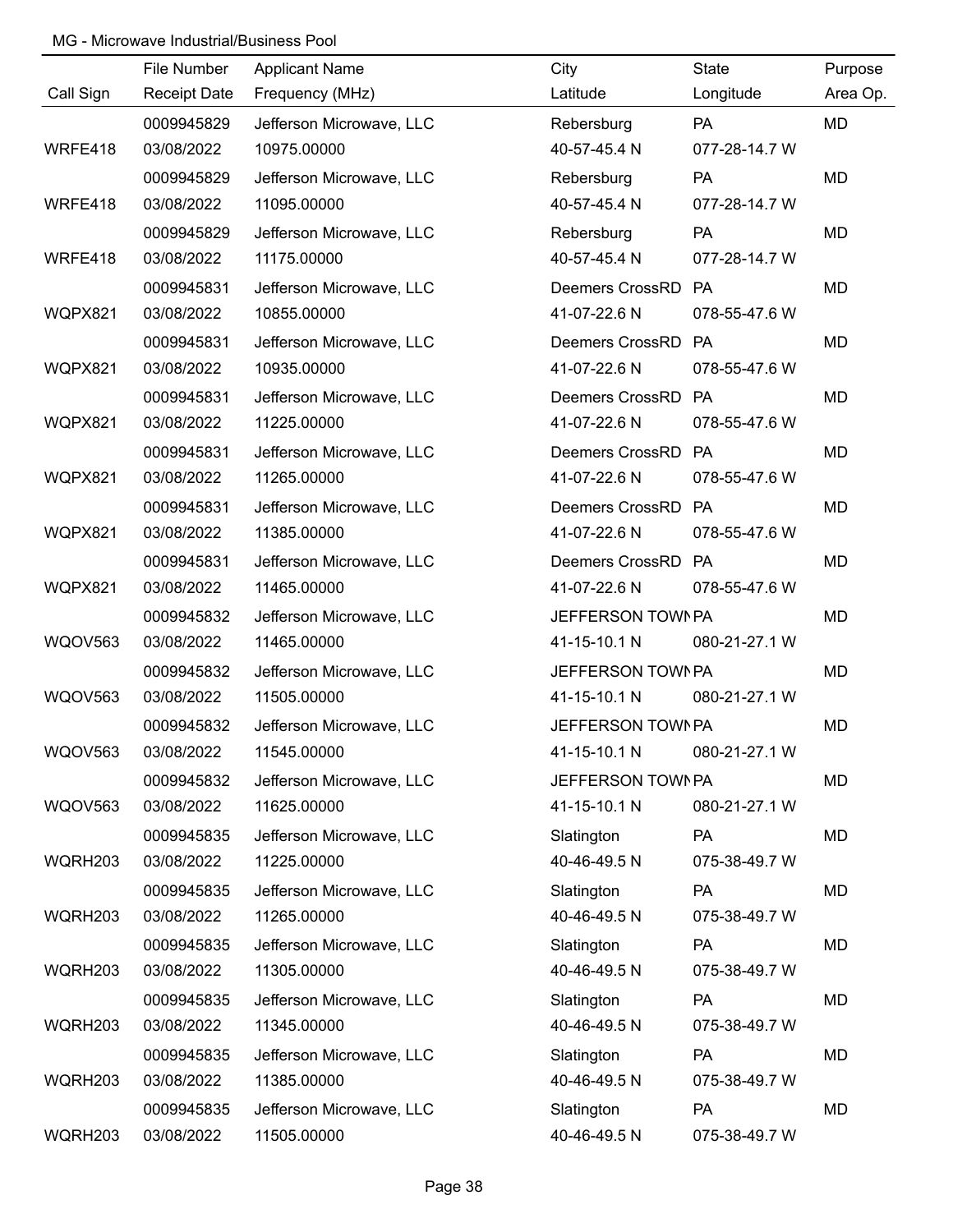|                | File Number  | <b>Applicant Name</b>    | City                   | State         | Purpose   |
|----------------|--------------|--------------------------|------------------------|---------------|-----------|
| Call Sign      | Receipt Date | Frequency (MHz)          | Latitude               | Longitude     | Area Op.  |
|                | 0009945835   | Jefferson Microwave, LLC | Slatington             | PA            | MD        |
| WQRH203        | 03/08/2022   | 11625.00000              | 40-46-49.5 N           | 075-38-49.7 W |           |
|                | 0009945835   | Jefferson Microwave, LLC | Slatington             | PA            | <b>MD</b> |
| WQRH203        | 03/08/2022   | 11665.00000              | 40-46-49.5 N           | 075-38-49.7 W |           |
|                | 0009945838   | Jefferson Microwave, LLC | <b>Bellefonte</b>      | PA            | <b>MD</b> |
| <b>WRCR525</b> | 03/08/2022   | 11225.00000              | 41-00-11.5 N           | 077-51-21.2 W |           |
|                | 0009945838   | Jefferson Microwave, LLC | <b>Bellefonte</b>      | <b>PA</b>     | MD        |
| <b>WRCR525</b> | 03/08/2022   | 11305.00000              | 41-00-11.5 N           | 077-51-21.2 W |           |
|                | 0009945838   | Jefferson Microwave, LLC | <b>Bellefonte</b>      | PA            | MD        |
| <b>WRCR525</b> | 03/08/2022   | 11345.00000              | 41-00-11.5 N           | 077-51-21.2 W |           |
|                | 0009945838   | Jefferson Microwave, LLC | <b>Bellefonte</b>      | PA            | MD        |
| <b>WRCR525</b> | 03/08/2022   | 11425.00000              | 41-00-11.5 N           | 077-51-21.2 W |           |
|                | 0009945838   | Jefferson Microwave, LLC | <b>Bellefonte</b>      | PA            | MD        |
| <b>WRCR525</b> | 03/08/2022   | 11465.00000              | 41-00-11.5 N           | 077-51-21.2 W |           |
|                | 0009945838   | Jefferson Microwave, LLC | <b>Bellefonte</b>      | PA            | MD        |
| <b>WRCR525</b> | 03/08/2022   | 11585.00000              | 41-00-11.5 N           | 077-51-21.2 W |           |
|                | 0009945840   | Jefferson Microwave, LLC | <b>LORAIN</b>          | OH            | MD        |
| WRNP683        | 03/08/2022   | 10735.00000              | 41-25-34.0 N           | 082-15-33.0 W |           |
|                | 0009945840   | Jefferson Microwave, LLC | <b>LORAIN</b>          | OH            | MD        |
| WRNP683        | 03/08/2022   | 10975.00000              | 41-25-34.0 N           | 082-15-33.0 W |           |
|                | 0009945840   | Jefferson Microwave, LLC | <b>LORAIN</b>          | OH            | MD        |
| WRNP683        | 03/08/2022   | 11015.00000              | 41-25-34.0 N           | 082-15-33.0 W |           |
|                | 0009945840   | Jefferson Microwave, LLC | <b>LORAIN</b>          | OH            | MD        |
| WRNP683        | 03/08/2022   | 11095.00000              | 41-25-34.0 N           | 082-15-33.0 W |           |
|                | 0009945845   | Jefferson Microwave, LLC | WARREN TOWNSHNJ        |               | MD        |
| WQRH200        | 03/08/2022   | 10855.00000              | 40-37-17.0 N           | 074-30-14.0 W |           |
|                | 0009945845   | Jefferson Microwave, LLC | WARREN TOWNSHNJ        |               | MD        |
| WQRH200        | 03/08/2022   | 10975.00000              | 40-37-17.0 N           | 074-30-14.0 W |           |
|                | 0009945845   | Jefferson Microwave, LLC | <b>WARREN TOWNSHNJ</b> |               | MD        |
| WQRH200        | 03/08/2022   | 11015.00000              | 40-37-17.0 N           | 074-30-14.0 W |           |
|                | 0009945845   | Jefferson Microwave, LLC | WARREN TOWNSHNJ        |               | MD        |
| WQRH200        | 03/08/2022   | 11135.00000              | 40-37-17.0 N           | 074-30-14.0 W |           |
|                | 0009945845   | Jefferson Microwave, LLC | WARREN TOWNSHNJ        |               | MD        |
| WQRH200        | 03/08/2022   | 11175.00000              | 40-37-17.0 N           | 074-30-14.0 W |           |
|                | 0009945845   | Jefferson Microwave, LLC | WARREN TOWNSHNJ        |               | MD        |
| WQRH200        | 03/08/2022   | 11225.00000              | 40-37-17.0 N           | 074-30-14.0 W |           |
|                | 0009945845   | Jefferson Microwave, LLC | WARREN TOWNSHNJ        |               | MD        |
| WQRH200        | 03/08/2022   | 11265.00000              | 40-37-17.0 N           | 074-30-14.0 W |           |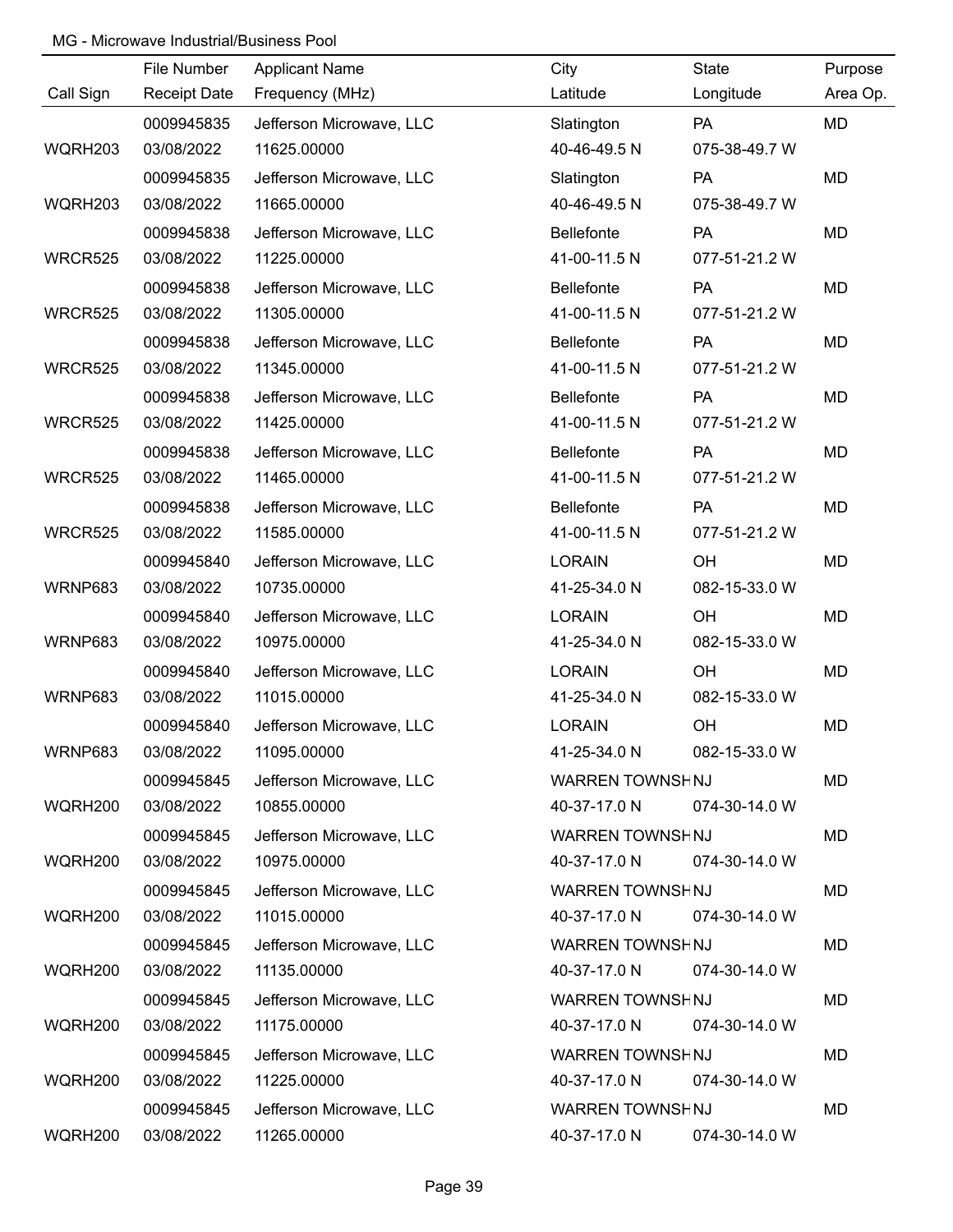|                | File Number         | <b>Applicant Name</b>          | City                | State         | Purpose   |
|----------------|---------------------|--------------------------------|---------------------|---------------|-----------|
| Call Sign      | <b>Receipt Date</b> | Frequency (MHz)                | Latitude            | Longitude     | Area Op.  |
|                | 0009945845          | Jefferson Microwave, LLC       | WARREN TOWNSHNJ     |               | <b>MD</b> |
| WQRH200        | 03/08/2022          | 11345.00000                    | 40-37-17.0 N        | 074-30-14.0 W |           |
|                | 0009945845          | Jefferson Microwave, LLC       | WARREN TOWNSHNJ     |               | <b>MD</b> |
| WQRH200        | 03/08/2022          | 11385.00000                    | 40-37-17.0 N        | 074-30-14.0 W |           |
|                | 0009945848          | Jefferson Microwave, LLC       | <b>WAUSEON</b>      | OH            | <b>MD</b> |
| WQOV329        | 03/08/2022          | 11055.00000                    | 41-33-43.9 N        | 084-09-01.7 W |           |
|                | 0009945848          | Jefferson Microwave, LLC       | <b>WAUSEON</b>      | OH            | <b>MD</b> |
| WQOV329        | 03/08/2022          | 11135.00000                    | 41-33-43.9 N        | 084-09-01.7 W |           |
|                | 0009945848          | Jefferson Microwave, LLC       | <b>WAUSEON</b>      | OH            | <b>MD</b> |
| WQOV329        | 03/08/2022          | 11385.00000                    | 41-33-43.9 N        | 084-09-01.7 W |           |
|                | 0009945848          | Jefferson Microwave, LLC       | <b>WAUSEON</b>      | OH            | <b>MD</b> |
| WQOV329        | 03/08/2022          | 11505.00000                    | 41-33-43.9 N        | 084-09-01.7 W |           |
|                | 0009945848          | Jefferson Microwave, LLC       | <b>WAUSEON</b>      | OH            | <b>MD</b> |
| <b>WQOV329</b> | 03/08/2022          | 11585.00000                    | 41-33-43.9 N        | 084-09-01.7 W |           |
|                | 0009946195          | UNION PACIFIC RAILROAD COMPANY | <b>BRIGHTSTAR</b>   | AR            | <b>MD</b> |
| WAG90          | 03/09/2022          | 06123.10000                    | 33-07-22.9 N        | 093-59-50.8 W |           |
|                | 0009946195          | UNION PACIFIC RAILROAD COMPANY | <b>BRIGHTSTAR</b>   | <b>AR</b>     | <b>MD</b> |
| WAG90          | 03/09/2022          | 06315.84000                    | 33-07-22.9 N        | 093-59-50.8 W |           |
|                | 0009946195          | UNION PACIFIC RAILROAD COMPANY | <b>BRIGHTSTAR</b>   | <b>AR</b>     | <b>MD</b> |
| WAG90          | 03/09/2022          | 06755.00000                    | 33-07-22.9 N        | 093-59-50.8 W |           |
|                | 0009946195          | UNION PACIFIC RAILROAD COMPANY | <b>BRIGHTSTAR</b>   | <b>AR</b>     | <b>MD</b> |
| WAG90          | 03/09/2022          | 06805.00000                    | 33-07-22.9 N        | 093-59-50.8 W |           |
|                | 0009946200          | Arizona Public Service Company | <b>MOUNT LEMON</b>  | AZ            | <b>MD</b> |
| WPND799        | 03/09/2022          | 06226.89000                    | 32-26-29.2 N        | 110-46-46.3 W |           |
|                | 0009946200          | Arizona Public Service Company | <b>MOUNT LEMON</b>  | <b>AZ</b>     | <b>MD</b> |
| WPND799        | 03/09/2022          | 06256.54000                    | 32-26-29.2 N        | 110-46-46.3 W |           |
|                | 0009946200          | Arizona Public Service Company | <b>MOUNT LEMON</b>  | AZ            | <b>MD</b> |
| WPND799        | 03/09/2022          | 06404.79000                    | 32-26-29.2 N        | 110-46-46.3 W |           |
|                | 0009946200          | Arizona Public Service Company | <b>MOUNT LEMON</b>  | AZ            | <b>MD</b> |
| WPND799        | 03/09/2022          | 06755.00000                    | 32-26-29.2 N        | 110-46-46.3 W |           |
|                | 0009946200          | Arizona Public Service Company | <b>MOUNT LEMON</b>  | AZ            | <b>MD</b> |
| WPND799        | 03/09/2022          | 06790.00000                    | 32-26-29.2 N        | 110-46-46.3 W |           |
|                | 0009946204          | Arizona Public Service Company | <b>GREATERVILLE</b> | AZ            | <b>MD</b> |
| WPND803        | 03/09/2022          | 05945.20000                    | 31-45-31.6 N        | 110-48-05.2 W |           |
|                | 0009946204          | Arizona Public Service Company | <b>GREATERVILLE</b> | AZ            | <b>MD</b> |
| WPND803        | 03/09/2022          | 06093.45000                    | 31-45-31.6 N        | 110-48-05.2 W |           |
|                | 0009946204          | Arizona Public Service Company | <b>GREATERVILLE</b> | <b>AZ</b>     | <b>MD</b> |
| WPND803        | 03/09/2022          | 06152.75000                    | 31-45-31.6 N        | 110-48-05.2 W |           |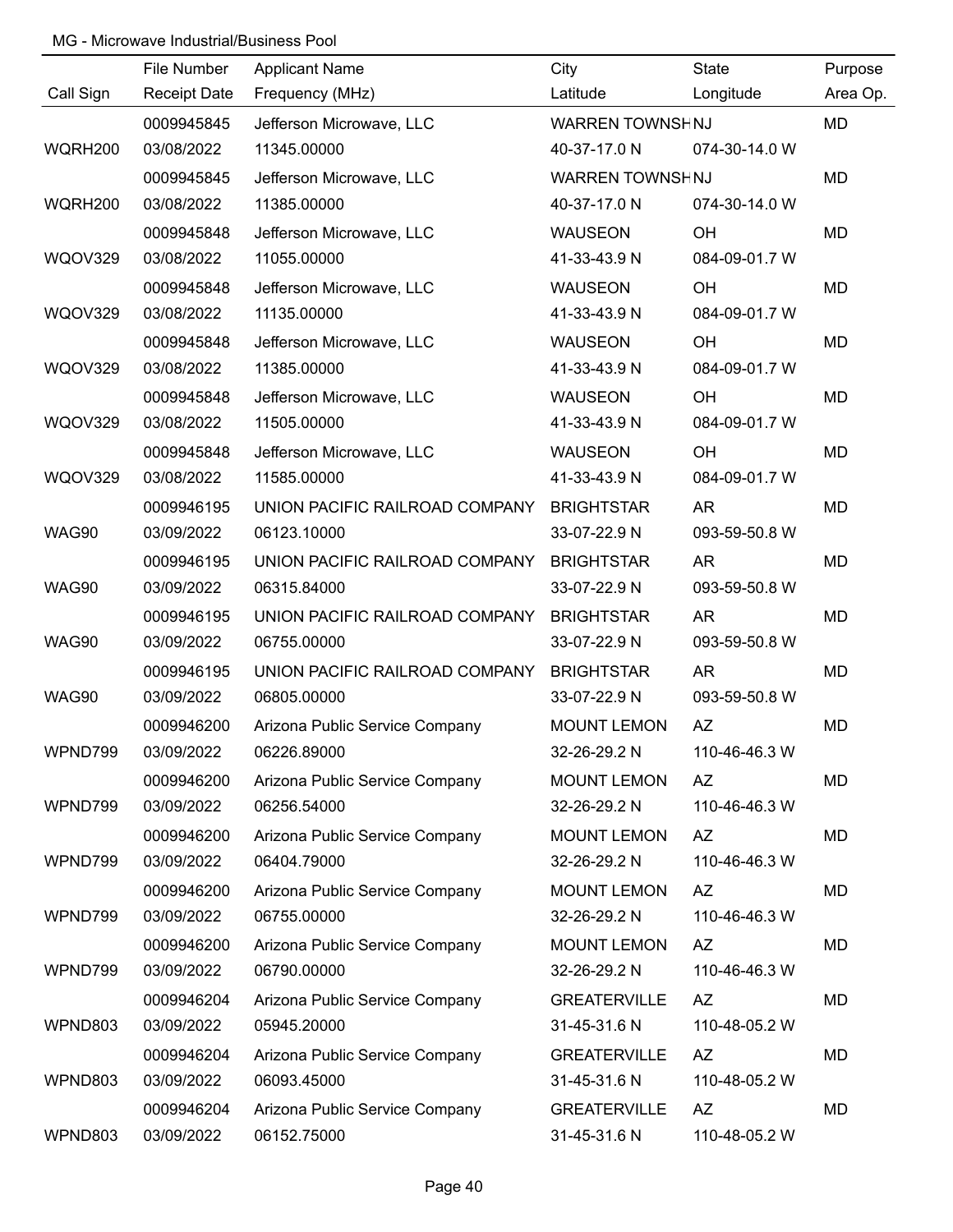|           | File Number         | <b>Applicant Name</b>                   | City                | State         | Purpose   |
|-----------|---------------------|-----------------------------------------|---------------------|---------------|-----------|
| Call Sign | <b>Receipt Date</b> | Frequency (MHz)                         | Latitude            | Longitude     | Area Op.  |
|           | 0009946204          | Arizona Public Service Company          | <b>GREATERVILLE</b> | <b>AZ</b>     | MD        |
| WPND803   | 03/09/2022          | 06595.00000                             | 31-45-31.6 N        | 110-48-05.2 W |           |
|           | 0009946204          | Arizona Public Service Company          | <b>GREATERVILLE</b> | <b>AZ</b>     | <b>MD</b> |
| WPND803   | 03/09/2022          | 06610.00000                             | 31-45-31.6 N        | 110-48-05.2 W |           |
|           | 0009946204          | Arizona Public Service Company          | <b>GREATERVILLE</b> | <b>AZ</b>     | <b>MD</b> |
| WPND803   | 03/09/2022          | 06690.00000                             | 31-45-31.6 N        | 110-48-05.2 W |           |
|           | 0009946286          | UNION PACIFIC RAILROAD COMPANY          | Mt. Pleasant        | TX            | MD        |
| WRDP498   | 03/09/2022          | 06093.45000                             | 33-09-52.5 N        | 094-57-25.9 W |           |
|           | 0009946286          | UNION PACIFIC RAILROAD COMPANY          | Mt. Pleasant        | TX            | MD        |
| WRDP498   | 03/09/2022          | 06152.75000                             | 33-09-52.5 N        | 094-57-25.9 W |           |
|           | 0009946371          | UNION PACIFIC RAILROAD COMPANY          | <b>MARIETTA</b>     | TX            | <b>MD</b> |
| WAG88     | 03/09/2022          | 06345.49000                             | 33-10-23.3 N        | 094-28-05.8 W |           |
|           | 0009946371          | UNION PACIFIC RAILROAD COMPANY          | <b>MARIETTA</b>     | TX            | MD        |
| WAG88     | 03/09/2022          | 06375.14000                             | 33-10-23.3 N        | 094-28-05.8 W |           |
|           | 0009946371          | UNION PACIFIC RAILROAD COMPANY          | <b>MARIETTA</b>     | TX            | MD        |
| WAG88     | 03/09/2022          | 06595.00000                             | 33-10-23.3 N        | 094-28-05.8 W |           |
|           | 0009946371          | UNION PACIFIC RAILROAD COMPANY          | <b>MARIETTA</b>     | <b>TX</b>     | MD        |
| WAG88     | 03/09/2022          | 06705.00000                             | 33-10-23.3 N        | 094-28-05.8 W |           |
|           | 0009946430          | Widmo Holdings LLC                      | Columbus            | OH            | <b>MD</b> |
| WROT399   | 03/09/2022          | 11645.00000                             | 39-56-38.1 N        | 082-50-51.1 W |           |
|           | 0009946479          | Wheatland Electric Cooperative, Inc.    | <b>Great Bend</b>   | KS            | MD        |
| WQPC309   | 03/09/2022          | 18060.00000                             | 38-20-59.0 N        | 098-47-24.0 W |           |
|           | 0009946479          | Wheatland Electric Cooperative, Inc.    | <b>Great Bend</b>   | KS            | MD        |
| WQPC309   | 03/09/2022          | 19440.00000                             | 38-20-59.0 N        | 098-47-24.0 W |           |
|           | 0009946479          | Wheatland Electric Cooperative, Inc.    | <b>Great Bend</b>   | KS            | MD        |
| WQPC309   | 03/09/2022          | 19480.00000                             | 38-20-59.0 N        | 098-47-24.0 W |           |
|           | 0009947152          | <b>BNSF Railway Co.</b>                 | Downers Grove       | IL            | MD        |
| WPON291   | 03/09/2022          | 06256.54000                             | 41-47-45.1 N        | 088-01-06.2 W |           |
|           | 0009947200          | ColfaxNet                               | Colfax              | CA            | MD        |
| WRJL874   | 03/09/2022          | 11225.00000                             | 39-08-01.9 N        | 120-55-41.3 W |           |
|           | 0009947200          | ColfaxNet                               | Colfax              | CA            | MD        |
| WRJL874   | 03/09/2022          | 11405.00000                             | 39-08-01.9 N        | 120-55-41.3 W |           |
|           | 0009947431          | <b>Basin Electric Power Cooperative</b> | <b>STANLEY</b>      | <b>ND</b>     | MD        |
| WQQG682   | 03/09/2022          | 06197.24000                             | 48-04-17.2 N        | 102-26-27.1 W |           |
|           | 0009947431          | <b>Basin Electric Power Cooperative</b> | <b>STANLEY</b>      | <b>ND</b>     | MD        |
| WQQG682   | 03/09/2022          | 06226.89000                             | 48-04-17.2 N        | 102-26-27.1 W |           |
|           | 0009947431          | <b>Basin Electric Power Cooperative</b> | <b>STANLEY</b>      | <b>ND</b>     | MD        |
| WQQG682   | 03/09/2022          | 06256.54000                             | 48-04-17.2 N        | 102-26-27.1 W |           |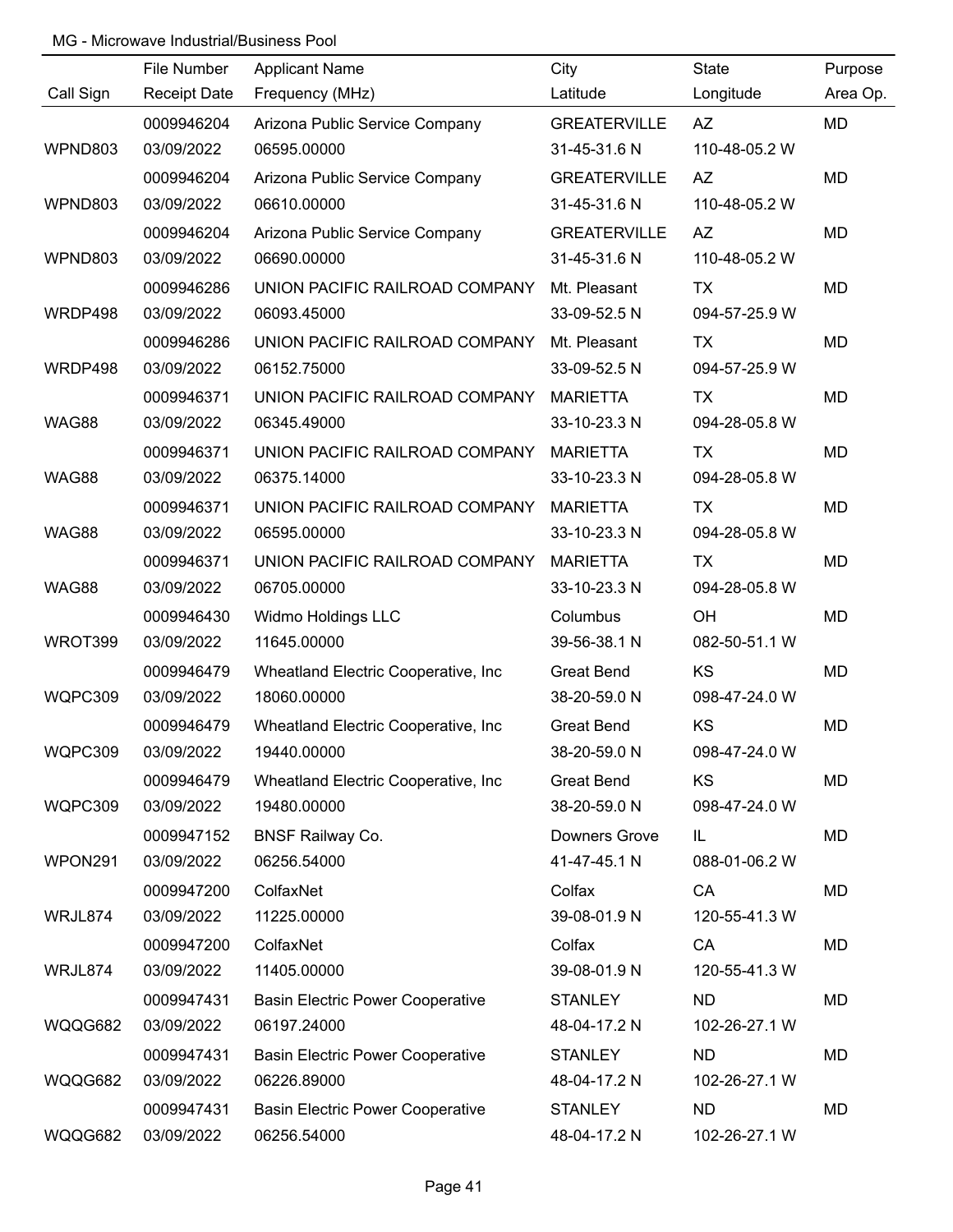|           | File Number         | <b>Applicant Name</b>                        | City            | State         | Purpose   |
|-----------|---------------------|----------------------------------------------|-----------------|---------------|-----------|
| Call Sign | <b>Receipt Date</b> | Frequency (MHz)                              | Latitude        | Longitude     | Area Op.  |
|           | 0009947431          | <b>Basin Electric Power Cooperative</b>      | <b>STANLEY</b>  | <b>ND</b>     | MD        |
| WQQG682   | 03/09/2022          | 06286.19000                                  | 48-04-17.2 N    | 102-26-27.1 W |           |
|           | 0009947431          | <b>Basin Electric Power Cooperative</b>      | <b>STANLEY</b>  | <b>ND</b>     | <b>MD</b> |
| WQQG682   | 03/09/2022          | 06345.49000                                  | 48-04-17.2 N    | 102-26-27.1 W |           |
|           | 0009947431          | <b>Basin Electric Power Cooperative</b>      | <b>STANLEY</b>  | <b>ND</b>     | <b>MD</b> |
| WQQG682   | 03/09/2022          | 06375.14000                                  | 48-04-17.2 N    | 102-26-27.1 W |           |
|           | 0009947442          | <b>ComElec Services</b>                      | Rewey           | WI            | MD        |
| WRBN281   | 03/09/2022          | 06212.06500                                  | 42-50-22.3 N    | 090-23-43.3 W |           |
|           | 0009947442          | <b>ComElec Services</b>                      | Rewey           | WI            | MD        |
| WRBN281   | 03/09/2022          | 06271.36500                                  | 42-50-22.3 N    | 090-23-43.3 W |           |
|           | 0009947442          | <b>ComElec Services</b>                      | Rewey           | WI            | MD        |
| WRBN281   | 03/09/2022          | 10915.00000                                  | 42-50-22.3 N    | 090-23-43.3 W |           |
|           | 0009947442          | <b>ComElec Services</b>                      | Rewey           | WI            | MD        |
| WRBN281   | 03/09/2022          | 10995.00000                                  | 42-50-22.3 N    | 090-23-43.3 W |           |
|           | 0009947854          | <b>BNSF Railway Co.</b>                      | Eola            | IL            | MD        |
| WPON539   | 03/10/2022          | 06152.75000                                  | 41-46-21.1 N    | 088-16-27.3 W |           |
|           | 0009947854          | <b>BNSF Railway Co.</b>                      | Eola            | IL            | MD        |
| WPON539   | 03/10/2022          | 06271.36500                                  | 41-46-21.1 N    | 088-16-27.3 W |           |
|           | 0009948226          | <b>BNSF Railway Co.</b>                      | Somonauk        | IL            | MD        |
| WPQL518   | 03/10/2022          | 06019.32500                                  | 41-40-25.1 N    | 088-43-35.3 W |           |
|           | 0009948226          | <b>BNSF Railway Co.</b>                      | Somonauk        | IL            | MD        |
| WPQL518   | 03/10/2022          | 06137.92500                                  | 41-40-25.1 N    | 088-43-35.3 W |           |
|           | 0009949827          | MIDAMERICAN ENERGY CO                        | Missouri Valley | IA            | MD        |
| WNTC707   | 03/10/2022          | 00928.34375                                  | 41-33-52.2 N    | 095-53-35.2 W |           |
|           | 0009949827          | MIDAMERICAN ENERGY CO                        | Missouri Valley | IA            | MD        |
| WNTC707   | 03/10/2022          | 00952.34375                                  | 41-33-52.2 N    | 095-53-35.2 W |           |
|           | 0009950634          | UNION PACIFIC RAILROAD COMPANY EAST ST LOUIS |                 | IL.           | MD        |
| WAU66     | 03/11/2022          | 05945.20000                                  | 38-35-37.6 N    | 090-09-06.7 W |           |
|           | 0009950634          | UNION PACIFIC RAILROAD COMPANY EAST ST LOUIS |                 | IL.           | MD        |
| WAU66     | 03/11/2022          | 06093.45000                                  | 38-35-37.6 N    | 090-09-06.7 W |           |
|           | 0009950634          | UNION PACIFIC RAILROAD COMPANY EAST ST LOUIS |                 | IL.           | MD        |
| WAU66     | 03/11/2022          | 06805.00000                                  | 38-35-37.6 N    | 090-09-06.7 W |           |
|           | 0009950634          | UNION PACIFIC RAILROAD COMPANY EAST ST LOUIS |                 | IL.           | MD        |
| WAU66     | 03/11/2022          | 10775.00000                                  | 38-35-37.6 N    | 090-09-06.7 W |           |
|           | 0009950634          | UNION PACIFIC RAILROAD COMPANY EAST ST LOUIS |                 | IL            | MD        |
| WAU66     | 03/11/2022          | 10795.00000                                  | 38-35-37.6 N    | 090-09-06.7 W |           |
|           | 0009950634          | UNION PACIFIC RAILROAD COMPANY EAST ST LOUIS |                 | IL.           | MD        |
| WAU66     | 03/11/2022          | 17905.00000                                  | 38-35-37.6 N    | 090-09-06.7 W |           |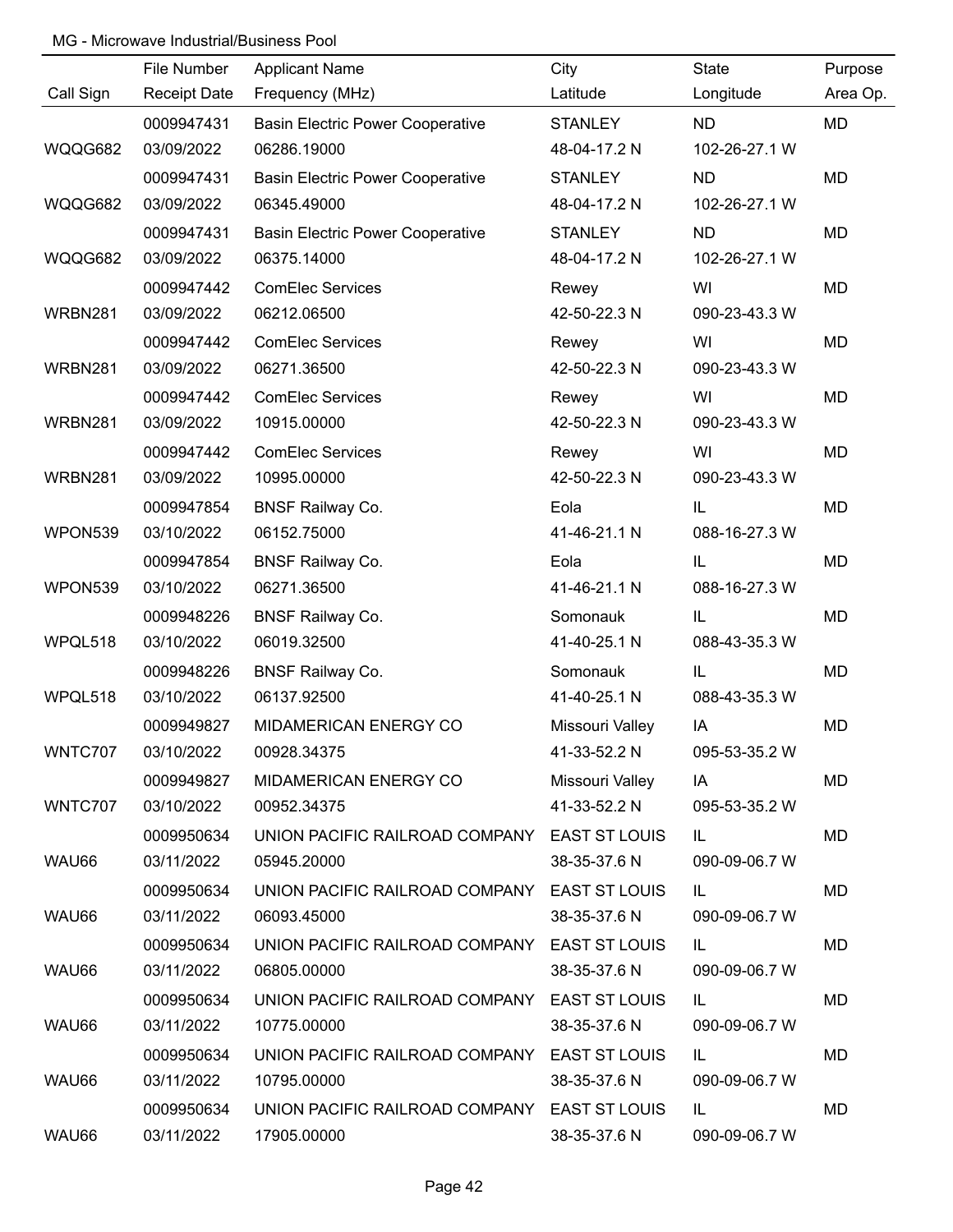|              | File Number         | <b>Applicant Name</b>                       | City                 | State         | Purpose   |
|--------------|---------------------|---------------------------------------------|----------------------|---------------|-----------|
| Call Sign    | <b>Receipt Date</b> | Frequency (MHz)                             | Latitude             | Longitude     | Area Op.  |
|              | 0009950650          | Wheatland Electric Cooperative, Inc.        | <b>Great Bend</b>    | <b>KS</b>     | MD        |
| WQPC311      | 03/11/2022          | 17880.00000                                 | 38-21-45.4 N         | 098-44-24.2 W |           |
|              | 0009950650          | Wheatland Electric Cooperative, Inc.        | <b>Great Bend</b>    | <b>KS</b>     | <b>MD</b> |
| WQPC311      | 03/11/2022          | 19620.00000                                 | 38-21-45.4 N         | 098-44-24.2 W |           |
|              | 0009950651          | UNION PACIFIC RAILROAD COMPANY              | <b>LONGVIEW</b>      | TX            | MD        |
| WREP227      | 03/11/2022          | 06226.89000                                 | 32-29-39.4 N         | 094-43-37.7 W |           |
|              | 0009950651          | UNION PACIFIC RAILROAD COMPANY              | <b>LONGVIEW</b>      | TX            | MD        |
| WREP227      | 03/11/2022          | 17845.00000                                 | 32-29-39.4 N         | 094-43-37.7 W |           |
|              | 0009950665          | <b>AFES Network Services LLC</b>            | Woodland             | CA            | MD        |
| WRDJ609      | 03/11/2022          | 18060.00000                                 | 38-40-31.0 N         | 121-46-29.9 W |           |
|              | 0009950668          | <b>AFES Network Services LLC</b>            | Woodland             | CA            | MD        |
| WRDJ614      | 03/11/2022          | 19620.00000                                 | 38-42-46.6 N         | 121-45-17.4 W |           |
|              | 0009950670          | UNION PACIFIC RAILROAD COMPANY              | <b>HALL SUMMIT</b>   | LA            | MD        |
| <b>WIQ25</b> | 03/11/2022          | 06226.89000                                 | 32-12-41.3 N         | 093-19-55.9 W |           |
|              | 0009950670          | UNION PACIFIC RAILROAD COMPANY              | <b>HALL SUMMIT</b>   | LA            | MD        |
| <b>WIQ25</b> | 03/11/2022          | 06585.00000                                 | 32-12-41.3 N         | 093-19-55.9 W |           |
|              | 0009950670          | UNION PACIFIC RAILROAD COMPANY              | <b>HALL SUMMIT</b>   | LA            | MD        |
| <b>WIQ25</b> | 03/11/2022          | 06645.00000                                 | 32-12-41.3 N         | 093-19-55.9 W |           |
|              | 0009942037          | <b>SYSTEMSEVEN Services LLC</b>             | Port Aransas         | <b>TX</b>     | <b>NE</b> |
|              | 03/07/2022          | 11155.00000                                 | 27-49-15.2 N         | 097-04-26.1 W |           |
|              | 0009942070          | TNT-WiFi, LLC                               | Mountain View        | <b>MO</b>     | <b>NE</b> |
|              | 03/07/2022          | 11325.00000                                 | 36-56-03.2 N         | 091-43-07.5 W |           |
|              | 0009942074          | TNT-WiFi, LLC                               | <b>MOUNTAIN VIEW</b> | <b>MO</b>     | <b>NE</b> |
|              | 03/07/2022          | 11565.00000                                 | 36-59-29.0 N         | 091-47-41.0 W |           |
|              | 0009942085          | Vision Wifi Inc.                            | Moreland             | ID            | <b>NE</b> |
|              | 03/07/2022          | 18060.00000                                 | 43-15-17.7 N         | 112-26-25.3 W |           |
|              | 0009942124          | Fehr's Metal Building Construction, LP      | Seminole             | TX            | <b>NE</b> |
|              | 03/07/2022          | 11245.00000                                 | 32-41-09.5 N         | 102-42-30.0 W |           |
|              | 0009942126          | San Lorenzo Valley Water District           | Ben Lomond           | CA            | <b>NE</b> |
|              | 03/07/2022          | 00956.43125                                 | 37-04-37.2 N         | 122-05-00.4 W | P         |
|              | 0009943044          | WISCONSIN PUBLIC SERVICE CORPOI Rhinelander |                      | WI            | <b>NE</b> |
|              | 03/07/2022          | 00928.30625                                 | 45-39-01.5 N         | 089-22-50.9 W |           |
|              | 0009943044          | WISCONSIN PUBLIC SERVICE CORPOI Rhinelander |                      | WI            | <b>NE</b> |
|              | 03/07/2022          | 00952.30625                                 | 45-39-01.5 N         | 089-22-50.9 W |           |
|              | 0009943059          | EnLink Midstream Operating, LP              | Calumet              | OK            | <b>NE</b> |
|              | 03/07/2022          | 10735.00000                                 | 35-34-55.9 N         | 098-13-53.4 W |           |
|              | 0009943059          | EnLink Midstream Operating, LP              | Calumet              | OK            | <b>NE</b> |
|              | 03/07/2022          | 10835.00000                                 | 35-34-55.9 N         | 098-13-53.4 W |           |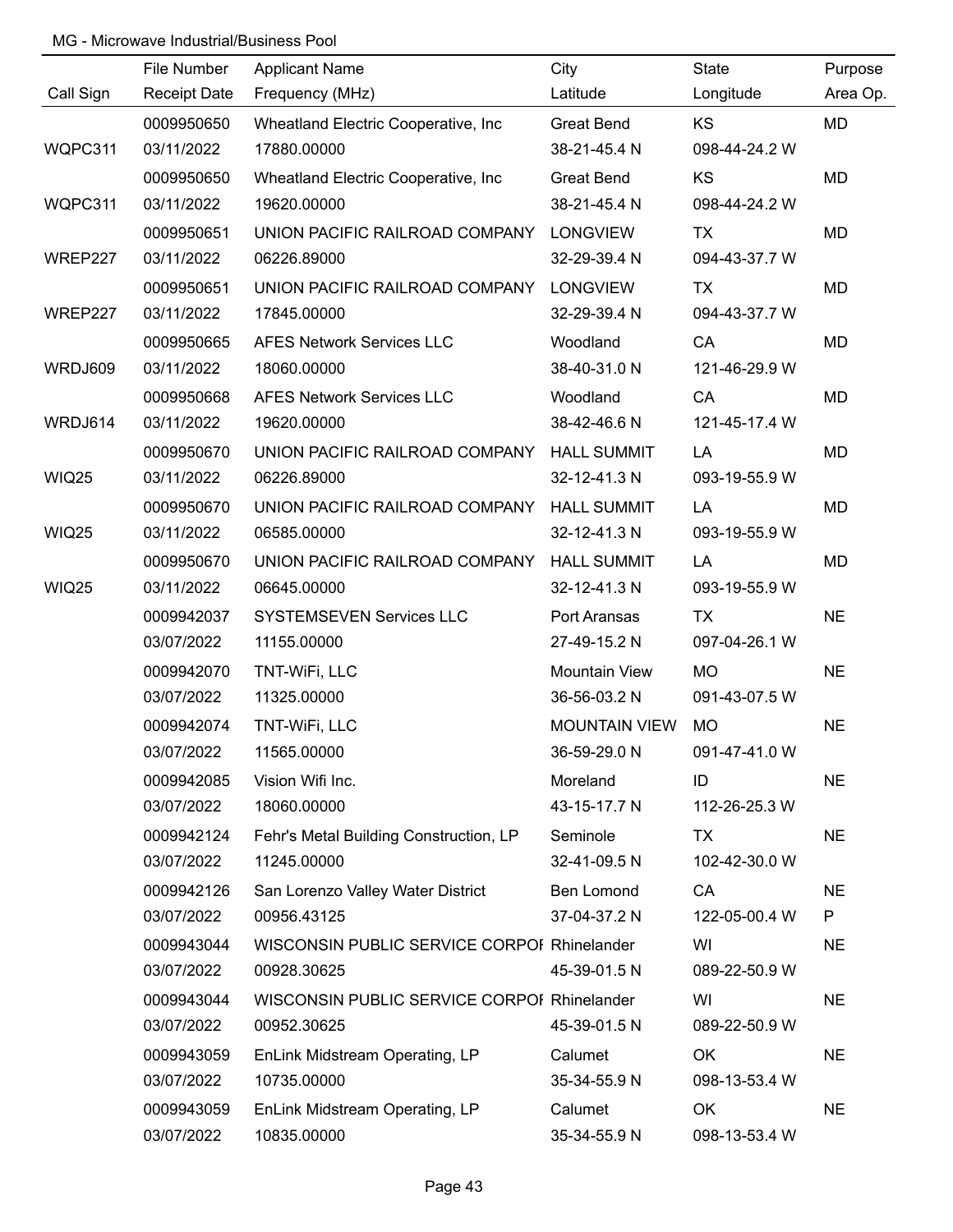|           | File Number         | <b>Applicant Name</b>                      | City              | State         | Purpose   |
|-----------|---------------------|--------------------------------------------|-------------------|---------------|-----------|
| Call Sign | <b>Receipt Date</b> | Frequency (MHz)                            | Latitude          | Longitude     | Area Op.  |
|           | 0009943059          | EnLink Midstream Operating, LP             | Calumet           | OK            | <b>NE</b> |
|           | 03/07/2022          | 11075.00000                                | 35-34-55.9 N      | 098-13-53.4 W |           |
|           | 0009943059          | EnLink Midstream Operating, LP             | Calumet           | OK            | <b>NE</b> |
|           | 03/07/2022          | 11565.00000                                | 35-34-55.9 N      | 098-13-53.4 W |           |
|           | 0009943069          | EnLink Midstream Operating, LP             | El Reno           | OK            | <b>NE</b> |
|           | 03/07/2022          | 11075.00000                                | 35-32-06.7 N      | 098-05-49.6 W |           |
|           | 0009943069          | EnLink Midstream Operating, LP             | El Reno           | OK            | <b>NE</b> |
|           | 03/07/2022          | 11565.00000                                | 35-32-06.7 N      | 098-05-49.6 W |           |
|           | 0009943656          | WBOC, Inc.                                 | <b>PITTSVILLE</b> | MD            | <b>NE</b> |
|           | 03/08/2022          | 06063.80000                                | 38-23-00.3 N      | 075-24-51.9 W |           |
|           | 0009943736          | EnLink Midstream Operating, LP             | Weatherford       | OK            | <b>NE</b> |
|           | 03/08/2022          | 10995.00000                                | 35-32-54.0 N      | 098-39-27.6 W |           |
|           | 0009943736          | EnLink Midstream Operating, LP             | Weatherford       | OK            | <b>NE</b> |
|           | 03/08/2022          | 11485.00000                                | 35-32-54.0 N      | 098-39-27.6 W |           |
|           | 0009943747          | EnLink Midstream Operating, LP             | Bridgeport        | OK            | <b>NE</b> |
|           | 03/08/2022          | 10995.00000                                | 35-34-41.4 N      | 098-21-13.5 W |           |
|           | 0009943747          | EnLink Midstream Operating, LP             | <b>Bridgeport</b> | OK            | <b>NE</b> |
|           | 03/08/2022          | 11225.00000                                | 35-34-41.4 N      | 098-21-13.5 W |           |
|           | 0009943747          | EnLink Midstream Operating, LP             | <b>Bridgeport</b> | OK            | <b>NE</b> |
|           | 03/08/2022          | 11485.00000                                | 35-34-41.4 N      | 098-21-13.5 W |           |
|           | 0009943751          | EnLink Midstream Operating, LP             | El Reno           | OK            | <b>NE</b> |
|           | 03/08/2022          | 11325.00000                                | 35-30-59.0 N      | 098-10-51.8 W |           |
|           | 0009944350          | Kentucky Power Company                     | Salyersville      | KY            | <b>NE</b> |
|           | 03/08/2022          | 06605.00000                                | 37-45-41.2 N      | 083-03-53.3 W |           |
|           | 0009944512          | Kentucky Power Company                     | Ports             | OH            | <b>NE</b> |
|           | 03/08/2022          | 06375.14000                                | 38-48-01.6 N      | 082-56-28.1 W |           |
|           | 0009944602          | Plains Internet, LLC                       | Amarillo          | TX            | <b>NE</b> |
|           | 03/08/2022          | 17820.00000                                | 35-03-40.9 N      | 101-54-58.6 W |           |
|           | 0009945148          | TOWN OF NARRAGANSETT WATER DE NARRAGANSETT |                   | RI            | <b>NE</b> |
|           | 03/08/2022          | 00956.30625                                | 41-23-23.0 N      | 071-29-09.0 W | P         |
|           | 0009945174          | Stimulus Technologies of Missouri, LLC     | St. Elizabeth     | <b>MO</b>     | <b>NE</b> |
|           | 03/08/2022          | 11155.00000                                | 38-15-44.2 N      | 092-16-14.3 W |           |
|           | 0009945194          | <b>Triad National Security, LLC</b>        | Santa Fe          | <b>NM</b>     | <b>NE</b> |
|           | 03/08/2022          | 06212.06500                                | 35-39-29.3 N      | 105-57-47.0 W |           |
|           | 0009945194          | <b>Triad National Security, LLC</b>        | Santa Fe          | <b>NM</b>     | <b>NE</b> |
|           | 03/08/2022          | 06271.36500                                | 35-39-29.3 N      | 105-57-47.0 W |           |
|           | 0009945194          | <b>Triad National Security, LLC</b>        | Santa Fe          | <b>NM</b>     | <b>NE</b> |
|           | 03/08/2022          | 06330.66500                                | 35-39-29.3 N      | 105-57-47.0 W |           |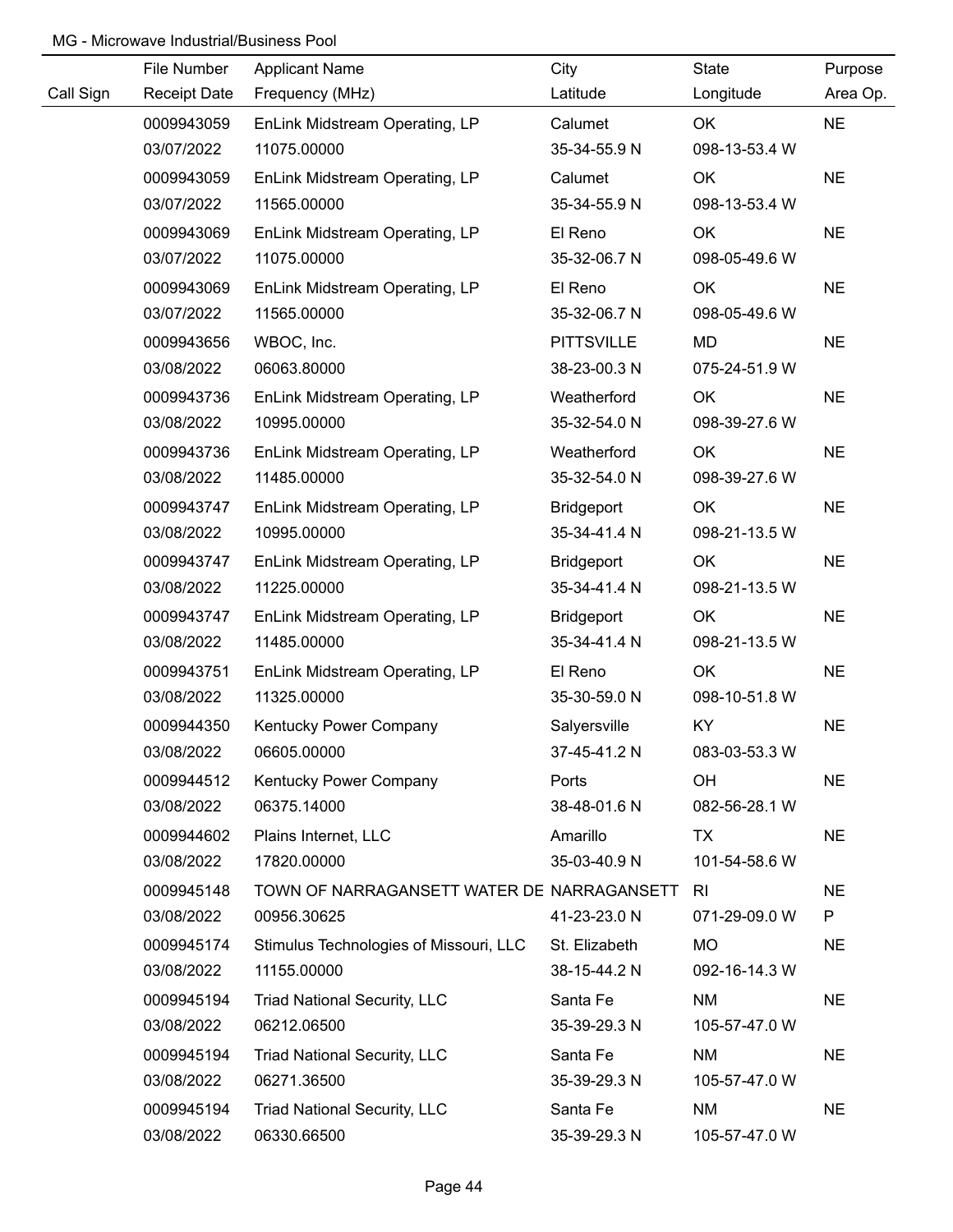|           | File Number         | <b>Applicant Name</b>               | City         | State         | Purpose   |
|-----------|---------------------|-------------------------------------|--------------|---------------|-----------|
| Call Sign | <b>Receipt Date</b> | Frequency (MHz)                     | Latitude     | Longitude     | Area Op.  |
|           | 0009945194          | <b>Triad National Security, LLC</b> | Santa Fe     | <b>NM</b>     | <b>NE</b> |
|           | 03/08/2022          | 06389.96500                         | 35-39-29.3 N | 105-57-47.0 W |           |
|           | 0009945194          | <b>Triad National Security, LLC</b> | Santa Fe     | <b>NM</b>     | <b>NE</b> |
|           | 03/08/2022          | 10755.00000                         | 35-39-29.3 N | 105-57-47.0 W |           |
|           | 0009945194          | <b>Triad National Security, LLC</b> | Santa Fe     | <b>NM</b>     | <b>NE</b> |
|           | 03/08/2022          | 10915.00000                         | 35-39-29.3 N | 105-57-47.0 W |           |
|           | 0009945194          | <b>Triad National Security, LLC</b> | Santa Fe     | <b>NM</b>     | <b>NE</b> |
|           | 03/08/2022          | 11075.00000                         | 35-39-29.3 N | 105-57-47.0 W |           |
|           | 0009945199          | <b>Triad National Security, LLC</b> | Los Alamos   | <b>NM</b>     | <b>NE</b> |
|           | 03/08/2022          | 05960.02500                         | 35-51-56.3 N | 106-15-20.0 W |           |
|           | 0009945199          | <b>Triad National Security, LLC</b> | Los Alamos   | <b>NM</b>     | <b>NE</b> |
|           | 03/08/2022          | 06019.32500                         | 35-51-56.3 N | 106-15-20.0 W |           |
|           | 0009945199          | <b>Triad National Security, LLC</b> | Los Alamos   | <b>NM</b>     | <b>NE</b> |
|           | 03/08/2022          | 06078.62500                         | 35-51-56.3 N | 106-15-20.0 W |           |
|           | 0009945199          | <b>Triad National Security, LLC</b> | Los Alamos   | <b>NM</b>     | <b>NE</b> |
|           | 03/08/2022          | 06137.92500                         | 35-51-56.3 N | 106-15-20.0 W |           |
|           | 0009945199          | <b>Triad National Security, LLC</b> | Los Alamos   | <b>NM</b>     | <b>NE</b> |
|           | 03/08/2022          | 11245.00000                         | 35-51-56.3 N | 106-15-20.0 W |           |
|           | 0009945199          | <b>Triad National Security, LLC</b> | Los Alamos   | <b>NM</b>     | <b>NE</b> |
|           | 03/08/2022          | 11405.00000                         | 35-51-56.3 N | 106-15-20.0 W |           |
|           | 0009945199          | <b>Triad National Security, LLC</b> | Los Alamos   | <b>NM</b>     | <b>NE</b> |
|           | 03/08/2022          | 11565.00000                         | 35-51-56.3 N | 106-15-20.0 W |           |
|           | 0009945207          | NW TECHNOLOGIES, LLC                | Brooklyn     | <b>NY</b>     | <b>NE</b> |
|           | 03/08/2022          | 11075.00000                         | 40-38-26.6 N | 073-59-07.3 W |           |
|           | 0009945348          | <b>WON Communications LLC</b>       | Springfield  | <b>MO</b>     | <b>NE</b> |
| WRPS331   | 03/08/2022          | 19540.00000                         | 37-08-15.6 N | 093-17-21.4 W |           |
|           | 0009945348          | <b>WON Communications LLC</b>       | Springfield  | <b>MO</b>     | <b>NE</b> |
| WRPS331   | 03/08/2022          | 19620.00000                         | 37-08-15.6 N | 093-17-21.4 W |           |
|           | 0009945352          | <b>WON Communications LLC</b>       | Springfield  | <b>MO</b>     | <b>NE</b> |
| WRPS332   | 03/08/2022          | 17980.00000                         | 37-10-50.4 N | 093-15-49.1 W |           |
|           | 0009945352          | <b>WON Communications LLC</b>       | Springfield  | <b>MO</b>     | <b>NE</b> |
| WRPS332   | 03/08/2022          | 18060.00000                         | 37-10-50.4 N | 093-15-49.1 W |           |
|           | 0009946292          | Cambridge Telephone Company, Inc.   | Emmett       | ID            | <b>NE</b> |
|           | 03/09/2022          | 06389.96500                         | 43-51-45.1 N | 116-33-20.3 W |           |
|           | 0009946427          | Pacificorp                          | Howell       | UT            | <b>NE</b> |
|           | 03/09/2022          | 06785.00000                         | 41-38-45.2 N | 112-25-52.4 W |           |
|           | 0009946439          | Widmo Holdings LLC                  | Columbus     | OH            | <b>NE</b> |
|           | 03/09/2022          | 11155.00000                         | 39-53-53.2 N | 082-48-11.2 W |           |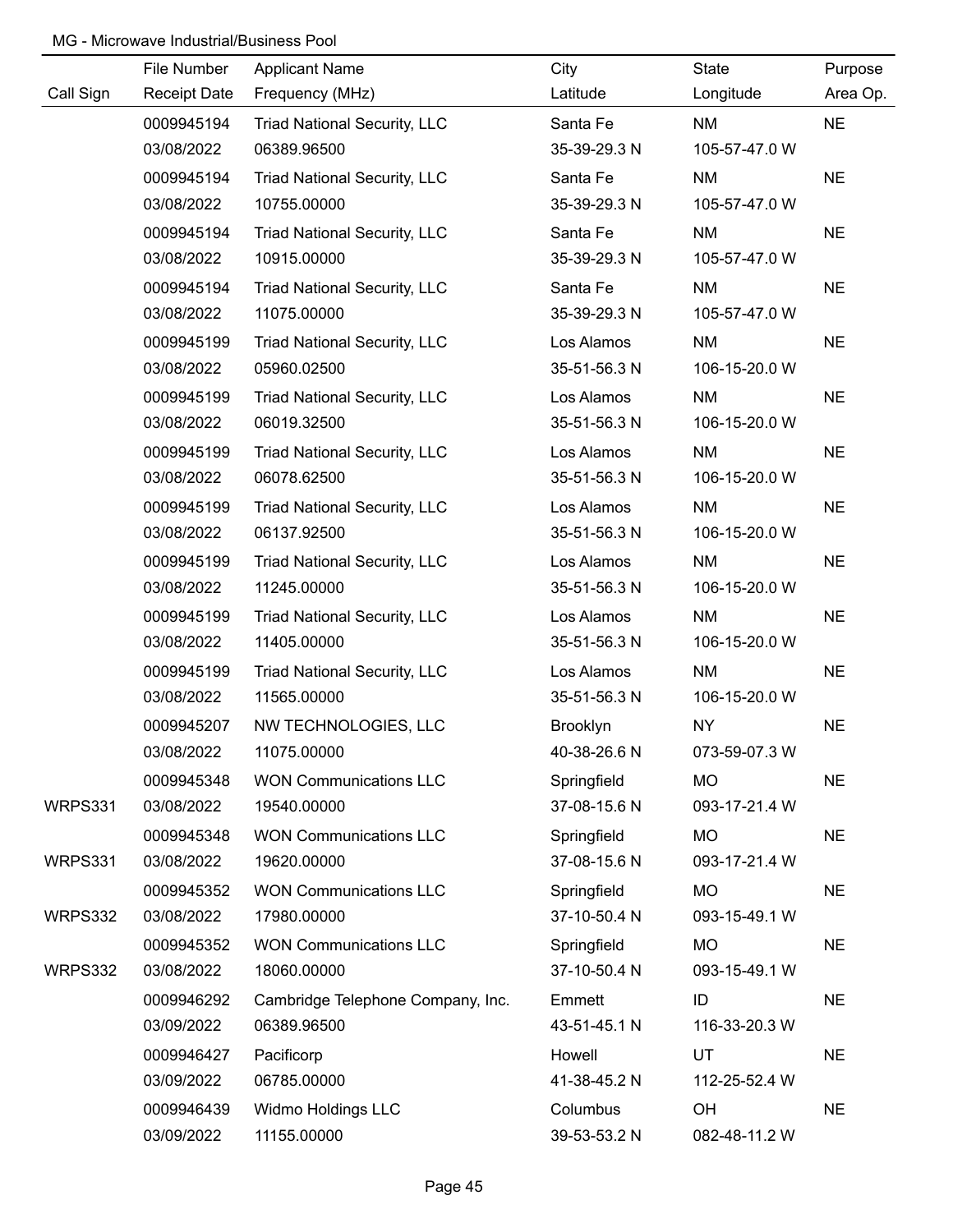|                | File Number         | <b>Applicant Name</b>                                   | City             | State         | Purpose   |
|----------------|---------------------|---------------------------------------------------------|------------------|---------------|-----------|
| Call Sign      | <b>Receipt Date</b> | Frequency (MHz)                                         | Latitude         | Longitude     | Area Op.  |
|                | 0009946510          | Southern Ute Indian Tribe                               | Durango          | CO            | <b>NE</b> |
|                | 03/09/2022          | 11155.00000                                             | 37-05-40.7 N     | 107-52-08.4 W |           |
|                | 0009947109          | Southern Ute Indian Tribe                               | Ignacio          | CO            | <b>NE</b> |
|                | 03/09/2022          | 11645.00000                                             | 37-05-02.5 N     | 107-45-12.2 W |           |
|                | 0009947426          | <b>Basin Electric Power Cooperative</b>                 | Ross             | <b>ND</b>     | <b>NE</b> |
|                | 03/09/2022          | 05945.20000                                             | 48-12-34.4 N     | 102-34-03.4 W |           |
|                | 0009947426          | <b>Basin Electric Power Cooperative</b>                 | Ross             | <b>ND</b>     | <b>NE</b> |
|                | 03/09/2022          | 06093.45000                                             | 48-12-34.4 N     | 102-34-03.4 W |           |
|                | 0009947443          | <b>Tucson Electric Power Company</b>                    | Sahuarita        | <b>AZ</b>     | <b>NE</b> |
| WRPS682        | 03/09/2022          | 19345.00000                                             | 32-00-00.9 N     | 111-01-31.8 W |           |
|                | 0009947444          | <b>Tucson Electric Power Company</b>                    | Sahuarita        | <b>AZ</b>     | <b>NE</b> |
|                | 03/09/2022          | 17785.00000                                             | 32-00-01.6 N     | 110-59-55.6 W |           |
|                | 0009947630          | The Preservation Association of Beaver Is Engadine      |                  | MI            | <b>NE</b> |
|                | 03/09/2022          | 06389.96500                                             | 46-07-18.6 N     | 085-34-58.3 W |           |
|                | 0009947635          | The Preservation Association of Beaver Is Beaver Island |                  | MI            | <b>NE</b> |
|                | 03/09/2022          | 06137.92500                                             | 45-44-50.2 N     | 085-32-17.7 W |           |
|                | 0009948261          | Rural Wireless, LLC                                     | New Washoe City  | <b>NV</b>     | <b>NE</b> |
| WRPT453        | 03/10/2022          | 11325.00000                                             | 39-18-50.2 N     | 119-53-01.9 W |           |
|                | 0009948263          | Rural Wireless, LLC                                     | South Lake Tahoe | CA            | <b>NE</b> |
| WRPT454        | 03/10/2022          | 10835.00000                                             | 38-53-02.0 N     | 120-04-22.4 W |           |
|                | 0009950890          | Chevron USA Inc.                                        | Pecos            | <b>TX</b>     | <b>NE</b> |
|                | 03/11/2022          | 10755.00000                                             | 31-21-09.1 N     | 103-21-56.2 W |           |
|                | 0009950890          | Chevron USA Inc.                                        | Pecos            | <b>TX</b>     | <b>NE</b> |
|                | 03/11/2022          | 10835.00000                                             | 31-21-09.1 N     | 103-21-56.2 W |           |
|                | 0009950890          | Chevron USA Inc.                                        | Pecos            | TX            | <b>NE</b> |
|                | 03/11/2022          | 10995.00000                                             | 31-21-09.1 N     | 103-21-56.2 W |           |
|                | 0009950890          | Chevron USA Inc.                                        | Pecos            | TX            | <b>NE</b> |
|                | 03/11/2022          | 11075.00000                                             | 31-21-09.1 N     | 103-21-56.2 W |           |
|                | 0009944086          | Panhandle Eastern Pipe Line Company, L HOUSTONIA        |                  | <b>MO</b>     | <b>RM</b> |
| <b>WNTN592</b> | 03/08/2022          | 00928.09375                                             | 38-50-18.0 N     | 093-21-59.7 W |           |
|                | 0009944086          | Panhandle Eastern Pipe Line Company, L HOUSTONIA        |                  | <b>MO</b>     | <b>RM</b> |
| <b>WNTN592</b> | 03/08/2022          | 00952.09375                                             | 38-50-18.0 N     | 093-21-59.7 W |           |
|                | 0009944275          | Florida Gas Transmission Company, LLC Flomaton          |                  | <b>AL</b>     | <b>RM</b> |
| WQPD743        | 03/08/2022          | 00928.13125                                             | 31-01-40.0 N     | 087-14-35.3 W |           |
|                | 0009944275          | Florida Gas Transmission Company, LLC Flomaton          |                  | <b>AL</b>     | <b>RM</b> |
| WQPD743        | 03/08/2022          | 00952.13125                                             | 31-01-40.0 N     | 087-14-35.3 W |           |
|                | 0009949368          | WHEC-TV, LLC                                            | <b>BRIGHTON</b>  | <b>NY</b>     | <b>RM</b> |
| WNEQ409        | 03/10/2022          | 21885.00000                                             | 43-08-08.3 N     | 077-35-01.3 W |           |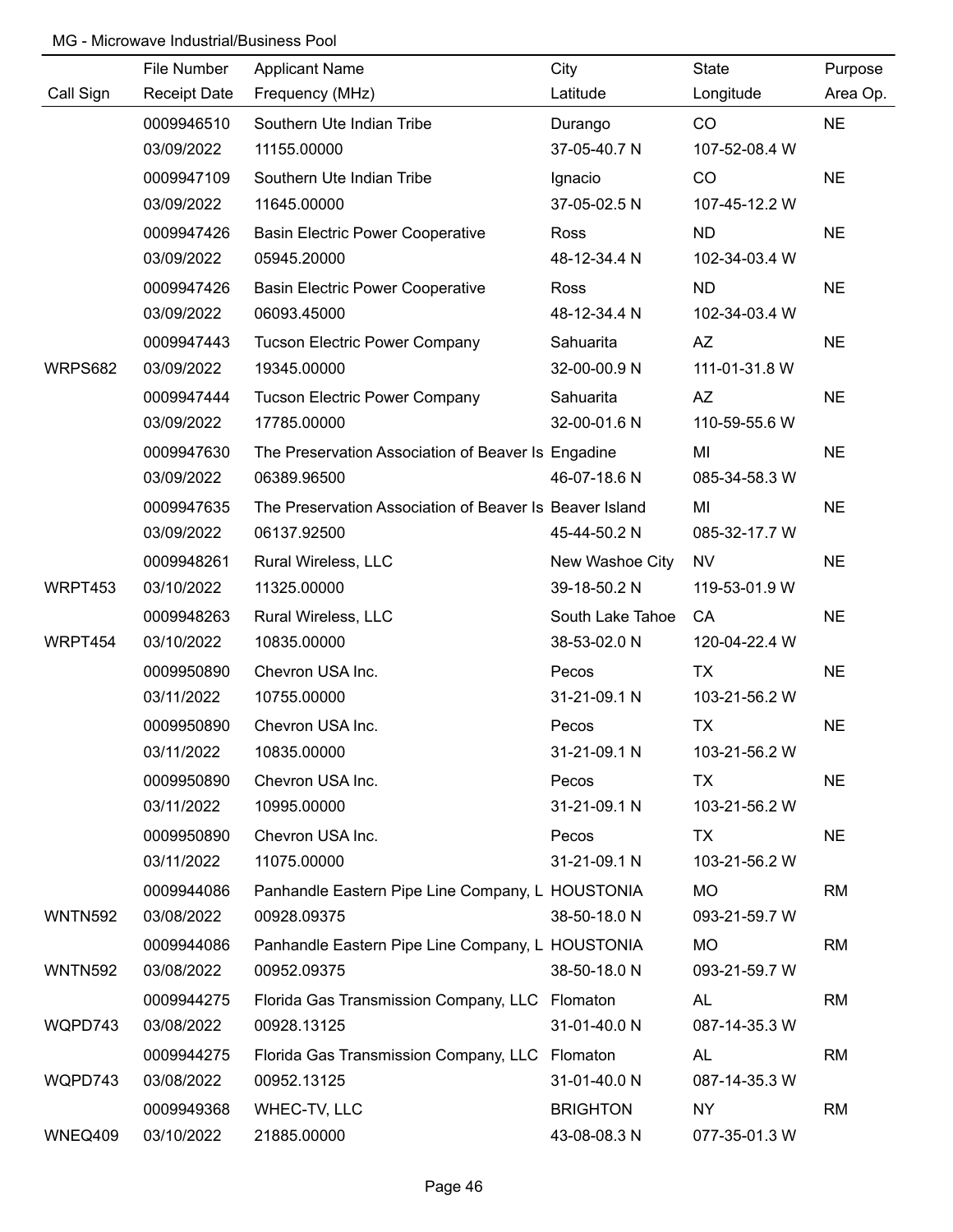|                | File Number              | <b>Applicant Name</b>                | City     | <b>State</b> | Purpose   |
|----------------|--------------------------|--------------------------------------|----------|--------------|-----------|
| Call Sign      | <b>Receipt Date</b>      | Frequency (MHz)                      | Latitude | Longitude    | Area Op.  |
|                | 0009942149               | Evergy Kansas Central, Inc.          |          |              | <b>RO</b> |
| WNEK878        | 03/07/2022               |                                      |          |              |           |
|                | 0009942154               | Evergy Kansas Central, Inc.          |          |              | <b>RO</b> |
| WNEQ676        | 03/07/2022               |                                      |          |              |           |
|                | 0009942163               | Evergy Kansas Central, Inc.          |          |              | <b>RO</b> |
| WNEQ677        | 03/07/2022               |                                      |          |              |           |
|                | 0009942165               | Evergy Kansas Central, Inc.          |          |              | <b>RO</b> |
| WNEV441        | 03/07/2022               |                                      |          |              |           |
|                | 0009942169               | Evergy Kansas Central, Inc.          |          |              | <b>RO</b> |
| WNEV442        | 03/07/2022               |                                      |          |              |           |
|                | 0009942173               | Evergy Kansas Central, Inc.          |          |              | <b>RO</b> |
| WNEV443        | 03/07/2022               |                                      |          |              |           |
|                | 0009942176               | Evergy Kansas Central, Inc.          |          |              | <b>RO</b> |
| WNEV444        | 03/07/2022               |                                      |          |              |           |
|                | 0009942179               | Evergy Kansas Central, Inc.          |          |              | <b>RO</b> |
| WNTC645        | 03/07/2022               |                                      |          |              |           |
|                | 0009942181               | Evergy Kansas Central, Inc.          |          |              | <b>RO</b> |
| WNTC652        | 03/07/2022               |                                      |          |              |           |
|                | 0009942182               | Evergy Kansas Central, Inc.          |          |              | <b>RO</b> |
| WNTF536        | 03/07/2022               |                                      |          |              |           |
| <b>WNTN303</b> | 0009942187               | Sunflower Electric Power Corporation |          |              | <b>RO</b> |
|                | 03/07/2022               |                                      |          |              |           |
| WNTK744        | 0009942188<br>03/07/2022 | Evergy Kansas Central, Inc.          |          |              | <b>RO</b> |
|                |                          |                                      |          |              |           |
| WPUT999        | 0009942212<br>03/07/2022 | Ameren Services Company              |          |              | <b>RO</b> |
|                | 0009942233               | West Central Wireless, L.P.          |          |              | <b>RO</b> |
| WQPH890        | 03/07/2022               |                                      |          |              |           |
|                | 0009942246               | West Central Wireless, L.P.          |          |              | <b>RO</b> |
| WQPH893        | 03/07/2022               |                                      |          |              |           |
|                | 0009942253               | West Central Wireless, L.P.          |          |              | <b>RO</b> |
| WQPH896        | 03/07/2022               |                                      |          |              |           |
|                | 0009942256               | West Central Wireless, L.P.          |          |              | <b>RO</b> |
| WQPH901        | 03/07/2022               |                                      |          |              |           |
|                | 0009942266               | West Central Wireless, L.P.          |          |              | <b>RO</b> |
| WQPH902        | 03/07/2022               |                                      |          |              |           |
|                | 0009942275               | West Central Wireless, L.P.          |          |              | <b>RO</b> |
| WQPH906        | 03/07/2022               |                                      |          |              |           |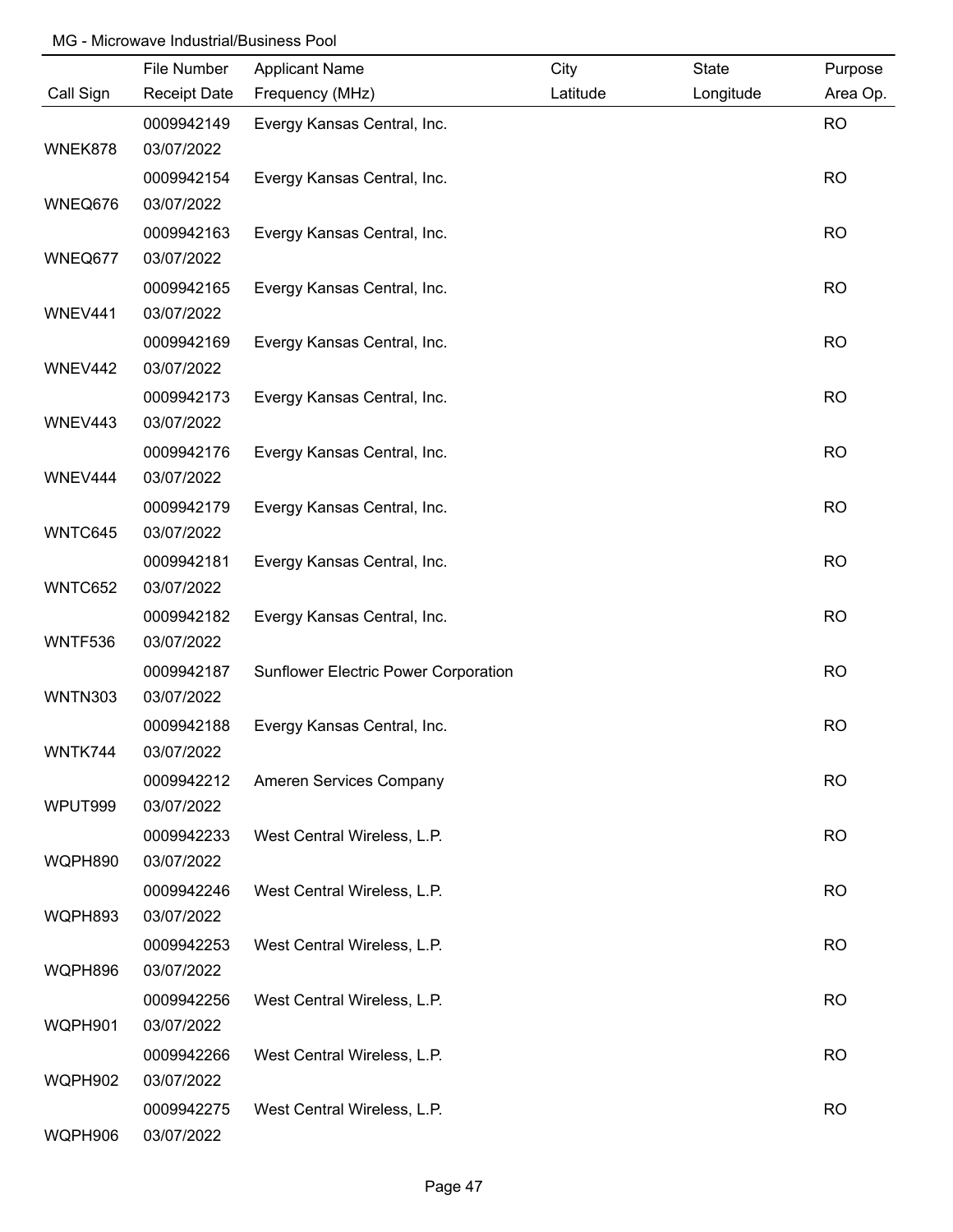|                | File Number              | <b>Applicant Name</b>                  | City     | <b>State</b> | Purpose   |
|----------------|--------------------------|----------------------------------------|----------|--------------|-----------|
| Call Sign      | <b>Receipt Date</b>      | Frequency (MHz)                        | Latitude | Longitude    | Area Op.  |
|                | 0009942497               | CARTERET-CRAVEN ELECTRIC MEMBI         |          |              | <b>RO</b> |
| WNEH948        | 03/07/2022               |                                        |          |              |           |
|                | 0009942507               | Ameren Services Company                |          |              | <b>RO</b> |
| WPUU337        | 03/07/2022               |                                        |          |              |           |
|                | 0009942773               | Evergy Missouri West, Inc.             |          |              | <b>RO</b> |
| WNTC616        | 03/07/2022               |                                        |          |              |           |
|                | 0009942788               | Evergy Missouri West, Inc.             |          |              | <b>RO</b> |
| <b>WNTM983</b> | 03/07/2022               |                                        |          |              |           |
|                | 0009942889               | FELHC, INC.                            |          |              | <b>RO</b> |
| WQOZ631        | 03/07/2022               |                                        |          |              |           |
| KEY59          | 0009942906<br>03/07/2022 | FELHC, INC.                            |          |              | <b>RO</b> |
|                | 0009943030               | ConocoPhillips Communications Inc.     |          |              | <b>RO</b> |
| <b>WPUI519</b> | 03/07/2022               |                                        |          |              |           |
|                | 0009943637               | CHARTER TOWNSHIP OF UNION              |          |              | <b>RO</b> |
| WPUU456        | 03/08/2022               |                                        |          |              |           |
|                | 0009943661               | Lake County Utilities WWTP             |          |              | <b>RO</b> |
| WNTM637        | 03/08/2022               |                                        |          |              |           |
|                | 0009944059               | Xcel Energy Services Inc.              |          |              | <b>RO</b> |
| <b>WEF659</b>  | 03/08/2022               |                                        |          |              |           |
|                | 0009944064               | Xcel Energy Services Inc.              |          |              | <b>RO</b> |
| <b>WEF662</b>  | 03/08/2022               |                                        |          |              |           |
|                | 0009944069               | Xcel Energy Services Inc.              |          |              | <b>RO</b> |
| <b>WEF666</b>  | 03/08/2022               |                                        |          |              |           |
|                | 0009944083               | Xcel Energy Services Inc.              |          |              | <b>RO</b> |
| <b>WEG224</b>  | 03/08/2022               |                                        |          |              |           |
|                | 0009944084               | Xcel Energy Services Inc.              |          |              | <b>RO</b> |
| <b>WEG225</b>  | 03/08/2022               |                                        |          |              |           |
|                | 0009944087               | Xcel Energy Services Inc.              |          |              | <b>RO</b> |
| <b>WEG228</b>  | 03/08/2022               |                                        |          |              |           |
|                | 0009944091               | Xcel Energy Services Inc.              |          |              | <b>RO</b> |
| WNEG893        | 03/08/2022               |                                        |          |              |           |
|                | 0009944093               | Xcel Energy Services Inc.              |          |              | <b>RO</b> |
| WNTK202        | 03/08/2022               |                                        |          |              |           |
|                | 0009944095               | Panhandle Eastern Pipe Line Company, L |          |              | <b>RO</b> |
| <b>WNTN589</b> | 03/08/2022               |                                        |          |              |           |
|                | 0009944097               | Xcel Energy Services Inc.              |          |              | <b>RO</b> |
| WNTK203        | 03/08/2022               |                                        |          |              |           |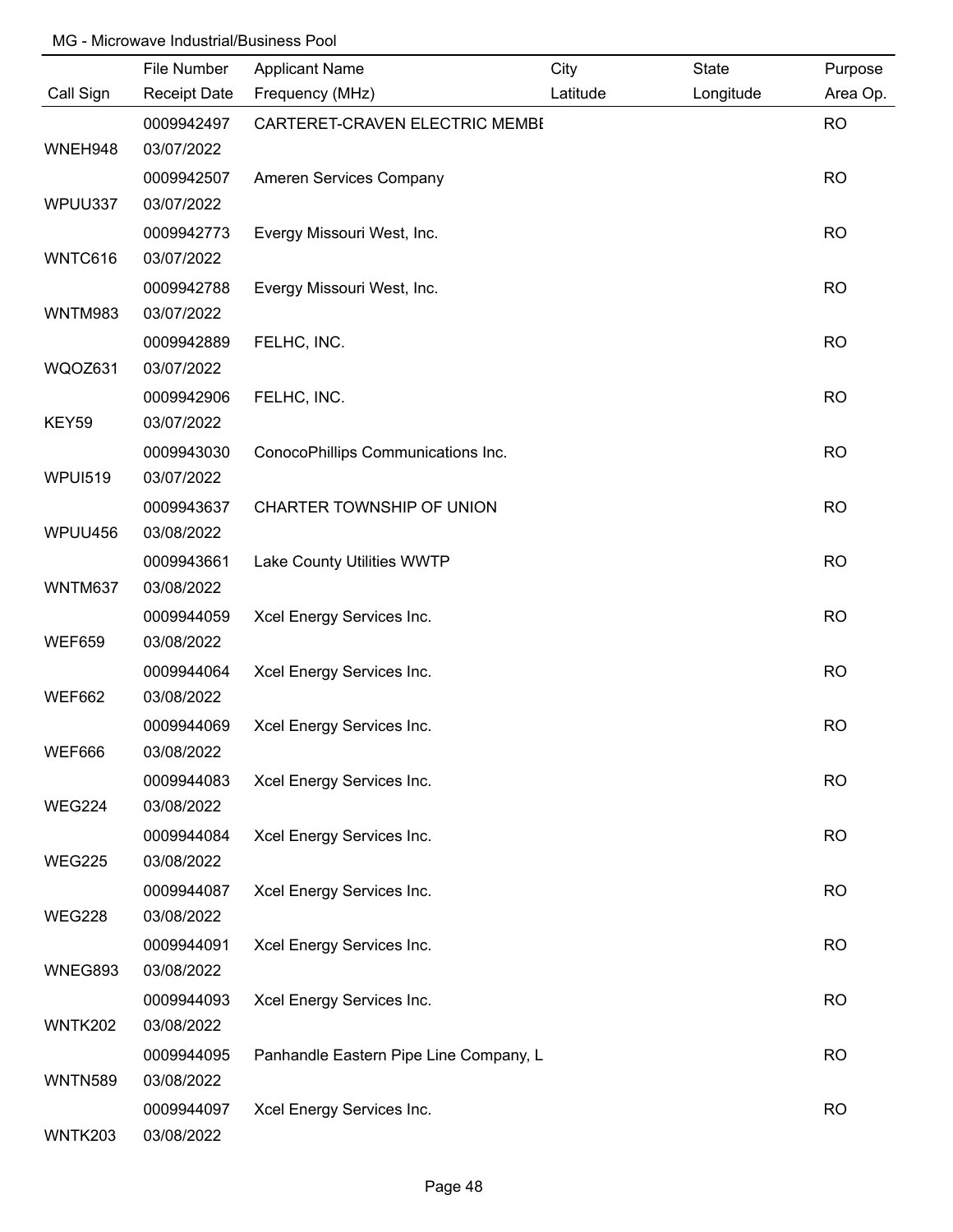|                | File Number         | <b>Applicant Name</b>                  | City     | <b>State</b> | Purpose   |
|----------------|---------------------|----------------------------------------|----------|--------------|-----------|
| Call Sign      | <b>Receipt Date</b> | Frequency (MHz)                        | Latitude | Longitude    | Area Op.  |
|                | 0009944101          | Xcel Energy Services Inc.              |          |              | <b>RO</b> |
| WPNE624        | 03/08/2022          |                                        |          |              |           |
|                | 0009944103          | Xcel Energy Services Inc.              |          |              | <b>RO</b> |
| WPNE625        | 03/08/2022          |                                        |          |              |           |
|                | 0009944111          | Xcel Energy Services Inc.              |          |              | <b>RO</b> |
| WNER292        | 03/08/2022          |                                        |          |              |           |
|                | 0009944163          | Xcel Energy Services, Inc.             |          |              | <b>RO</b> |
| WNER293        | 03/08/2022          |                                        |          |              |           |
|                | 0009944221          | Trunkline Gas Company, LLC             |          |              | <b>RO</b> |
| <b>WNTN657</b> | 03/08/2022          |                                        |          |              |           |
|                | 0009944228          | Trunkline Gas Company, LLC             |          |              | <b>RO</b> |
| WPND510        | 03/08/2022          |                                        |          |              |           |
|                | 0009944235          | Trunkline Gas Company, LLC             |          |              | <b>RO</b> |
| <b>WNTN318</b> | 03/08/2022          |                                        |          |              |           |
|                | 0009944402          | MONTEREY BAY AQUARIUM RESEARC          |          |              | <b>RO</b> |
| WNTG789        | 03/08/2022          |                                        |          |              |           |
|                | 0009944586          | Ameren Services Company                |          |              | <b>RO</b> |
| WPUU472        | 03/08/2022          |                                        |          |              |           |
|                | 0009945380          | SOUTHERN CALIFORNIA TELEPHONE          |          |              | <b>RO</b> |
| WQPE744        | 03/08/2022          |                                        |          |              |           |
|                | 0009945484          | CHEROKEE VILLAGE WATERWORKS            |          |              | <b>RO</b> |
| WPUR716        | 03/08/2022          |                                        |          |              |           |
|                | 0009945487          | ConocoPhillips Communications Inc.     |          |              | <b>RO</b> |
| WQPA202        | 03/08/2022          |                                        |          |              |           |
|                | 0009945525          | ConocoPhillips Communications Inc.     |          |              | <b>RO</b> |
| WQPA204        | 03/08/2022          |                                        |          |              |           |
|                | 0009945641          | National Grid USA Service Company Inc. |          |              | <b>RO</b> |
| WNEL452        | 03/08/2022          |                                        |          |              |           |
|                | 0009945667          | National Grid USA Service Company Inc. |          |              | <b>RO</b> |
| WNEQ385        | 03/08/2022          |                                        |          |              |           |
|                | 0009945686          | National Grid USA Service Company Inc. |          |              | <b>RO</b> |
| WNEQ386        | 03/08/2022          |                                        |          |              |           |
|                | 0009945707          | National Grid USA Service Company Inc. |          |              | <b>RO</b> |
| WPUX899        | 03/08/2022          |                                        |          |              |           |
|                | 0009945763          | National Grid USA Service Company Inc. |          |              | <b>RO</b> |
| WPUX901        | 03/08/2022          |                                        |          |              |           |
|                | 0009945775          | National Grid USA Service Company Inc. |          |              | <b>RO</b> |
| WPUZ391        | 03/08/2022          |                                        |          |              |           |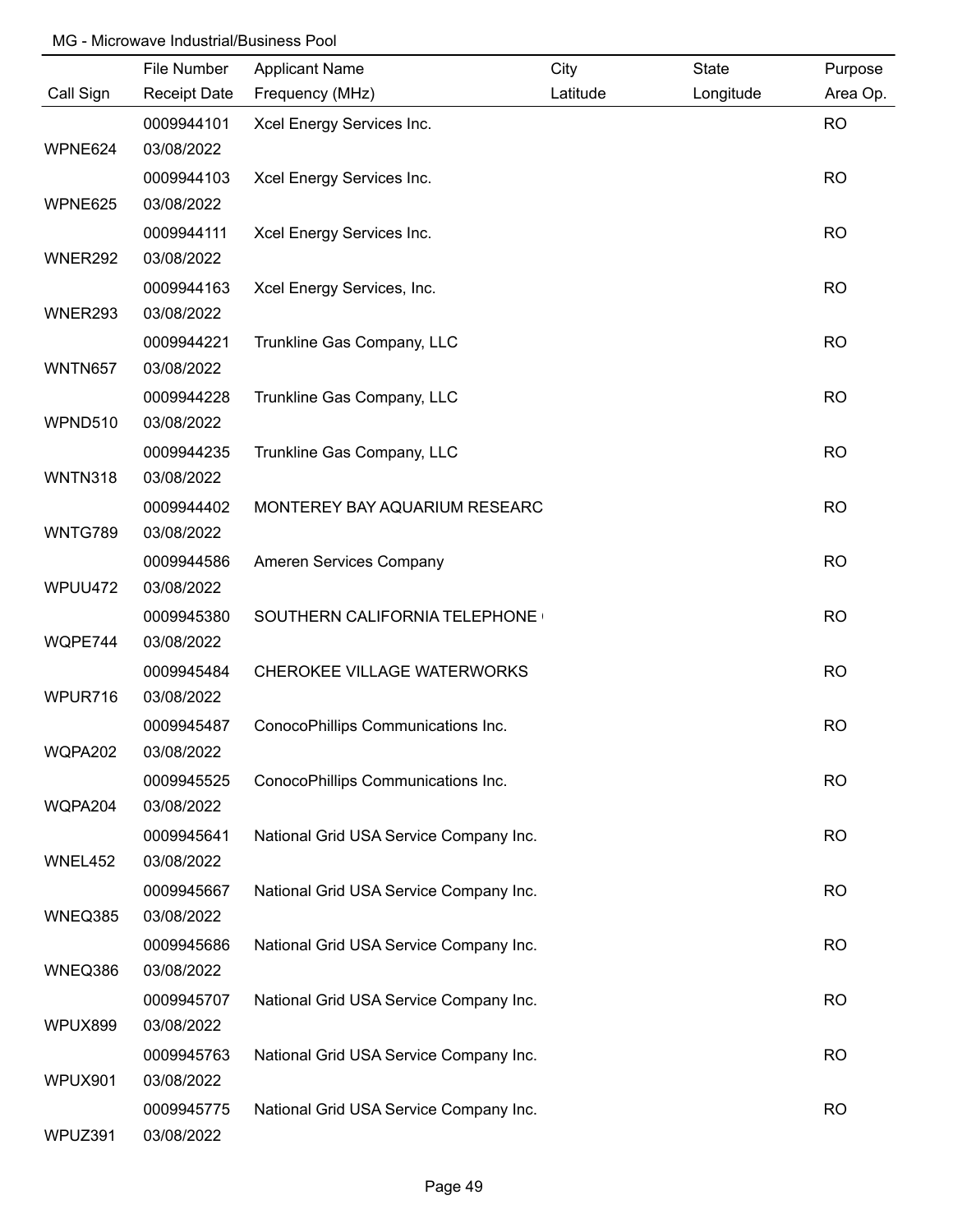|               | File Number         | <b>Applicant Name</b>                  | City     | State     | Purpose   |
|---------------|---------------------|----------------------------------------|----------|-----------|-----------|
| Call Sign     | <b>Receipt Date</b> | Frequency (MHz)                        | Latitude | Longitude | Area Op.  |
|               | 0009945792          | National Grid USA Service Company Inc. |          |           | <b>RO</b> |
| WPUZ664       | 03/08/2022          |                                        |          |           |           |
|               | 0009945825          | National Grid USA Service Company Inc. |          |           | <b>RO</b> |
| WPUZ665       | 03/08/2022          |                                        |          |           |           |
|               | 0009945851          | Jefferson Microwave, LLC               |          |           | <b>RO</b> |
| WQPH938       | 03/08/2022          |                                        |          |           |           |
|               | 0009946268          | NorthWestern Corporation               |          |           | <b>RO</b> |
| <b>WHC257</b> | 03/09/2022          |                                        |          |           |           |
|               | 0009946274          | NorthWestern Corporation               |          |           | <b>RO</b> |
| WPNB830       | 03/09/2022          |                                        |          |           |           |
|               | 0009946332          | <b>INTERMOUNTAIN GAS</b>               |          |           | <b>RO</b> |
| WPUX903       | 03/09/2022          |                                        |          |           |           |
|               | 0009946350          | Texas Eastern Communications, LLC      |          |           | <b>RO</b> |
| <b>WED440</b> | 03/09/2022          |                                        |          |           |           |
|               | 0009946355          | Intermountain Gas                      |          |           | <b>RO</b> |
| WPUX902       | 03/09/2022          |                                        |          |           |           |
|               | 0009946372          | Texas Eastern Communications, LLC      |          |           | <b>RO</b> |
| <b>WED441</b> | 03/09/2022          |                                        |          |           |           |
|               | 0009946380          | Texas Eastern Communications, LLC      |          |           | <b>RO</b> |
| WED444        | 03/09/2022          |                                        |          |           |           |
|               | 0009946381          | Intermountain Gas                      |          |           | <b>RO</b> |
| WPUX904       | 03/09/2022          |                                        |          |           |           |
|               | 0009946382          | Texas Eastern Communications, LLC      |          |           | <b>RO</b> |
| <b>WED445</b> | 03/09/2022          |                                        |          |           |           |
|               | 0009946392          | Texas Eastern Communications, LLC      |          |           | <b>RO</b> |
| WED446        | 03/09/2022          |                                        |          |           |           |
|               | 0009946403          | Texas Eastern Communications, LLC      |          |           | <b>RO</b> |
| <b>WED449</b> | 03/09/2022          |                                        |          |           |           |
|               | 0009946409          | Texas Eastern Communications, LLC      |          |           | <b>RO</b> |
| <b>WED450</b> | 03/09/2022          |                                        |          |           |           |
|               | 0009946420          | Texas Eastern Communications, LLC      |          |           | <b>RO</b> |
| <b>WED453</b> | 03/09/2022          |                                        |          |           |           |
|               | 0009946448          | Texas Eastern Communications, LLC      |          |           | <b>RO</b> |
| <b>WED454</b> | 03/09/2022          |                                        |          |           |           |
|               | 0009946463          | Texas Eastern Communications, LLC      |          |           | <b>RO</b> |
| <b>WED457</b> | 03/09/2022          |                                        |          |           |           |
|               | 0009946482          | Texas Eastern Communications, LLC      |          |           | <b>RO</b> |
| <b>WED458</b> | 03/09/2022          |                                        |          |           |           |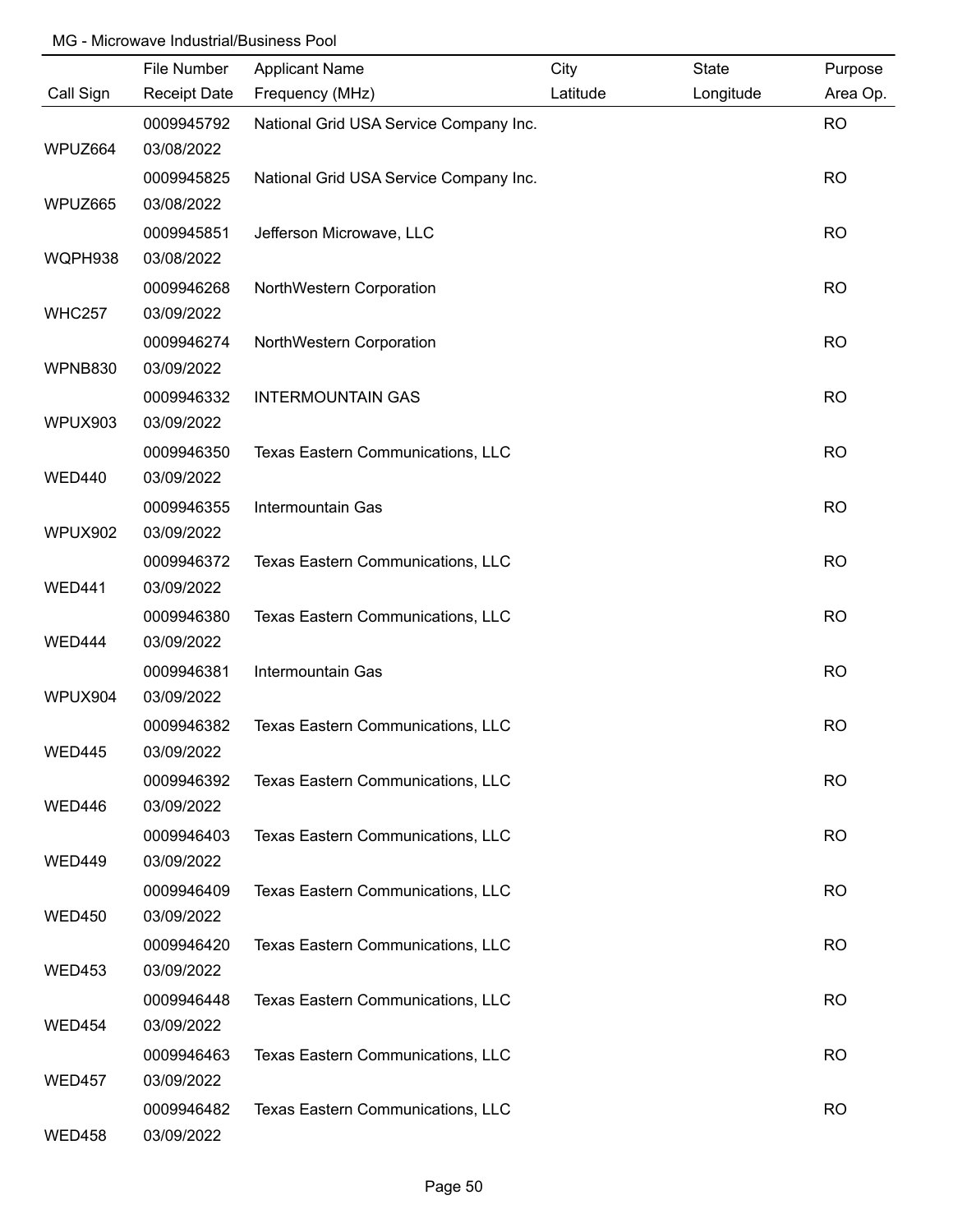|               | File Number         | <b>Applicant Name</b>                      | City     | <b>State</b> | Purpose   |
|---------------|---------------------|--------------------------------------------|----------|--------------|-----------|
| Call Sign     | <b>Receipt Date</b> | Frequency (MHz)                            | Latitude | Longitude    | Area Op.  |
|               | 0009946488          | Texas Eastern Communications, LLC          |          |              | <b>RO</b> |
| <b>WED459</b> | 03/09/2022          |                                            |          |              |           |
|               | 0009946492          | Texas Eastern Communications, LLC          |          |              | <b>RO</b> |
| <b>WEG822</b> | 03/09/2022          |                                            |          |              |           |
|               | 0009946499          | Texas Eastern Communications, LLC          |          |              | <b>RO</b> |
| <b>WEG823</b> | 03/09/2022          |                                            |          |              |           |
|               | 0009946506          | Texas Eastern Communications, LLC          |          |              | <b>RO</b> |
| <b>WEG826</b> | 03/09/2022          |                                            |          |              |           |
|               | 0009946507          | Pacificorp                                 |          |              | <b>RO</b> |
| WPUY235       | 03/09/2022          |                                            |          |              |           |
|               | 0009946523          | Texas Eastern Communications, LLC          |          |              | <b>RO</b> |
| <b>WEG827</b> | 03/09/2022          |                                            |          |              |           |
|               | 0009946550          | Sulphur Springs Valley Electric Cooperativ |          |              | <b>RO</b> |
| WPUR298       | 03/09/2022          |                                            |          |              |           |
|               | 0009946555          | Sulphur Springs Valley Electric Cooperativ |          |              | <b>RO</b> |
| WPUR299       | 03/09/2022          |                                            |          |              |           |
|               | 0009946559          | Pacificorp                                 |          |              | <b>RO</b> |
| <b>WBU999</b> | 03/09/2022          |                                            |          |              |           |
|               | 0009946581          | Pacificorp                                 |          |              | <b>RO</b> |
| WNEQ668       | 03/09/2022          |                                            |          |              |           |
|               | 0009946592          | Texas Eastern Communications, LLC          |          |              | <b>RO</b> |
| <b>WIA245</b> | 03/09/2022          |                                            |          |              |           |
|               | 0009946601          | Ameren Services Company                    |          |              | <b>RO</b> |
| WPUU473       | 03/09/2022          |                                            |          |              |           |
|               | 0009946602          | Texas Eastern Communications, LLC          |          |              | <b>RO</b> |
| <b>WIA246</b> | 03/09/2022          |                                            |          |              |           |
|               | 0009946607          | TEXAS EASTERN COMMUNICATIONS, I            |          |              | <b>RO</b> |
| <b>WIA247</b> | 03/09/2022          |                                            |          |              |           |
|               | 0009946612          | Pacificorp                                 |          |              | <b>RO</b> |
| WPVA723       | 03/09/2022          |                                            |          |              |           |
|               | 0009946623          | Texas Eastern Communications, LLC          |          |              | <b>RO</b> |
| <b>WIA249</b> | 03/09/2022          |                                            |          |              |           |
|               | 0009946635          | TEXAS EASTERN COMMUNICATIONS, I            |          |              | <b>RO</b> |
| <b>WIA250</b> | 03/09/2022          |                                            |          |              |           |
|               | 0009946645          | Texas Eastern Communications, LLC          |          |              | <b>RO</b> |
| <b>WIA253</b> | 03/09/2022          |                                            |          |              |           |
|               | 0009946659          | Texas Eastern Communications, LLC          |          |              | <b>RO</b> |
| <b>WIA255</b> | 03/09/2022          |                                            |          |              |           |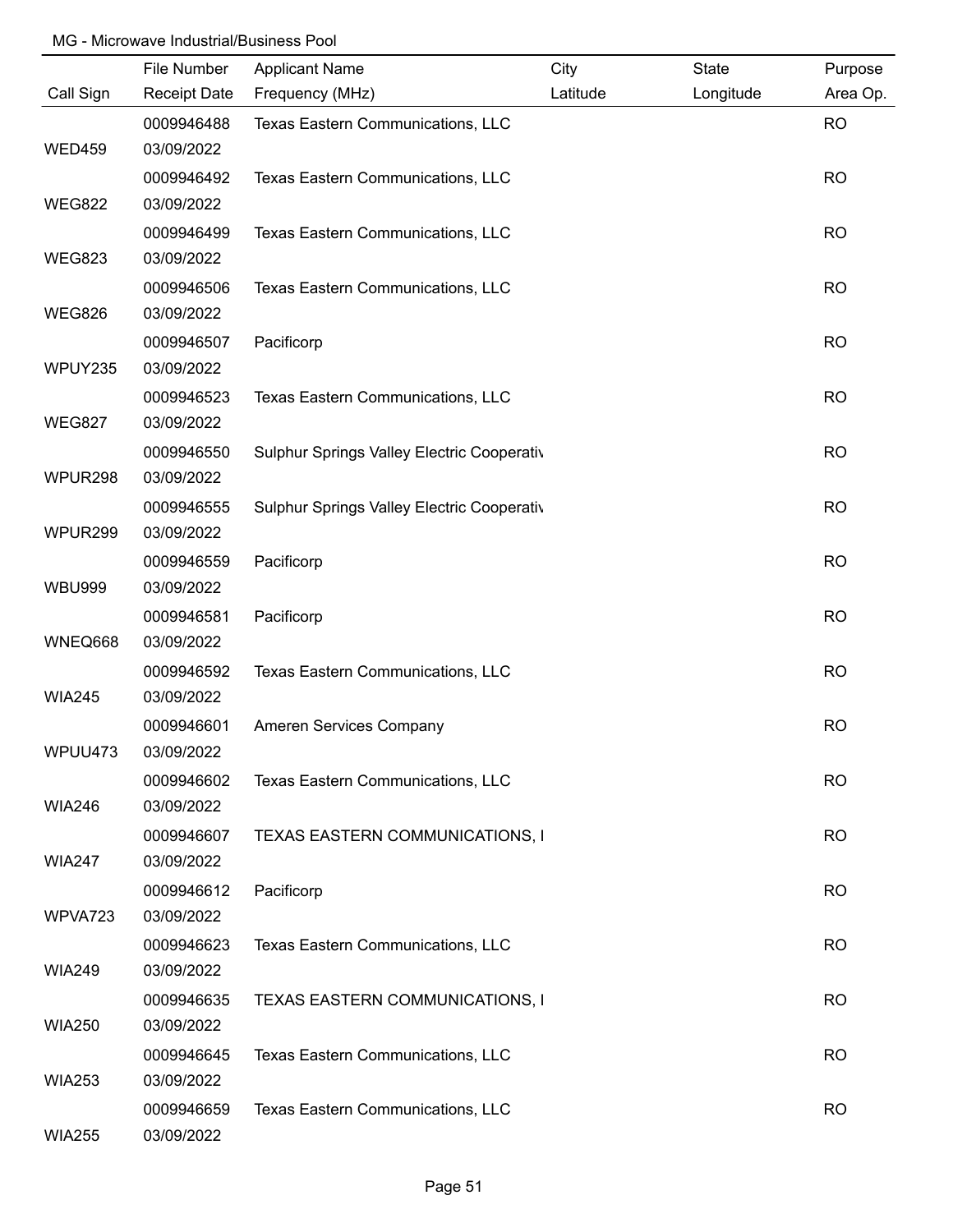|                | File Number         | <b>Applicant Name</b>              | City     | <b>State</b> | Purpose   |
|----------------|---------------------|------------------------------------|----------|--------------|-----------|
| Call Sign      | <b>Receipt Date</b> | Frequency (MHz)                    | Latitude | Longitude    | Area Op.  |
|                | 0009946664          | Texas Eastern Communications, LLC  |          |              | <b>RO</b> |
| <b>WIA256</b>  | 03/09/2022          |                                    |          |              |           |
|                | 0009946668          | Texas Eastern Communications, LLC  |          |              | <b>RO</b> |
| <b>WIA259</b>  | 03/09/2022          |                                    |          |              |           |
|                | 0009946670          | Texas Eastern Communications, LLC  |          |              | <b>RO</b> |
| <b>WIA260</b>  | 03/09/2022          |                                    |          |              |           |
|                | 0009946676          | Texas Eastern Communications, LLC  |          |              | <b>RO</b> |
| <b>WIA262</b>  | 03/09/2022          |                                    |          |              |           |
|                | 0009946679          | Texas Eastern Communications, LLC  |          |              | <b>RO</b> |
| <b>WIA265</b>  | 03/09/2022          |                                    |          |              |           |
|                | 0009946680          | FELHC, INC.                        |          |              | <b>RO</b> |
| <b>WIW88</b>   | 03/09/2022          |                                    |          |              |           |
|                | 0009946688          | FELHC, INC.                        |          |              | <b>RO</b> |
| WIW90          | 03/09/2022          |                                    |          |              |           |
|                | 0009946692          | FELHC, INC.                        |          |              | <b>RO</b> |
| WIW91          | 03/09/2022          |                                    |          |              |           |
|                | 0009946696          | FELHC, INC.                        |          |              | <b>RO</b> |
| WIW94          | 03/09/2022          |                                    |          |              |           |
|                | 0009946815          | NBC Telemundo License LLC          |          |              | <b>RO</b> |
| WPUK541        | 03/09/2022          |                                    |          |              |           |
|                | 0009946844          | Texas Eastern Communications, LLC  |          |              | <b>RO</b> |
| <b>WIA267</b>  | 03/09/2022          |                                    |          |              |           |
|                | 0009946850          | Texas Eastern Communications, LLC  |          |              | <b>RO</b> |
| <b>WQPI658</b> | 03/09/2022          |                                    |          |              |           |
|                | 0009946861          | Texas Eastern Communications, LLC  |          |              | <b>RO</b> |
| <b>WQPI663</b> | 03/09/2022          |                                    |          |              |           |
|                | 0009946923          | <b>Clark Communications</b>        |          |              | <b>RO</b> |
| WPND894        | 03/09/2022          |                                    |          |              |           |
|                | 0009946928          | Ameren Services Company            |          |              | <b>RO</b> |
| WPUU474        | 03/09/2022          |                                    |          |              |           |
|                | 0009947012          | NEW EXICO, STATE OF                |          |              | <b>RO</b> |
| WPNE891        | 03/09/2022          |                                    |          |              |           |
|                | 0009947196          | GIBSON ELECTRIC MEMBERSHIP COR     |          |              | <b>RO</b> |
| WNER702        | 03/09/2022          |                                    |          |              |           |
|                | 0009947377          | <b>Essex County Gas Co</b>         |          |              | <b>RO</b> |
| WPUS937        | 03/09/2022          |                                    |          |              |           |
|                | 0009947408          | ConocoPhillips Communications Inc. |          |              | <b>RO</b> |
| WQPG398        | 03/09/2022          |                                    |          |              |           |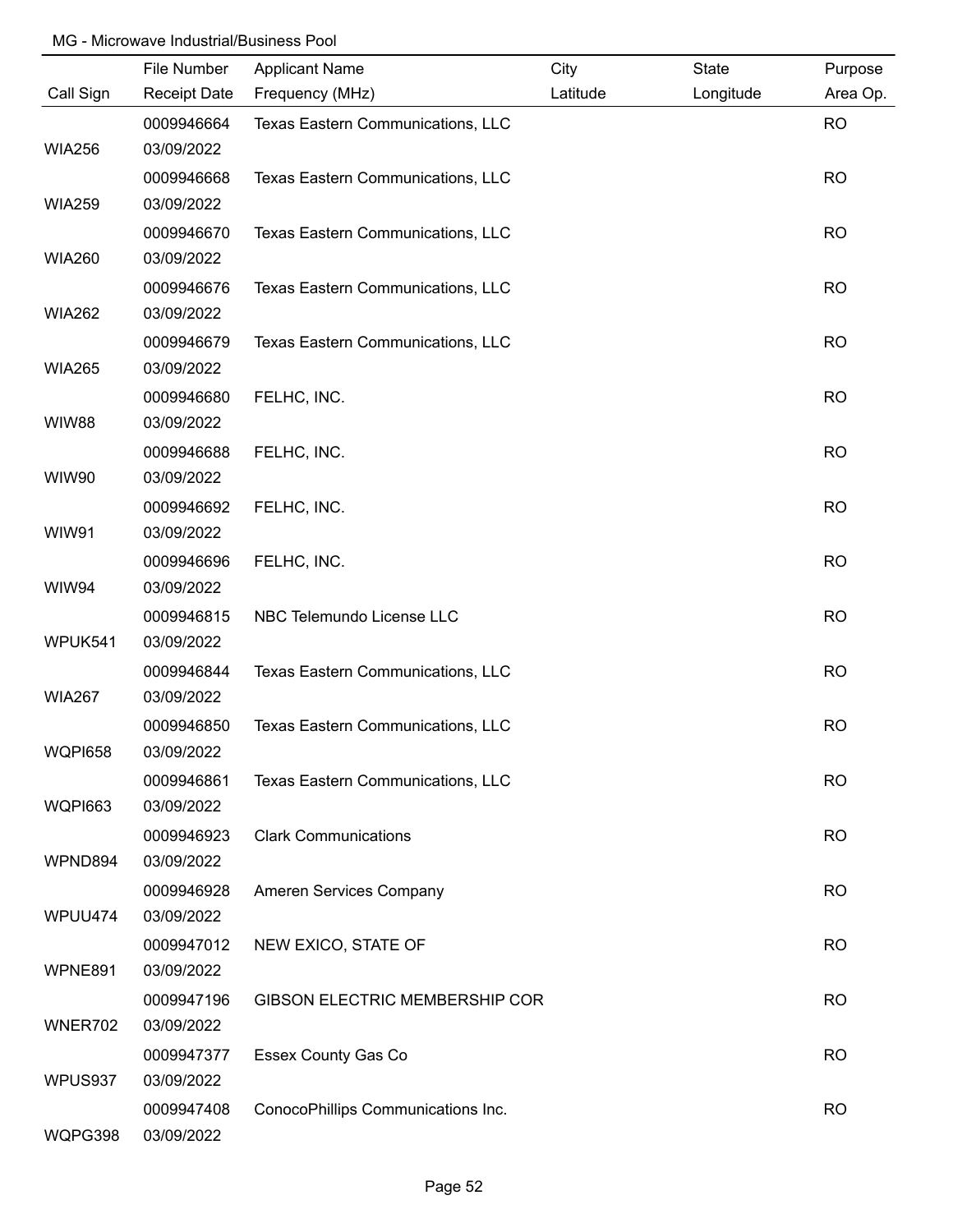|           | File Number         | <b>Applicant Name</b>          | City     | <b>State</b> | Purpose   |
|-----------|---------------------|--------------------------------|----------|--------------|-----------|
| Call Sign | <b>Receipt Date</b> | Frequency (MHz)                | Latitude | Longitude    | Area Op.  |
|           | 0009947804          | Scout Energy Group III, LP     |          |              | RO.       |
| WPNB665   | 03/10/2022          |                                |          |              |           |
|           | 0009948356          | <b>Clark Communications</b>    |          |              | <b>RO</b> |
| WPND893   | 03/10/2022          |                                |          |              |           |
|           | 0009948429          | <b>Clark Communications</b>    |          |              | <b>RO</b> |
| WPND895   | 03/10/2022          |                                |          |              |           |
|           | 0009948559          | <b>Clark Communications</b>    |          |              | <b>RO</b> |
| WPND896   | 03/10/2022          |                                |          |              |           |
|           | 0009949417          | Itron, Inc.                    |          |              | <b>RO</b> |
| WPNA221   | 03/10/2022          |                                |          |              |           |
|           | 0009949787          | Madill Gas Processing Co., LLC |          |              | <b>RO</b> |
| WPNE648   | 03/10/2022          |                                |          |              |           |

## MM - Millimeter Wave 70/80/90 GHz Service

|           | File Number         | <b>Applicant Name</b>     | City     | <b>State</b> | Purpose   |
|-----------|---------------------|---------------------------|----------|--------------|-----------|
| Call Sign | <b>Receipt Date</b> | Frequency (MHz)           | Latitude | Longitude    | Area Op.  |
|           | 0009943678          | Penn Wisp LLC             |          |              | NE        |
| WRPR459   | 03/08/2022          | 71000.00000 - 76000.00000 |          |              |           |
|           | 0009943678          | Penn Wisp LLC             |          |              | <b>NE</b> |
| WRPR459   | 03/08/2022          | 81000.00000 - 86000.00000 |          |              |           |
|           | 0009943678          | Penn Wisp LLC             |          |              | <b>NE</b> |
| WRPR459   | 03/08/2022          | 92000.00000 - 94000.00000 |          |              |           |
|           | 0009943678          | Penn Wisp LLC             |          |              | NE        |
| WRPR459   | 03/08/2022          | 94100.00000 - 95000.00000 |          |              |           |

# TI - TV Intercity Relay

|           | File Number  | Applicant Name             | City       | State     | Purpose  |
|-----------|--------------|----------------------------|------------|-----------|----------|
| Call Sign | Receipt Date | Frequency (MHz)            | Latitude   | Longitude | Area Op. |
|           | 0009950811   | Mission Broadcasting, Inc. | Marshfield | MO        | MD       |
|           |              |                            |            |           |          |

## YK - Industrial/Business Pool - Commercial, Trunked

|           | File Number  | Applicant Name  | City     | State     | Purpose  |
|-----------|--------------|-----------------|----------|-----------|----------|
| Call Sign | Receipt Date | Frequency (MHz) | Latitude | Longitude | Area Op. |
|           | 0009942707   | MY-COMM INC     |          |           | RO       |
| WPUJ774   | 03/07/2022   |                 |          |           |          |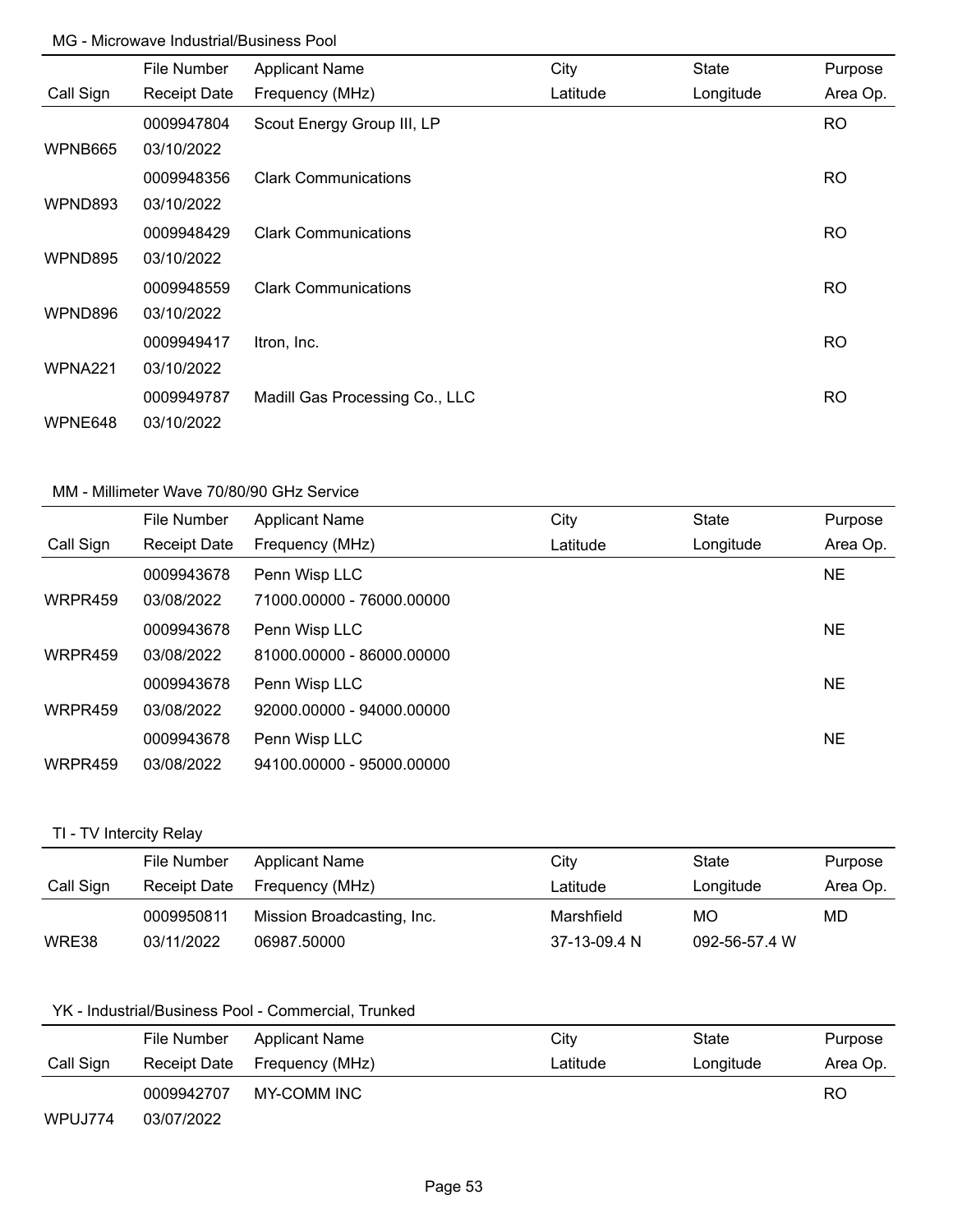#### YK - Industrial/Business Pool - Commercial, Trunked

|               | File Number  | <b>Applicant Name</b>    | City     | State     | Purpose  |
|---------------|--------------|--------------------------|----------|-----------|----------|
| Call Sign     | Receipt Date | Frequency (MHz)          | Latitude | Longitude | Area Op. |
|               | 0009942727   | MY-COMM INC              |          |           | RO.      |
| <b>KCC721</b> | 03/07/2022   |                          |          |           |          |
|               | 0009945118   | LLOYD HOFF HOLDING CORP. |          |           | RO.      |
| WPUK987       | 03/08/2022   |                          |          |           |          |

### YS - SMR, 896-901/935-940 MHz, Trunked

|           | File Number  | Applicant Name                    | City     | State     | Purpose  |
|-----------|--------------|-----------------------------------|----------|-----------|----------|
| Call Sign | Receipt Date | Frequency (MHz)                   | Latitude | Longitude | Area Op. |
|           | 0009946267   | PDV Spectrum Holding Company, LLC |          |           | RO       |
| WPUT593   | 03/09/2022   |                                   |          |           |          |

### YX - SMR, 806-821/851-866 MHz, Trunked

|           | File Number         | <b>Applicant Name</b>                   | City     | <b>State</b> | Purpose  |
|-----------|---------------------|-----------------------------------------|----------|--------------|----------|
| Call Sign | <b>Receipt Date</b> | Frequency (MHz)                         | Latitude | Longitude    | Area Op. |
|           | 0009941510          | <b>Shreveport Communication Service</b> |          |              | RO       |
| WPKN271   | 03/07/2022          |                                         |          |              |          |
|           | 0009941512          | <b>Shreveport Communication Service</b> |          |              | RO.      |
| WPKN273   | 03/07/2022          |                                         |          |              |          |
|           | 0009945563          | BERRY ENTERPRISES DBA SIERRA EL         |          |              | RO       |
| WPUL441   | 03/08/2022          |                                         |          |              |          |

#### Purpose Key:

Amendment AM

MD Modification

NE New

A P

RM Renewal/Modification

NT Certification of Construction EX Request for Extension of Time

RO Renewal Only

Area of Operation Key:

KMRA around a centerpoint

KMRA around a site (listed on application)

- C Countywide C S Statewide
- N Nationwide including HI, AK, US Territories T Citywide

Box/Rectangular X R

- 
- Land Mobile Control Station Meeting the 6.1m Rule O Other Narrative **Let Continental US** Continental US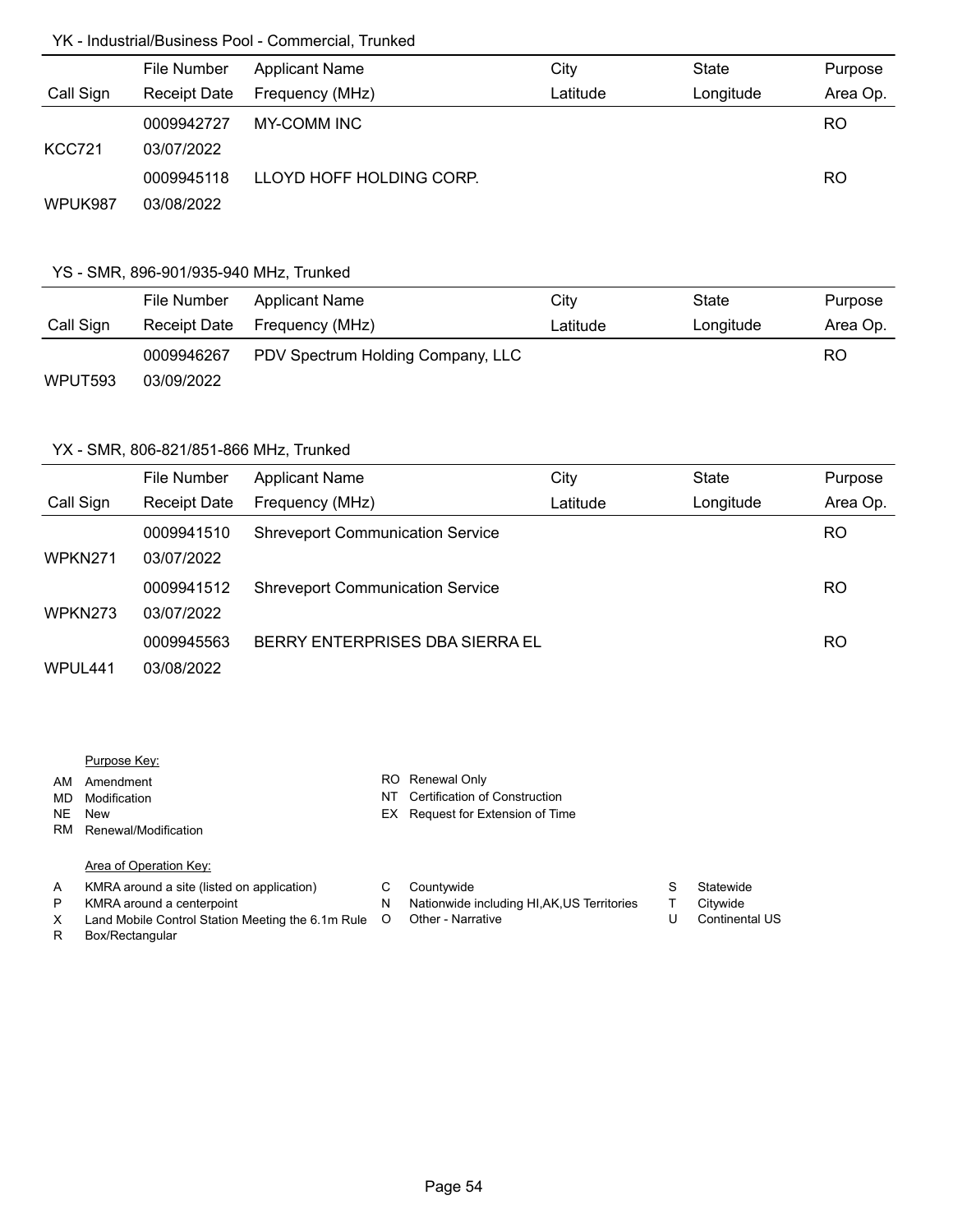

**Federal Communications Commission News Media Information 202 / 418-0500 Washington, D.C. 20554 th 445 12 St., S.W.**

**Internet: http://www.fcc.gov TTY: 1-888-835-5322**

### **Report Number: 16656**

### **Date of Report: 03/16/2022**

### **Accepted for Filing Site-By-Site Wireless Telecommunications Bureau**

Below is a listing of applications, subject to the pre-grant notice and petition procedure of Section 309 of the Communications Act of 1934, as amended, that were accepted for filing.

#### AF - Aeronautical and Fixed

|           | File Number  | Applicant Name                  | City              | State         | Purpose  |
|-----------|--------------|---------------------------------|-------------------|---------------|----------|
| Call Sign | Receipt Date | Frequency (MHz)                 | Latitude          | Longitude     | Area Op. |
|           | 0009951190   | Aviation Spectrum Resources Inc | FORT LAUDERDAL FL |               | MD       |
| KTB6      | 03/11/2022   | 00132.00000                     | 26-04-47.3 N      | 080-09-10.4 W |          |

### AS - Aural Studio Transmitter Link

|           | File Number  | <b>Applicant Name</b>             | City         | State         | Purpose  |
|-----------|--------------|-----------------------------------|--------------|---------------|----------|
| Call Sign | Receipt Date | Frequency (MHz)                   | Latitude     | Longitude     | Area Op. |
|           | 0009951115   | COVENANT BROADCASTING COMPAN Avis |              | РA            | NE.      |
|           | 03/11/2022   | 00944.37500                       | 41-13-45.2 N | 077-22-00.9 W |          |

|           | <b>File Number</b>  | <b>Applicant Name</b>           | City         | State         | Purpose  |
|-----------|---------------------|---------------------------------|--------------|---------------|----------|
| Call Sign | <b>Receipt Date</b> | Frequency (MHz)                 | ∟atitude     | Longitude     | Area Op. |
|           | 0009950421          | Pocketinet Communications, Inc. | Kennewick    | WA            | AM.      |
| WRBV637   | 03/11/2022          | 11245.00000                     | 46-09-44.0 N | 119-09-19.1 W |          |
|           | 0009950421          | Pocketinet Communications, Inc. | Kennewick    | WA            | AM       |
| WRBV637   | 03/11/2022          | 11325.00000                     | 46-09-44.0 N | 119-09-19.1 W |          |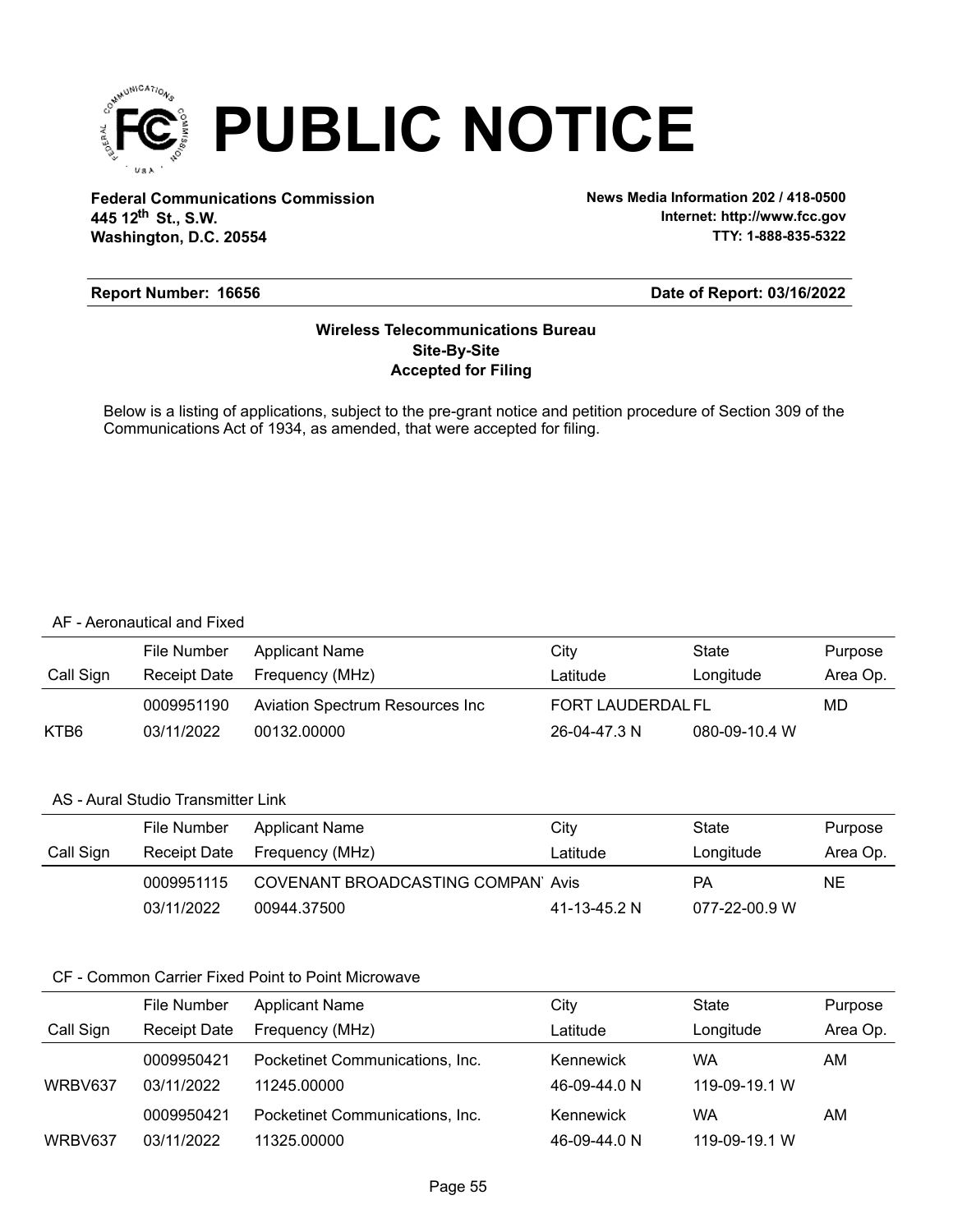|                | File Number         | <b>Applicant Name</b>                  | City                | State          | Purpose   |
|----------------|---------------------|----------------------------------------|---------------------|----------------|-----------|
| Call Sign      | <b>Receipt Date</b> | Frequency (MHz)                        | Latitude            | Longitude      | Area Op.  |
|                | 0009949492          | <b>T-MOBILE LICENSE LLC</b>            | Craig               | <b>MO</b>      | MD        |
| WQWN590        | 03/10/2022          | 10995.00000                            | 40-22-46.6 N        | 095-31-29.6 W  |           |
|                | 0009949492          | <b>T-MOBILE LICENSE LLC</b>            | Craig               | <b>MO</b>      | MD        |
| WQWN590        | 03/10/2022          | 11055.00000                            | 40-22-46.6 N        | 095-31-29.6 W  |           |
|                | 0009949492          | <b>T-MOBILE LICENSE LLC</b>            | Craig               | <b>MO</b>      | MD        |
| WQWN590        | 03/10/2022          | 11075.00000                            | 40-22-46.6 N        | 095-31-29.6 W  |           |
|                | 0009949494          | <b>T-MOBILE LICENSE LLC</b>            | <b>Fort Collins</b> | CO             | <b>MD</b> |
| WQUI244        | 03/10/2022          | 11405.00000                            | 40-33-58.1 N        | 105-04-57.1 W  |           |
|                | 0009949494          | <b>T-MOBILE LICENSE LLC</b>            | <b>Fort Collins</b> | CO             | MD        |
| <b>WQUI244</b> | 03/10/2022          | 11425.00000                            | 40-33-58.1 N        | 105-04-57.1 W  |           |
|                | 0009949993          | Wisper ISP, LLC                        | Marthasville        | <b>MO</b>      | MD        |
| WRJG442        | 03/10/2022          | 11245.00000                            | 38-37-41.1 N        | 091-03-19.8 W  |           |
|                | 0009949993          | Wisper ISP, LLC                        | Marthasville        | <b>MO</b>      | MD        |
| WRJG442        | 03/10/2022          | 11325.00000                            | 38-37-41.1 N        | 091-03-19.8 W  |           |
|                | 0009949993          | Wisper ISP, LLC                        | Marthasville        | <b>MO</b>      | MD        |
| WRJG442        | 03/10/2022          | 11485.00000                            | 38-37-41.1 N        | 091-03-19.8 W  |           |
|                | 0009949993          | Wisper ISP, LLC                        | Marthasville        | <b>MO</b>      | MD        |
| WRJG442        | 03/10/2022          | 11645.00000                            | 38-37-41.1 N        | 091-03-19.8 W  |           |
|                | 0009950093          | LUBBOCK SMSA LIMITED PARTNERSH LUBBOCK |                     | <b>TX</b>      | MD        |
| WQRP619        | 03/10/2022          | 05945.20000                            | 33-28-31.1 N        | 101-50-32.7 W  |           |
|                | 0009950093          | LUBBOCK SMSA LIMITED PARTNERSH LUBBOCK |                     | <b>TX</b>      | MD        |
| WQRP619        | 03/10/2022          | 06004.50000                            | 33-28-31.1 N        | 101-50-32.7 W  |           |
|                | 0009950093          | LUBBOCK SMSA LIMITED PARTNERSH LUBBOCK |                     | <b>TX</b>      | MD        |
| WQRP619        | 03/10/2022          | 06034.15000                            | 33-28-31.1 N        | 101-50-32.7 W  |           |
|                | 0009950093          | LUBBOCK SMSA LIMITED PARTNERSH LUBBOCK |                     | TX             | MD        |
| WQRP619        | 03/10/2022          | 06093.45000                            | 33-28-31.1 N        | 101-50-32.7 W  |           |
|                | 0009950294          | New Cingular Wireless PCS, LLC         | <b>CHARLESTOWN</b>  | R <sub>l</sub> | MD        |
| <b>WLN555</b>  | 03/10/2022          | 06725.00000                            | 41-22-24.5 N        | 071-43-33.7 W  |           |
|                | 0009950294          | New Cingular Wireless PCS, LLC         | <b>CHARLESTOWN</b>  | R <sub>l</sub> | MD        |
| <b>WLN555</b>  | 03/10/2022          | 06755.00000                            | 41-22-24.5 N        | 071-43-33.7 W  |           |
|                | 0009950294          | New Cingular Wireless PCS, LLC         | <b>CHARLESTOWN</b>  | R <sub>l</sub> | MD        |
| <b>WLN555</b>  | 03/10/2022          | 06785.00000                            | 41-22-24.5 N        | 071-43-33.7 W  |           |
|                | 0009950294          | New Cingular Wireless PCS, LLC         | <b>CHARLESTOWN</b>  | R <sub>l</sub> | MD        |
| <b>WLN555</b>  | 03/10/2022          | 06815.00000                            | 41-22-24.5 N        | 071-43-33.7 W  |           |
|                | 0009950312          | Pocketinet Communications, Inc.        | Milton-Freewater    | <b>OR</b>      | MD        |
| WQVU201        | 03/10/2022          | 11385.00000                            | 45-54-51.6 N        | 118-22-54.1 W  |           |
|                | 0009950315          | Bel Air Internet, LLC                  | Long Beach          | CA             | MD        |
| WQKA208        | 03/10/2022          | 11015.00000                            | 33-46-00.3 N        | 118-11-48.5 W  |           |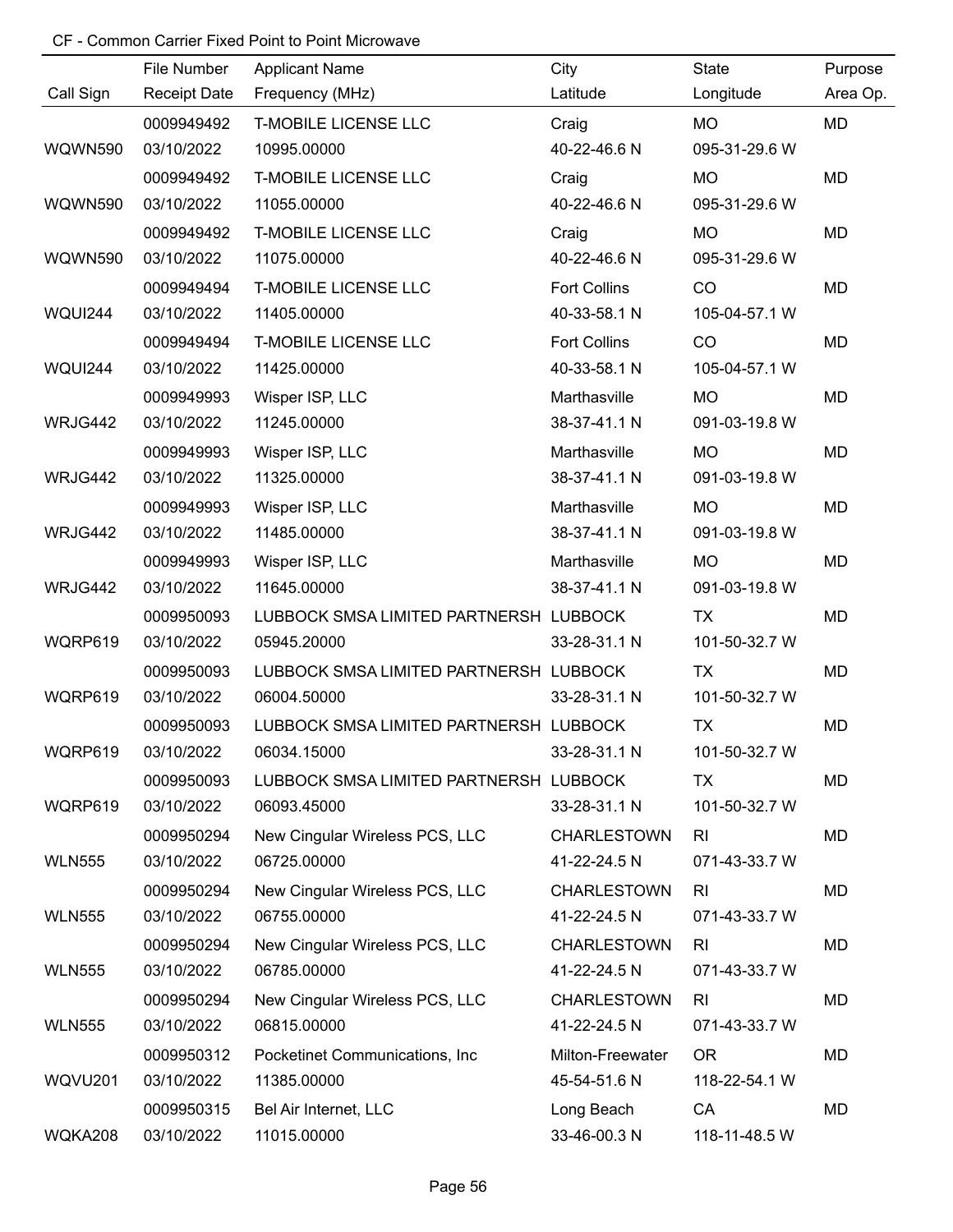|                | File Number         | <b>Applicant Name</b>               | City          | State         | Purpose   |
|----------------|---------------------|-------------------------------------|---------------|---------------|-----------|
| Call Sign      | <b>Receipt Date</b> | Frequency (MHz)                     | Latitude      | Longitude     | Area Op.  |
|                | 0009950315          | Bel Air Internet, LLC               | Long Beach    | CA            | <b>MD</b> |
| WQKA208        | 03/10/2022          | 11135.00000                         | 33-46-00.3 N  | 118-11-48.5 W |           |
|                | 0009950315          | Bel Air Internet, LLC               | Long Beach    | CA            | <b>MD</b> |
| WQKA208        | 03/10/2022          | 11155.00000                         | 33-46-00.3 N  | 118-11-48.5 W |           |
|                | 0009950315          | Bel Air Internet, LLC               | Long Beach    | CA            | <b>MD</b> |
| WQKA208        | 03/10/2022          | 18015.00000                         | 33-46-00.3 N  | 118-11-48.5 W |           |
|                | 0009950315          | Bel Air Internet, LLC               | Long Beach    | CA            | MD        |
| WQKA208        | 03/10/2022          | 18115.00000                         | 33-46-00.3 N  | 118-11-48.5 W |           |
|                | 0009950315          | Bel Air Internet, LLC               | Long Beach    | CA            | MD        |
| WQKA208        | 03/10/2022          | 19325.00000                         | 33-46-00.3 N  | 118-11-48.5 W |           |
|                | 0009950315          | Bel Air Internet, LLC               | Long Beach    | CA            | MD        |
| WQKA208        | 03/10/2022          | 19380.00000                         | 33-46-00.3 N  | 118-11-48.5 W |           |
|                | 0009950315          | Bel Air Internet, LLC               | Long Beach    | CA            | MD        |
| WQKA208        | 03/10/2022          | 19525.00000                         | 33-46-00.3 N  | 118-11-48.5 W |           |
|                | 0009950318          | Bel Air Internet, LLC               | Los Angeles   | CA            | MD        |
| <b>WQLI467</b> | 03/10/2022          | 17765.00000                         | 33-44-22.7 N  | 118-16-54.4 W |           |
|                | 0009950318          | Bel Air Internet, LLC               | Los Angeles   | CA            | MD        |
| WQLI467        | 03/10/2022          | 17820.00000                         | 33-44-22.7 N  | 118-16-54.4 W |           |
|                | 0009950318          | Bel Air Internet, LLC               | Los Angeles   | CA            | MD        |
| <b>WQLI467</b> | 03/10/2022          | 23025.00000                         | 33-44-22.7 N  | 118-16-54.4 W |           |
|                | 0009950332          | Inventive Wireless of Nebraska, LLC | Yuma          | CO            | MD        |
| WRER845        | 03/10/2022          | 10995.00000                         | 40-07-32.2 N  | 102-43-14.5 W |           |
|                | 0009950332          | Inventive Wireless of Nebraska, LLC | Yuma          | CO            | MD        |
| WRER845        | 03/10/2022          | 11645.00000                         | 40-07-32.2 N  | 102-43-14.5 W |           |
|                | 0009950399          | Pocketinet Communications Inc.      | West Richland | <b>WA</b>     | MD        |
| WRAG570        | 03/10/2022          | 11325.00000                         | 46-17-22.1 N  | 119-25-32.0 W |           |
|                | 0009950399          | Pocketinet Communications Inc.      | West Richland | <b>WA</b>     | MD        |
| WRAG570        | 03/10/2022          | 11405.00000                         | 46-17-22.1 N  | 119-25-32.0 W |           |
|                | 0009950399          | Pocketinet Communications Inc.      | West Richland | <b>WA</b>     | MD        |
| WRAG570        | 03/10/2022          | 19375.00000                         | 46-17-22.1 N  | 119-25-32.0 W |           |
|                | 0009950399          | Pocketinet Communications Inc.      | West Richland | <b>WA</b>     | MD        |
| WRAG570        | 03/10/2022          | 19475.00000                         | 46-17-22.1 N  | 119-25-32.0 W |           |
|                | 0009950399          | Pocketinet Communications Inc.      | West Richland | <b>WA</b>     | MD        |
| WRAG570        | 03/10/2022          | 19525.00000                         | 46-17-22.1 N  | 119-25-32.0 W |           |
|                | 0009950399          | Pocketinet Communications Inc.      | West Richland | <b>WA</b>     | MD        |
| WRAG570        | 03/10/2022          | 19625.00000                         | 46-17-22.1 N  | 119-25-32.0 W |           |
|                | 0009950421          | Pocketinet Communications, Inc.     | Kennewick     | <b>WA</b>     | MD        |
| WRBV637        | 03/10/2022          | 11245.00000                         | 46-09-44.0 N  | 119-09-19.1 W |           |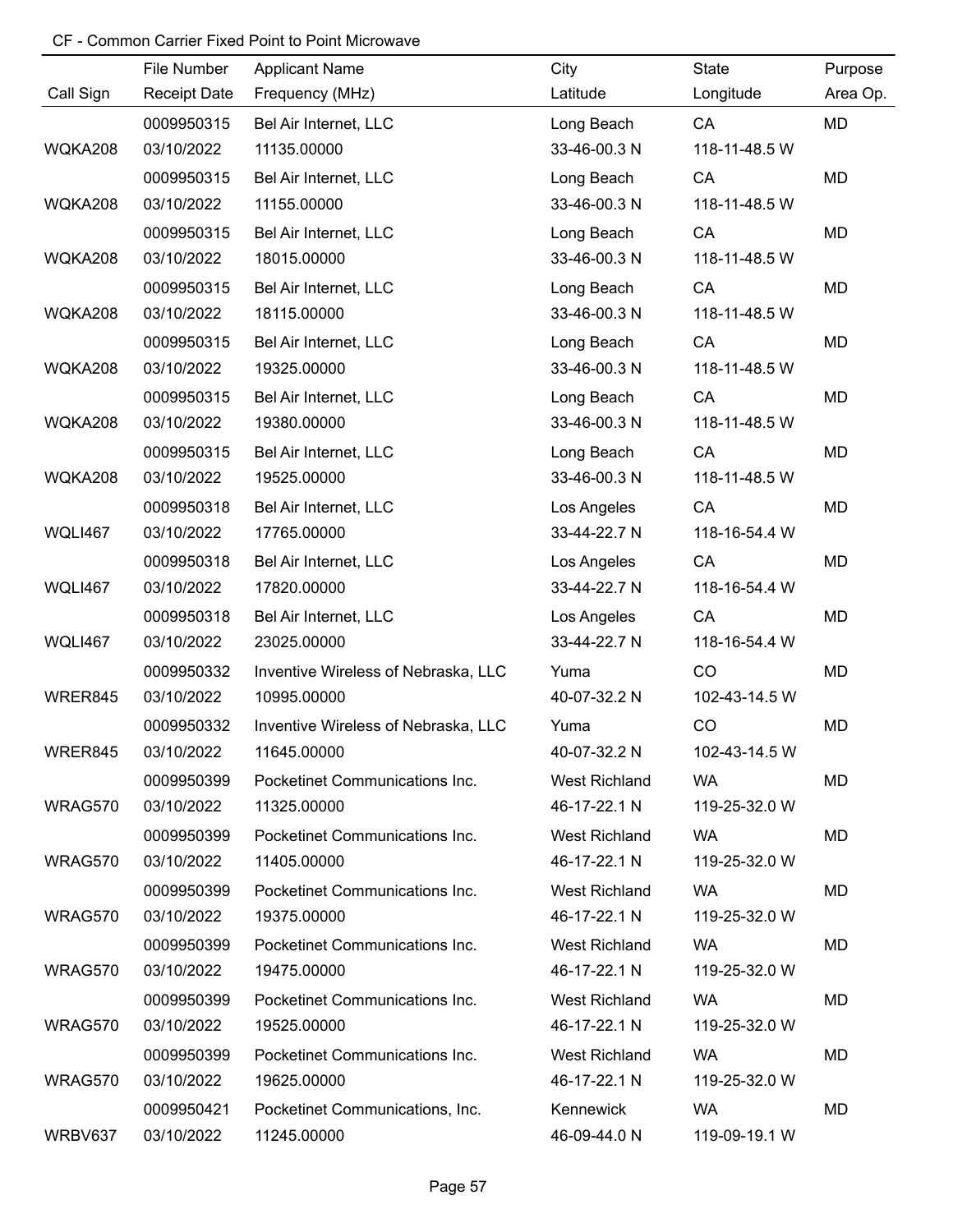| File Number<br>City<br><b>Applicant Name</b><br>Call Sign<br><b>Receipt Date</b><br>Frequency (MHz)<br>Latitude<br>Pocketinet Communications, Inc.<br>0009950421<br>Kennewick | State<br>Longitude<br><b>WA</b><br>119-09-19.1 W<br><b>WA</b> | Purpose<br>Area Op.<br>MD |
|-------------------------------------------------------------------------------------------------------------------------------------------------------------------------------|---------------------------------------------------------------|---------------------------|
|                                                                                                                                                                               |                                                               |                           |
|                                                                                                                                                                               |                                                               |                           |
| 03/10/2022<br>46-09-44.0 N<br>WRBV637<br>11325.00000                                                                                                                          |                                                               |                           |
| 0009950442<br><b>Pocketinet Communications</b><br>Pasco                                                                                                                       |                                                               | <b>MD</b>                 |
| WRNP659<br>03/10/2022<br>10755.00000<br>46-13-55.3 N                                                                                                                          | 119-02-24.0 W                                                 |                           |
| 0009950442<br><b>Pocketinet Communications</b><br>Pasco                                                                                                                       | <b>WA</b>                                                     | MD                        |
| 03/10/2022<br>10835.00000<br>WRNP659<br>46-13-55.3 N                                                                                                                          | 119-02-24.0 W                                                 |                           |
| Wilmington<br>0009950595<br>Cellco Partnership                                                                                                                                | <b>NC</b>                                                     | <b>MD</b>                 |
| WROC604<br>03/11/2022<br>17815.00000<br>34-14-54.3 N                                                                                                                          | 077-57-19.6 W                                                 |                           |
| 0009950595<br>Cellco Partnership<br>Wilmington                                                                                                                                | <b>NC</b>                                                     | <b>MD</b>                 |
| WROC604<br>03/11/2022<br>17865.00000<br>34-14-54.3 N                                                                                                                          | 077-57-19.6 W                                                 |                           |
| Cellco Partnership<br>0009950595<br>Wilmington                                                                                                                                | <b>NC</b>                                                     | MD                        |
| WROC604<br>03/11/2022<br>34-14-54.3 N<br>17980.00000                                                                                                                          | 077-57-19.6 W                                                 |                           |
| 0009950595<br>Cellco Partnership<br>Wilmington                                                                                                                                | <b>NC</b>                                                     | <b>MD</b>                 |
| WROC604<br>03/11/2022<br>18060.00000<br>34-14-54.3 N                                                                                                                          | 077-57-19.6 W                                                 |                           |
| 0009951059<br>Hawthorne<br>Commnet of Nevada, LLC                                                                                                                             | <b>NV</b>                                                     | <b>MD</b>                 |
| 03/11/2022<br>11265.00000<br>38-27-27.4 N<br>WRAL645                                                                                                                          | 118-45-54.1 W                                                 |                           |
| 0009951059<br>Commnet of Nevada, LLC<br>Hawthorne                                                                                                                             | <b>NV</b>                                                     | MD                        |
| 03/11/2022<br>11645.00000<br>38-27-27.4 N<br>WRAL645                                                                                                                          | 118-45-54.1 W                                                 |                           |
| Hawthorne<br>0009951059<br>Commnet of Nevada, LLC                                                                                                                             | <b>NV</b>                                                     | MD                        |
| 03/11/2022<br>38-27-27.4 N<br>WRAL645<br>19620.00000                                                                                                                          | 118-45-54.1 W                                                 |                           |
| 0009951263<br>Pocketinet Communications Inc.<br>Prosser                                                                                                                       | <b>WA</b>                                                     | <b>MD</b>                 |
| WRAG571<br>03/11/2022<br>11405.00000<br>46-11-10.6 N                                                                                                                          | 119-45-18.3 W                                                 |                           |
| <b>T-MOBILE LICENSE LLC</b><br>0009951317<br><b>Black Canyon City</b>                                                                                                         | AZ                                                            | MD                        |
| 03/11/2022<br>34-11-09.9 N<br>WRPR327<br>11425.00000                                                                                                                          | 112-08-04.3 W                                                 |                           |
| 0009951317<br><b>T-MOBILE LICENSE LLC</b><br>Black Canyon City AZ                                                                                                             |                                                               | MD                        |
| 03/11/2022<br>11585.00000<br>34-11-09.9 N<br>WRPR327                                                                                                                          | 112-08-04.3 W                                                 |                           |
| <b>T-MOBILE LICENSE LLC</b><br>0009951317<br><b>Black Canyon City</b>                                                                                                         | AZ                                                            | MD                        |
| 03/11/2022<br>34-11-09.9 N<br>WRPR327<br>19540.00000                                                                                                                          | 112-08-04.3 W                                                 |                           |
| 0009951317<br><b>T-MOBILE LICENSE LLC</b><br><b>Black Canyon City</b>                                                                                                         | AZ                                                            | MD                        |
| 03/11/2022<br>34-11-09.9 N<br>WRPR327<br>19620.00000                                                                                                                          | 112-08-04.3 W                                                 |                           |
| <b>T-MOBILE LICENSE LLC</b><br>0009951318<br><b>Spring Valley</b>                                                                                                             | <b>AZ</b>                                                     | MD                        |
| 03/11/2022<br>10755.00000<br>34-19-35.2 N<br>WQYK228                                                                                                                          | 112-08-16.2 W                                                 |                           |
| 0009951318<br><b>T-MOBILE LICENSE LLC</b><br><b>Spring Valley</b>                                                                                                             | <b>AZ</b>                                                     | MD                        |
| WQYK228<br>03/11/2022<br>10835.00000<br>34-19-35.2 N                                                                                                                          | 112-08-16.2 W                                                 |                           |
| <b>T-MOBILE LICENSE LLC</b><br>0009951318<br><b>Spring Valley</b>                                                                                                             | <b>AZ</b>                                                     | MD                        |
| 03/11/2022<br>10935.00000<br>34-19-35.2 N<br>WQYK228                                                                                                                          | 112-08-16.2 W                                                 |                           |
| 0009951318<br><b>T-MOBILE LICENSE LLC</b><br><b>Spring Valley</b>                                                                                                             | <b>AZ</b>                                                     | MD                        |
| WQYK228<br>03/11/2022<br>11095.00000<br>34-19-35.2 N                                                                                                                          | 112-08-16.2 W                                                 |                           |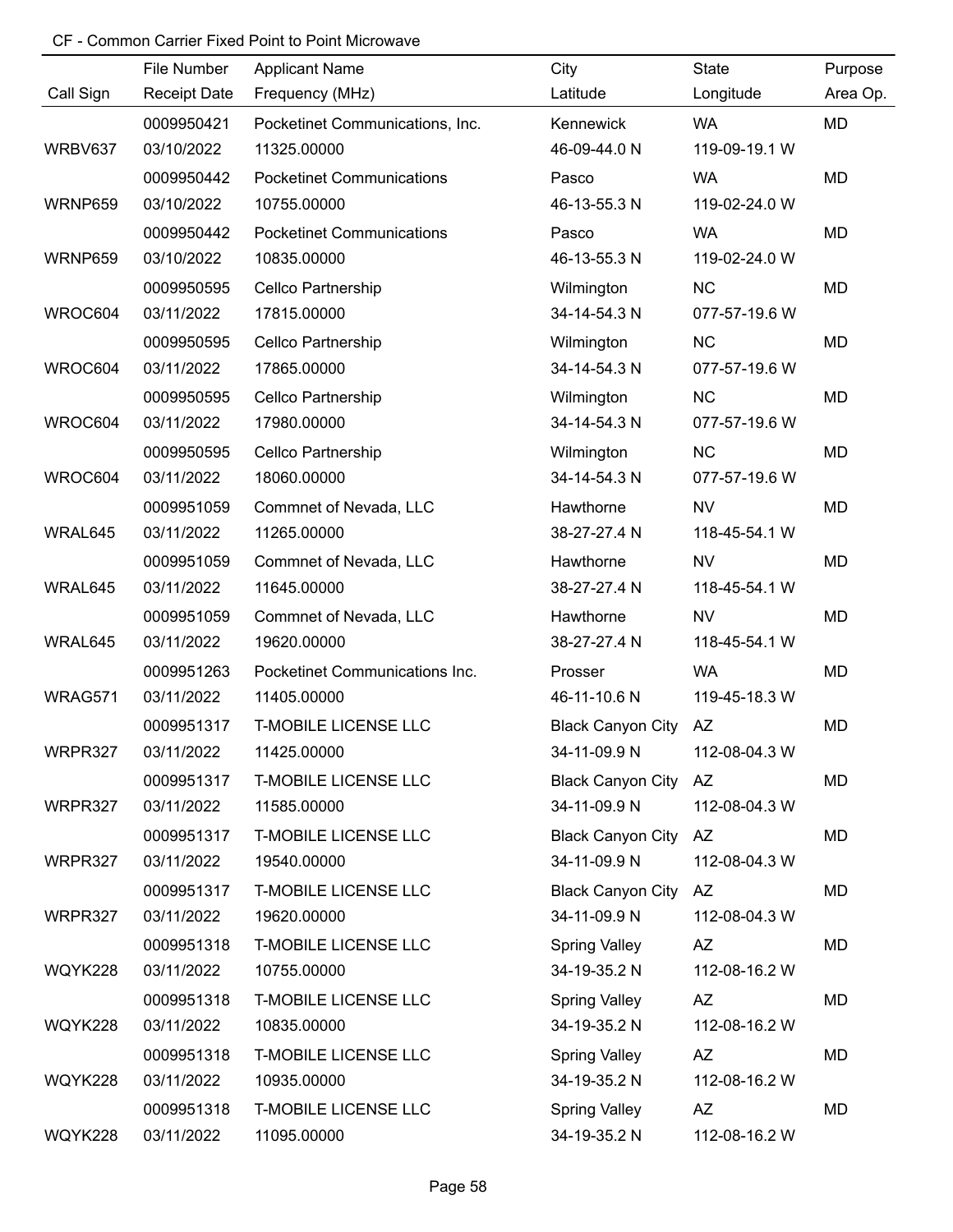|                | File Number         | <b>Applicant Name</b>       | City                 | State         | Purpose   |
|----------------|---------------------|-----------------------------|----------------------|---------------|-----------|
| Call Sign      | <b>Receipt Date</b> | Frequency (MHz)             | Latitude             | Longitude     | Area Op.  |
|                | 0009951318          | <b>T-MOBILE LICENSE LLC</b> | <b>Spring Valley</b> | <b>AZ</b>     | <b>MD</b> |
| WQYK228        | 03/11/2022          | 18065.00000                 | 34-19-35.2 N         | 112-08-16.2 W |           |
|                | 0009951318          | <b>T-MOBILE LICENSE LLC</b> | <b>Spring Valley</b> | <b>AZ</b>     | MD        |
| WQYK228        | 03/11/2022          | 18115.00000                 | 34-19-35.2 N         | 112-08-16.2 W |           |
|                | 0009951431          | <b>T-MOBILE LICENSE LLC</b> | Willows              | CA            | MD        |
| WQUM669        | 03/11/2022          | 10915.00000                 | 39-24-24.4 N         | 122-12-41.9 W |           |
|                | 0009951431          | <b>T-MOBILE LICENSE LLC</b> | Willows              | CA            | MD        |
| WQUM669        | 03/11/2022          | 10935.00000                 | 39-24-24.4 N         | 122-12-41.9 W |           |
|                | 0009951431          | <b>T-MOBILE LICENSE LLC</b> | Willows              | CA            | MD        |
| WQUM669        | 03/11/2022          | 17815.00000                 | 39-24-24.4 N         | 122-12-41.9 W |           |
|                | 0009951431          | <b>T-MOBILE LICENSE LLC</b> | Willows              | CA            | <b>MD</b> |
| WQUM669        | 03/11/2022          | 17920.00000                 | 39-24-24.4 N         | 122-12-41.9 W |           |
|                | 0009951434          | <b>T-MOBILE LICENSE LLC</b> | Maxwell              | CA            | MD        |
| <b>WQVW804</b> | 03/11/2022          | 11405.00000                 | 39-16-37.0 N         | 122-11-35.1 W |           |
|                | 0009951434          | <b>T-MOBILE LICENSE LLC</b> | Maxwell              | CA            | MD        |
| <b>WQVW804</b> | 03/11/2022          | 11425.00000                 | 39-16-37.0 N         | 122-11-35.1 W |           |
|                | 0009951436          | <b>T-MOBILE LICENSE LLC</b> | Williams             | AZ            | MD        |
| WQJJ477        | 03/11/2022          | 06635.00000                 | 35-11-58.6 N         | 112-12-15.3 W |           |
|                | 0009951436          | <b>T-MOBILE LICENSE LLC</b> | Williams             | AZ            | MD        |
| WQJJ477        | 03/11/2022          | 06815.00000                 | 35-11-58.6 N         | 112-12-15.3 W |           |
|                | 0009951436          | <b>T-MOBILE LICENSE LLC</b> | Williams             | <b>AZ</b>     | MD        |
| WQJJ477        | 03/11/2022          | 17840.00000                 | 35-11-58.6 N         | 112-12-15.3 W |           |
|                | 0009951438          | <b>T-MOBILE LICENSE LLC</b> | Maysville            | GA            | <b>MD</b> |
| WQVC900        | 03/11/2022          | 10855.00000                 | 34-13-21.5 N         | 083-32-00.9 W |           |
|                | 0009951441          | <b>T-MOBILE LICENSE LLC</b> | Valle                | AZ            | MD        |
| WQRH992        | 03/11/2022          | 06655.00000                 | 35-38-54.1 N         | 112-08-29.4 W |           |
|                | 0009951441          | <b>T-MOBILE LICENSE LLC</b> | Valle                | AZ            | MD        |
| WQRH992        | 03/11/2022          | 06795.00000                 | 35-38-54.1 N         | 112-08-29.4 W |           |
|                | 0009951446          | <b>T-MOBILE LICENSE LLC</b> | Round Mountain       | CA            | MD        |
| WRAG236        | 03/11/2022          | 05974.85000                 | 40-48-18.0 N         | 121-57-29.8 W |           |
|                | 0009951446          | <b>T-MOBILE LICENSE LLC</b> | Round Mountain       | CA            | MD        |
| WRAG236        | 03/11/2022          | 06034.15000                 | 40-48-18.0 N         | 121-57-29.8 W |           |
|                | 0009951446          | <b>T-MOBILE LICENSE LLC</b> | Round Mountain       | CA            | MD        |
| WRAG236        | 03/11/2022          | 06063.80000                 | 40-48-18.0 N         | 121-57-29.8 W |           |
|                | 0009951446          | <b>T-MOBILE LICENSE LLC</b> | Round Mountain       | CA            | MD        |
| WRAG236        | 03/11/2022          | 06123.10000                 | 40-48-18.0 N         | 121-57-29.8 W |           |
|                | 0009951446          | <b>T-MOBILE LICENSE LLC</b> | Round Mountain       | CA            | MD        |
| WRAG236        | 03/11/2022          | 10855.00000                 | 40-48-18.0 N         | 121-57-29.8 W |           |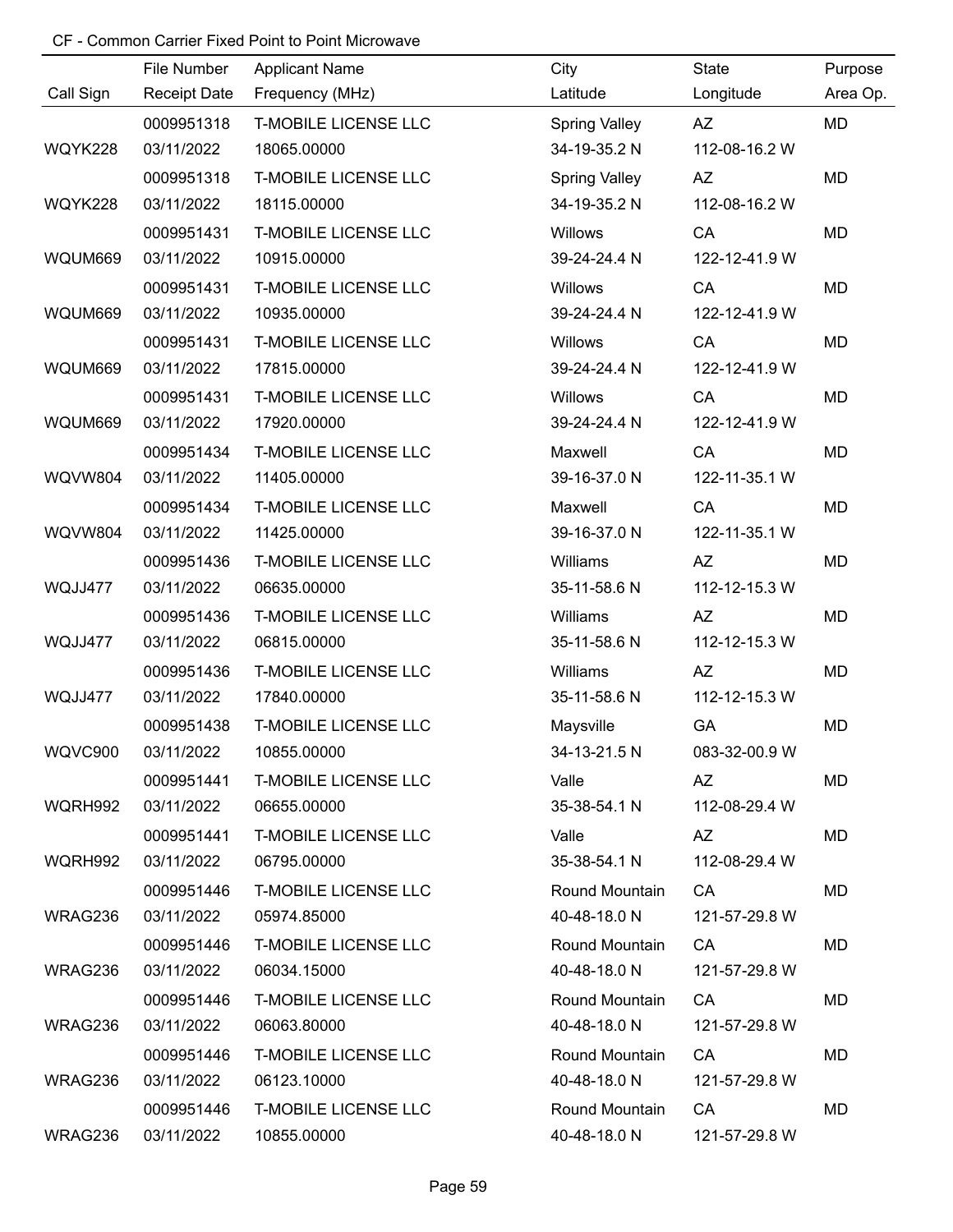|                | File Number         | <b>Applicant Name</b>                 | City               | State         | Purpose   |
|----------------|---------------------|---------------------------------------|--------------------|---------------|-----------|
| Call Sign      | <b>Receipt Date</b> | Frequency (MHz)                       | Latitude           | Longitude     | Area Op.  |
|                | 0009951446          | <b>T-MOBILE LICENSE LLC</b>           | Round Mountain     | CA            | <b>MD</b> |
| WRAG236        | 03/11/2022          | 11465.00000                           | 40-48-18.0 N       | 121-57-29.8 W |           |
|                | 0009951447          | <b>T-MOBILE LICENSE LLC</b>           | Commerce           | GA            | MD        |
| <b>WQVC820</b> | 03/11/2022          | 11345.00000                           | 34-14-15.5 N       | 083-27-07.8 W |           |
|                | 0009951448          | <b>T-MOBILE LICENSE LLC</b>           | <b>CHICKAMAUGA</b> | GA            | <b>MD</b> |
| WQVC931        | 03/11/2022          | 10775.00000                           | 34-52-46.5 N       | 085-16-13.3 W |           |
|                | 0009951448          | <b>T-MOBILE LICENSE LLC</b>           | <b>CHICKAMAUGA</b> | GA            | <b>MD</b> |
| WQVC931        | 03/11/2022          | 10855.00000                           | 34-52-46.5 N       | 085-16-13.3 W |           |
|                | 0009951448          | <b>T-MOBILE LICENSE LLC</b>           | <b>CHICKAMAUGA</b> | GA            | MD        |
| WQVC931        | 03/11/2022          | 11095.00000                           | 34-52-46.5 N       | 085-16-13.3 W |           |
|                | 0009951448          | <b>T-MOBILE LICENSE LLC</b>           | <b>CHICKAMAUGA</b> | <b>GA</b>     | MD        |
| WQVC931        | 03/11/2022          | 19325.00000                           | 34-52-46.5 N       | 085-16-13.3 W |           |
|                | 0009951449          | <b>T-MOBILE LICENSE LLC</b>           | Parlier            | CA            | MD        |
| <b>WQYS722</b> | 03/11/2022          | 19325.00000                           | 36-36-15.0 N       | 119-33-35.0 W |           |
|                | 0009951449          | <b>T-MOBILE LICENSE LLC</b>           | Parlier            | CA            | MD        |
| <b>WQYS722</b> | 03/11/2022          | 19375.00000                           | 36-36-15.0 N       | 119-33-35.0 W |           |
|                | 0009951537          | <b>T-MOBILE LICENSE LLC</b>           | Wendell            | ID            | MD        |
| WQYF943        | 03/11/2022          | 10935.00000                           | 42-45-45.5 N       | 114-41-40.1 W |           |
|                | 0009951537          | <b>T-MOBILE LICENSE LLC</b>           | Wendell            | ID            | MD        |
| WQYF943        | 03/11/2022          | 11095.00000                           | 42-45-45.5 N       | 114-41-40.1 W |           |
|                | 0009951537          | <b>T-MOBILE LICENSE LLC</b>           | Wendell            | ID            | <b>MD</b> |
| WQYF943        | 03/11/2022          | 17965.00000                           | 42-45-45.5 N       | 114-41-40.1 W |           |
|                | 0009951537          | <b>T-MOBILE LICENSE LLC</b>           | Wendell            | ID            | <b>MD</b> |
| WQYF943        | 03/11/2022          | 18015.00000                           | 42-45-45.5 N       | 114-41-40.1 W |           |
|                | 0009951542          | <b>T-MOBILE LICENSE LLC</b>           | <b>HAGERMAN</b>    | ID            | MD        |
| WRCM231        | 03/11/2022          | 11425.00000                           | 42-51-10.6 N       | 114-54-44.4 W |           |
|                | 0009951542          | <b>T-MOBILE LICENSE LLC</b>           | <b>HAGERMAN</b>    | ID            | MD        |
| WRCM231        | 03/11/2022          | 11585.00000                           | 42-51-10.6 N       | 114-54-44.4 W |           |
|                | 0009950092          | <b>AT&amp;T Mobility Spectrum LLC</b> | Wilson             | TX            | <b>NE</b> |
|                | 03/10/2022          | 06197.24000                           | 33-20-16.5 N       | 101-48-27.5 W |           |
|                | 0009950092          | <b>AT&amp;T Mobility Spectrum LLC</b> | Wilson             | <b>TX</b>     | <b>NE</b> |
|                | 03/10/2022          | 06256.54000                           | 33-20-16.5 N       | 101-48-27.5 W |           |
|                | 0009950092          | <b>AT&amp;T Mobility Spectrum LLC</b> | Wilson             | TX            | <b>NE</b> |
|                | 03/10/2022          | 06286.19000                           | 33-20-16.5 N       | 101-48-27.5 W |           |
|                | 0009950092          | AT&T Mobility Spectrum LLC            | Wilson             | <b>TX</b>     | <b>NE</b> |
|                | 03/10/2022          | 06345.49000                           | 33-20-16.5 N       | 101-48-27.5 W |           |
|                | 0009950328          | Inventive Wireless of Nebraska, LLC   | <b>YUMA</b>        | CO            | <b>NE</b> |
|                | 03/10/2022          | 11155.00000                           | 40-08-35.0 N       | 102-48-53.0 W |           |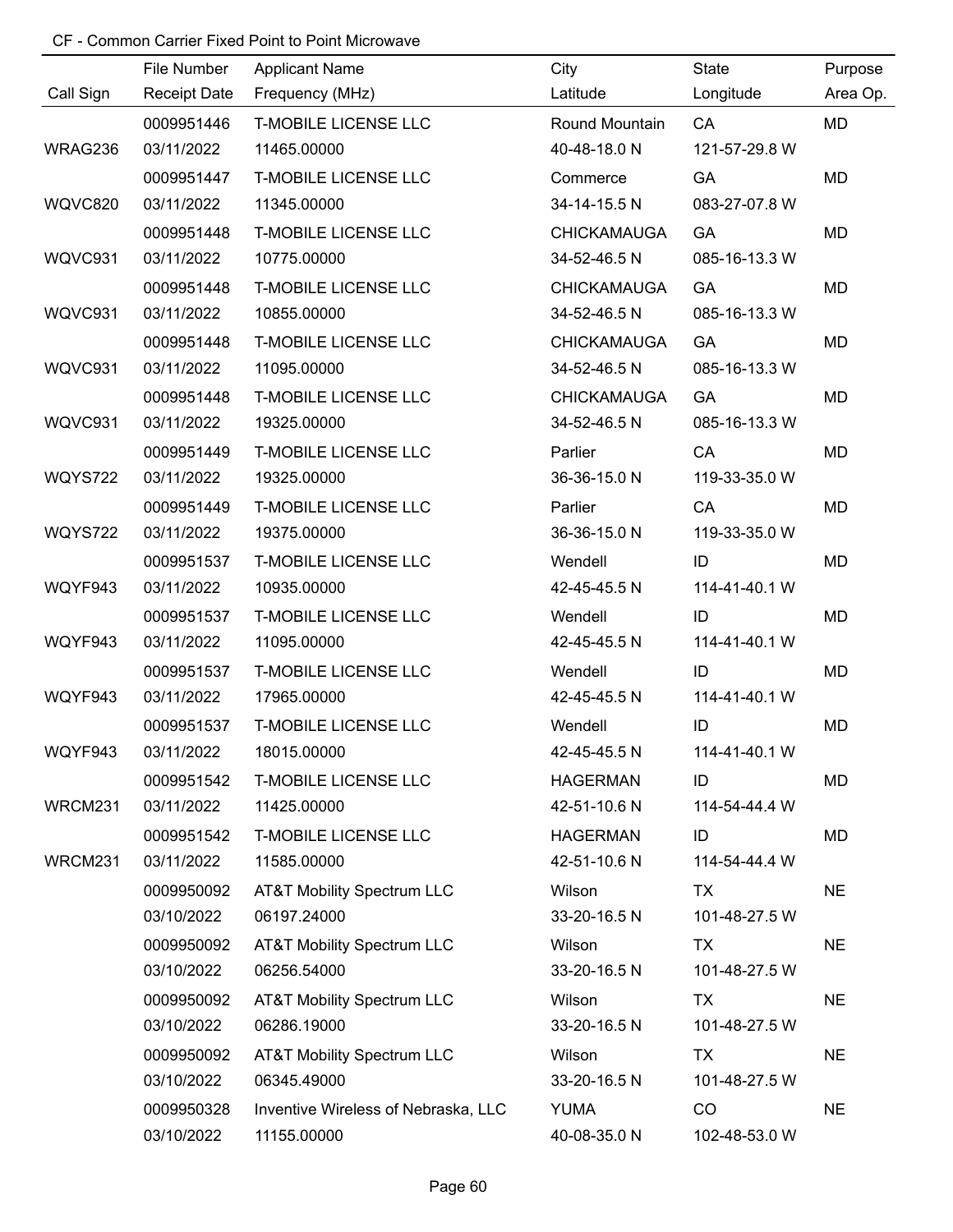|           | File Number         | <b>Applicant Name</b>       | City              | State         | Purpose   |
|-----------|---------------------|-----------------------------|-------------------|---------------|-----------|
| Call Sign | <b>Receipt Date</b> | Frequency (MHz)             | Latitude          | Longitude     | Area Op.  |
|           | 0009950604          | Cellco Partnership          | <b>WILMINGTON</b> | <b>NC</b>     | <b>NE</b> |
|           | 03/11/2022          | 19540.00000                 | 34-17-12.8 N      | 077-55-19.9 W |           |
|           | 0009950604          | Cellco Partnership          | <b>WILMINGTON</b> | <b>NC</b>     | <b>NE</b> |
|           | 03/11/2022          | 19620.00000                 | 34-17-12.8 N      | 077-55-19.9 W |           |
|           | 0009951041          | Commnet of Nevada, LLC      | Hawthorne         | <b>NV</b>     | <b>NE</b> |
|           | 03/11/2022          | 18060.00000                 | 38-23-10.4 N      | 118-46-05.1 W |           |
|           | 0009951282          | Cellco Partnership          | Garland           | <b>TX</b>     | <b>NE</b> |
|           | 03/11/2022          | 17980.00000                 | 32-59-02.5 N      | 096-38-55.0 W |           |
|           | 0009951282          | Cellco Partnership          | Garland           | <b>TX</b>     | <b>NE</b> |
|           | 03/11/2022          | 18060.00000                 | 32-59-02.5 N      | 096-38-55.0 W |           |
|           | 0009951324          | Cellco Partnership          | Plano             | <b>TX</b>     | <b>NE</b> |
|           | 03/11/2022          | 19540.00000                 | 33-00-41.7 N      | 096-37-50.1 W |           |
|           | 0009951324          | Cellco Partnership          | Plano             | TX            | <b>NE</b> |
|           | 03/11/2022          | 19620.00000                 | 33-00-41.7 N      | 096-37-50.1 W |           |
|           | 0009951423          | <b>T-MOBILE LICENSE LLC</b> | <b>SARASOTA</b>   | FL.           | <b>NE</b> |
|           | 03/11/2022          | 11325.00000                 | 27-18-01.2 N      | 082-25-37.3 W |           |
|           | 0009951423          | <b>T-MOBILE LICENSE LLC</b> | <b>SARASOTA</b>   | FL.           | <b>NE</b> |
|           | 03/11/2022          | 11405.00000                 | 27-18-01.2 N      | 082-25-37.3 W |           |
|           | 0009951424          | <b>T-MOBILE LICENSE LLC</b> | Churchill South   | AZ            | <b>NE</b> |
|           | 03/11/2022          | 11545.00000                 | 33-45-12.6 N      | 112-29-58.6 W |           |
|           | 0009951424          | <b>T-MOBILE LICENSE LLC</b> | Churchill South   | <b>AZ</b>     | <b>NE</b> |
|           | 03/11/2022          | 11625.00000                 | 33-45-12.6 N      | 112-29-58.6 W |           |
|           | 0009951425          | <b>T-MOBILE LICENSE LLC</b> | Reedley           | CA            | <b>NE</b> |
|           | 03/11/2022          | 17765.00000                 | 36-36-27.0 N      | 119-27-43.2 W |           |
|           | 0009951426          | <b>T-MOBILE LICENSE LLC</b> | Pinecrest         | FL.           | <b>NE</b> |
|           | 03/11/2022          | 10995.00000                 | 27-51-13.2 N      | 082-08-52.4 W |           |
|           | 0009951427          | <b>T-MOBILE LICENSE LLC</b> | CHATAHOOCHEE FL   |               | <b>NE</b> |
|           | 03/11/2022          | 11225.00000                 | 30-36-12.2 N      | 084-44-54.2 W |           |
|           | 0009951427          | <b>T-MOBILE LICENSE LLC</b> | CHATAHOOCHEE FL   |               | <b>NE</b> |
|           | 03/11/2022          | 11265.00000                 | 30-36-12.2 N      | 084-44-54.2 W |           |
|           | 0009951428          | <b>T-MOBILE LICENSE LLC</b> | Paul Spur         | AZ            | <b>NE</b> |
|           | 03/11/2022          | 11565.00000                 | 31-21-55.3 N      | 109-43-31.2 W |           |
|           | 0009951429          | <b>T-MOBILE LICENSE LLC</b> | Lake Placid       | FL.           | <b>NE</b> |
|           | 03/11/2022          | 10815.00000                 | 27-18-03.0 N      | 081-21-26.0 W |           |
|           | 0009951429          | <b>T-MOBILE LICENSE LLC</b> | Lake Placid       | FL.           | <b>NE</b> |
|           | 03/11/2022          | 10855.00000                 | 27-18-03.0 N      | 081-21-26.0 W |           |
|           | 0009951430          | <b>T-MOBILE LICENSE LLC</b> | <b>Plant City</b> | FL.           | <b>NE</b> |
|           | 03/11/2022          | 11485.00000                 | 27-52-55.9 N      | 082-06-52.7 W |           |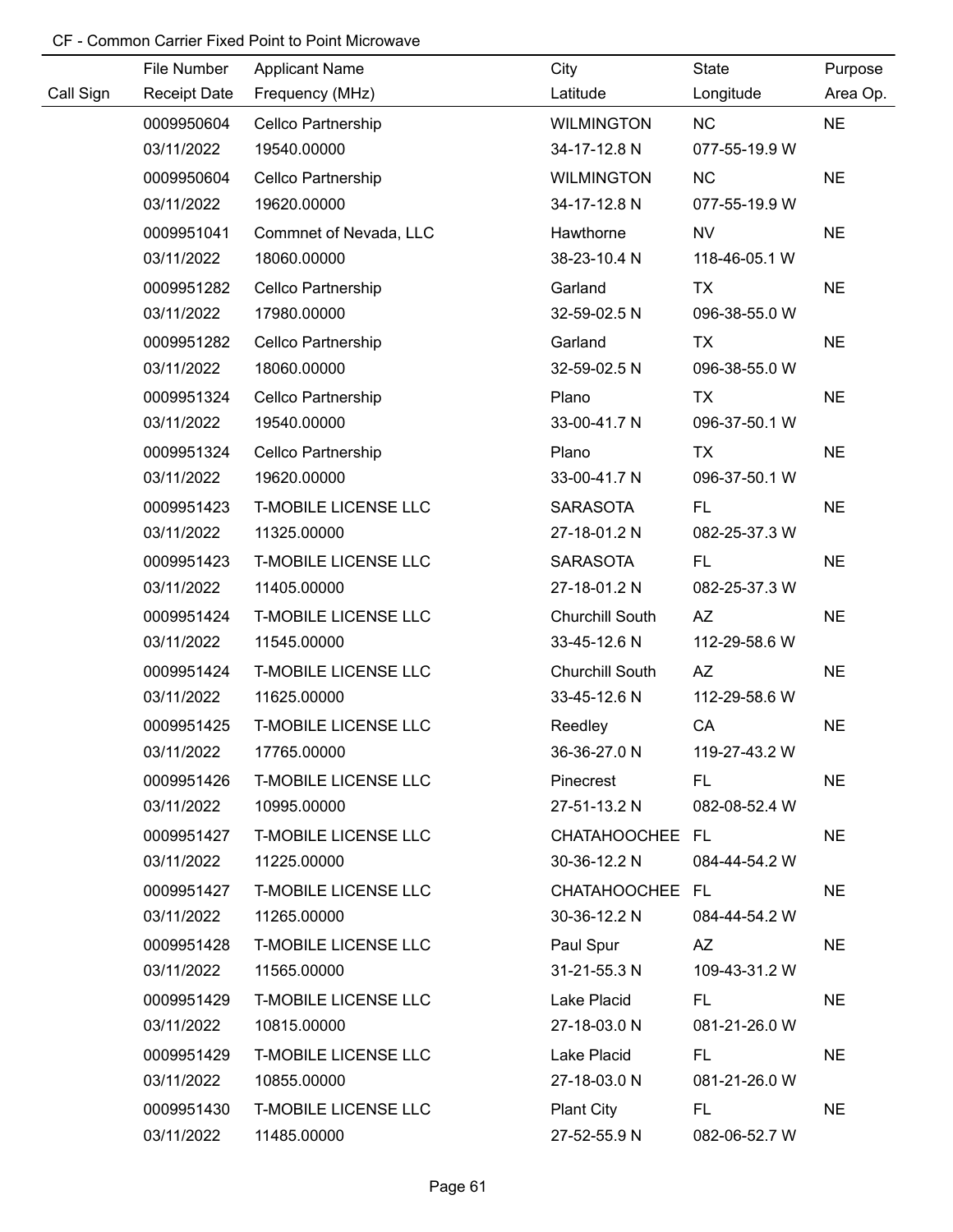|           | File Number              | <b>Applicant Name</b>                      | City                        | State               | Purpose   |
|-----------|--------------------------|--------------------------------------------|-----------------------------|---------------------|-----------|
| Call Sign | Receipt Date             | Frequency (MHz)                            | Latitude                    | Longitude           | Area Op.  |
|           | 0009951432               | <b>T-MOBILE LICENSE LLC</b>                | <b>LAKE PLACID</b>          | FL.                 | <b>NE</b> |
|           | 03/11/2022               | 11305.00000                                | 27-17-27.6 N                | 081-18-53.5 W       |           |
|           | 0009951432               | <b>T-MOBILE LICENSE LLC</b>                | <b>LAKE PLACID</b>          | FL.                 | <b>NE</b> |
|           | 03/11/2022               | 11345.00000                                | 27-17-27.6 N                | 081-18-53.5 W       |           |
|           | 0009951433               | <b>T-MOBILE LICENSE LLC</b>                | Sarasota                    | FL.                 | <b>NE</b> |
|           | 03/11/2022               | 10835.00000                                | 27-20-19.9 N                | 082-23-16.1 W       |           |
|           | 0009951433               | <b>T-MOBILE LICENSE LLC</b>                | Sarasota                    | FL.                 | <b>NE</b> |
|           | 03/11/2022               | 10915.00000                                | 27-20-19.9 N                | 082-23-16.1 W       |           |
|           | 0009951435               | <b>T-MOBILE LICENSE LLC</b>                | Hacienda Heights            | CA                  | <b>NE</b> |
|           | 03/11/2022               | 19540.00000                                | 33-59-33.2 N                | 117-58-20.8 W       |           |
|           | 0009951435               | <b>T-MOBILE LICENSE LLC</b>                | Hacienda Heights            | CA                  | <b>NE</b> |
|           | 03/11/2022               | 19620.00000                                | 33-59-33.2 N                | 117-58-20.8 W       |           |
|           | 0009951439               | <b>T-MOBILE LICENSE LLC</b>                | Beardsley                   | <b>AZ</b>           | <b>NE</b> |
|           | 03/11/2022               | 11055.00000                                | 33-41-34.0 N                | 112-24-06.2 W       |           |
|           | 0009951439               | <b>T-MOBILE LICENSE LLC</b>                | Beardsley                   | AZ                  | <b>NE</b> |
|           | 03/11/2022               | 11135.00000                                | 33-41-34.0 N                | 112-24-06.2 W       |           |
|           | 0009951440               | <b>T-MOBILE LICENSE LLC</b>                | WALTON COUNTY GA            |                     | <b>NE</b> |
|           | 03/11/2022               | 19375.00000                                | 33-48-27.0 N                | 083-46-57.0 W       |           |
|           | 0009951440               | <b>T-MOBILE LICENSE LLC</b>                | <b>WALTON COUNTY GA</b>     |                     | <b>NE</b> |
|           | 03/11/2022               | 19425.00000                                | 33-48-27.0 N                | 083-46-57.0 W       |           |
|           | 0009951442               | <b>T-MOBILE LICENSE LLC</b>                | Hacienda Heights            | CA                  | <b>NE</b> |
|           | 03/11/2022               | 17980.00000                                | 33-59-40.1 N                | 117-58-09.3 W       |           |
|           | 0009951442               | <b>T-MOBILE LICENSE LLC</b>                | Hacienda Heights            | CA                  | <b>NE</b> |
|           | 03/11/2022               | 18060.00000                                | 33-59-40.1 N                | 117-58-09.3 W       |           |
|           | 0009951444<br>03/11/2022 | <b>T-MOBILE LICENSE LLC</b><br>11265.00000 | Chickamauga<br>34-55-16.7 N | GA<br>085-17-01.1 W | <b>NE</b> |
|           | 0009951444               | <b>T-MOBILE LICENSE LLC</b>                |                             | GA                  | <b>NE</b> |
|           | 03/11/2022               | 11345.00000                                | Chickamauga<br>34-55-16.7 N | 085-17-01.1 W       |           |
|           | 0009951451               | <b>T-MOBILE LICENSE LLC</b>                | Monroe                      | GA                  | <b>NE</b> |
|           | 03/11/2022               | 17815.00000                                | 33-48-36.2 N                | 083-48-06.1 W       |           |
|           | 0009951451               | <b>T-MOBILE LICENSE LLC</b>                | Monroe                      | GA                  | <b>NE</b> |
|           | 03/11/2022               | 17865.00000                                | 33-48-36.2 N                | 083-48-06.1 W       |           |
|           | 0009951762               | <b>T-MOBILE LICENSE LLC</b>                |                             |                     | <b>RO</b> |
|           |                          |                                            |                             |                     |           |

WQOZ828 03/11/2022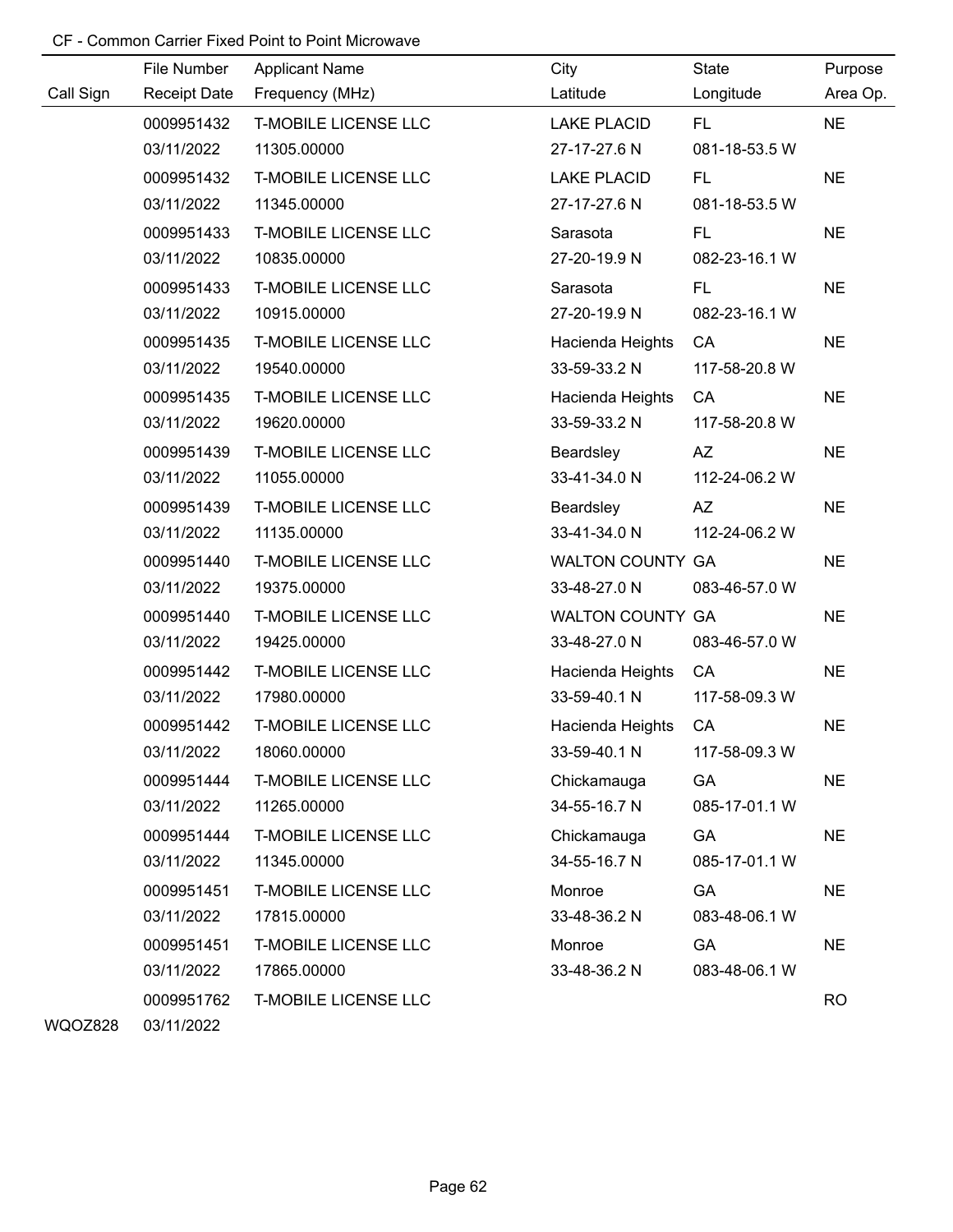# LP - Broadcast Auxiliary Low Power

|           | File Number         | <b>Applicant Name</b>     | City     | State     | Purpose      |
|-----------|---------------------|---------------------------|----------|-----------|--------------|
| Call Sign | <b>Receipt Date</b> | Frequency (MHz)           | Latitude | Longitude | Area Op.     |
|           | 0009951943          | Stafford Sound, Inc.      |          |           | <b>NE</b>    |
|           | 03/11/2022          | 00054.00000 - 00072.00000 |          |           | $\mathsf{N}$ |
|           | 0009951943          | Stafford Sound, Inc.      |          |           | <b>NE</b>    |
|           | 03/11/2022          | 00076.00000 - 00088.00000 |          |           | $\mathsf{N}$ |
|           | 0009951943          | Stafford Sound, Inc.      |          |           | <b>NE</b>    |
|           | 03/11/2022          | 00174.00000 - 00216.00000 |          |           | N            |
|           | 0009951943          | Stafford Sound, Inc.      |          |           | <b>NE</b>    |
|           | 03/11/2022          | 00470.00000 - 00488.00000 |          |           | N            |
|           | 0009951943          | Stafford Sound, Inc.      |          |           | <b>NE</b>    |
|           | 03/11/2022          | 00488.00000 - 00494.00000 |          |           | U            |
|           | 0009951943          | Stafford Sound, Inc.      |          |           | <b>NE</b>    |
|           | 03/11/2022          | 00494.00000 - 00608.00000 |          |           | N            |
|           | 0009951943          | Stafford Sound, Inc.      |          |           | <b>NE</b>    |
|           | 03/11/2022          | 00653.00000 - 00657.00000 |          |           | N            |
|           | 0009951943          | Stafford Sound, Inc.      |          |           | <b>NE</b>    |
|           | 03/11/2022          | 00944.00000 - 00952.00000 |          |           | U            |

|               | File Number         | <b>Applicant Name</b>                 | City          | <b>State</b>  | Purpose  |
|---------------|---------------------|---------------------------------------|---------------|---------------|----------|
| Call Sign     | <b>Receipt Date</b> | Frequency (MHz)                       | Latitude      | Longitude     | Area Op. |
|               | 0009832592          | East Kentucky Power Cooperative, Inc. | <b>WALTON</b> | KY            | AM       |
| <b>WEE735</b> | 03/10/2022          | 06375.14000                           | 38-53-45.2 N  | 084-34-46.8 W |          |
|               | 0009832612          | East Kentucky Power Cooperative, Inc. | Folsom        | KY            | AM       |
| WQAM571       | 03/10/2022          | 06123.10000                           | 38-41-57.4 N  | 084-43-12.4 W |          |
|               | 0009854524          | Etheric Networks, Inc.                | Sunnyvale     | CA            | AM       |
|               | 03/10/2022          | 11465.00000                           | 37-24-54.5 N  | 122-01-27.8 W |          |
|               | 0009864855          | FIF Utah                              | Park City     | UT            | AM       |
| WQRM475       | 03/11/2022          | 10755.00000                           | 40-44-27.3 N  | 111-32-18.5 W |          |
|               | 0009864855          | FIF Utah                              | Park City     | UT            | AM       |
| WQRM475       | 03/11/2022          | 11245.00000                           | 40-44-27.3 N  | 111-32-18.5 W |          |
|               | 0009864855          | FIF Utah                              | Park City     | UT            | AM       |
| WQRM475       | 03/11/2022          | 11545.00000                           | 40-44-27.3 N  | 111-32-18.5 W |          |
|               | 0009864855          | FIF Utah                              | Park City     | UT            | AM       |
| WQRM475       | 03/11/2022          | 17765.00000                           | 40-44-27.3 N  | 111-32-18.5 W |          |
|               | 0009864855          | FIF Utah                              | Park City     | UT            | AM       |
| WQRM475       | 03/11/2022          | 17820.00000                           | 40-44-27.3 N  | 111-32-18.5 W |          |
|               | 0009864855          | FIF Utah                              | Park City     | UT            | AM       |
| WQRM475       | 03/11/2022          | 17900.00000                           | 40-44-27.3 N  | 111-32-18.5 W |          |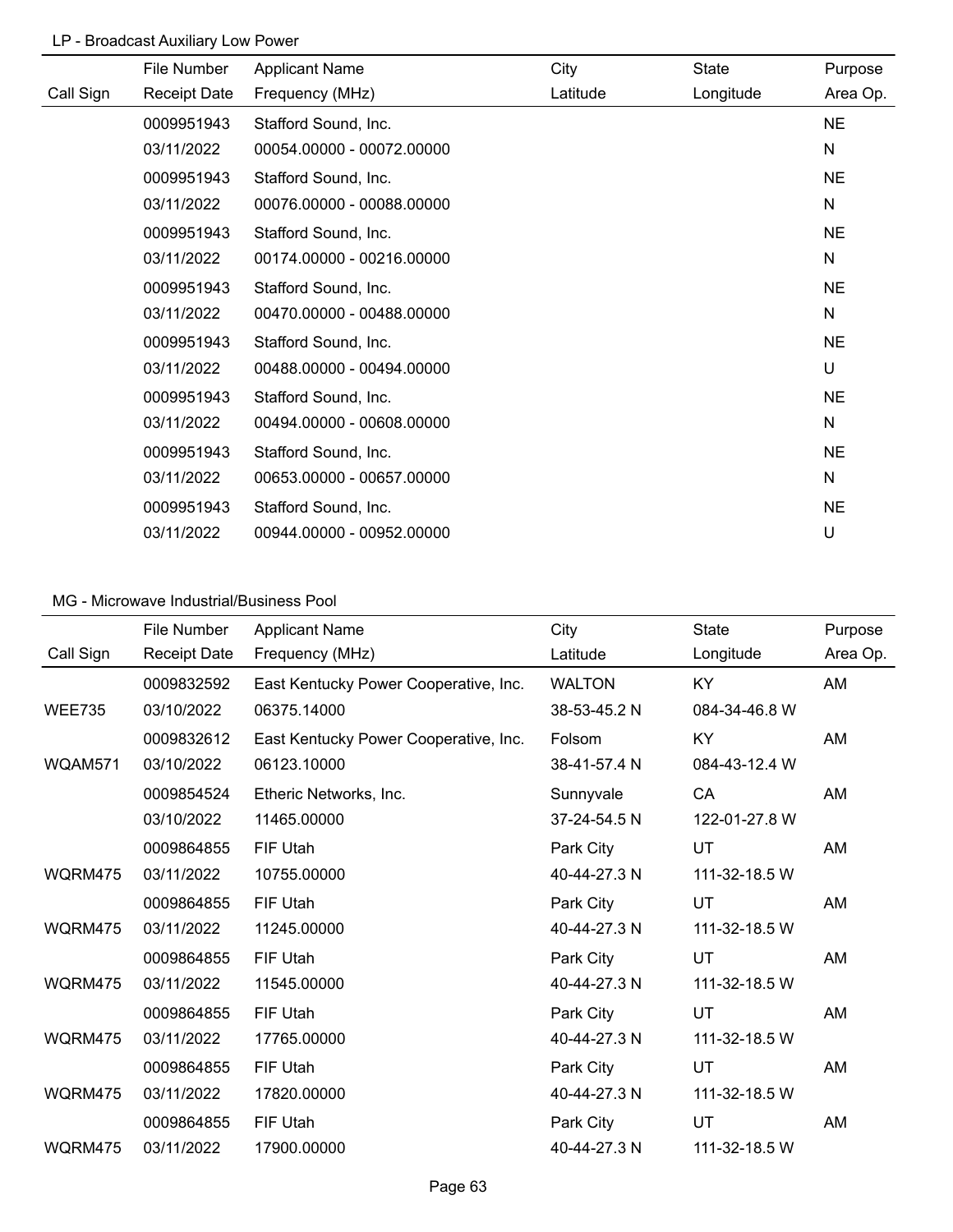|           | File Number         | <b>Applicant Name</b>                   | City            | State         | Purpose   |
|-----------|---------------------|-----------------------------------------|-----------------|---------------|-----------|
| Call Sign | <b>Receipt Date</b> | Frequency (MHz)                         | Latitude        | Longitude     | Area Op.  |
|           | 0009864855          | FIF Utah                                | Park City       | UT            | AM        |
| WQRM475   | 03/11/2022          | 19540.00000                             | 40-44-27.3 N    | 111-32-18.5 W |           |
|           | 0009864855          | FIF Utah                                | Park City       | <b>UT</b>     | AM        |
| WQRM475   | 03/11/2022          | 19620.00000                             | 40-44-27.3 N    | 111-32-18.5 W |           |
|           | 0009865279          | Arbuckle Communications, LLC            | <b>SPRINGER</b> | OK            | AM        |
| WQTN456   | 03/11/2022          | 11325.00000                             | 34-21-44.1 N    | 097-11-04.9 W |           |
|           | 0009865279          | Arbuckle Communications, LLC            | <b>SPRINGER</b> | OK            | AM        |
| WQTN456   | 03/11/2022          | 11565.00000                             | 34-21-44.1 N    | 097-11-04.9 W |           |
|           | 0009865279          | Arbuckle Communications, LLC            | <b>SPRINGER</b> | OK            | AM        |
| WQTN456   | 03/11/2022          | 11645.00000                             | 34-21-44.1 N    | 097-11-04.9 W |           |
|           | 0009873924          | EAST RIVER ELECTRIC POWER COOP HUB CITY |                 | SD            | AM        |
|           | 03/11/2022          | 00928.51250                             | 42-54-06.9 N    | 096-53-13.1 W |           |
|           | 0009873924          | EAST RIVER ELECTRIC POWER COOP HUB CITY |                 | <b>SD</b>     | AM        |
|           | 03/11/2022          | 00952.51250                             | 42-54-06.9 N    | 096-53-13.1 W |           |
|           | 0009938605          | High Speed Idaho Internet LLC           | CALDWELL        | ID            | AM        |
|           | 03/11/2022          | 06389.96500                             | 43-39-56.9 N    | 116-38-04.7 W |           |
|           | 0009949995          | NorthWestern Corporation                | DEER LODGE      | MT            | <b>MD</b> |
| KOV69     | 03/10/2022          | 06197.24000                             | 46-30-47.7 N    | 112-40-23.1 W |           |
|           | 0009949995          | NorthWestern Corporation                | DEER LODGE      | MT            | <b>MD</b> |
| KOV69     | 03/10/2022          | 06256.54000                             | 46-30-47.7 N    | 112-40-23.1 W |           |
|           | 0009949995          | NorthWestern Corporation                | DEER LODGE      | MT            | <b>MD</b> |
| KOV69     | 03/10/2022          | 06286.19000                             | 46-30-47.7 N    | 112-40-23.1 W |           |
|           | 0009949995          | NorthWestern Corporation                | DEER LODGE      | MT            | <b>MD</b> |
| KOV69     | 03/10/2022          | 06365.26000                             | 46-30-47.7 N    | 112-40-23.1 W |           |
|           | 0009949995          | NorthWestern Corporation                | DEER LODGE      | MT            | <b>MD</b> |
| KOV69     | 03/10/2022          | 06375.14000                             | 46-30-47.7 N    | 112-40-23.1 W |           |
|           | 0009949995          | NorthWestern Corporation                | DEER LODGE      | MT            | <b>MD</b> |
| KOV69     | 03/10/2022          | 06414.67000                             | 46-30-47.7 N    | 112-40-23.1 W |           |
|           | 0009949995          | NorthWestern Corporation                | DEER LODGE      | MT            | <b>MD</b> |
| KOV69     | 03/10/2022          | 06705.00000                             | 46-30-47.7 N    | 112-40-23.1 W |           |
|           | 0009949996          | HAWAIIAN ELECTRIC COMPANY INC           | Honolulu        | HI            | <b>MD</b> |
| WQYM640   | 03/10/2022          | 06256.54000                             | 21-28-43.2 N    | 158-03-27.5 W |           |
|           | 0009949996          | HAWAIIAN ELECTRIC COMPANY INC           | Honolulu        | HI            | <b>MD</b> |
| WQYM640   | 03/10/2022          | 06315.84000                             | 21-28-43.2 N    | 158-03-27.5 W |           |
|           | 0009949996          | HAWAIIAN ELECTRIC COMPANY INC           | Honolulu        | HI            | <b>MD</b> |
| WQYM640   | 03/10/2022          | 06345.49000                             | 21-28-43.2 N    | 158-03-27.5 W |           |
|           | 0009949996          | HAWAIIAN ELECTRIC COMPANY INC           | Honolulu        | HI            | <b>MD</b> |
| WQYM640   | 03/10/2022          | 06417.14000                             | 21-28-43.2 N    | 158-03-27.5 W |           |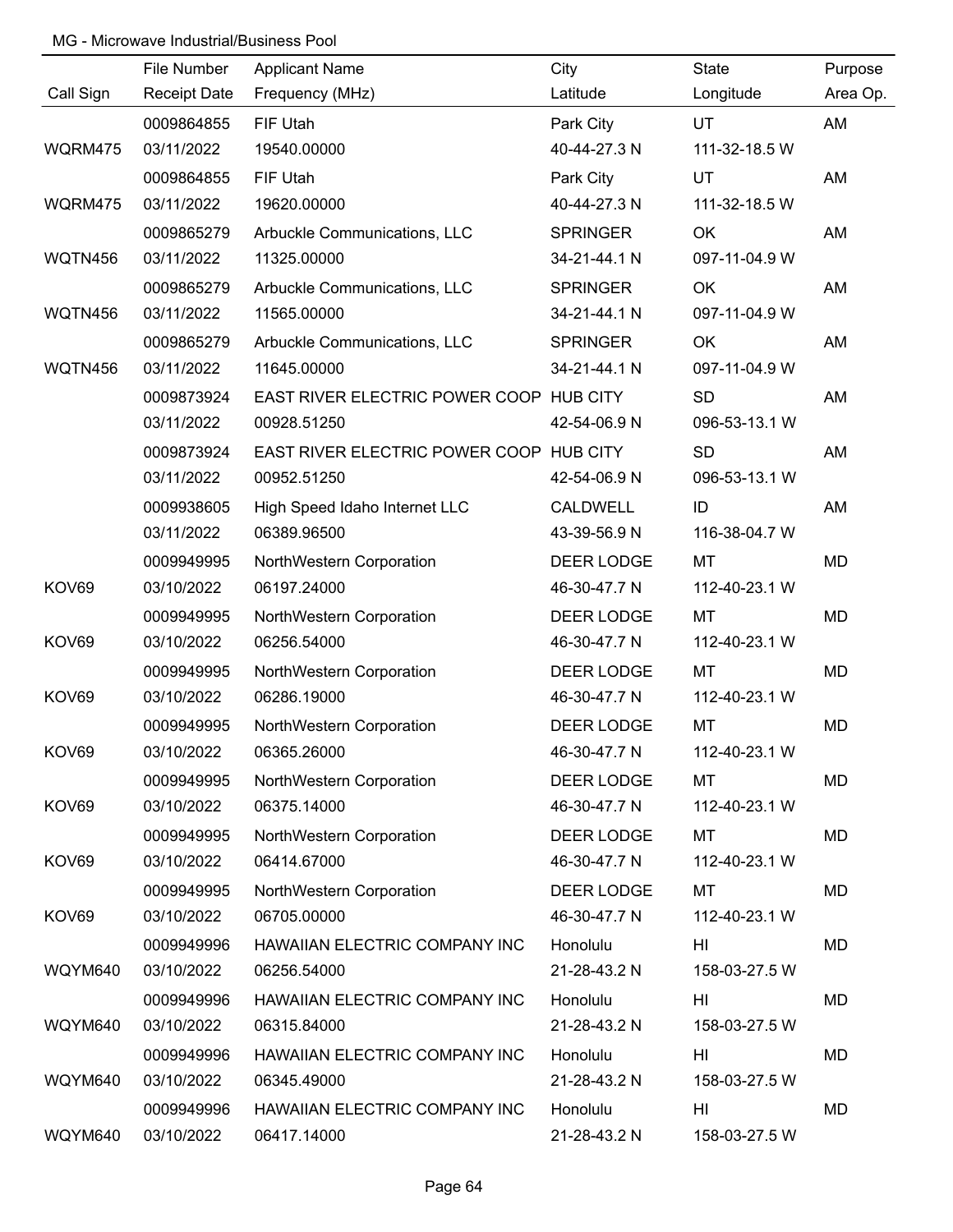|               | File Number         | <b>Applicant Name</b>    | City            | State         | Purpose   |
|---------------|---------------------|--------------------------|-----------------|---------------|-----------|
| Call Sign     | <b>Receipt Date</b> | Frequency (MHz)          | Latitude        | Longitude     | Area Op.  |
|               | 0009949998          | 123. Net, Inc.           | Ann Arbor       | MI            | <b>MD</b> |
| WQMP440       | 03/10/2022          | 11265.00000              | 42-16-41.0 N    | 083-44-32.0 W |           |
|               | 0009949998          | 123. Net, Inc.           | Ann Arbor       | MI            | <b>MD</b> |
| WQMP440       | 03/10/2022          | 11505.00000              | 42-16-41.0 N    | 083-44-32.0 W |           |
|               | 0009949998          | 123. Net, Inc.           | Ann Arbor       | MI            | MD        |
| WQMP440       | 03/10/2022          | 11565.00000              | 42-16-41.0 N    | 083-44-32.0 W |           |
|               | 0009949998          | 123. Net, Inc.           | Ann Arbor       | MI            | MD        |
| WQMP440       | 03/10/2022          | 11645.00000              | 42-16-41.0 N    | 083-44-32.0 W |           |
|               | 0009949998          | 123. Net, Inc.           | Ann Arbor       | MI            | MD        |
| WQMP440       | 03/10/2022          | 17765.00000              | 42-16-41.0 N    | 083-44-32.0 W |           |
|               | 0009949998          | 123. Net, Inc.           | Ann Arbor       | MI            | MD        |
| WQMP440       | 03/10/2022          | 17865.00000              | 42-16-41.0 N    | 083-44-32.0 W |           |
|               | 0009949998          | 123. Net, Inc.           | Ann Arbor       | MI            | MD        |
| WQMP440       | 03/10/2022          | 17965.00000              | 42-16-41.0 N    | 083-44-32.0 W |           |
|               | 0009949998          | 123. Net, Inc.           | Ann Arbor       | MI            | MD        |
| WQMP440       | 03/10/2022          | 18065.00000              | 42-16-41.0 N    | 083-44-32.0 W |           |
|               | 0009949998          | 123. Net, Inc.           | Ann Arbor       | MI            | MD        |
| WQMP440       | 03/10/2022          | 19475.00000              | 42-16-41.0 N    | 083-44-32.0 W |           |
|               | 0009949998          | 123. Net, Inc.           | Ann Arbor       | MI            | MD        |
| WQMP440       | 03/10/2022          | 19575.00000              | 42-16-41.0 N    | 083-44-32.0 W |           |
|               | 0009950001          | NorthWestern Corporation | <b>GARRISON</b> | MT            | MD        |
| <b>WHH609</b> | 03/10/2022          | 06004.50000              | 46-30-57.7 N    | 112-53-20.1 W |           |
|               | 0009950001          | NorthWestern Corporation | <b>GARRISON</b> | MT            | MD        |
| <b>WHH609</b> | 03/10/2022          | 06865.00000              | 46-30-57.7 N    | 112-53-20.1 W |           |
|               | 0009950032          | Etheric Networks, Inc.   | Saratoga        | CA            | MD        |
| WQTY677       | 03/10/2022          | 10815.00000              | 37-13-35.9 N    | 122-02-21.8 W |           |
|               | 0009950033          | Etheric Networks, Inc.   | Redwood City    | CA            | MD        |
| WQXK709       | 03/10/2022          | 10975.00000              | 37-20-02.2 N    | 122-13-01.2 W |           |
|               | 0009950316          | NorthWestern Corporation | <b>HARDIN</b>   | <b>MT</b>     | MD        |
| <b>WAW887</b> | 03/10/2022          | 00955.15000              | 45-49-50.9 N    | 107-50-34.3 W |           |
|               | 0009950316          | NorthWestern Corporation | <b>HARDIN</b>   | <b>MT</b>     | MD        |
| <b>WAW887</b> | 03/10/2022          | 05945.20000              | 45-49-50.9 N    | 107-50-34.3 W |           |
|               | 0009950316          | NorthWestern Corporation | <b>HARDIN</b>   | MT            | MD        |
| <b>WAW887</b> | 03/10/2022          | 06256.54000              | 45-49-50.9 N    | 107-50-34.3 W |           |
|               | 0009950316          | NorthWestern Corporation | <b>HARDIN</b>   | MT            | MD        |
| <b>WAW887</b> | 03/10/2022          | 06543.75000              | 45-49-50.9 N    | 107-50-34.3 W |           |
|               | 0009950316          | NorthWestern Corporation | <b>HARDIN</b>   | MT            | MD        |
| <b>WAW887</b> | 03/10/2022          | 11265.00000              | 45-49-50.9 N    | 107-50-34.3 W |           |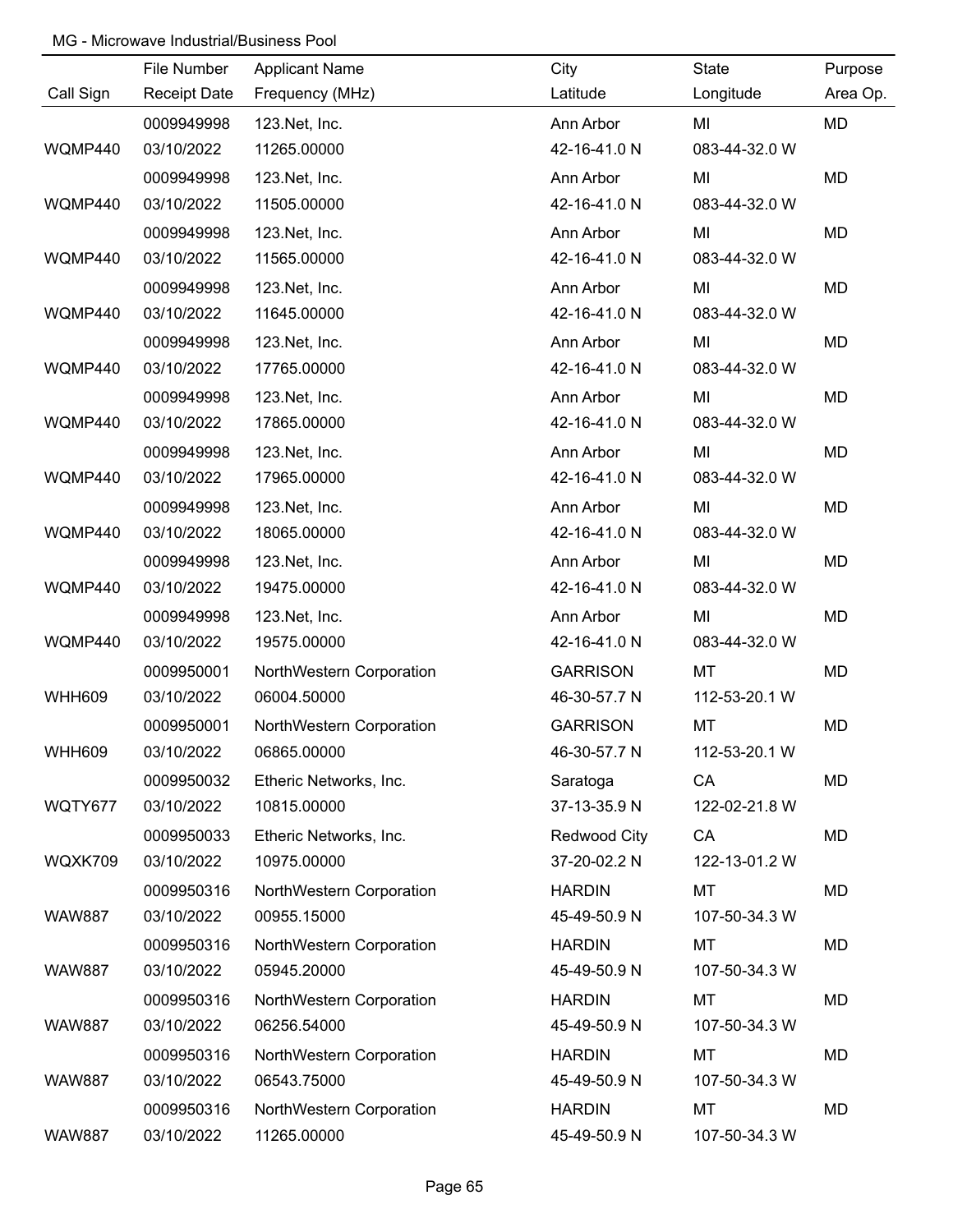|               | File Number         | <b>Applicant Name</b>                    | City                  | State         | Purpose   |
|---------------|---------------------|------------------------------------------|-----------------------|---------------|-----------|
| Call Sign     | <b>Receipt Date</b> | Frequency (MHz)                          | Latitude              | Longitude     | Area Op.  |
|               | 0009950316          | NorthWestern Corporation                 | <b>HARDIN</b>         | MT            | <b>MD</b> |
| <b>WAW887</b> | 03/10/2022          | 11305.00000                              | 45-49-50.9 N          | 107-50-34.3 W |           |
|               | 0009950317          | SBA Towers IX, LLC                       | <b>Fountain Hills</b> | <b>AZ</b>     | MD        |
| WQVK352       | 03/10/2022          | 10755.00000                              | 33-34-54.3 N          | 111-33-11.0 W |           |
|               | 0009950317          | SBA Towers IX, LLC                       | <b>Fountain Hills</b> | AZ            | MD        |
| WQVK352       | 03/10/2022          | 11095.00000                              | 33-34-54.3 N          | 111-33-11.0 W |           |
|               | 0009950317          | SBA Towers IX, LLC                       | <b>Fountain Hills</b> | AZ            | MD        |
| WQVK352       | 03/10/2022          | 11405.00000                              | 33-34-54.3 N          | 111-33-11.0 W |           |
|               | 0009950317          | SBA Towers IX, LLC                       | <b>Fountain Hills</b> | AZ            | MD        |
| WQVK352       | 03/10/2022          | 11585.00000                              | 33-34-54.3 N          | 111-33-11.0 W |           |
|               | 0009950319          | NorthWestern Corporation                 | <b>HARDIN</b>         | MT            | <b>MD</b> |
| <b>WAT665</b> | 03/10/2022          | 06713.75000                              | 45-46-00.9 N          | 107-36-01.3 W |           |
|               | 0009950319          | NorthWestern Corporation                 | <b>HARDIN</b>         | MT            | MD        |
| <b>WAT665</b> | 03/10/2022          | 10775.00000                              | 45-46-00.9 N          | 107-36-01.3 W |           |
|               | 0009950326          | TRI STATE GENERATION & TRANSMISS WELDONA |                       | CO            | <b>MD</b> |
| WPOR417       | 03/10/2022          | 06063.80000                              | 40-27-11.9 N          | 103-57-23.8 W |           |
|               | 0009950326          | TRI STATE GENERATION & TRANSMISS WELDONA |                       | CO            | <b>MD</b> |
| WPOR417       | 03/10/2022          | 06093.45000                              | 40-27-11.9 N          | 103-57-23.8 W |           |
|               | 0009950326          | TRI STATE GENERATION & TRANSMISS WELDONA |                       | CO            | <b>MD</b> |
| WPOR417       | 03/10/2022          | 06152.75000                              | 40-27-11.9 N          | 103-57-23.8 W |           |
|               | 0009950330          | Tri State Generation & Transmission      | <b>Brush</b>          | CO            | MD        |
| WQUK969       | 03/10/2022          | 06226.89000                              | 40-15-11.2 N          | 103-35-08.8 W |           |
|               | 0009950330          | Tri State Generation & Transmission      | <b>Brush</b>          | CO            | <b>MD</b> |
| WQUK969       | 03/10/2022          | 06286.19000                              | 40-15-11.2 N          | 103-35-08.8 W |           |
|               | 0009950330          | Tri State Generation & Transmission      | <b>Brush</b>          | <b>CO</b>     | MD        |
| WQUK969       | 03/10/2022          | 06315.84000                              | 40-15-11.2 N          | 103-35-08.8 W |           |
|               | 0009950330          | Tri State Generation & Transmission      | <b>Brush</b>          | CO            | MD        |
| WQUK969       | 03/10/2022          | 06404.79000                              | 40-15-11.2 N          | 103-35-08.8 W |           |
|               | 0009950330          | Tri State Generation & Transmission      | <b>Brush</b>          | CO            | MD        |
| WQUK969       | 03/10/2022          | 06725.00000                              | 40-15-11.2 N          | 103-35-08.8 W |           |
|               | 0009950331          | SBA Towers IX, LLC                       | <b>Fountain Hills</b> | AZ            | MD        |
| WQVK353       | 03/10/2022          | 11245.00000                              | 33-34-22.9 N          | 111-32-21.3 W |           |
|               | 0009950331          | SBA Towers IX, LLC                       | <b>Fountain Hills</b> | AZ            | MD        |
| WQVK353       | 03/10/2022          | 11585.00000                              | 33-34-22.9 N          | 111-32-21.3 W |           |
|               | 0009950334          | SBA Towers IX, LLC                       | Mesa                  | <b>AZ</b>     | MD        |
| WQUB905       | 03/10/2022          | 10775.00000                              | 33-33-17.0 N          | 111-36-53.1 W |           |
|               | 0009950334          | SBA Towers IX, LLC                       | Mesa                  | <b>AZ</b>     | MD        |
| WQUB905       | 03/10/2022          | 10815.00000                              | 33-33-17.0 N          | 111-36-53.1 W |           |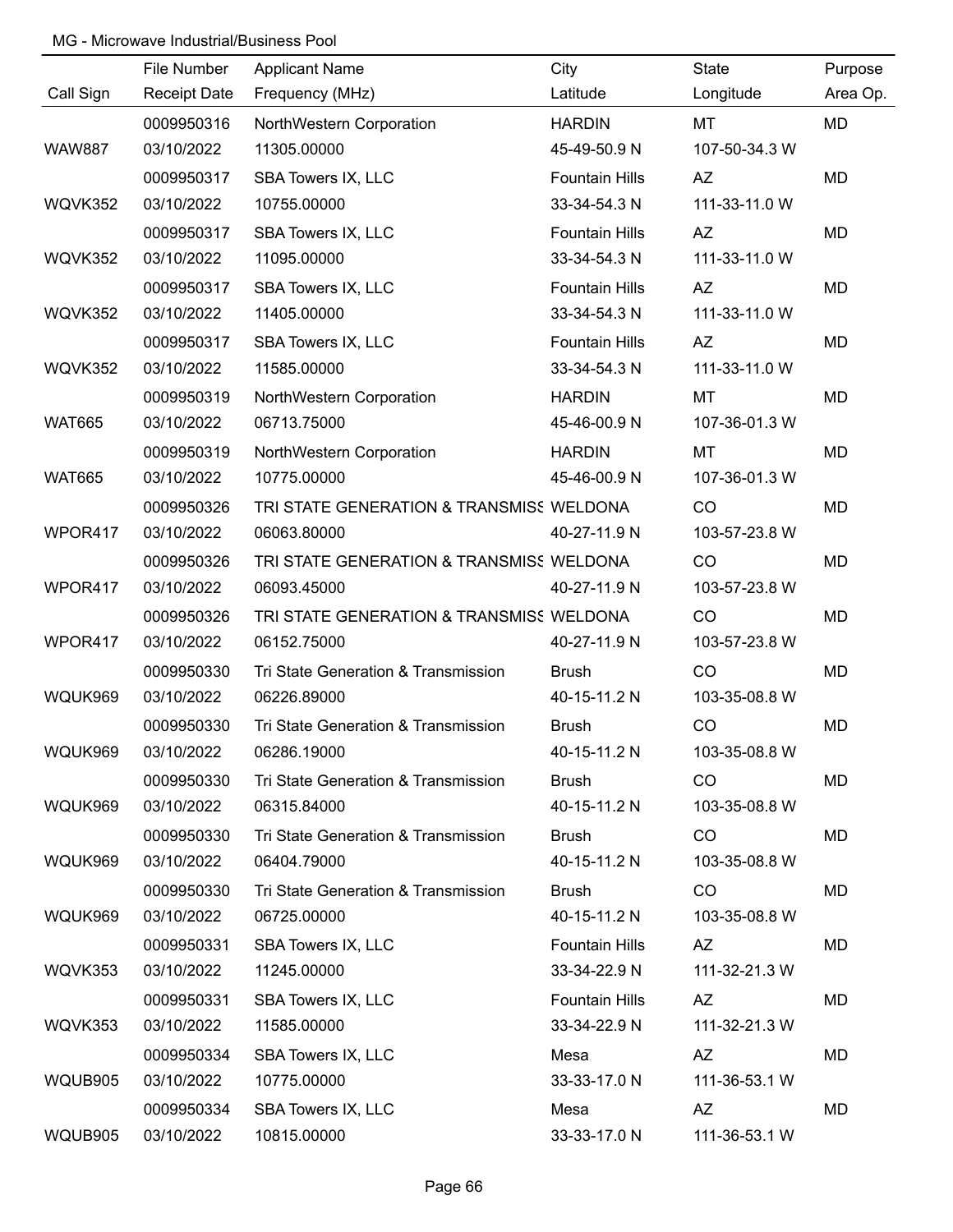|           | File Number              | <b>Applicant Name</b>                        | City                      | State                      | Purpose   |
|-----------|--------------------------|----------------------------------------------|---------------------------|----------------------------|-----------|
| Call Sign | <b>Receipt Date</b>      | Frequency (MHz)                              | Latitude                  | Longitude                  | Area Op.  |
|           | 0009950334               | SBA Towers IX, LLC                           | Mesa                      | <b>AZ</b>                  | MD        |
| WQUB905   | 03/10/2022               | 10855.00000                                  | 33-33-17.0 N              | 111-36-53.1 W              |           |
|           | 0009950334               |                                              | Mesa                      | <b>AZ</b>                  | MD        |
| WQUB905   | 03/10/2022               | SBA Towers IX, LLC<br>10915.00000            | 33-33-17.0 N              | 111-36-53.1 W              |           |
|           | 0009950334               |                                              |                           |                            |           |
| WQUB905   | 03/10/2022               | SBA Towers IX, LLC<br>10935.00000            | Mesa<br>33-33-17.0 N      | <b>AZ</b><br>111-36-53.1 W | <b>MD</b> |
|           |                          |                                              |                           |                            |           |
| WQUB905   | 0009950334<br>03/10/2022 | SBA Towers IX, LLC<br>11095.00000            | Mesa<br>33-33-17.0 N      | <b>AZ</b><br>111-36-53.1 W | <b>MD</b> |
|           |                          |                                              |                           |                            |           |
|           | 0009950334               | SBA Towers IX, LLC                           | Mesa<br>33-33-17.0 N      | AZ                         | <b>MD</b> |
| WQUB905   | 03/10/2022               | 17785.00000                                  |                           | 111-36-53.1 W              |           |
|           | 0009950336               | Midstate Electric Cooperative, Inc.          | <b>CHRISTMAS VALLE OR</b> |                            | <b>MD</b> |
| WQWC535   | 03/10/2022               | 06713.75000                                  | 43-14-23.7 N              | 120-38-29.6 W              |           |
|           | 0009950336               | Midstate Electric Cooperative, Inc.          | <b>CHRISTMAS VALLE OR</b> |                            | <b>MD</b> |
| WQWC535   | 03/10/2022               | 06715.00000                                  | 43-14-23.7 N              | 120-38-29.6 W              |           |
|           | 0009950338               | MIDSTATE ELECTRIC COOPERATIVE IN SUMMER LAKE |                           | <b>OR</b>                  | <b>MD</b> |
| WNEZ434   | 03/10/2022               | 06543.75000                                  | 42-59-00.5 N              | 120-49-45.9 W              |           |
|           | 0009950338               | MIDSTATE ELECTRIC COOPERATIVE IN SUMMER LAKE |                           | <b>OR</b>                  | <b>MD</b> |
| WNEZ434   | 03/10/2022               | 06545.00000                                  | 42-59-00.5 N              | 120-49-45.9 W              |           |
|           | 0009950338               | MIDSTATE ELECTRIC COOPERATIVE IN SUMMER LAKE |                           | <b>OR</b>                  | <b>MD</b> |
| WNEZ434   | 03/10/2022               | 06555.00000                                  | 42-59-00.5 N              | 120-49-45.9 W              |           |
|           | 0009950724               | UNION PACIFIC RAILROAD COMPANY SHREVEPORT    |                           | LA                         | <b>MD</b> |
| WIK74     | 03/11/2022               | 05974.85000                                  | 32-27-22.0 N              | 093-47-30.0 W              |           |
|           | 0009950724               | UNION PACIFIC RAILROAD COMPANY SHREVEPORT    |                           | LA                         | <b>MD</b> |
| WIK74     | 03/11/2022               | 06004.50000                                  | 32-27-22.0 N              | 093-47-30.0 W              |           |
|           | 0009950724               | UNION PACIFIC RAILROAD COMPANY SHREVEPORT    |                           | LA.                        | MD.       |
| WIK74     | 03/11/2022               | 06745.00000                                  | 32-27-22.0 N              | 093-47-30.0 W              |           |
|           | 0009950724               | UNION PACIFIC RAILROAD COMPANY SHREVEPORT    |                           | LA                         | MD        |
| WIK74     | 03/11/2022               | 06805.00000                                  | 32-27-22.0 N              | 093-47-30.0 W              |           |
|           | 0009950724               | UNION PACIFIC RAILROAD COMPANY SHREVEPORT    |                           | LA.                        | MD.       |
| WIK74     | 03/11/2022               | 10915.00000                                  | 32-27-22.0 N              | 093-47-30.0 W              |           |
|           | 0009950803               | UNION PACIFIC RAILROAD COMPANY SCOTTSVILLE   |                           | TX.                        | MD.       |
| WIK73     | 03/11/2022               | 06256.54000                                  | 32-33-07.4 N              | 094-13-38.0 W              |           |
|           | 0009950803               | UNION PACIFIC RAILROAD COMPANY SCOTTSVILLE   |                           | TX.                        | MD.       |
| WIK73     | 03/11/2022               | 06286.19000                                  | 32-33-07.4 N              | 094-13-38.0 W              |           |
|           | 0009950803               | UNION PACIFIC RAILROAD COMPANY SCOTTSVILLE   |                           | TX                         | MD.       |
| WIK73     | 03/11/2022               | 06585.00000                                  | 32-33-07.4 N              | 094-13-38.0 W              |           |
|           | 0009950803               | UNION PACIFIC RAILROAD COMPANY SCOTTSVILLE   |                           | TX                         | MD.       |
| WIK73     | 03/11/2022               | 06645.00000                                  | 32-33-07.4 N              | 094-13-38.0 W              |           |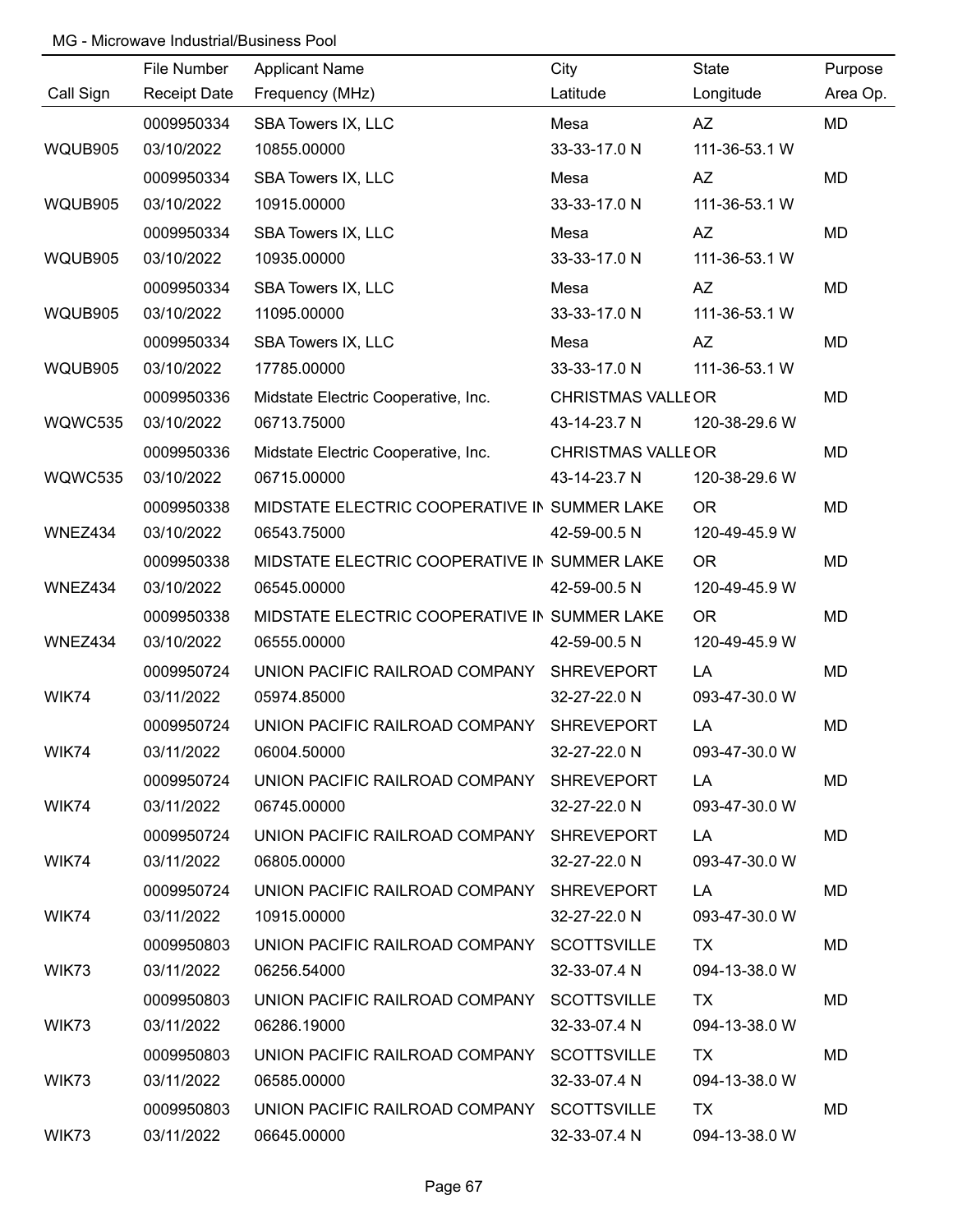|                | File Number         | <b>Applicant Name</b>                      | City              | State         | Purpose   |
|----------------|---------------------|--------------------------------------------|-------------------|---------------|-----------|
| Call Sign      | <b>Receipt Date</b> | Frequency (MHz)                            | Latitude          | Longitude     | Area Op.  |
|                | 0009950803          | UNION PACIFIC RAILROAD COMPANY SCOTTSVILLE |                   | <b>TX</b>     | <b>MD</b> |
| WIK73          | 03/11/2022          | 10955.00000                                | 32-33-07.4 N      | 094-13-38.0 W |           |
|                | 0009950821          | UNION PACIFIC RAILROAD COMPANY             | <b>HALLSVILLE</b> | TX            | <b>MD</b> |
| <b>WEG991</b>  | 03/11/2022          | 05974.85000                                | 32-31-51.2 N      | 094-30-09.6 W |           |
|                | 0009950821          | UNION PACIFIC RAILROAD COMPANY HALLSVILLE  |                   | <b>TX</b>     | <b>MD</b> |
| <b>WEG991</b>  | 03/11/2022          | 06034.15000                                | 32-31-51.2 N      | 094-30-09.6 W |           |
|                | 0009950821          | UNION PACIFIC RAILROAD COMPANY HALLSVILLE  |                   | TX            | <b>MD</b> |
| <b>WEG991</b>  | 03/11/2022          | 06745.00000                                | 32-31-51.2 N      | 094-30-09.6 W |           |
|                | 0009950821          | UNION PACIFIC RAILROAD COMPANY HALLSVILLE  |                   | TX            | <b>MD</b> |
| <b>WEG991</b>  | 03/11/2022          | 06805.00000                                | 32-31-51.2 N      | 094-30-09.6 W |           |
|                | 0009950902          | CNSP Inc.                                  | Santa Fe          | NM            | <b>MD</b> |
| WQLR233        | 03/11/2022          | 11245.00000                                | 35-39-47.1 N      | 105-58-48.0 W |           |
|                | 0009950902          | CNSP Inc.                                  | Santa Fe          | <b>NM</b>     | <b>MD</b> |
| WQLR233        | 03/11/2022          | 19380.00000                                | 35-39-47.1 N      | 105-58-48.0 W |           |
|                | 0009950902          | CNSP Inc.                                  | Santa Fe          | <b>NM</b>     | <b>MD</b> |
| WQLR233        | 03/11/2022          | 19460.00000                                | 35-39-47.1 N      | 105-58-48.0 W |           |
|                | 0009950903          | CNSP Inc.                                  | Los Alamos        | <b>NM</b>     | <b>MD</b> |
| WQUQ316        | 03/11/2022          | 10755.00000                                | 35-53-09.0 N      | 106-23-15.0 W |           |
|                | 0009951096          | Marathon Oil Company                       | Smiley            | TX            | <b>MD</b> |
| WQPL926        | 03/11/2022          | 10735.00000                                | 29-16-19.3 N      | 097-30-19.8 W |           |
|                | 0009951096          | Marathon Oil Company                       | Smiley            | TX            | <b>MD</b> |
| WQPL926        | 03/11/2022          | 10895.00000                                | 29-16-19.3 N      | 097-30-19.8 W |           |
|                | 0009951098          | Marathon Oil Company                       | Yorktown          | <b>TX</b>     | <b>MD</b> |
| <b>WQRJ408</b> | 03/11/2022          | 11225.00000                                | 29-09-33.5 N      | 097-24-25.7 W |           |
|                | 0009951099          | Marathon Oil Company                       | Gonzales          | <b>TX</b>     | <b>MD</b> |
| WQPL938        | 03/11/2022          | 11385.00000                                | 29-21-05.3 N      | 097-29-02.8 W |           |
|                | 0009951100          | <b>Airhawk Wireless</b>                    | Englewood         | <b>TN</b>     | <b>MD</b> |
| WRNY602        | 03/11/2022          | 10835.00000                                | 35-20-02.1 N      | 084-24-28.3 W |           |
|                | 0009951100          | <b>Airhawk Wireless</b>                    | Englewood         | <b>TN</b>     | <b>MD</b> |
| WRNY602        | 03/11/2022          | 10915.00000                                | 35-20-02.1 N      | 084-24-28.3 W |           |
|                | 0009951102          | Arbuckle Communications, LLC               | <b>DAVIS</b>      | OK            | <b>MD</b> |
| WQXS758        | 03/11/2022          | 10755.00000                                | 34-24-59.1 N      | 097-08-59.0 W |           |
|                | 0009951102          | Arbuckle Communications, LLC               | <b>DAVIS</b>      | OK            | <b>MD</b> |
| WQXS758        | 03/11/2022          | 10835.00000                                | 34-24-59.1 N      | 097-08-59.0 W |           |
|                | 0009951103          | California Resources Corporation           | <b>LONG BEACH</b> | CA            | <b>MD</b> |
| WQAK865        | 03/11/2022          | 19425.00000                                | 33-44-34.8 N      | 118-09-46.7 W |           |
|                | 0009951103          | California Resources Corporation           | LONG BEACH        | CA            | <b>MD</b> |
| WQAK865        | 03/11/2022          | 19575.00000                                | 33-44-34.8 N      | 118-09-46.7 W |           |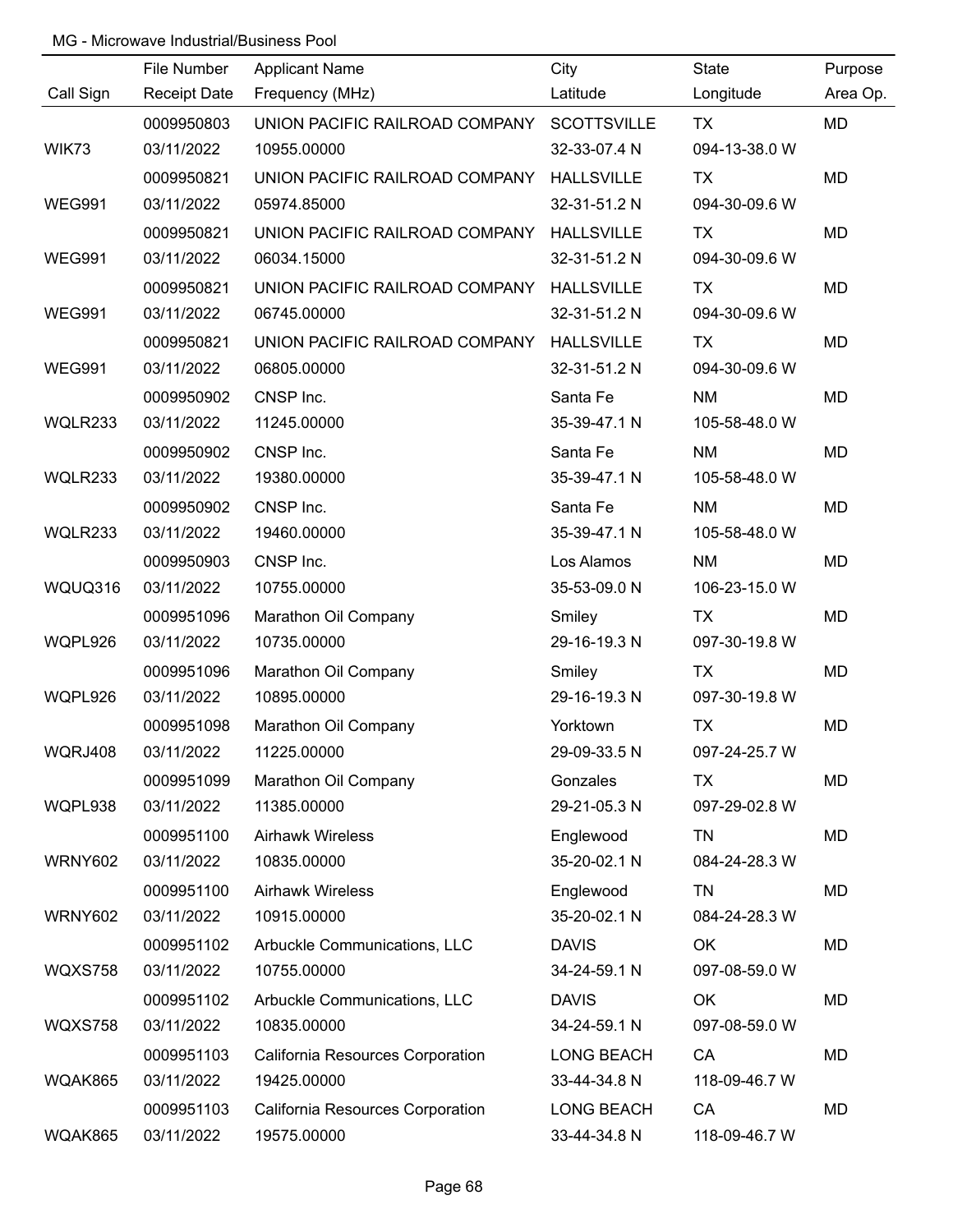|           | File Number         | <b>Applicant Name</b>            | City              | State         | Purpose   |
|-----------|---------------------|----------------------------------|-------------------|---------------|-----------|
| Call Sign | <b>Receipt Date</b> | Frequency (MHz)                  | Latitude          | Longitude     | Area Op.  |
|           | 0009951103          | California Resources Corporation | <b>LONG BEACH</b> | CA            | MD        |
| WQAK865   | 03/11/2022          | 19625.00000                      | 33-44-34.8 N      | 118-09-46.7 W |           |
|           | 0009951104          | California Resources Corporation | <b>LONG BEACH</b> | CA            | MD        |
| WQAU463   | 03/11/2022          | 18015.00000                      | 33-44-27.1 N      | 118-08-21.1 W |           |
|           | 0009951104          | California Resources Corporation | <b>LONG BEACH</b> | CA            | <b>MD</b> |
| WQAU463   | 03/11/2022          | 19375.00000                      | 33-44-27.1 N      | 118-08-21.1 W |           |
|           | 0009951104          | California Resources Corporation | LONG BEACH        | CA            | <b>MD</b> |
| WQAU463   | 03/11/2022          | 19380.00000                      | 33-44-27.1 N      | 118-08-21.1 W |           |
|           | 0009951104          | California Resources Corporation | LONG BEACH        | CA            | MD        |
| WQAU463   | 03/11/2022          | 19540.00000                      | 33-44-27.1 N      | 118-08-21.1 W |           |
|           | 0009951105          | California Resources Corporation | Long Beach        | CA            | <b>MD</b> |
| WQYP436   | 03/11/2022          | 17765.00000                      | 33-44-59.6 N      | 118-11-31.5 W |           |
|           | 0009951105          | California Resources Corporation | Long Beach        | CA            | MD        |
| WQYP436   | 03/11/2022          | 18065.00000                      | 33-44-59.6 N      | 118-11-31.5 W |           |
|           | 0009951106          | California Resources Corporation | LONG BEACH        | CA            | <b>MD</b> |
| WQAK858   | 03/11/2022          | 17765.00000                      | 33-45-06.8 N      | 118-09-34.1 W |           |
|           | 0009951106          | California Resources Corporation | <b>LONG BEACH</b> | CA            | MD        |
| WQAK858   | 03/11/2022          | 17815.00000                      | 33-45-06.8 N      | 118-09-34.1 W |           |
|           | 0009951106          | California Resources Corporation | <b>LONG BEACH</b> | CA            | <b>MD</b> |
| WQAK858   | 03/11/2022          | 17865.00000                      | 33-45-06.8 N      | 118-09-34.1 W |           |
|           | 0009951107          | California Resources Corporation | <b>LONG BEACH</b> | CA            | <b>MD</b> |
| WQAK856   | 03/11/2022          | 19625.00000                      | 33-45-31.2 N      | 118-10-56.0 W |           |
|           | 0009951109          | California Resources Corporation | <b>LONG BEACH</b> | CA            | <b>MD</b> |
| WQAK857   | 03/11/2022          | 18065.00000                      | 33-45-07.5 N      | 118-09-36.5 W |           |
|           | 0009951110          | River City Wireless, INC         | Tennyson          | IN            | MD        |
| WRNS216   | 03/11/2022          | 11565.00000                      | 38-04-45.6 N      | 087-07-34.6 W |           |
|           | 0009951112          | FIF Utah                         | Park City         | <b>UT</b>     | MD        |
| WREW322   | 03/11/2022          | 17980.00000                      | 40-46-17.9 N      | 111-29-55.7 W |           |
|           | 0009951112          | FIF Utah                         | Park City         | UT            | MD        |
| WREW322   | 03/11/2022          | 18060.00000                      | 40-46-17.9 N      | 111-29-55.7 W |           |
|           | 0009951314          | Power Broadband LLC              | McAllen           | TX            | MD        |
| WRMF724   | 03/11/2022          | 10755.00000                      | 26-15-25.3 N      | 098-13-54.5 W |           |
|           | 0009951314          | Power Broadband LLC              | McAllen           | TX            | MD        |
| WRMF724   | 03/11/2022          | 10835.00000                      | 26-15-25.3 N      | 098-13-54.5 W |           |
|           | 0009951314          | Power Broadband LLC              | McAllen           | <b>TX</b>     | MD        |
| WRMF724   | 03/11/2022          | 11325.00000                      | 26-15-25.3 N      | 098-13-54.5 W |           |
|           | 0009951320          | Power Broadband LLC              | Palmhurst         | <b>TX</b>     | MD        |
| WRMF726   | 03/11/2022          | 11075.00000                      | 26-16-02.2 N      | 098-19-11.8 W |           |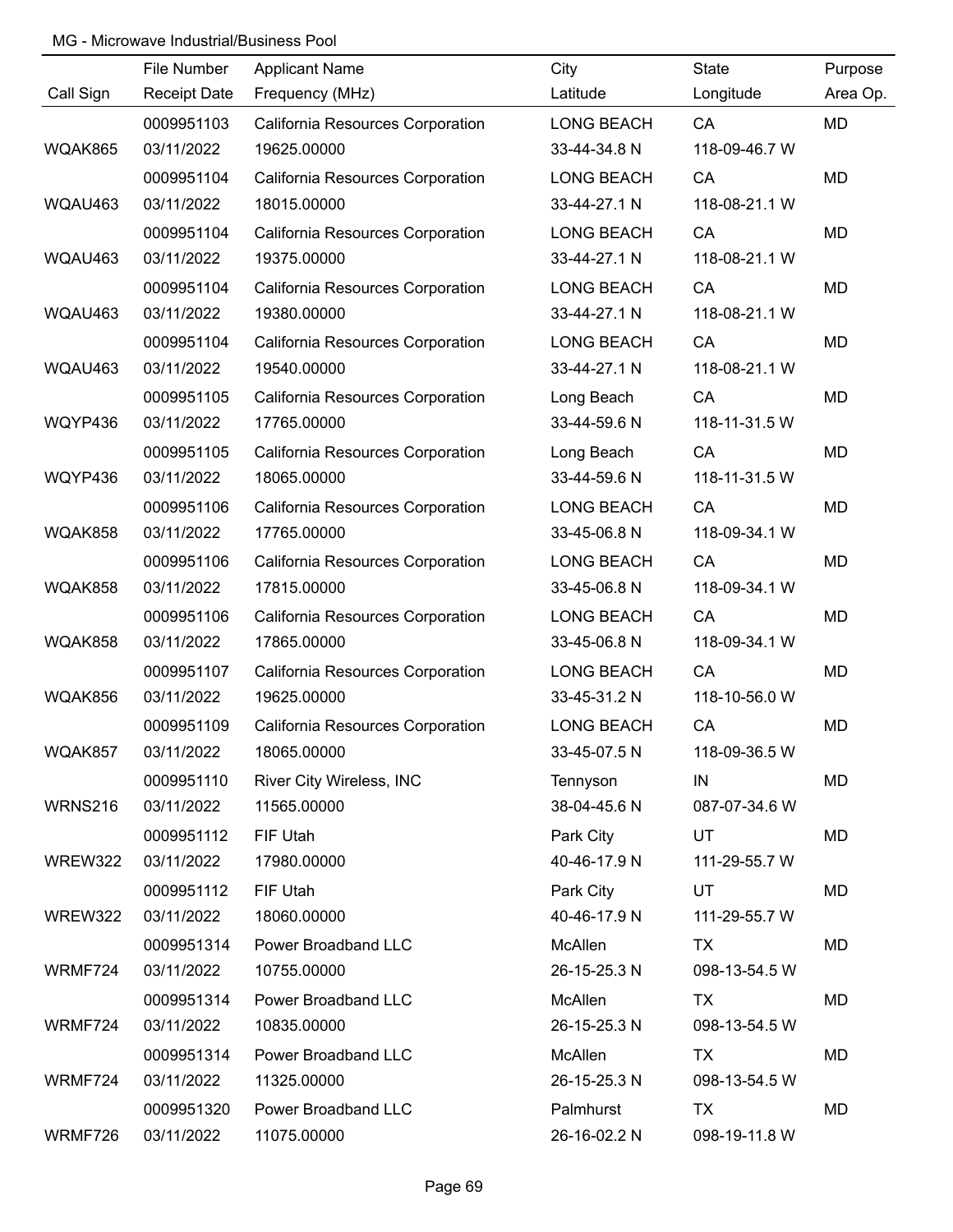|           | File Number         | <b>Applicant Name</b>                           | City                   | State         | Purpose   |
|-----------|---------------------|-------------------------------------------------|------------------------|---------------|-----------|
| Call Sign | <b>Receipt Date</b> | Frequency (MHz)                                 | Latitude               | Longitude     | Area Op.  |
|           | 0009951320          | Power Broadband LLC                             | Palmhurst              | <b>TX</b>     | MD        |
| WRMF726   | 03/11/2022          | 11245.00000                                     | 26-16-02.2 N           | 098-19-11.8 W |           |
|           | 0009951320          | Power Broadband LLC                             | Palmhurst              | TX            | MD        |
| WRMF726   | 03/11/2022          | 11565.00000                                     | 26-16-02.2 N           | 098-19-11.8 W |           |
|           | 0009949643          | SmartSky Microwave, LLC                         | Golconda               | <b>NV</b>     | <b>NE</b> |
|           | 03/10/2022          | 11225.00000                                     | 41-09-16.9 N           | 117-28-22.8 W |           |
|           | 0009949643          | SmartSky Microwave, LLC                         | Golconda               | <b>NV</b>     | <b>NE</b> |
|           | 03/10/2022          | 11425.00000                                     | 41-09-16.9 N           | 117-28-22.8 W |           |
|           | 0009950003          | 123.Net, Inc                                    | Ann Arbor              | MI            | <b>NE</b> |
| WRPT481   | 03/10/2022          | 11075.00000                                     | 42-17-38.6 N           | 083-40-46.1 W |           |
|           | 0009950003          | 123.Net, Inc                                    | Ann Arbor              | MI            | <b>NE</b> |
| WRPT481   | 03/10/2022          | 11155.00000                                     | 42-17-38.6 N           | 083-40-46.1 W |           |
|           | 0009950010          | <b>Future Link</b>                              | Maple Park             | IL.           | <b>NE</b> |
| WRPT450   | 03/10/2022          | 10755.00000                                     | 41-53-03.9 N           | 088-31-56.1 W |           |
|           | 0009950011          | <b>Future Link</b>                              | Elburn                 | IL            | <b>NE</b> |
| WRPT451   | 03/10/2022          | 11245.00000                                     | 41-52-52.0 N           | 088-27-27.2 W |           |
|           | 0009950064          | Etheric Networks, Inc.                          | Santa Clara            | CA            | <b>NE</b> |
|           | 03/10/2022          | 11305.00000                                     | 37-19-25.8 N           | 121-57-55.3 W |           |
|           | 0009950075          | KanOkla Communications, LLC                     | Alva                   | OK            | <b>NE</b> |
|           | 03/10/2022          | 11565.00000                                     | 36-51-45.8 N           | 098-38-52.8 W |           |
|           | 0009950077          | KanOkla Communications, LLC                     | Alva                   | OK            | <b>NE</b> |
|           | 03/10/2022          | 11075.00000                                     | 36-50-32.7 N           | 098-38-40.3 W |           |
|           | 0009950323          | National Grid USA Service Company Inc. Blasdell |                        | <b>NY</b>     | <b>NE</b> |
|           | 03/10/2022          | 10995.00000                                     | 42-48-14.7 N           | 078-49-37.2 W |           |
|           | 0009950325          | Micrologic, Inc                                 | Philippi               | <b>WV</b>     | <b>NE</b> |
| WRPT464   | 03/10/2022          | 19620.00000                                     | 39-07-39.0 N           | 080-00-12.3 W |           |
|           | 0009950327          | NorthWestern Corporation                        | <b>BILLINGS</b>        | MT            | <b>NE</b> |
| WRPT487   | 03/10/2022          | 10815.00000                                     | 45-46-56.8 N           | 108-10-29.4 W |           |
|           | 0009950339          | Indian Wells Valley ISP                         | Skytop                 | CA            | <b>NE</b> |
| WRPT561   | 03/10/2022          | 10855.00000                                     | 35-42-00.8 N           | 117-30-44.0 W |           |
|           | 0009950339          | Indian Wells Valley ISP                         | Skytop                 | CA            | <b>NE</b> |
| WRPT561   | 03/10/2022          | 11345.00000                                     | 35-42-00.8 N           | 117-30-44.0 W |           |
|           | 0009950657          | <b>Brainstorm Internet</b>                      | Gypsum                 | CO            | <b>NE</b> |
|           | 03/11/2022          | 17915.00000                                     | 39-38-44.4 N           | 106-52-34.0 W |           |
|           | 0009950659          | <b>Brainstorm Internet</b>                      | Eagle                  | CO            | <b>NE</b> |
|           | 03/11/2022          | 19475.00000                                     | 39-39-45.5 N           | 106-47-51.6 W |           |
|           | 0009950754          | <b>MHO Networks</b>                             | <b>Highlands Ranch</b> | CO            | <b>NE</b> |
|           | 03/11/2022          | 11505.00000                                     | 39-33-30.9 N           | 104-59-19.7 W |           |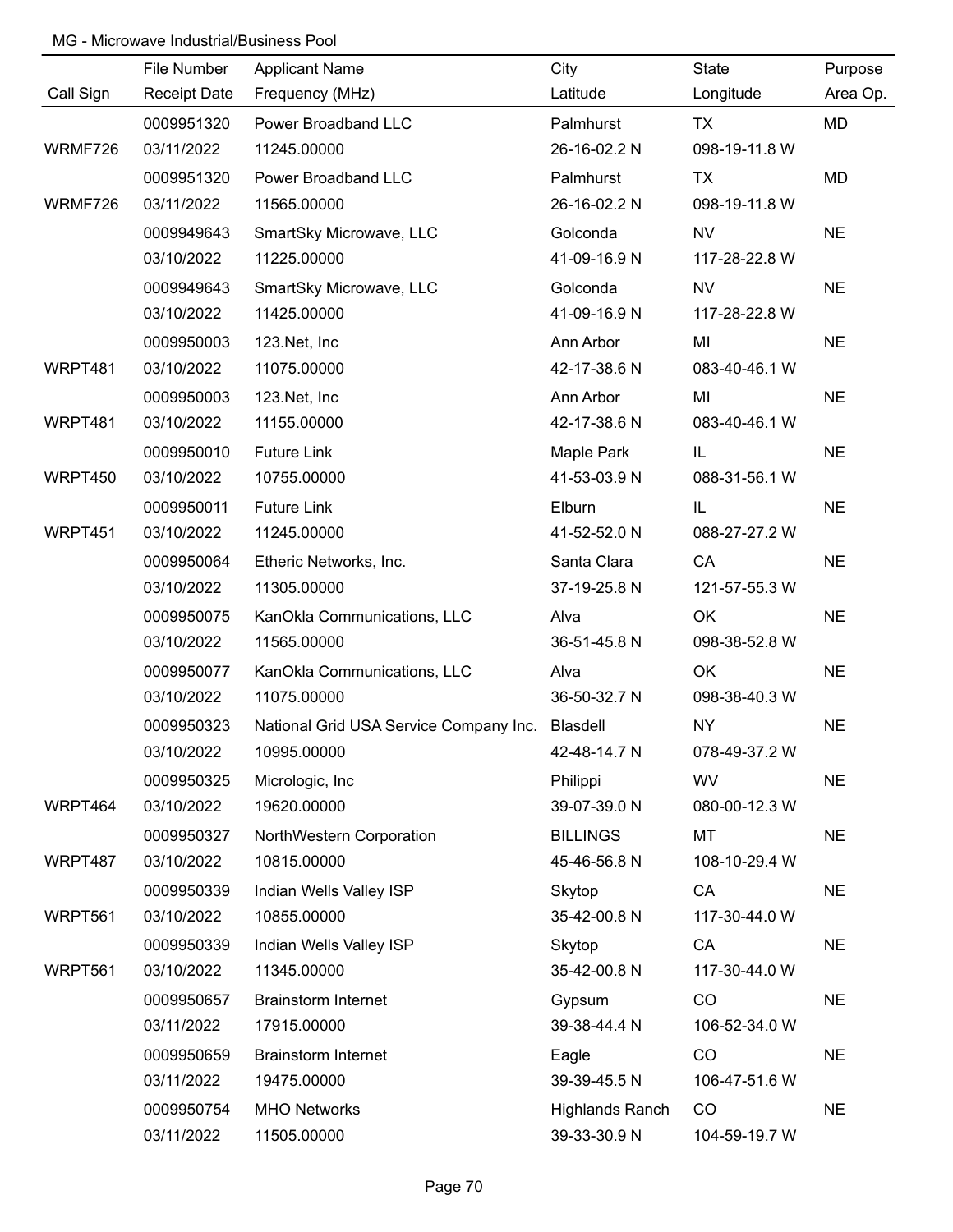|                | File Number         | <b>Applicant Name</b>               | City                  | State         | Purpose   |
|----------------|---------------------|-------------------------------------|-----------------------|---------------|-----------|
| Call Sign      | <b>Receipt Date</b> | Frequency (MHz)                     | Latitude              | Longitude     | Area Op.  |
|                | 0009950754          | <b>MHO Networks</b>                 | Highlands Ranch       | CO            | <b>NE</b> |
|                | 03/11/2022          | 11585.00000                         | 39-33-30.9 N          | 104-59-19.7 W |           |
|                | 0009950901          | CNSP Inc.                           | <b>SANTA FE</b>       | <b>NM</b>     | <b>NE</b> |
| WRPT458        | 03/11/2022          | 17820.00000                         | 35-38-16.0 N          | 106-01-14.0 W |           |
|                | 0009950901          | CNSP Inc.                           | <b>SANTA FE</b>       | <b>NM</b>     | <b>NE</b> |
| WRPT458        | 03/11/2022          | 17900.00000                         | 35-38-16.0 N          | 106-01-14.0 W |           |
|                | 0009950904          | <b>Airhawk Wireless</b>             | <b>Tellico Plains</b> | <b>TN</b>     | <b>NE</b> |
| WRPT465        | 03/11/2022          | 11325.00000                         | 35-19-27.9 N          | 084-22-22.5 W |           |
|                | 0009950974          | <b>BNSF Railway Co</b>              | Mendota               | IL.           | <b>NE</b> |
|                | 03/11/2022          | 17845.00000                         | 41-32-59.2 N          | 089-07-01.2 W |           |
|                | 0009951101          | California Resources Corporation    | Long Beach            | CA            | <b>NE</b> |
| WRPT456        | 03/11/2022          | 19325.00000                         | 33-44-23.5 N          | 118-11-12.2 W |           |
|                | 0009951111          | River City Wireless, INC            | Pigeon                | IN            | <b>NE</b> |
|                | 03/11/2022          | 11075.00000                         | 38-13-03.5 N          | 087-06-51.3 W |           |
|                | 0009951113          | Arbuckle Communications, LLC        | Davis                 | OK            | <b>NE</b> |
|                | 03/11/2022          | 11325.00000                         | 34-26-54.3 N          | 097-08-13.4 W |           |
|                | 0009951114          | Arbuckle Communications, LLC        | Springer              | OK            | <b>NE</b> |
|                | 03/11/2022          | 10835.00000                         | 34-18-42.7 N          | 097-08-30.8 W |           |
|                | 0009951316          | Power Broadband LLC                 | McAllen               | TX            | <b>NE</b> |
| WRPT470        | 03/11/2022          | 10835.00000                         | 26-12-07.6 N          | 098-13-53.0 W |           |
|                | 0009951316          | Power Broadband LLC                 | McAllen               | <b>TX</b>     | <b>NE</b> |
| WRPT470        | 03/11/2022          | 11075.00000                         | 26-12-07.6 N          | 098-13-53.0 W |           |
|                | 0009951316          | Power Broadband LLC                 | McAllen               | <b>TX</b>     | <b>NE</b> |
| WRPT470        | 03/11/2022          | 11325.00000                         | 26-12-07.6 N          | 098-13-53.0 W |           |
|                | 0009951316          | Power Broadband LLC                 | McAllen               | TX            | <b>NE</b> |
| WRPT470        | 03/11/2022          | 11565.00000                         | 26-12-07.6 N          | 098-13-53.0 W |           |
|                | 0009950612          | Semco Energy Gas Company            |                       |               | <b>RO</b> |
| WPNE617        | 03/11/2022          |                                     |                       |               |           |
|                | 0009950623          | Semco Energy Gas Company            |                       |               | <b>RO</b> |
| WPNE618        | 03/11/2022          |                                     |                       |               |           |
|                | 0009950776          | <b>WASHINGTON GAS LIGHT COMPANY</b> |                       |               | <b>RO</b> |
| <b>WNTN574</b> | 03/11/2022          |                                     |                       |               |           |
|                | 0009950986          | Ameren Services Company             |                       |               | <b>RO</b> |
| WPUU776        | 03/11/2022          |                                     |                       |               |           |
|                | 0009951805          | Ameren Services Company             |                       |               | <b>RO</b> |
| WPUU777        | 03/11/2022          |                                     |                       |               |           |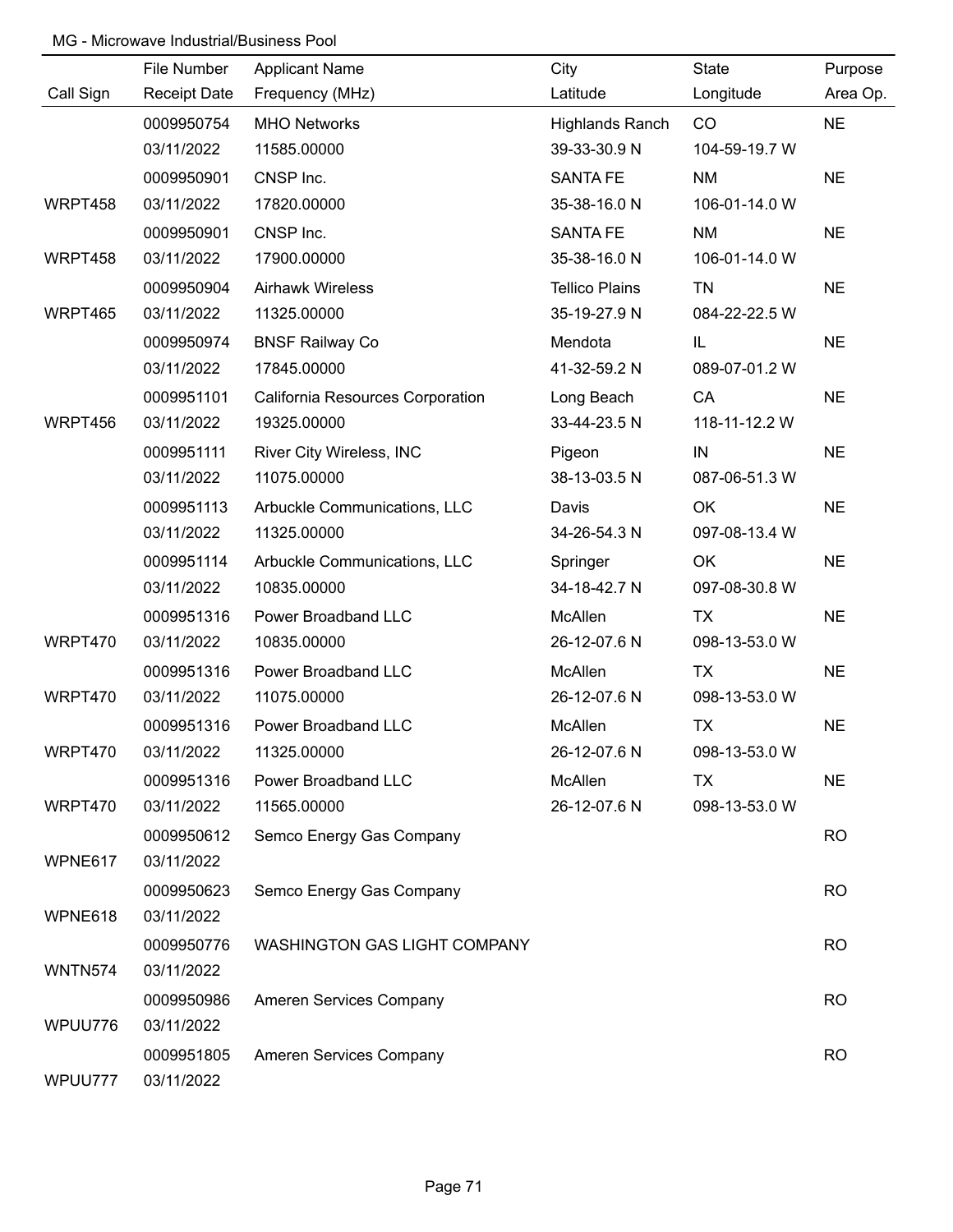| QQ – Intelligent Transportation Service (Non-Public Safety) |                                                    |                 |                |              |          |  |  |
|-------------------------------------------------------------|----------------------------------------------------|-----------------|----------------|--------------|----------|--|--|
| File Number                                                 | <b>Applicant Name</b>                              | Frequency (MHz) | Call Sign      | Receipt Date | Purpose  |  |  |
|                                                             |                                                    |                 |                |              |          |  |  |
| 0009931649                                                  | Intellipop, LLC                                    | 5850-5895       | <b>WRNX321</b> | 02/28/2022   | RO (STA) |  |  |
| 0009942519                                                  | QX Networking & Design                             | 5850-5895       | WROL240        | 03/07/2022   | RM (STA) |  |  |
|                                                             | CF – Common Carrier Fixed Point to Point Microwave |                 |                |              |          |  |  |
| File Number                                                 | Applicant Name                                     | Frequency (MHz) | Call Sign      | Receipt Date | Purpose  |  |  |
| 00099466971                                                 | T-Mobile License LLC                               |                 | WRPP257        | 03/09/2022   | RO.      |  |  |
|                                                             |                                                    |                 |                |              |          |  |  |
| 00099467042                                                 | T-Mobile License LLC                               |                 | WRPP256        | 03/09/2022   | RO       |  |  |

<span id="page-71-0"></span><sup>&</sup>lt;sup>1</sup> This renewal only (RO) application for special temporary authorization (STA) was filed by the applicant to obtain permission to continue to use the frequencies listed in the application for a period of 12 additional day to provide services for an additional event..

<span id="page-71-1"></span><sup>&</sup>lt;sup>2</sup> This renewal only (RO) application for special temporary authorization (STA) was filed by the applicant to obtain permission to continue to use the frequencies listed in the application for a period of 12 additional day to provide services for an additional event..